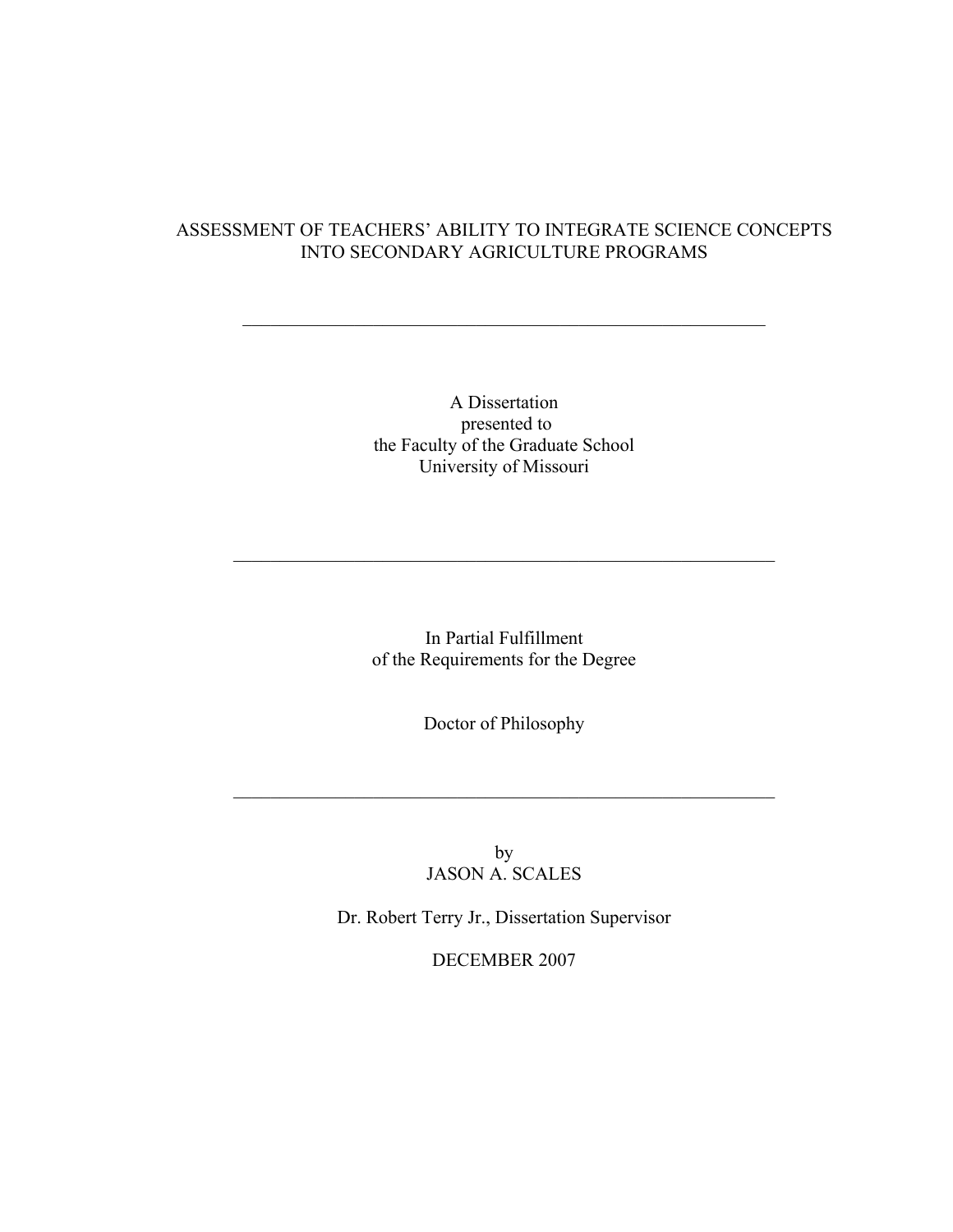The undersigned, appointed by the dean of the Graduate School, have examined the dissertation entitled

# ASSESSMENT OF TEACHERS' ABILITY TO INTEGRATE SCIENCE CONCEPTS INTO SECONDARY AGRICULTURE PROGRAMS

presented by Jason Scales,

a candidate for the degree of doctor of philosophy

and hereby certify that, in their opinion, it is worthy of acceptance.

H. Robert Terry, Jr., Ph.D.

Robert M. Torres, Ph.D.

Bryan L. Garton, Ph.D.

James Spain, Ph.D.

Paul R. Vaughn, Ph.D.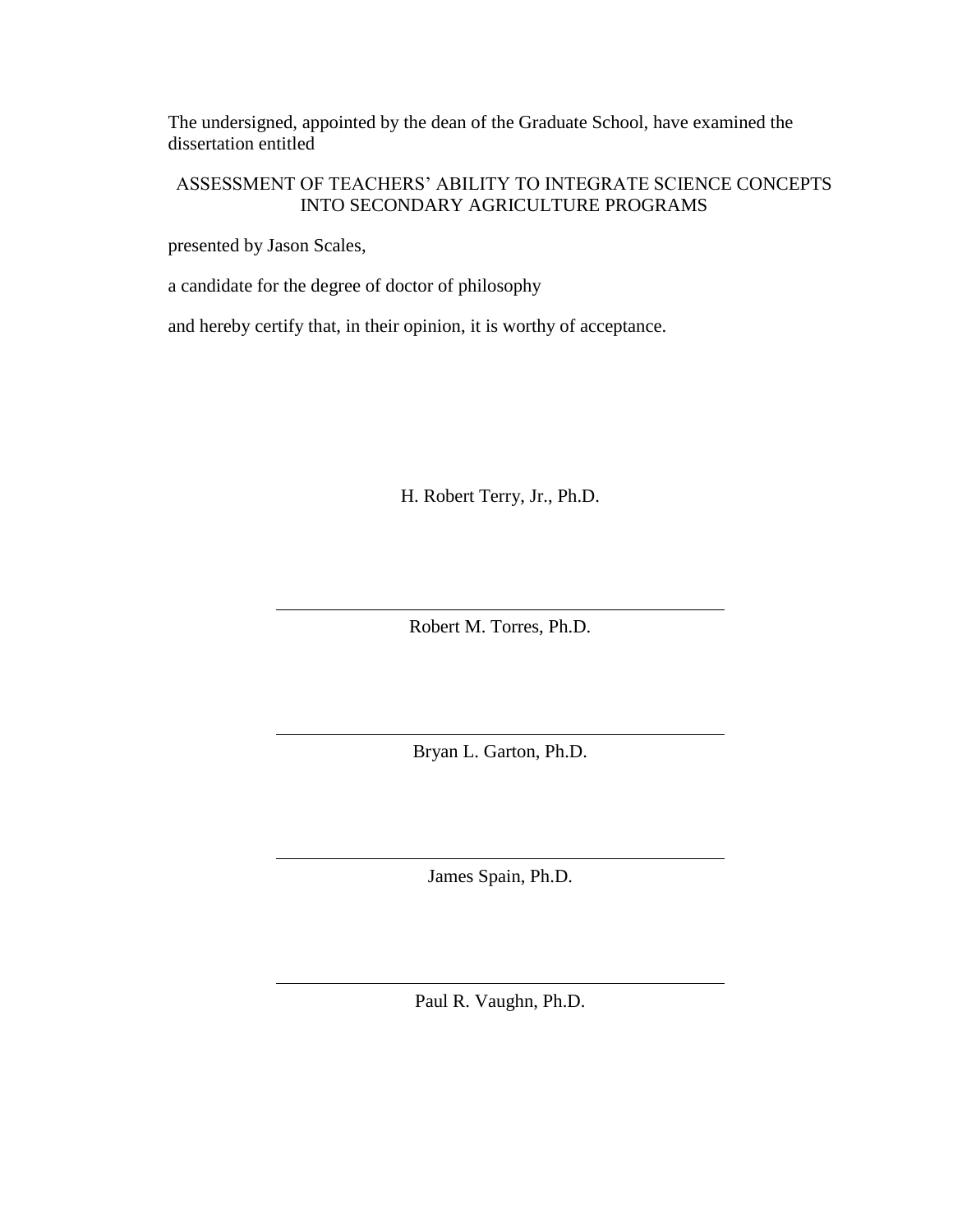I dedicate this work to my wife and family.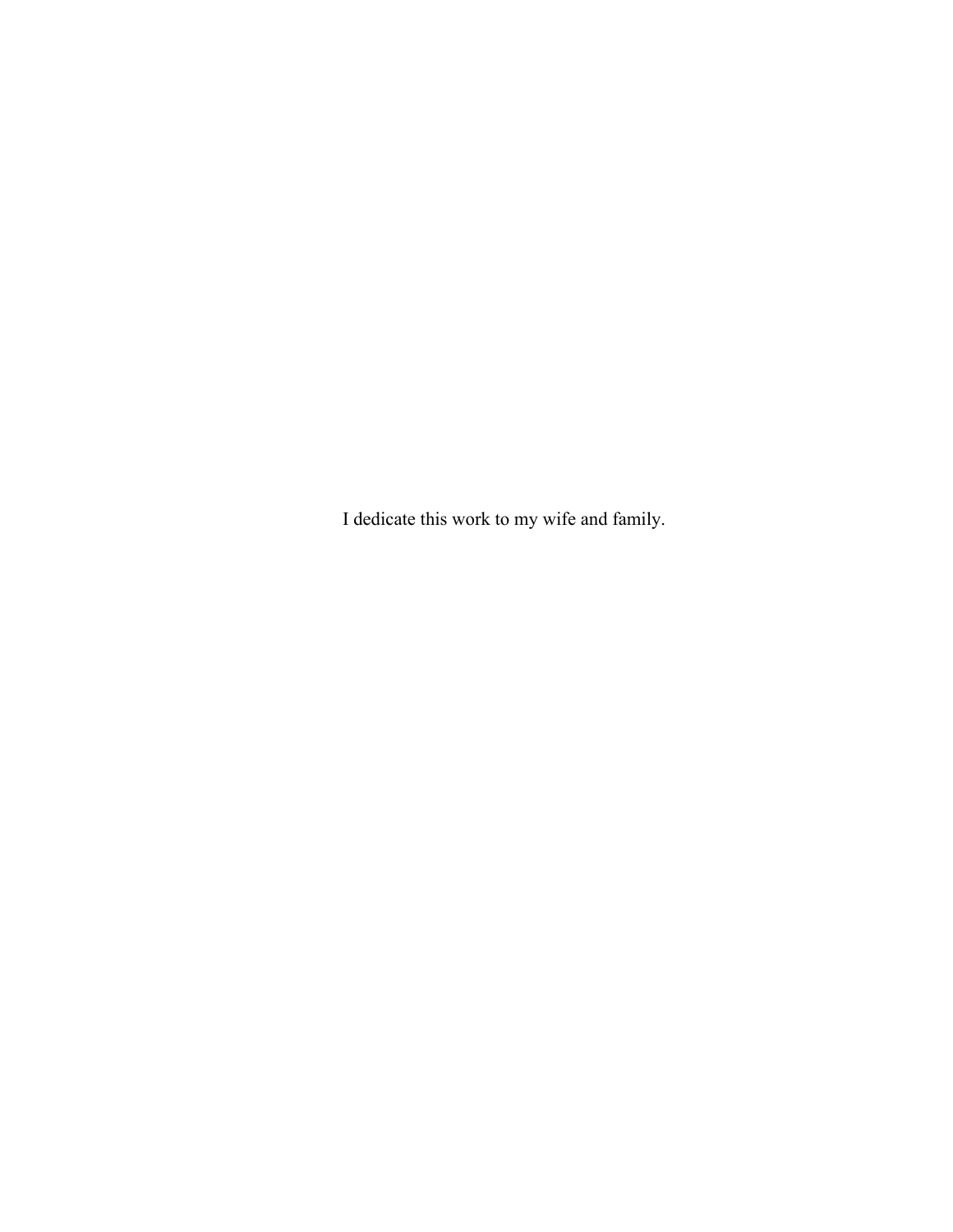#### ACKNOWLEDGEMENTS

I would like to thank the faculty at the University of Missouri-Columbia. The task of accomplishing this level of education is both challenging and rewarding. They have challenged me to realize my true potential in education. Dr. Terry has been my guide, advisor, and mentor who brought me to this point where I am today professionally. Dr. Torres and Dr. Garton have been both great examples of teaching that I strive to aspire to everyday. Their commitment to education and students success is second to none. Dr. Spain has challenged my way of thinking and has caused me to view agricultural education and higher education as a professional and a leader and for that I am thankful. Dr. Vaughn is an exemplary model that I hope I can aspire to as I grow in this profession.

My family has been by my side through this entire process, and for that I am eternally grateful. The sacrifice that my loving wife has made over the past several years is something that I will never be able to repay. My beautiful children have truly been an inspiration to me as I have journeyed down this road. When I have felt disparity and doubt I could count on them to be there with their smiling innocent faces to reenergize me. My family and in-laws have supported me through this process and offered kind words of encouragement that I will never forget. To the silent person that has encouraged me through it all in my thoughts and through his kind words, I thank my grandfather "Charlie Brown."

My colleagues at the University of Central Missouri have been a tremendous asset in this endeavor. From my deans to department chairs, this work would have never been accomplished if their support had not have been there. To my fellow faculty members, I

ii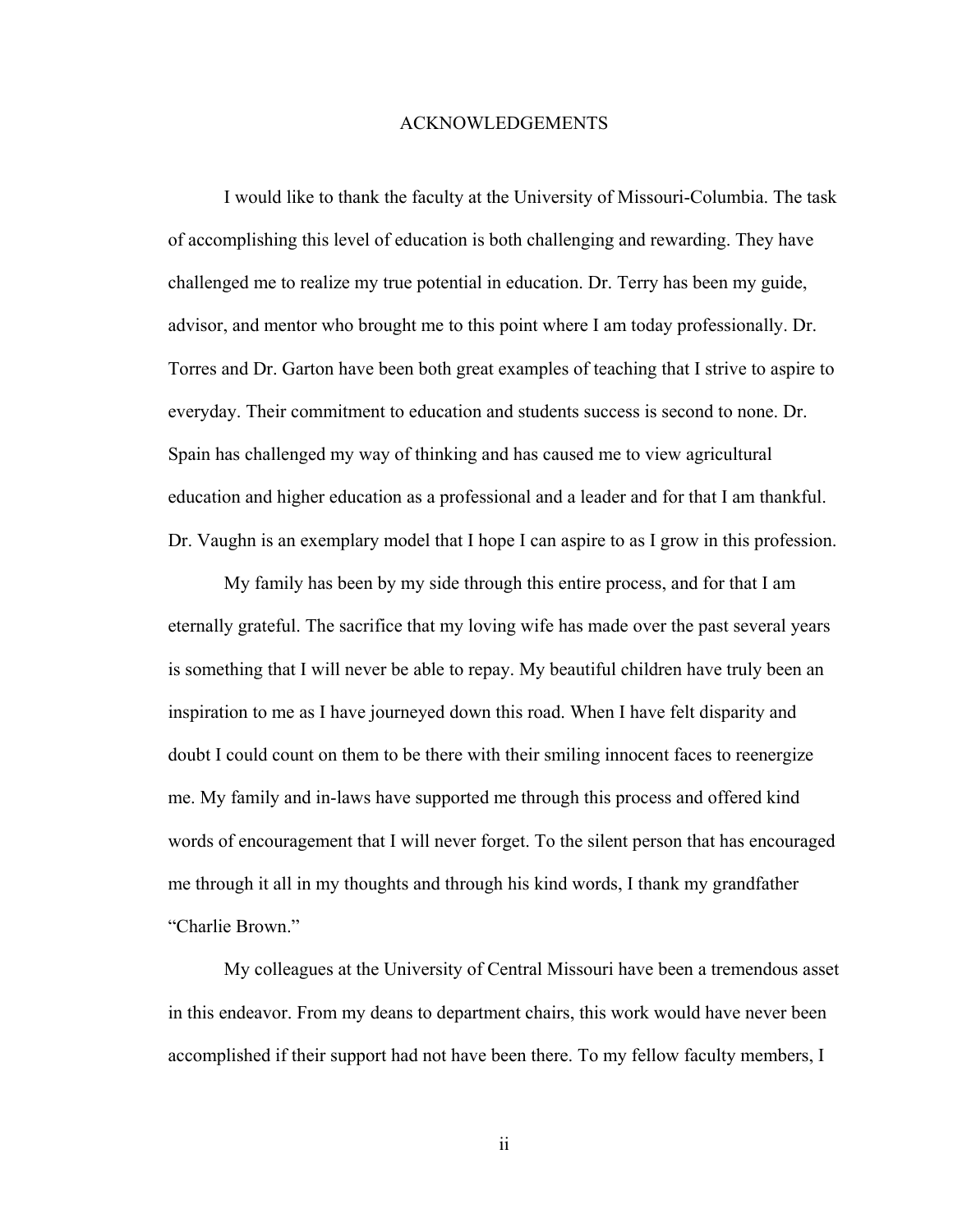thank you for your words of encouragement and help in completing this work. Truly, you have helped when needed and most appropriately advised me.

Lastly, I could not end this acknowledgment without thanking my friends who have been there through it all. The understanding and encouragement has been a great asset to me. Lastly, I would like to thank Fred Noe for all the support. Without what you do, I would not have made it through this endeavor.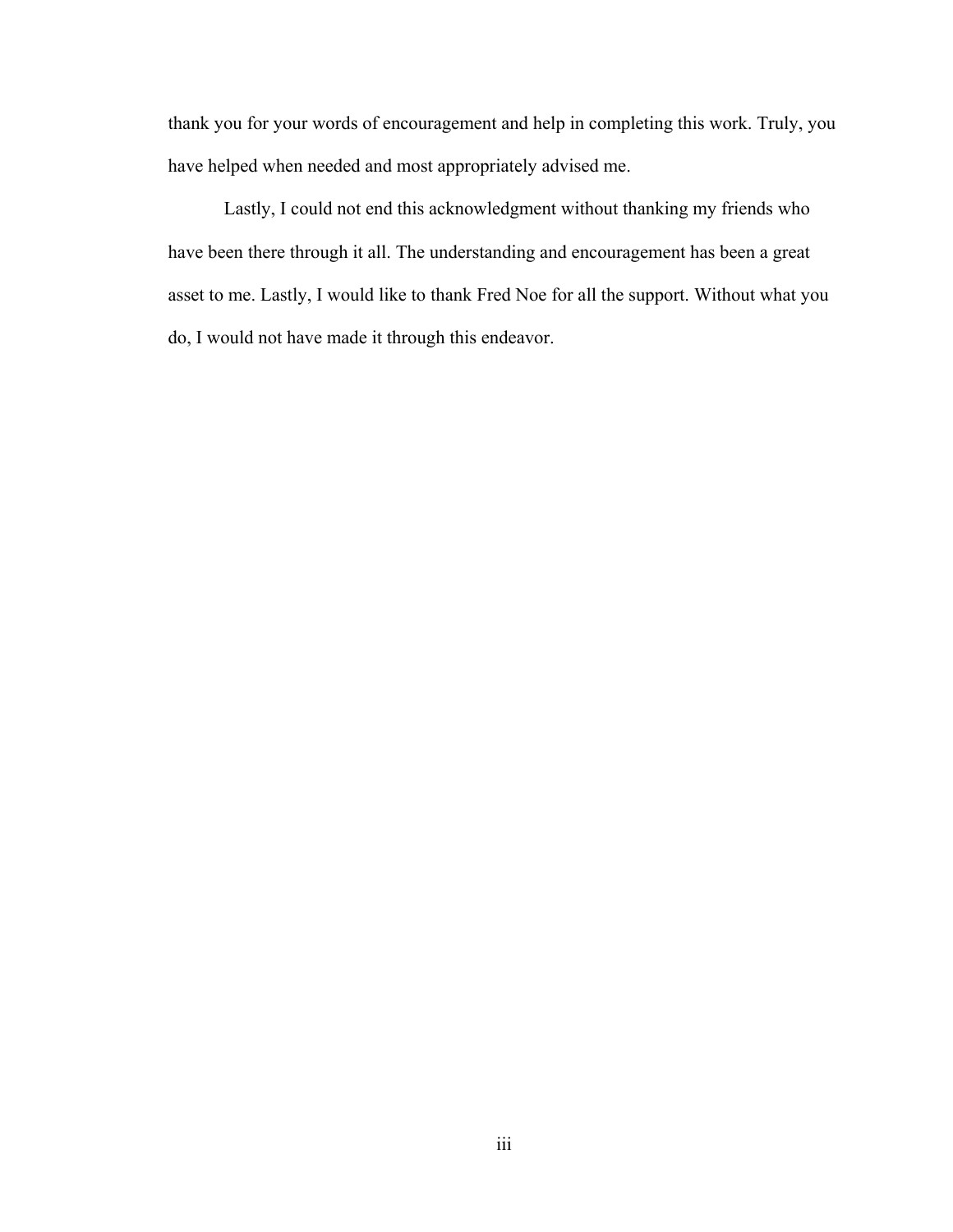# TABLE OF CONTENTS

| $\mathbf{1}$                                                               |  |
|----------------------------------------------------------------------------|--|
|                                                                            |  |
|                                                                            |  |
|                                                                            |  |
|                                                                            |  |
|                                                                            |  |
|                                                                            |  |
| $2^{\circ}$                                                                |  |
|                                                                            |  |
| Perceptions of Stakeholders for Integration of Science Within Agricultural |  |
|                                                                            |  |
| Barriers to Integrating Science into Agricultural Education  13            |  |
|                                                                            |  |
|                                                                            |  |
|                                                                            |  |
| Current Climate of Teacher Preparation Programs in Agricultural            |  |
|                                                                            |  |
| Agricultural Education and Unified Science Certification Program           |  |
|                                                                            |  |
|                                                                            |  |
| 3.                                                                         |  |
|                                                                            |  |
|                                                                            |  |
|                                                                            |  |
|                                                                            |  |
|                                                                            |  |
|                                                                            |  |
| Perceived Competence to Teach Selected Science Grade Level                 |  |
|                                                                            |  |
|                                                                            |  |
|                                                                            |  |
|                                                                            |  |
|                                                                            |  |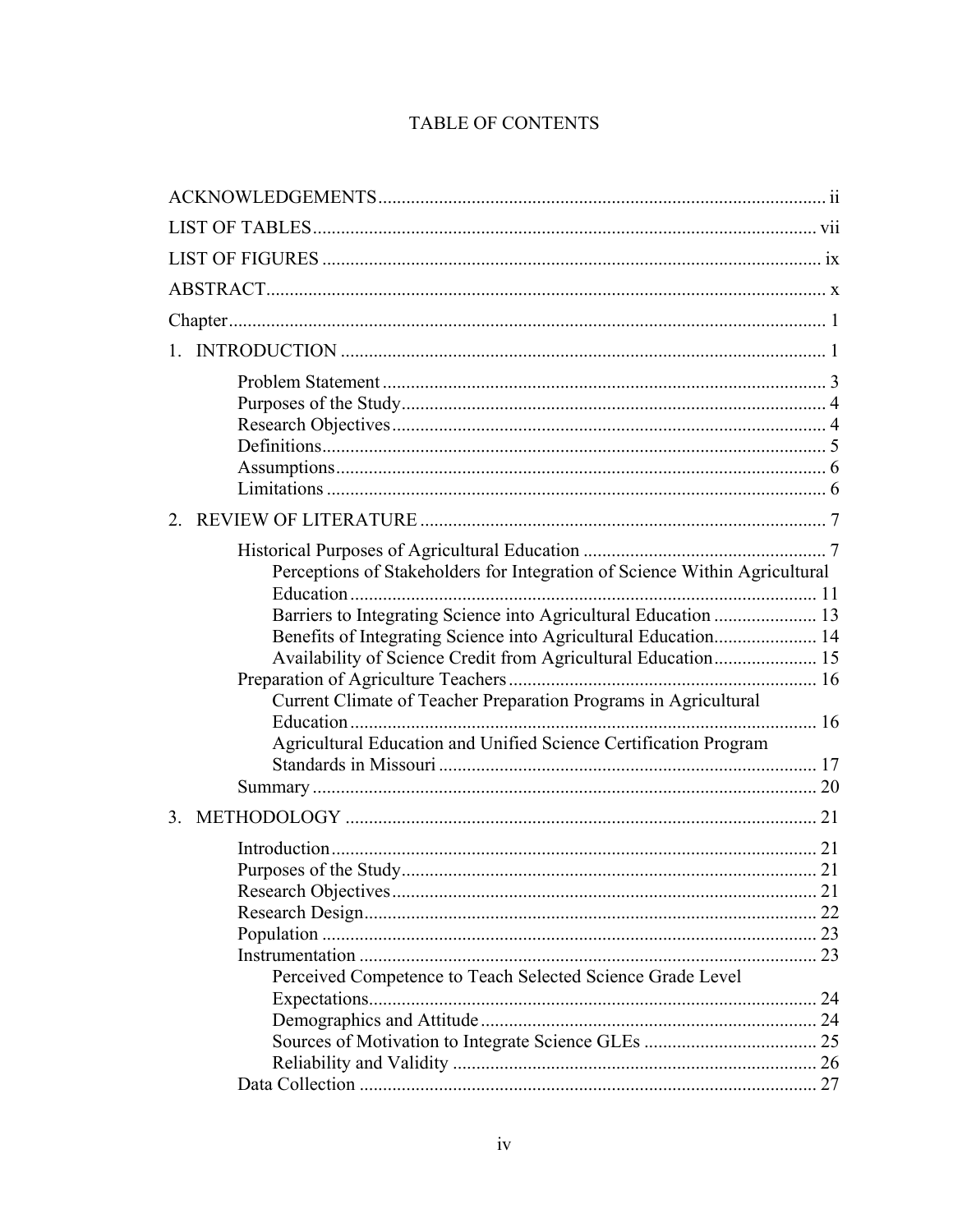| $\overline{4}$ |                                                            |  |
|----------------|------------------------------------------------------------|--|
|                |                                                            |  |
|                |                                                            |  |
|                |                                                            |  |
|                |                                                            |  |
|                |                                                            |  |
|                |                                                            |  |
|                |                                                            |  |
|                |                                                            |  |
|                |                                                            |  |
|                |                                                            |  |
|                |                                                            |  |
| 5.             | SUMMARY, CONCLUSIONS, IMPLICATIONS, AND RECOMMENDATIONS 54 |  |
|                |                                                            |  |
|                |                                                            |  |
|                |                                                            |  |
|                |                                                            |  |
|                |                                                            |  |
|                |                                                            |  |
|                |                                                            |  |
|                |                                                            |  |
|                |                                                            |  |
|                |                                                            |  |
|                |                                                            |  |
|                |                                                            |  |
|                |                                                            |  |
|                |                                                            |  |
|                |                                                            |  |
|                |                                                            |  |
|                | Conclusions, Implications, and Recommendations Related to  |  |
|                |                                                            |  |
|                | Conclusions, Implications, and Recommendations Related to  |  |
|                |                                                            |  |
|                | Conclusions, Implications, and Recommendations Related to  |  |
|                |                                                            |  |
|                | Conclusions, Implications, and Recommendations Related to  |  |
|                |                                                            |  |
|                | Conclusions, Implications, and Recommendations Related to  |  |
|                |                                                            |  |
|                | Conclusions, Implications, and Recommendations Related to  |  |
|                |                                                            |  |
|                | Conclusions, Implications, and Recommendations Related to  |  |
|                |                                                            |  |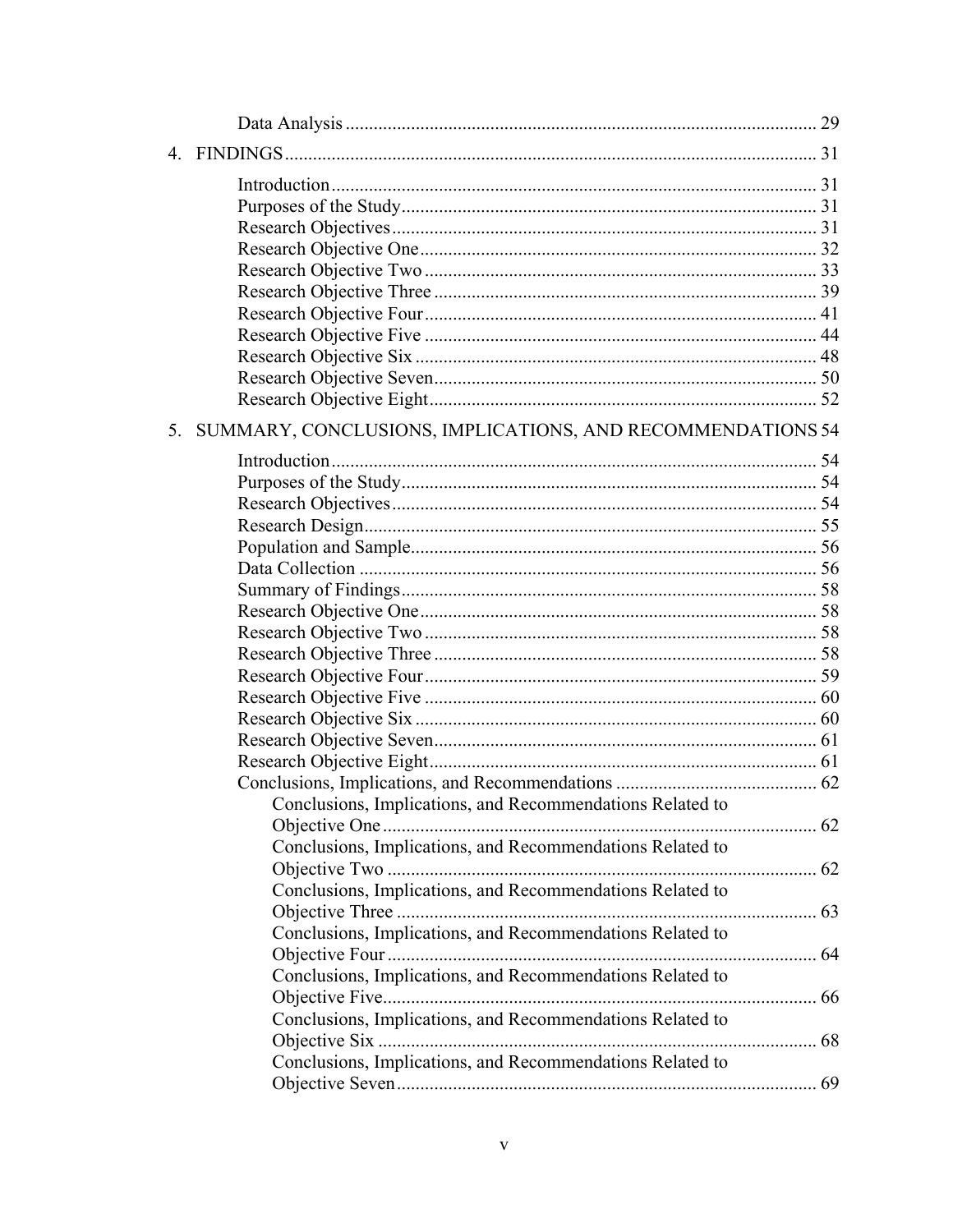| Conclusions, Implications, and Recommendations Related to           |  |
|---------------------------------------------------------------------|--|
|                                                                     |  |
| Appendix A Institutional Agricultural Education Degree Requirements |  |
|                                                                     |  |
|                                                                     |  |
|                                                                     |  |
|                                                                     |  |
| Appendix H Frequency Distribution for Instructors' Perceived Level  |  |
|                                                                     |  |
|                                                                     |  |
|                                                                     |  |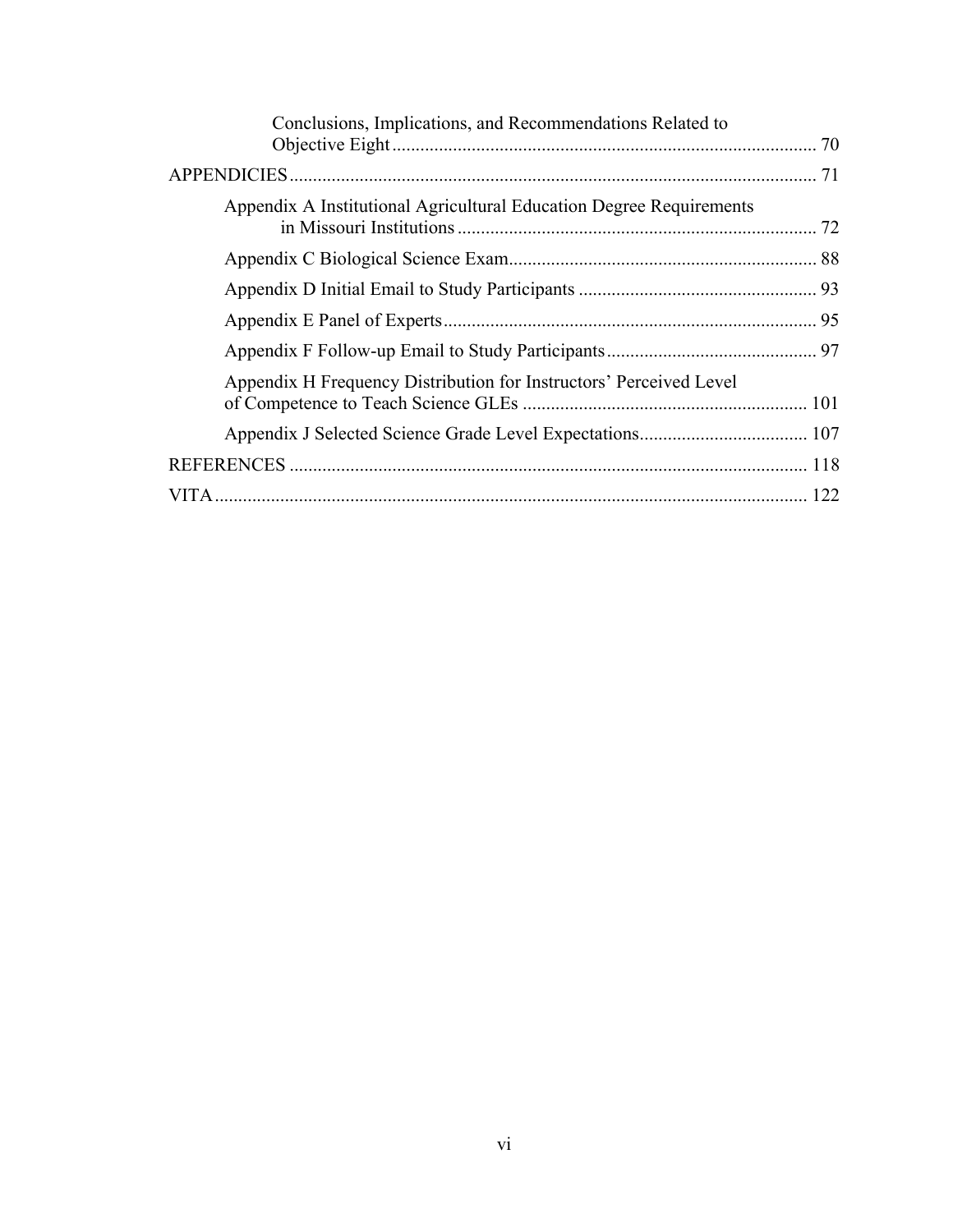# LIST OF TABLES

| Personal Nominal-Level Characteristics' of Missouri Agriculture Instructors ( $n = 153$ )32                                                                          |  |
|----------------------------------------------------------------------------------------------------------------------------------------------------------------------|--|
| Selected Personal Characteristics of Missouri Agriculture Instructors ( $n = 153$ )  33                                                                              |  |
| Agriculture Instructors Perceived Level of Competence to Teach Science Grade Level                                                                                   |  |
| Agriculture Instructors\ Perceived Level of Competence to Teach Science Grade Level                                                                                  |  |
| Agriculture Instructors Perceived Level of Competence to Teach Science Grade Level                                                                                   |  |
| Agriculture Instructors Knowledge of Principles of Science Associated with Selected                                                                                  |  |
| Sources of Motivation to Teach Selected Science Grade Level Expectations ( $n = 153$ ) 41                                                                            |  |
| Motivational Factors to Teach Selected Science Grade Level Expectations ( $n = 153$ )  42                                                                            |  |
| Sources of Motivation to Teach Selected Science Grade Level Expectations ( $n = 153$ ) 43                                                                            |  |
| Agriculture Instructors Opinions Regarding the Impact of Teaching Selected Grade Level<br>Expectations Related to Science Upon the Instruction and Curriculum of     |  |
| Agriculture Instructors' Opinions Regarding the Impact of Teaching Selected Grade<br>Level Expectations Related to Science Upon the Instruction and Enrollment of    |  |
| Missouri Agricultural Education Courses that Agriculture Instructors' have Integrated<br>Science Grade Level Expectations into Approved Courses (n=153)  46          |  |
| Missouri Agricultural Education Courses That Missouri Agriculture Instructors Plan to<br>Integrate Science Grade Level Expectations Into Approved Courses (n=153) 48 |  |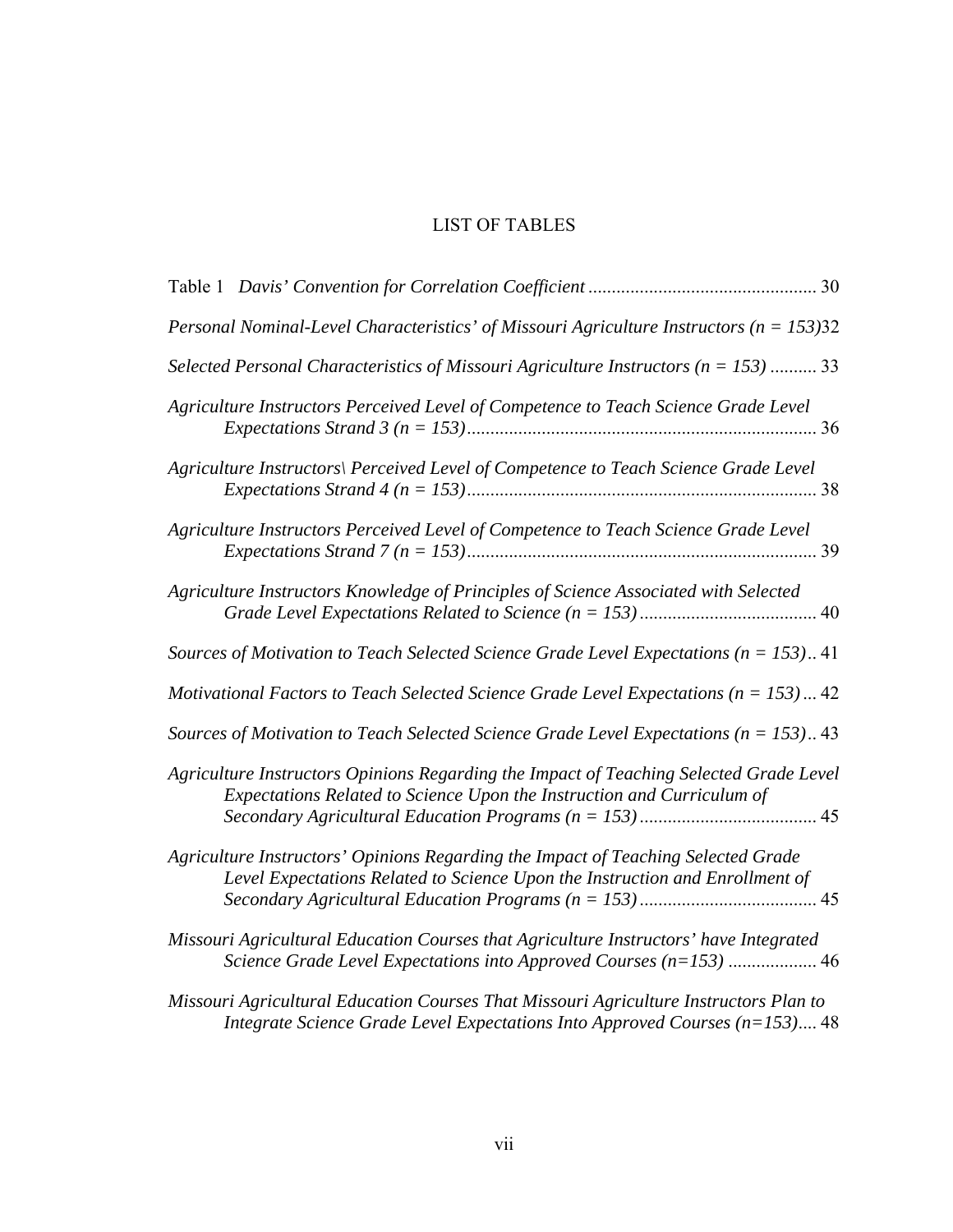| Agriculture Instructors' Opinions Regarding the Impact of Teaching Selected Grade<br>Level Expectations Related to Science Upon the Student Leadership Organization   |    |
|-----------------------------------------------------------------------------------------------------------------------------------------------------------------------|----|
| Agriculture Instructors' Opinions Regarding the Impact of Teaching Selected Grade<br>Level Expectations Related to Science Upon the Student Leadership Organization   |    |
| Agriculture Instructors' Opinions Regarding the Impact of Teaching Selected Grade<br>Level Expectations Related to Science Upon the Supervised Agriculture            |    |
| Agriculture Instructors' Opinions Regarding the Impact of Teaching Selected Grade<br>Level Expectations Related to Science Upon the Supervised Agriculture            |    |
| Relationships Between Agriculture Instructors' Demographic Characteristics, Perceived<br>Level of Competence to Teach, and Test Scores on the General Science Exam (n | 53 |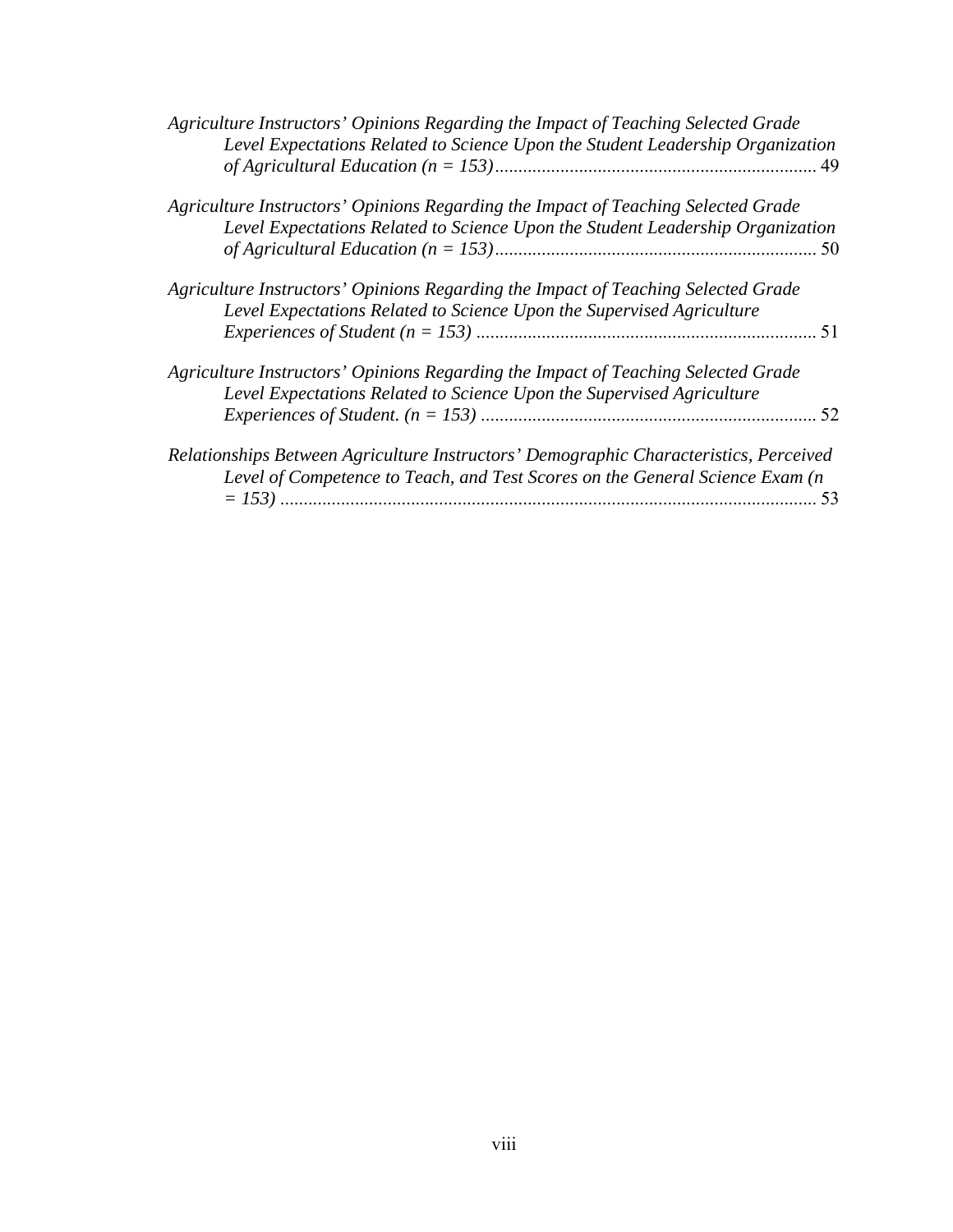# LIST OF ILLUSTRATIONS

| Figure | Page |
|--------|------|
|        |      |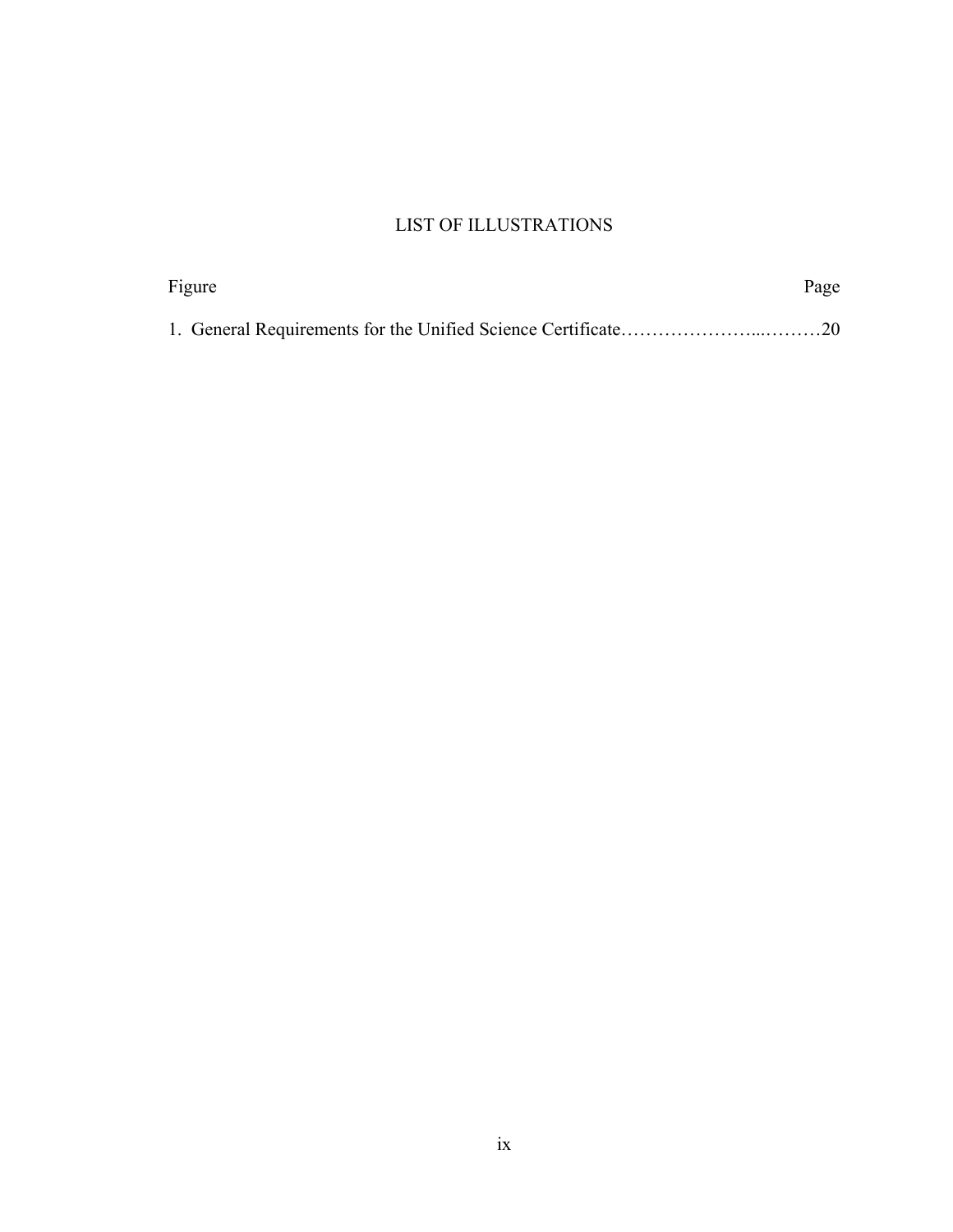### ASSESSMENT OF TEARCHERS' ABILITY TO INTEGRATE SCIENCE CONCEPTS INTO SECONDARY AGRICULTURE PROGRAMS

Jason Scales

Dr. Robert Terry, Jr., Dissertation Supervisor

### ABSTRACT

For the past two decades*,* the idea of integrating more science concepts into the agricultural education curriculum has been gaining support. The purposes of this study were two fold: 1) To assess the knowledge base and interest levels among agriculture instructors in teaching concepts related to science; 2) To assess how such a change in the curriculum would impact current agricultural education programs. The sample was derived from the population of agriculture instructors teaching in Missouri secondary schools. For this descriptive correlational research, an instrument was developed to assess the instructors' perceived level of competence to teach selected science grade level expectations (GLE) and their relationship to the agricultural education curriculum and programs. A second instrument, solicited from the American Board for Certification in Teacher Excellence, was used to assess the general biological science knowledge of the teachers.

Agriculture instructors perceive that they are competent to teach and integrate science GLEs into the agriculture curriculum. However, their scores on the examination of knowledge of biological science brings into question their competence to teach this subject matter. Teachers believe integrating science into the agriculture curriculum will benefit their program and their students; however, they unsure if their classes should count for science credit or if FFA programs and activities are a good match for a more science-based curriculum.

x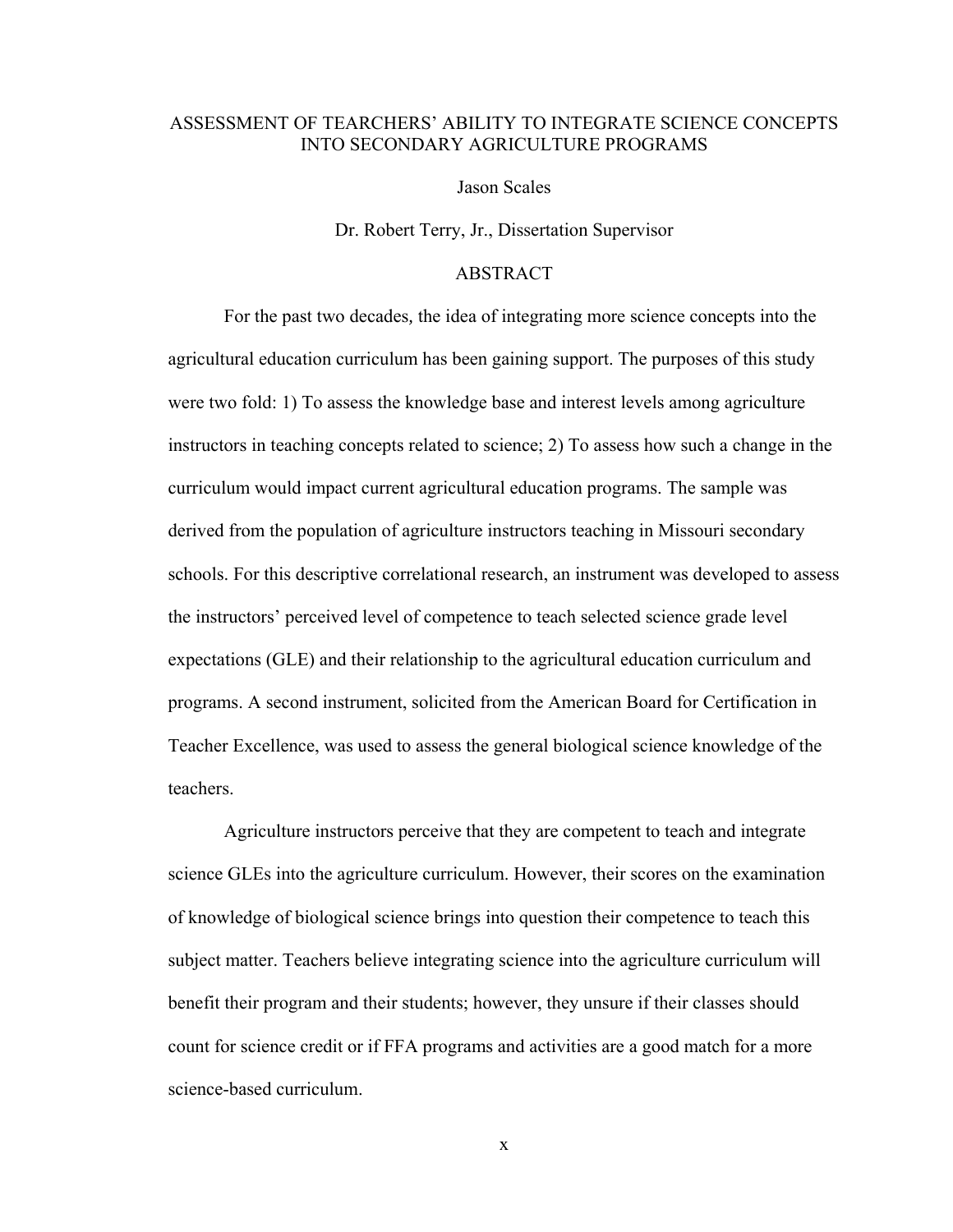### CHAPTER I

#### INTRODUCTION

During the past 150 years, agricultural education has gone through several metamorphoses. In 1906, Chamber's Encyclopedia stated, "Agricultural education, as at present understood, is a comprehensive term, including instruction in chemistry, geology, botany, zoology, mechanics-embracing, in short the science as well as the practice of agriculture" (as cited in Hillison, 1996. p #). With the passage of the Smith Hughes Act in 1917, the definition of agricultural education changed to include content that was designed for "farm boys." Specifically, the act stated:

…that the controlling purpose of such education shall be to fit for useful employment; that such education shall be of less than college grade and be designated to meet the needs of persons over fourteen years of age who have entered upon or who are preparing to enter upon the work of the farm or of the farm home (Smith-Hughes Act, p. 20).

During the last two decades, the content and purpose of the curriculum of secondary agriculture programs has been shifting. With the passage of multiple vocational education acts, such as the four Carl Perkins Acts (Carl D. Perkins, 1998), programming content, students' backgrounds, and funding has evolved. Today, another shift is occurring. Specifically, leaders in agricultural education are insisting that the curriculum be infused with more academic rigor and science content (Balschweid  $\&$ Thompson, 2002).

In 1988, the National Research Council (NRC) released *Understanding Agriculture New Directions for Education.* In the report, they referred to agricultural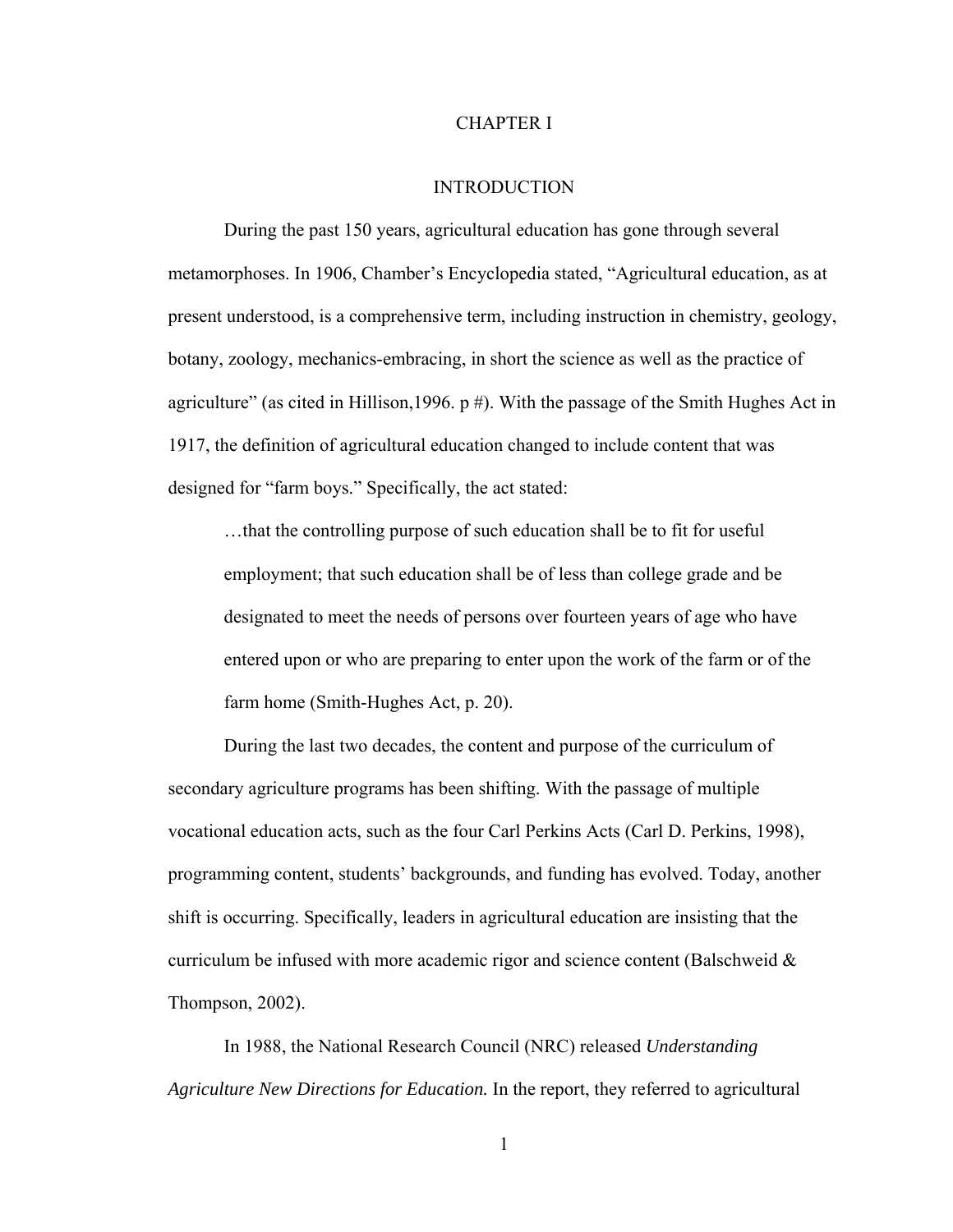education becoming education *about* agriculture, rather than simply education *in* agriculture. Specifically, this report stated that "new curriculum components must be developed and made available to instructors addressing the sciences basic to agriculture, food, and natural resources… and tools to improve the efficiency of production agriculture" (National Research Council, 1988, p. 35). In 1998, the Missouri Department of Elementary and Secondary Education (DESE), released *Reinventing Agricultural Education for the year 2020*, wherein a vision for agricultural education was presented. Three vision themes were compiled to create goals for agricultural education. Of most importance here, theme three, goal three, was to "focus on the sciences of food, fiber, and natural resources" (DESE, 1998, p. 7).

Further, in the *2005 – 2006 Annual Report of Agricultural Education*, The National Council for Agricultural Education formed a task force to develop curriculum frameworks for agriscience curriculum (Team Ag Ed, 2007). Through this process, a curriculum model called Curriculum of Agriculture Sciences Education (CASE) was designed, which was specifically intended to "align with sciences, technology, engineering, and mathematics" (Team AgEd, 2007, p. 20).

Recommendations to integrate science into the agriculture curriculum are not a new phenomenon, however. As early as 1989, Norris and Briers produced research describing the perceptions of agriculture instructors regarding the integration and collaboration of science concepts into the secondary agriculture curriculum. Since that time, many other researchers have analyzed the perceptions of various stakeholders about integrating science with the agriculture curriculum. In 1993, Mississippi administrators, guidance counselors, and science instructors were found to support the idea of offering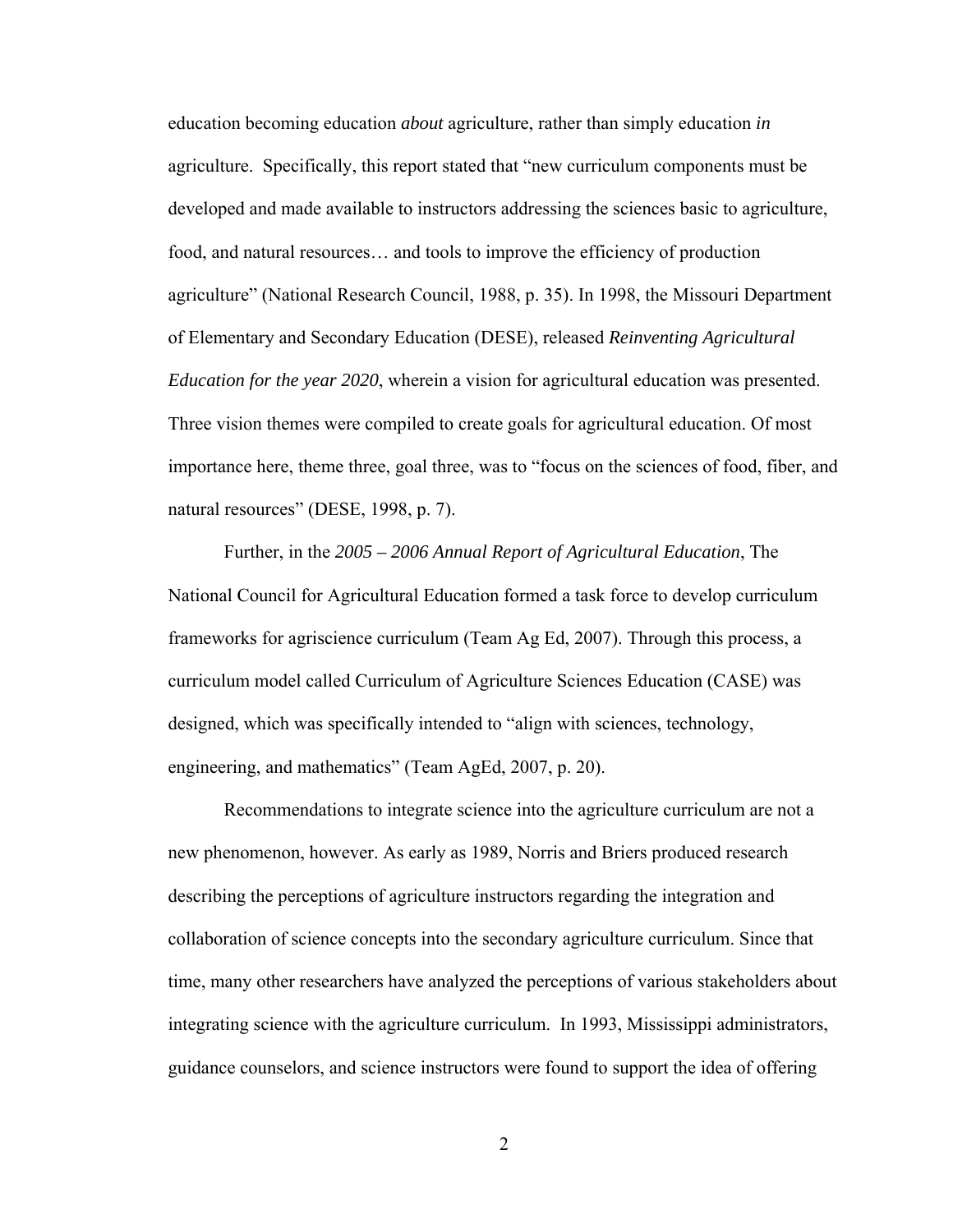science credit for the newly piloted agriscience courses being taught in Mississippi (Johnson & Newman, 1993). In 2000, Dyer and Osborne found that parents of students enrolled in biological applications in agriculture and physical science applications believed that agriculture was a scientific field with a plethora of career opportunities. More recently, Balschweid and Thompson (2002) found that Indiana agriculture science and business instructors perceived that they were prepared to teach integrated physical and biological science concepts.

To summarize, the idea of integrating science into the agricultural education curriculum has been around for many years and a number of researchers have analyzed the integration of science into the agricultural education curriculum. However, are instructors interested in and prepared for the integration of science into the agricultural education curriculum? Are instructors equipped with the knowledge base to integrate science and teach the concepts accordingly? Have teachers considered the consequences of such a change? These are the premises underpinning this study.

#### Problem Statement

While there is increasing support for the integration of science concepts into the agricultural education curriculum, little research has been conducted to investigate agriculture instructors' ability to implement those concepts into their programs.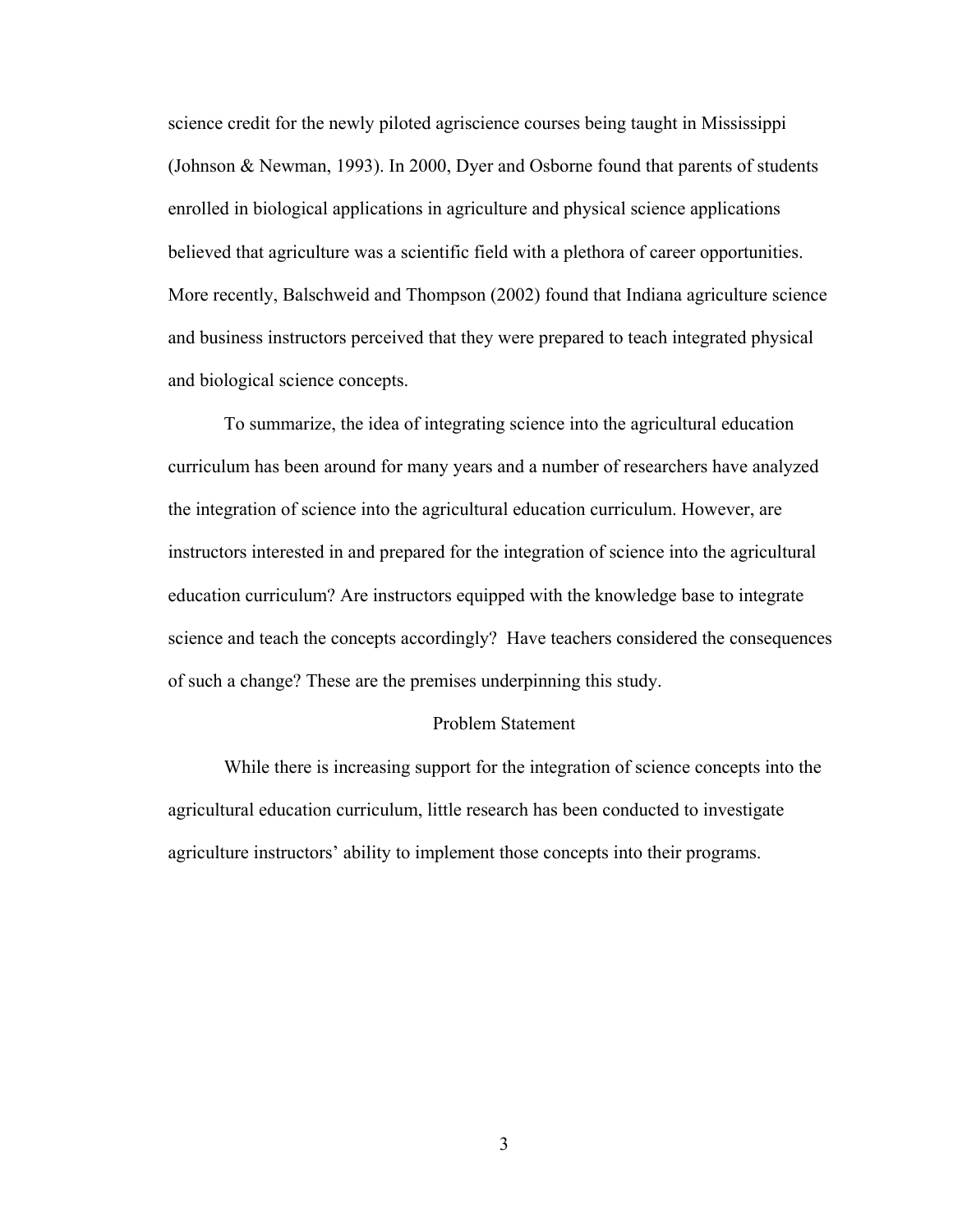#### Purposes of the Study

The purposes of this study were: 1) to assess the knowledge base and interest levels among agriculture instructors in teaching concepts related to science; 2) To assess how such a change in the curriculum would impact agricultural education programs.

### Research Objectives

- 1. Describe selected personal and professional characteristics of secondary agriculture instructors in Missouri.
- 2. Describe agriculture instructors' self-perceived competence to teach selected grade level expectations related to science for students in grades 9 - 11.
- 3. Describe agriculture instructors' knowledge of principles of science associated with selected grade level expectations related to science for students in grades  $9 - 11$ .
- 4. Describe agriculture instructors' sources of motivation for teaching selected grade level expectations related to science for students in grades 9 - 11.
- 5. Describe agriculture instructors' opinions regarding the impact of teaching selected grade level expectations related to science for students in grades  $9 - 11$ upon the instruction and curriculum of secondary agricultural education programs.
- 6. Describe agriculture instructors' opinions regarding the impact of teaching selected grade level expectations related to science for students in grades  $9 - 11$ upon the student leadership organization of agricultural education.
- 7. Describe agriculture instructors' opinions regarding the impact of teaching selected grade level expectations related to science for students in grades  $9 - 11$ upon supervised agricultural experiences of students.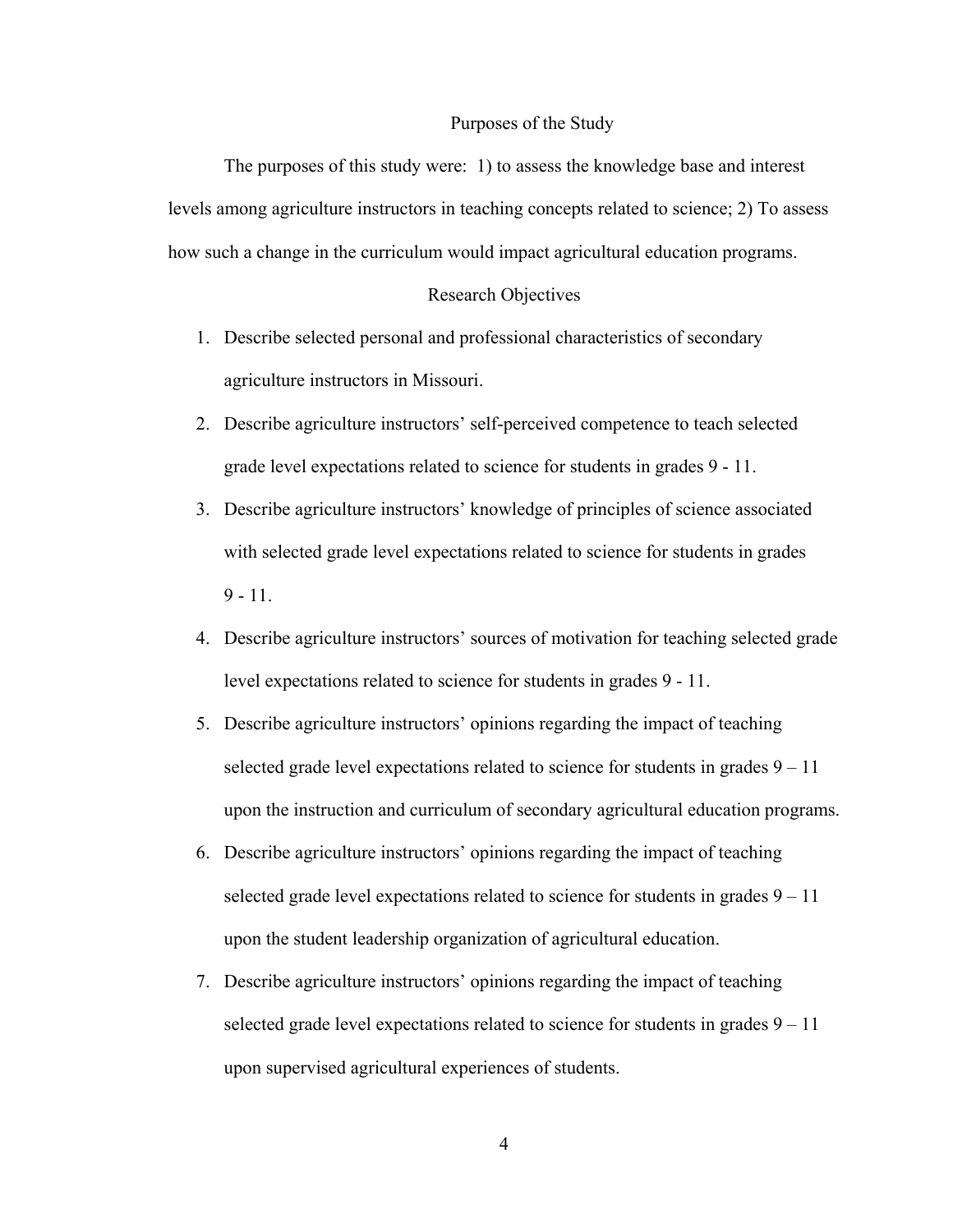8. Describe relationships between and among selected variables (demographic characteristics, confidence to teach selected GLE strands, competence in science.)

### **Definitions**

The following terms have been operationally defined for this study:

Agriculture Instructors: Secondary level instructors (grades 9 -11) of agriculture, food, fiber and natural resources systems education (National Council for Agricultural Education, 2000).

Agriscience Fair: Open to students in grades 7-12. Students participate in research projects in their local communities and then prepare a scientific report and display for judging at the national level. Competition is divided into five categories: Botany, Engineering, Environmental Sciences, Zoology, Biochemistry/Food

Science/Microbiology (FFA, 2007).

Graduate Exit Examination: Exams to be completed by high school senior students as a requirement for graduation. A passing grade is required.

Missouri Assessment Program: Exam used to benchmark learning in selected grades in the state of Missouri.

Science Grade Level Expectations (GLE): Targets for instruction derived from the Missouri Show Me Standards.

Supervised Agriculture Experience (SAE): Agriculture activities conducted outside of class time by the student enrolled in agricultural education.

The National FFA Organization (FFA): The career and technical student organization for students enrolled in agricultural education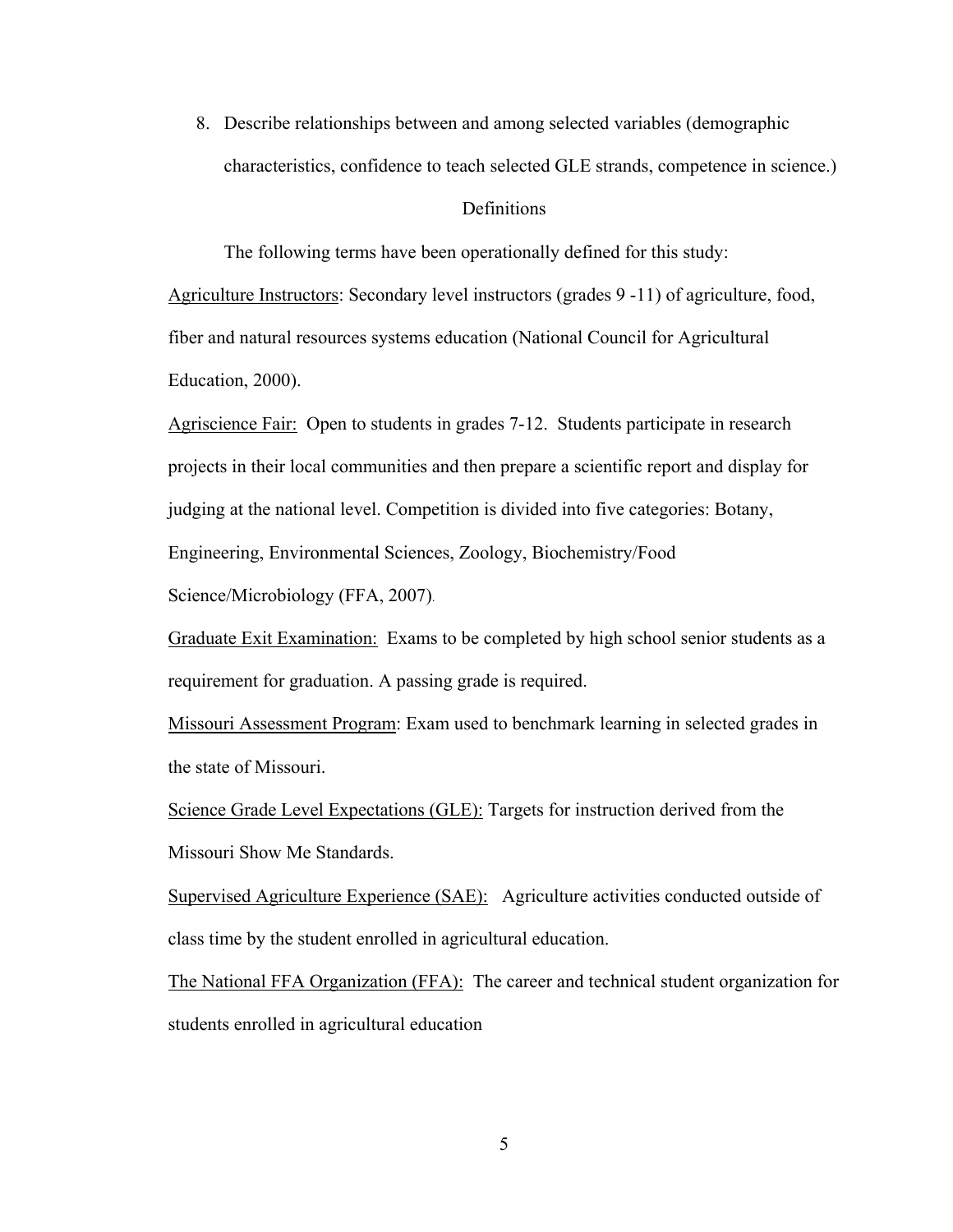## Assumption

1. The respondents provided accurate ratings of their self-perceived competence to teach the selected science grade level expectations.

## Limitations

- 1. The population of the study was limited to secondary (9-12) agriculture instructors in Missouri.
- 2. The findings of the study should not be generalized beyond a similar population.
- 3. Respondents for the science competency exam were those in attendance at the Missouri Association of Career and Technical Education (ACTE) Conference, July 2007.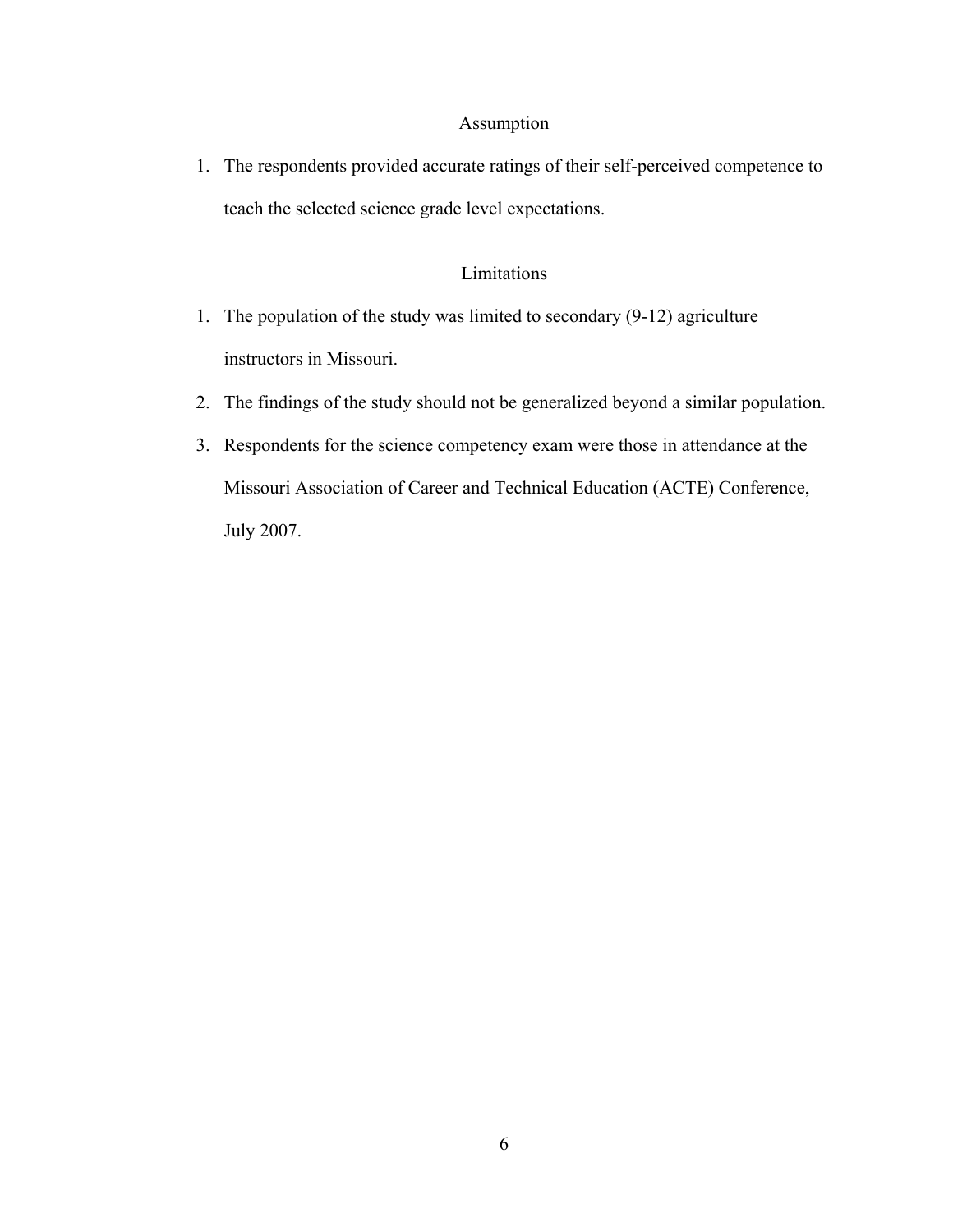#### CHAPTER II

### REVIEW OF LITERATURE

 The purpose of this chapter is to present a review of literature relevant to this research. The literature areas included in this chapter are: Historical Purposes of Agricultural Education; Integration of Science Principles into Agricultural Education; and Preparation of Agriculture and Science Teachers.

Historical Purposes of Agricultural Education

#### *Agricultural Education Prior to the Smith Hughes Act*

Agricultural education has been in existence since men and women first planted fields, domesticated beasts for food and sought more efficient ways to produce food and fiber. Formal education in agriculture, however, is somewhat new to the history of man. Alfred Charles True (1969), who was the director of the Office of Experiment Stations from 1893 to 1923, recorded the history about the formal beginnings of agricultural education. He stated that agricultural education was rooted in the development of means to improve and move agriculture forward that lay stagnant for many years. He traced the modern foundation of this discipline to Bohemia in the 1700s where agriculture, music, and religion were taught with reading, writing and arithmetic. He wrote that agricultural education in America was jump-started after the Revolutionary War and promotion of agriculture began through various ways at that time.

 In 1887, the Hatch Act was passed. This legislation provided federal funding for true experimental and scientific research about agriculture (Hillison, 1996). Through this act, scientific education in agriculture was born "… to aid in acquiring and diffusing among the people of the United States useful and practical information on subjects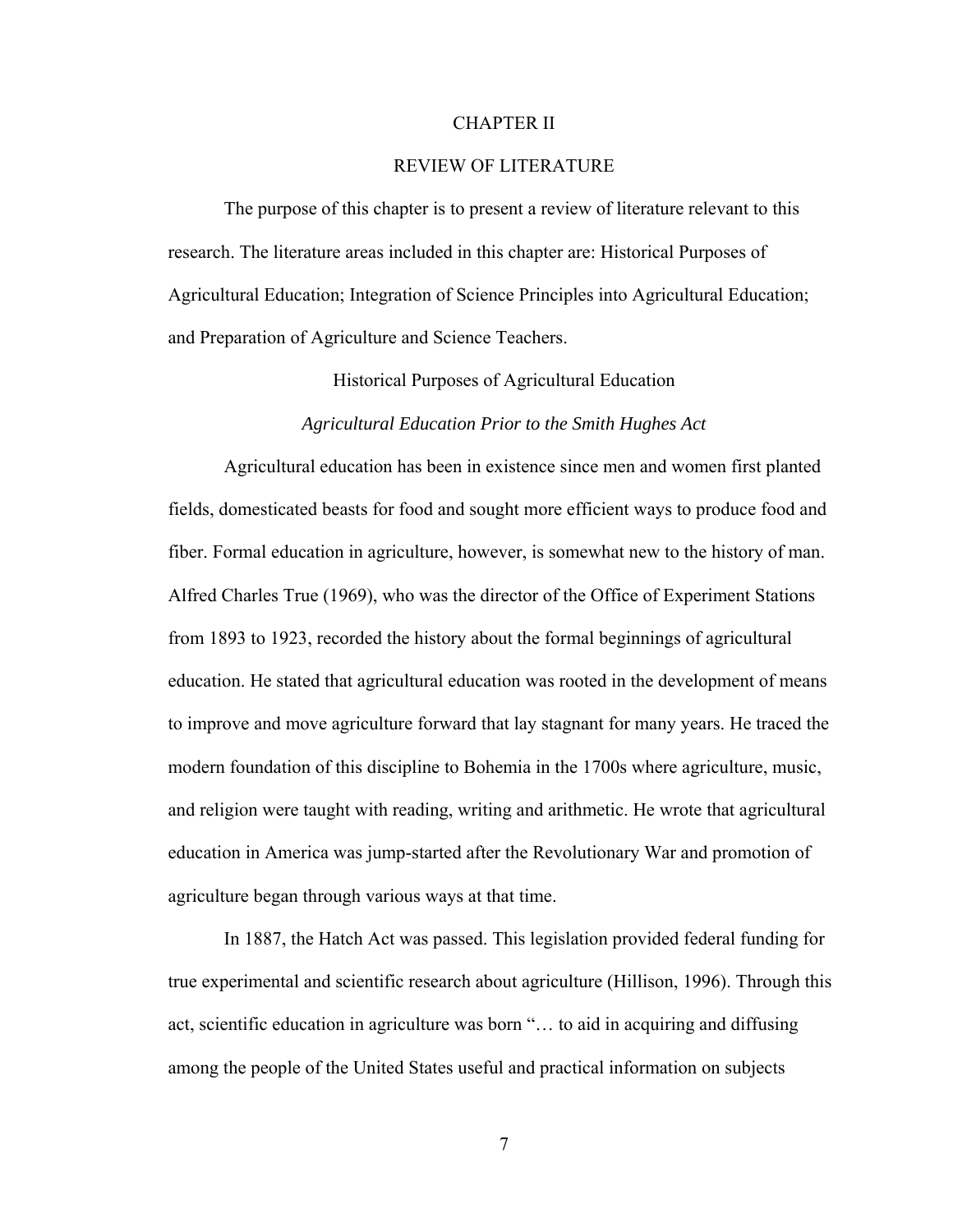connected with agriculture …" (Hillison, p#). This diffusion of useful and practical knowledge was taken very seriously by leaders in agriculture (Moore, 1987). From this time on, the Office of Experiment Stations, under the U.S. Department of Agriculture, was very instrumental in the development and promotion of agricultural education (Hillison). Leadership provided by A. C. True and D. J. Crosby increased the number of schools offering coursework in agricultural education (Moore). This growth started in 1906, soon after the Nelson Amendment was passed which allocated monies for states to provide courses for the preparation of instructors of agriculture and mechanical arts (Hillison).

 During this time, the secondary agriculture curriculum was also guided and aided by the U. S. Department of Agriculture through the development of teaching materials directly related to the experiment stations (Hillison, 1996). This continued until 1929 when the USDA ended its support of these efforts.

 The momentum for secondary education in agriculture in public schools started in 1893 in the Office of Experiment Stations. An article in *Yearbook of the United States Department of Agriculture for 1897* noted that there were schools for education in agriculture but claimed that their distance from the farmers' children rendered them too expensive for most farm families and that the children would therefore be better used on the farm (True, 1969). As a result, the Office of Experiment Stations took great measures to infuse agricultural education into secondary school curricula. As a consequence, tremendous growth occurred in secondary agricultural education. By the 1915 – 1916 academic school year, agricultural education had grown to the point that there where more than 3,600 secondary schools were offering instruction in agricultural education of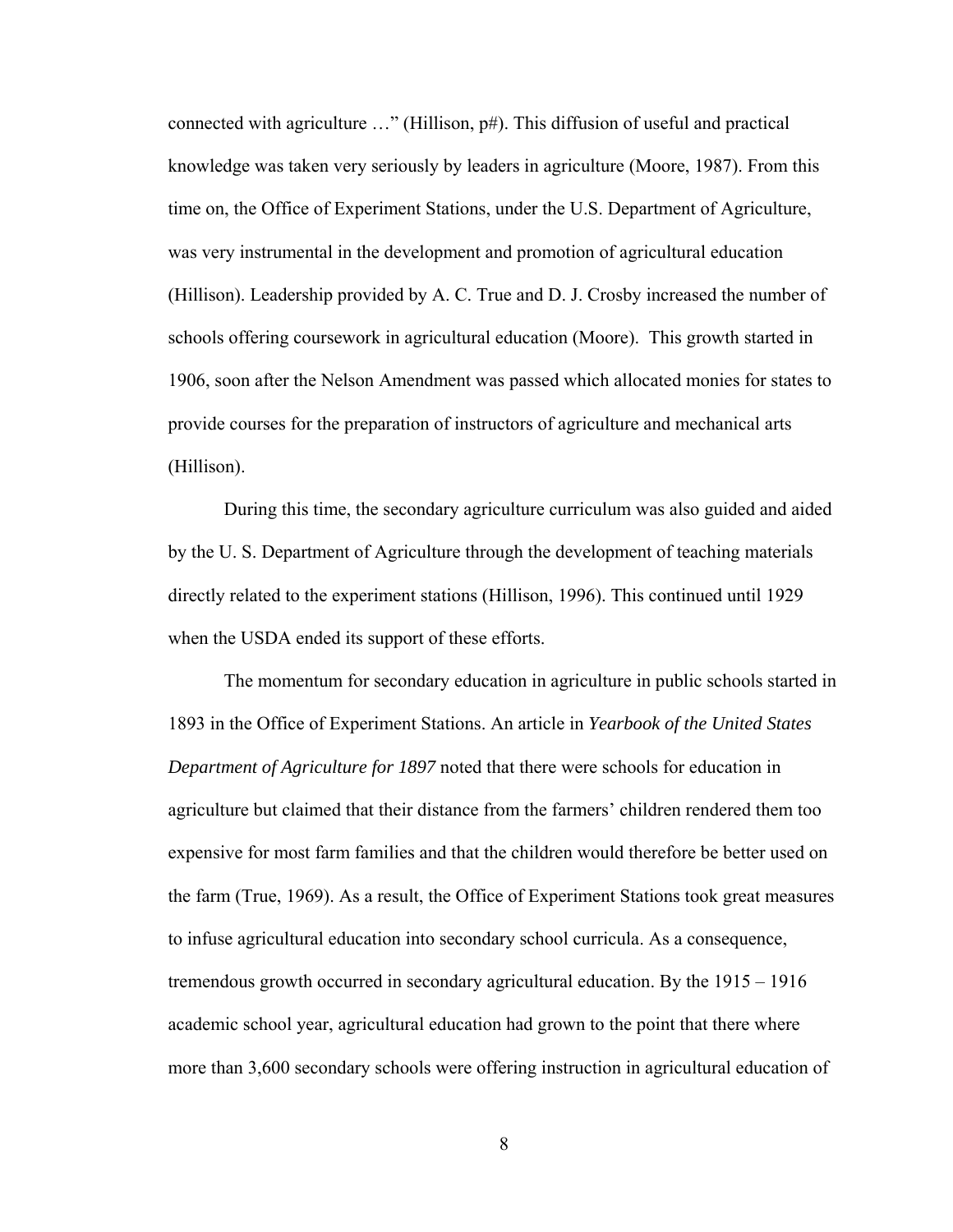which 2,760 were public schools without state aid (True). Curriculum at this time was rooted in science, as can be gleaned from the committee's notes that "special provisions should be made for instructors in service in secondary schools to acquire knowledge of the science and practice of agriculture" (True, p. 333). Interestingly, the notion that instructors of agriculture be trained in the sciences was not novel at that time. In 1908, Liberty Hyde Bailey requested, in a U.S. Bureau of Education bulletin, that people who were going to be teaching agricultural education have a strong science background along with schooling in the practice of agriculture. In fact, in that era, the nature of agriculture education was general and academic rather than vocational (Moore, 1987).

 Agricultural education once again changed with the passage of the Smith-Hughes Act of 1917. This legislation shifted the administration of agricultural education, moving it from the Department of Agriculture to the Federal Board of Vocational Education. This change, in turn shifted the direction of agricultural education from an academic, sciencebased curriculum to a vocational curriculum (Chiasson & Burnett, 2001, Brister  $\&\,$ , Swortzel, 2007). The applicable language in the 1917 Smith – Hughes Act created this shift, designating the preparation of students for "useful employment" as opposed to college level preparation coursework (Brister & Swortzel, 2007).

#### *Agricultural Education in the 1980s*

 After several decades where the emphasis of secondary agricultural education programs was vocational and career education, interest in the integration of science into the curriculum was rekindled in the 1980s (Phipps, Osbourn, Dryer, and Ball 2008). In 1988, the Committee on Agricultural Education in Secondary Schools of the Board on Agriculture of the National Research Council (NRC) released its report *Understanding*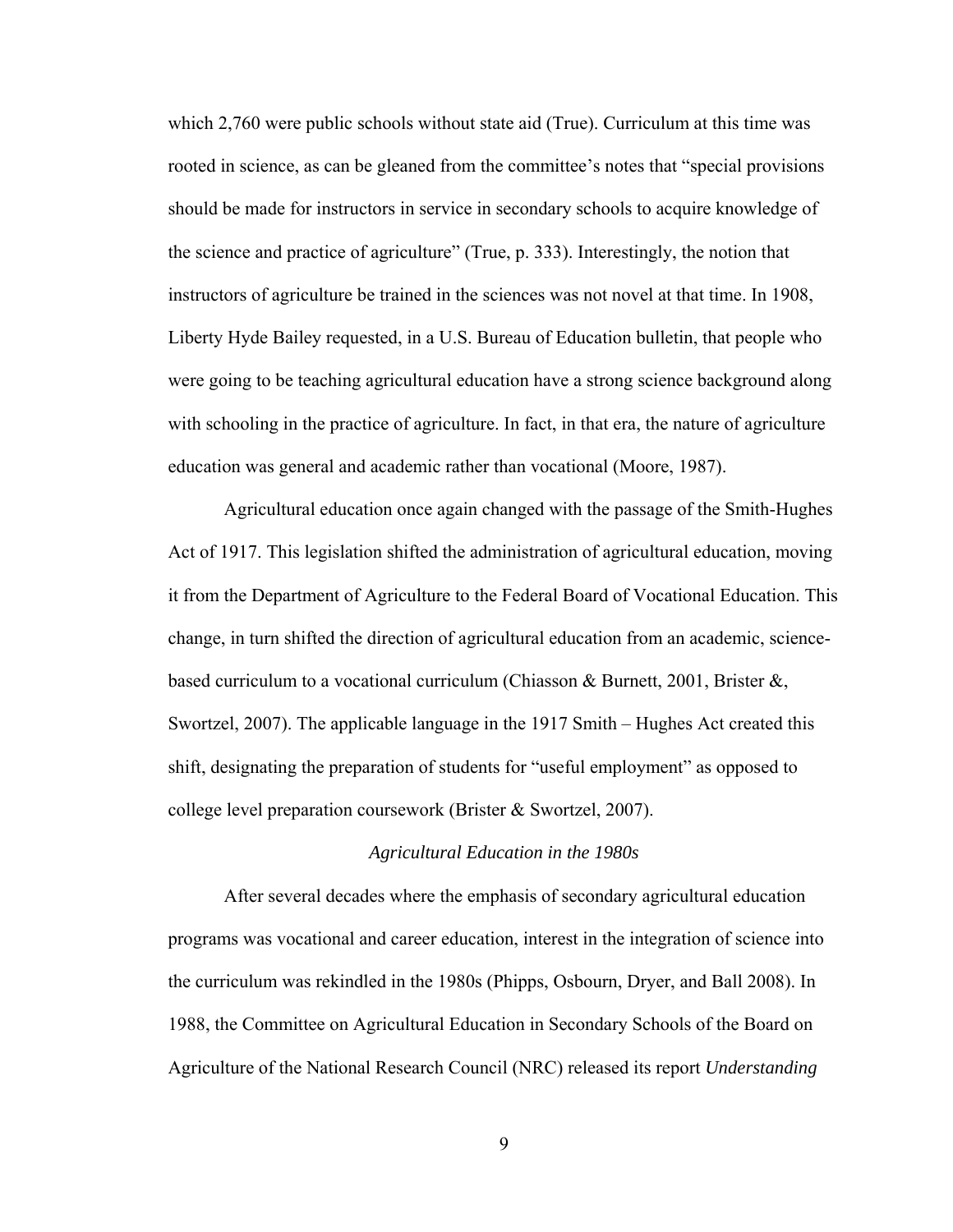*Agriculture: New Directions for Education.* This document was the outcome of a task set forth by the U.S. Secretaries of Agriculture and Education to conduct a comprehensive assessment of agricultural education programs in America (NRC, 1988). Specifically, the committee focused it work upon:

- goals for instruction
- the subject matter and skills that should be stressed in curricula for difference groups of students; and
- policy changes that needed at the local, state, and national levels to facilitate the new and revised agricultural education programs in secondary schools. (NRC, p. v)

Through this exercise, the idea of "agricultural literacy" was born and was defined as learning "about agriculture" (NRC, 1988). The report stimulated much discussion and debate on a wide variety of topics including defining the purpose of agricultural education programs in secondary schools Evidence of this debate can be found in an issue of the *Agricultural Education Magazine* in which the theme was focused upon exploring the purpose of the discipline. While some authors of articles in that issue stated that the program is vocational in nature, Terry, Jr. (2004) as well as Bellah, Dyer and Casey (2004) contended that agricultural education should be about agricultural literacy rather than vocational skills. Moore (2004) proposed that agricultural education can be more than vocational or literacy based. More precisely he suggested that agricultural education could have six purposes which are:

- To prepare people for work
- To reinforce academic skills and prepare people for work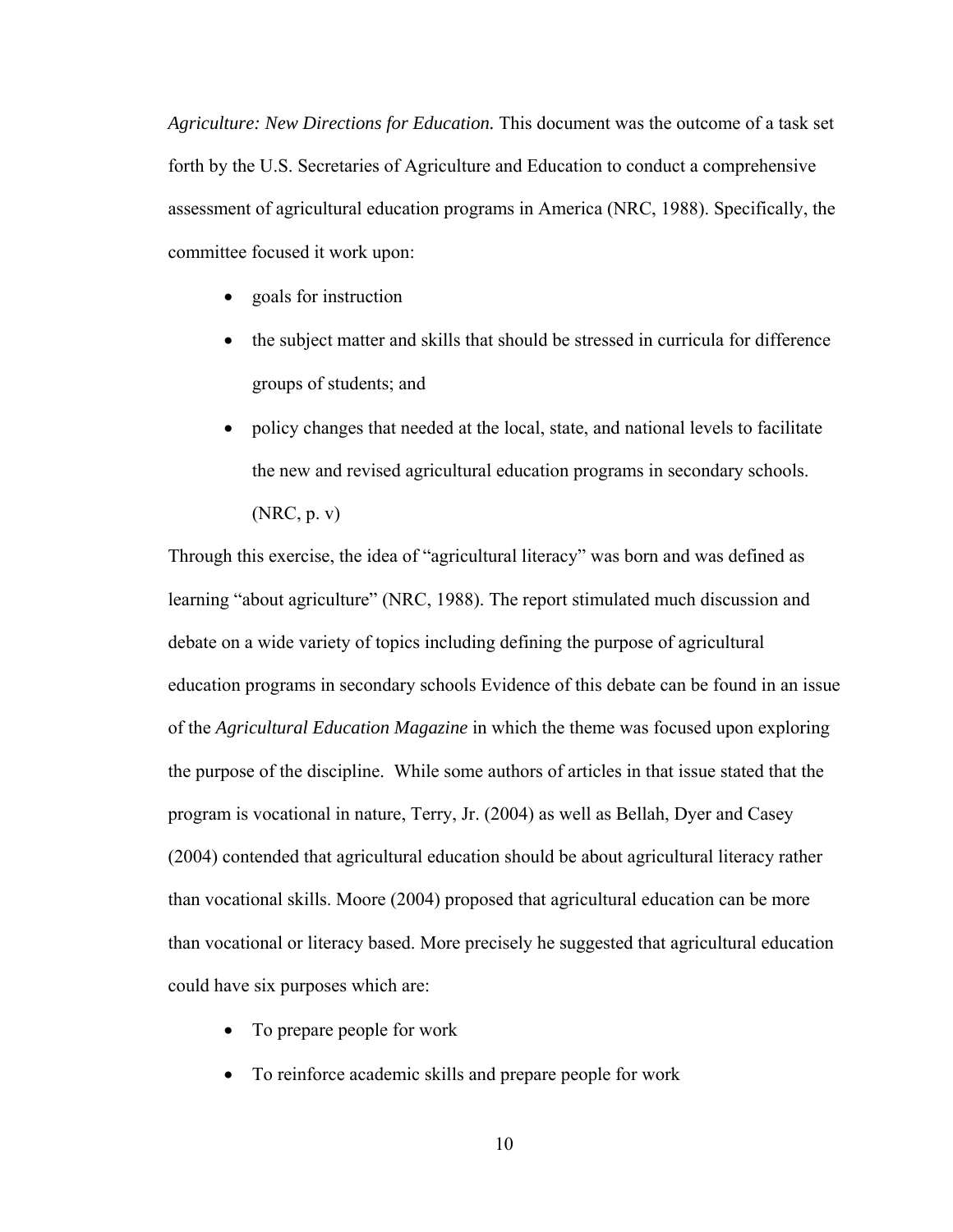- To serve special needs students
- To promote agriculture literacy
- To promote the development of leisure time
- To provide an alternative for students who do not do well in school (Moore, p. 4)

 In their report, the Committee on Agricultural Education in Secondary Schools proposed numerous changes that have had a lasting impact on agricultural education, including their recommendation to broaden the agricultural education curriculum by "addressing the sciences basic to agriculture, food, and natural resources…" (NRC, 1988, p. 35). Following the 1988 NRC report, there has been a plethora of research examining the integration of science into the agricultural education curriculum including questions of consequent benefits from doing so. In 1989, Norris and Briers found that agriculture instructors in Texas recognized the need for change in their programs. Further, in a study conducted in 1993, agriscience instructors in Mississippi supported pilot courses in agriscience (Newman & Johnson). This same study found that guidance counselors and science instructors supported this notion, as well as the granting of science credit for such courses in Mississippi (Newman & Johnson).

#### *Perceptions of Stakeholders for Integration of Science Within Agricultural Education*

The *2005 – 2006 Annual Report on Agricultural Education* proposed the goal to establish 10,000 quality agricultural education programs in the United States by 2015 (Team AgEd, 2007). The goal is commonly referred to as *10 X 15*. To help meet this goal, initiatives were established, including the Curriculum of Agricultural Sciences Education (CASE) model; the national standards program; national curriculum content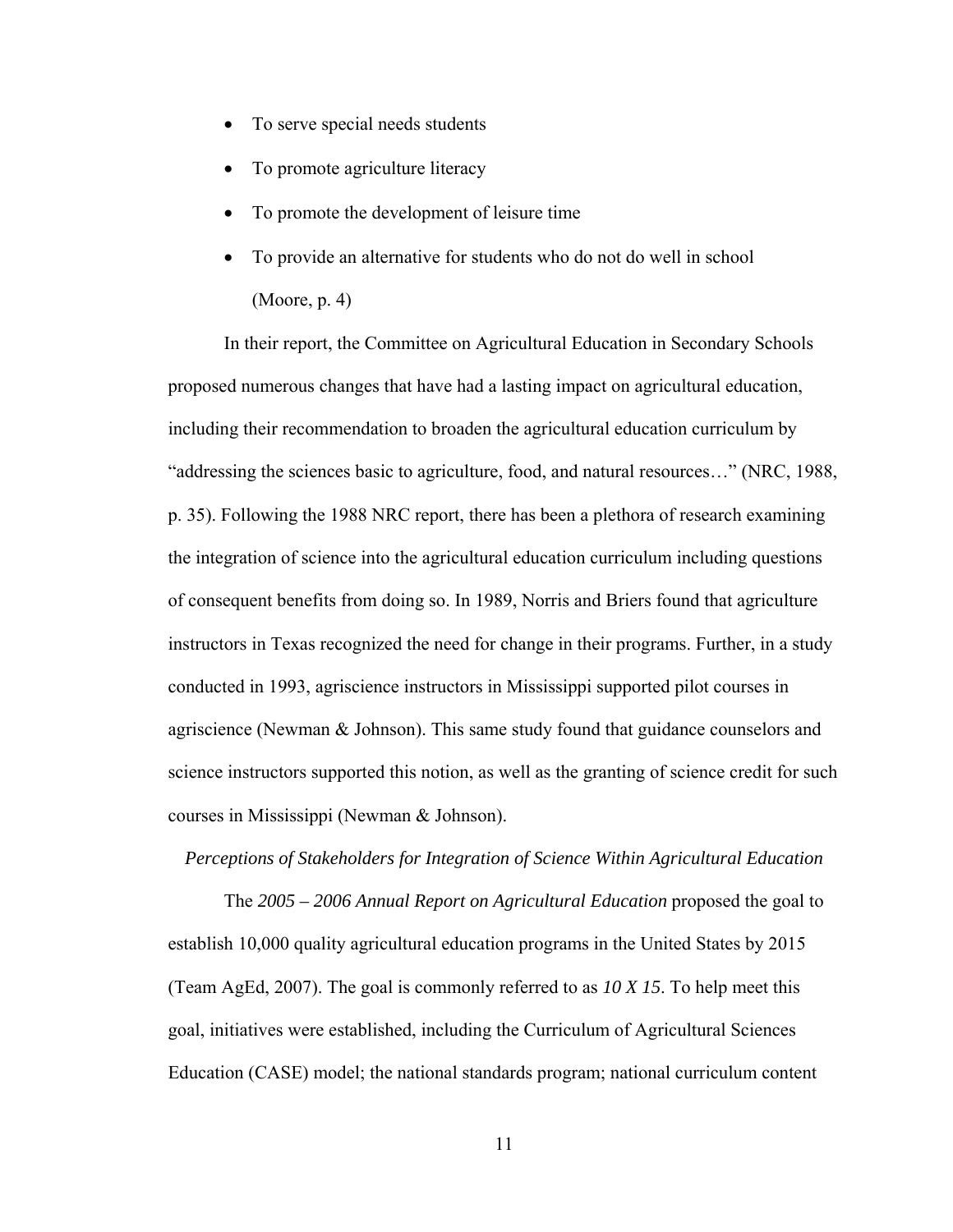standards; and a national research agenda for agricultural education. Incorporated within the initiatives were goals to align curriculum such as the CASE model with the Science, Technology, Engineering, and Mathematics (STEM) curriculum. Furthermore, one of the outcomes for the National Curriculum Content Standards Committee was to have the curriculum cross-walked with the standards in math, science, and communication arts (Team AgEd). State standards in education, college entrance requirements, and enrollments are also changing and causing concerns (Thompson, 2001). Research regarding the perceptions of instructors, counselors, and administrators with respect to this concept was prevalent in the *Journal of Agricultural Education* between the years 1998 - 2002*.* Ten papers were found on the topic in a review of volumes 39 – 43.

 Since publication of *Understanding Agriculture: New Directions for Education,*  many researchers have studied stakeholders perceptions of science integration in agricultural education (NRC, 1988). In 1999, Dyer and Osborne found that counselors in schools where applied science in agricultural education courses were taught had a positive perception of this practice, as did other students and instructors. Research has also been conducted to describe perceptions of principals regarding the integration of science within agricultural education. For instance, a study conducted in Oregon found that principals responded positively to the integration of science in the agricultural education programs (Thompson, 2001).

 Newman and Johnson (1993) found that agriculture instructors enjoyed teaching the agriscience curriculum and that they believed science credit should be awarded to students completing the course. Thompson and Balschweid, (1999) found that instructors agreed that they were prepared to teach integrated biological sciences within agriculture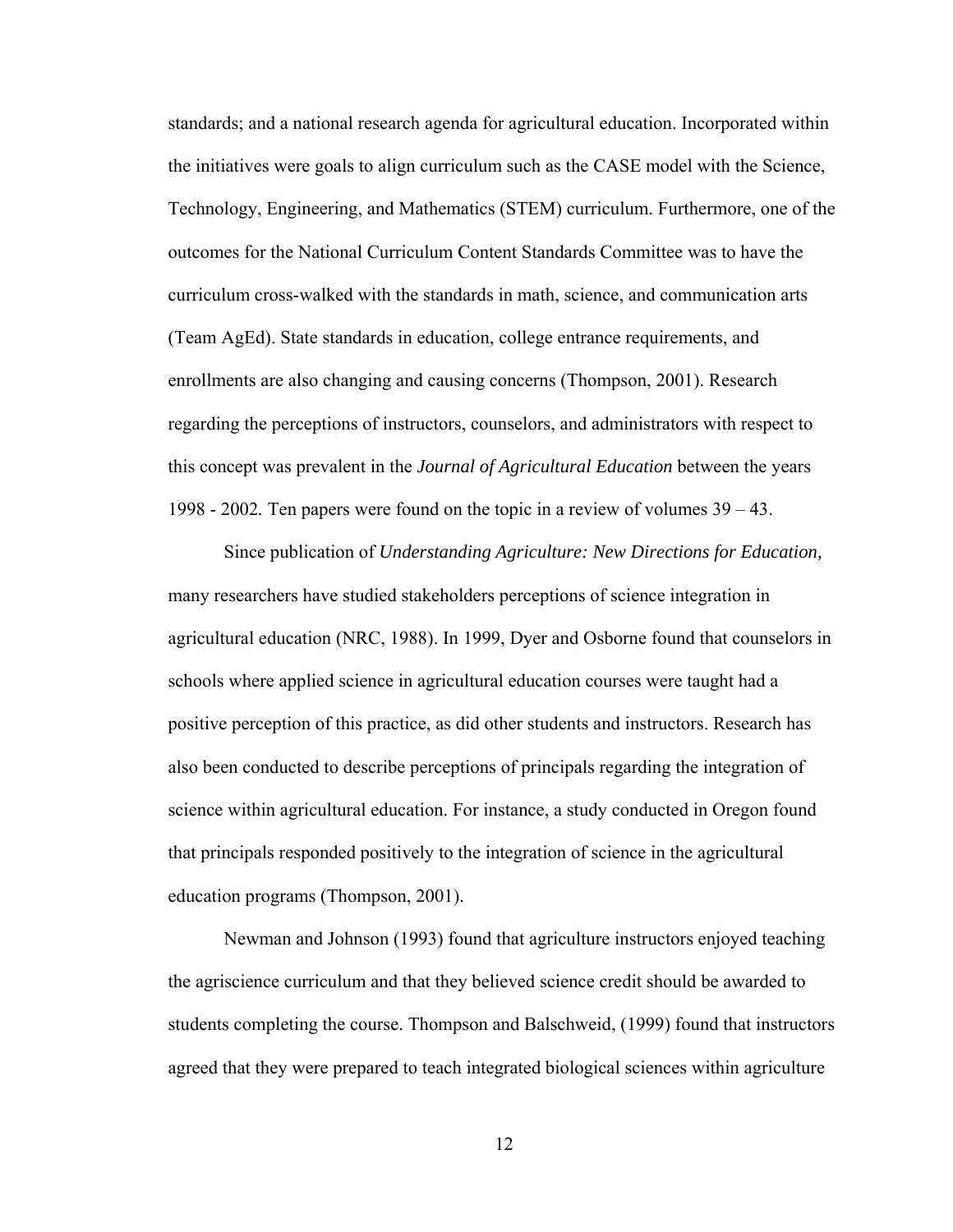curriculum. Agriscience instructors in Indiana also perceived that they were prepared to teach integrated biological and physical science concepts (Balschweid & Thompson, 2002). However, this same study found that instructors were unsure about how stakeholders within the school and community would respond to the integration of sciences in the agriscience curriculum.

### *Barriers to Integrating Science into Agricultural Education*

 While there is strong support for integrating science concept into the agriculture curriculum, studies have shown that agriculture instructors perceive that there are barriers preventing them from fully integrating science within the curriculum (Balschweid  $\&$ Thompson, 2002; Thompson, 2001; Thompson, & Balschweid, 1999; Warnick, Thompson & Grummer, 2004). Some of the perceived barriers described in these studies include a lack of appropriate equipment; a lack of funding from federal, state, and local sources; a lack of in-service workshops; a lack of integrated science curriculum; a lack of preparation (prior to enrolling in agricultural education); a lack of science competence; and a lack of close proximity to high tech firms.

 Studies have supported the notion that academic equipment is one of the largest barriers to integrating science in agriculture classes (Balschweid  $\&$  Thompson, 2002; Thompson, 2001; and Thompson, & Balschweid, 1999). However, when science instructors were asked about this problem, they responded that their own lack of knowledge about agriculture was the biggest barrier and that equipment ranked third (Warnick, Thompson & Grummer, 2004).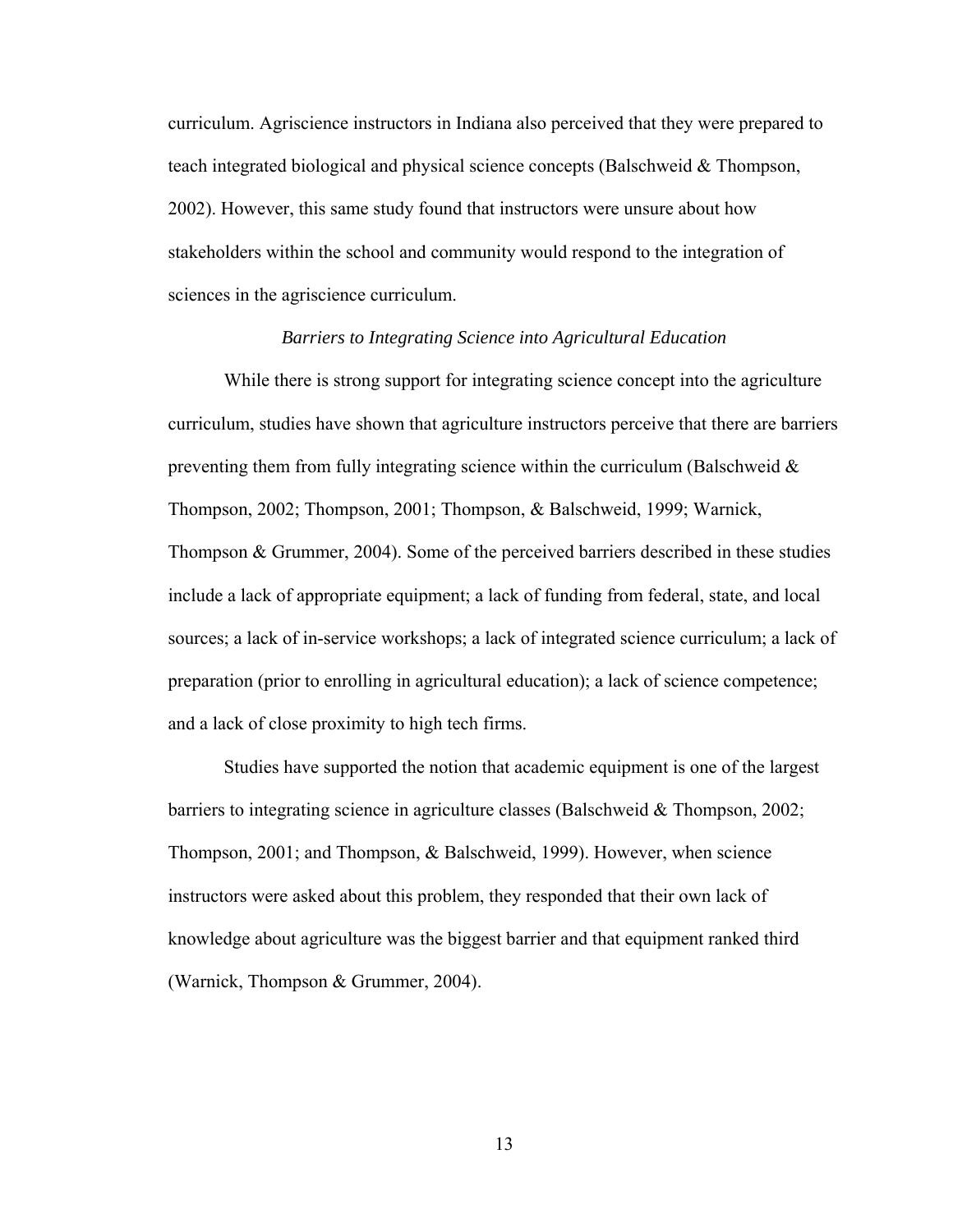### *Benefits of Integrating Science into Agricultural Education*

Several interesting benefits to integrating science concepts into the agricultural education curriculum have been indentified. Dyer and Osborne (1999) found that integrating science into the agriculture curriculum has a positive impact on students' retention and performance in science. Hillison (1996) stated that all students should have an understanding of basic science concepts. A study by Whent and Lansing (1988) found that agriscience students who have been compared to general science students on general biology tests have achieved slightly higher scores than did general bio science students. Students in Georgia who had completed two years of agriscience had a passing rate of 78% on the Georgia High School Graduation Test compared to the state average of 68% (Rickets, Duncan & Peake, 2006). In a study by Chiasson and Burnnett (2001) higher achievements were also found in Louisiana when all  $11<sup>th</sup>$  grade students participated in a Graduate Exit Examination (GEE). Agriscience students scored higher than their nonagriscience students on three of the five domains tested.

 Besides the academic achievement on state tests, there are other benefits for students. According to Stephenson, Warnick, and Tarpley (2007), when science and agriculture instructors work together cooperatively, curriculum is broadened, separation between instructors is reduced and students develop a better understanding of the relationship between agriculture and science. Additionally, a study by Dormondy (1992) found that agriculture instructors and science instructors collaborated with the use of resources. Resources were defined as microscopes and other equipment; however, the same study showed curriculum sharing was low.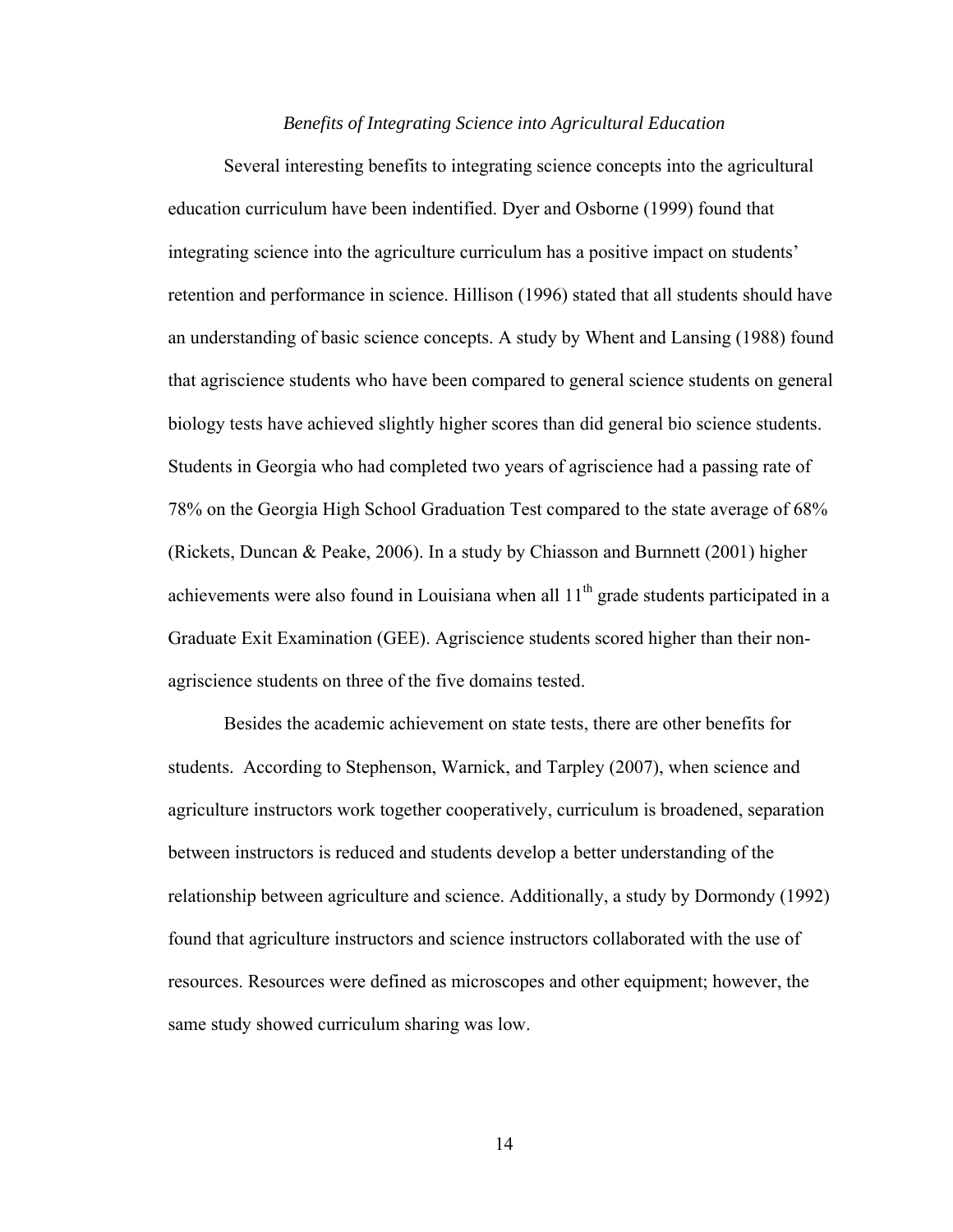Another benefit of integrating science within the agriculture curriculum is higher enrollments in agriculture courses. Osborne and Dyer (2000) found that after implementing biological applications in agriculture and physical science applications in agriculture, enrollments in Illinois' secondary agriculture programs rose by 40% in the 1990s.

### *Availability of Science Credit from Agricultural Education*

Offering science credit for agriculture courses has been recommended by the National Research Council (1988) and studies have been conducted to support this notion. Louisiana has offered science credit in exchange for students completing two agriscience courses (Chiasson & Burnett, 2001). The University of Missouri also accepts agriculture classes in exchange for entrance requirements for science and economics (University of Missouri, 2007). However, as noted by Belcher, McGaslin and Headley (1996), for this arrangement to be successful, there needs to be more thought given to how much more science to add to the curriculum and how to place more emphasis those concepts.

 A study conducted by Johnson (1996) found that 84.7% of the parents polled in Arkansas supported the notion of granting science credit for agriscience courses. Johnson also found that 76% of the administrators polled in Arkansas agreed that they would support the granting of science credit for agriscience courses.

Just as support exists for the granting such credit, there are also studies questioning the validity behind the credit and questioning the content students are learning. Thompson and Balschweid (1999) and Newman and Johnson (1993) called for further research in the area of science achievement among agriscience students. No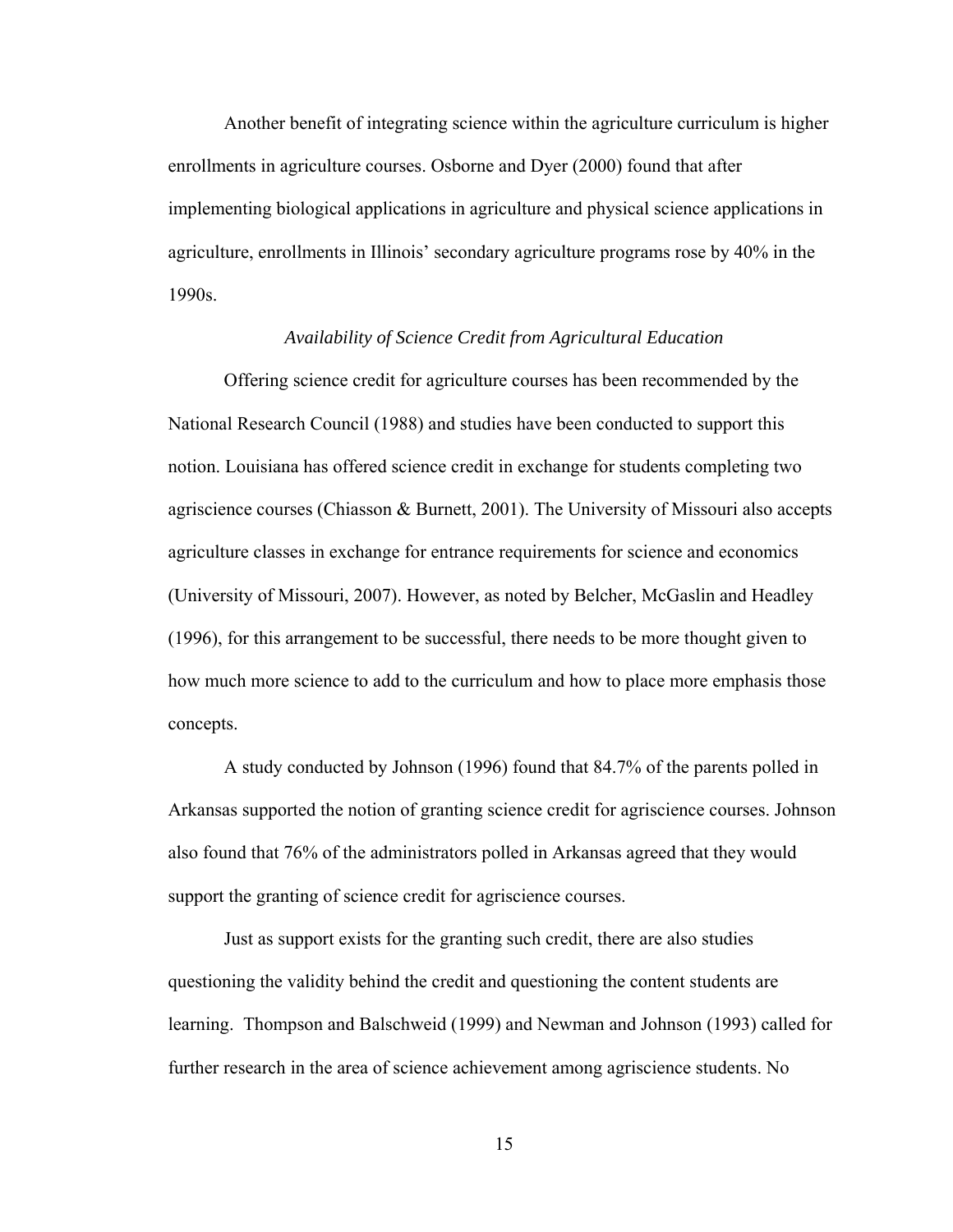literature was found regarding performance on standardized tests of science of students who used agriculture courses as a substitute for science courses. However, a study conducted in Utah found that agriculture students with a lower overall GPA score consistently higher on the Biology Core Test than traditional biology students (Warrick & Stratquadine, 1998).

### Preparation of Agriculture Teachers

Prior to the Smith Hughes Act of 1917, the question of who should teach agriculture courses and how agriculture instructors should be prepared had been greatly debated (True, 1969). Since the passage of that act, which offered a clear definition of vocational agricultural education, teacher preparation programs have focused on preparing teachers in three key areas: general studies (English, mathematics, fine arts, etc.), content studies (technical agriculture), and professional and pedagogical studies (the art of teaching) (Cruickshank, 1996).

#### *Current Climate of Teacher Preparation Programs in Agricultural Education*

The most recent study of the status of pre-service agricultural education programs in the United States was conducted by Boone in 2002. He found that agriculture teacher preparation programs, on average, require 52.4 hours of agriculture and that core technical agriculture totaled 27.9 hours (Boone). Coursework in this area consisted of agricultural economics, animal science, crop science, environmental science, forestry, horticulture, plant science, and soil science. Expectation 2c of the *National Standards for Teacher Education in Agriculture,* developed by the American Association for Agricultural Education (AAAE), states: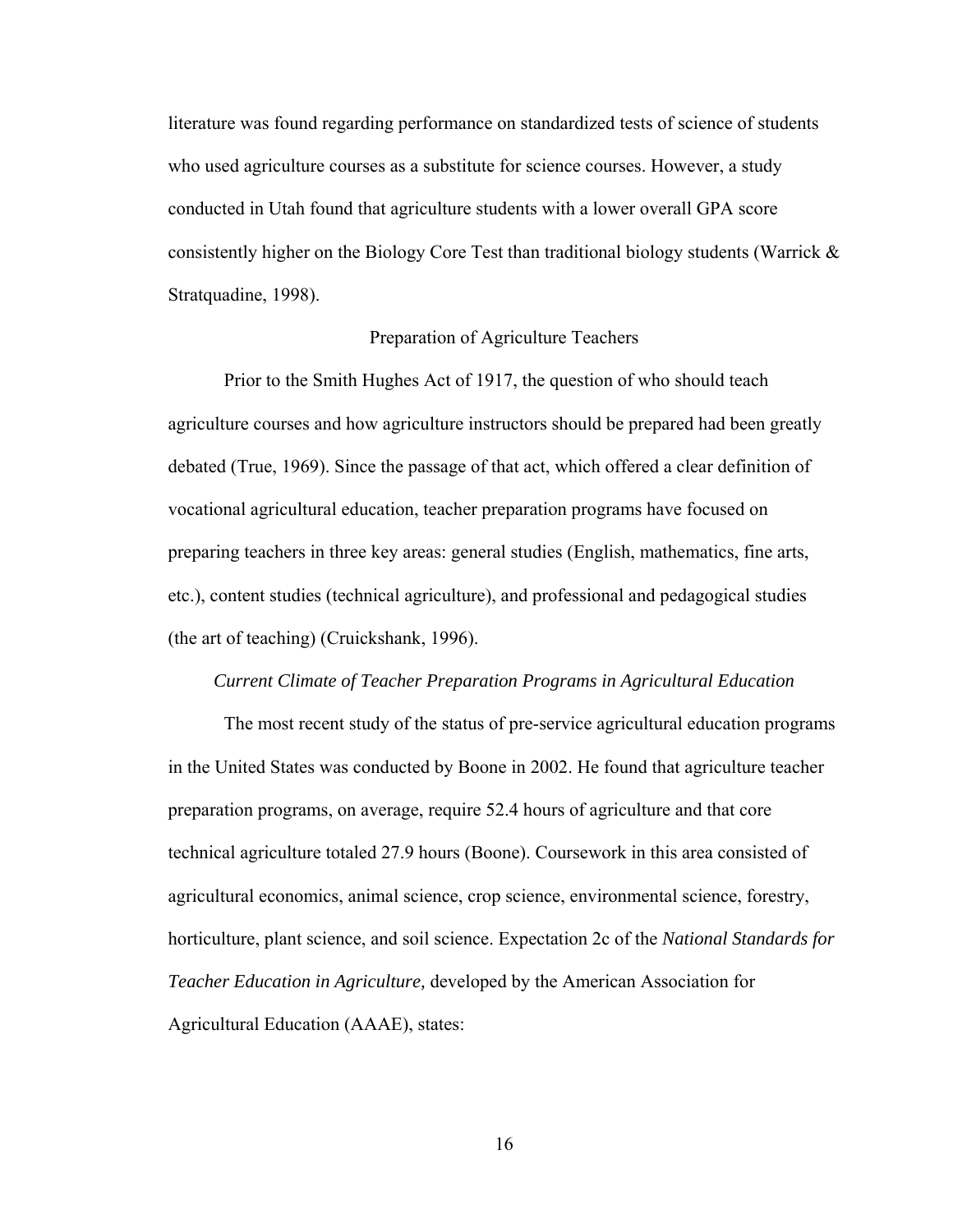Programs are designed so that teacher candidates attain a basic competence in principles, concepts, and experiential practices in agriculture science and natural resources related to

- a. Business, Management, and Economic Systems
- b. Agriculture and Mechanical Systems
- c. Plant, Animal, and Food Systems
- d. Natural Resources and Environmental Systems  $(AAAE, 2001, p. 3 - 4)$ .

Goecker (1992) expressed concern that "the scientific and technical competence of today's agriculture education graduate does not compare to his or her counterpart of the 1970s" (p. 3).

*Agricultural Education and Unified Science Certification Program Standards in Missouri* 

 Cruickshank (1996) defined four areas of teacher preparation: general studies, content studies, professional education, and integrative studies. He contended that instructors need content knowledge as well as pedagogical knowledge of their subject discipline agreeing with Broudy (1972) who suggested that instructors need technical knowledge to teach.

In Missouri, institutions that certify instructors in agricultural education adhere to certification requirements set by the Missouri Department of Elementary and Secondary Education (DESE). Certification requirements for agricultural education teachers incorporate the expectation of perspective teachers to complete 45 semester hours of course work in technical agriculture (DESE, 2007) including: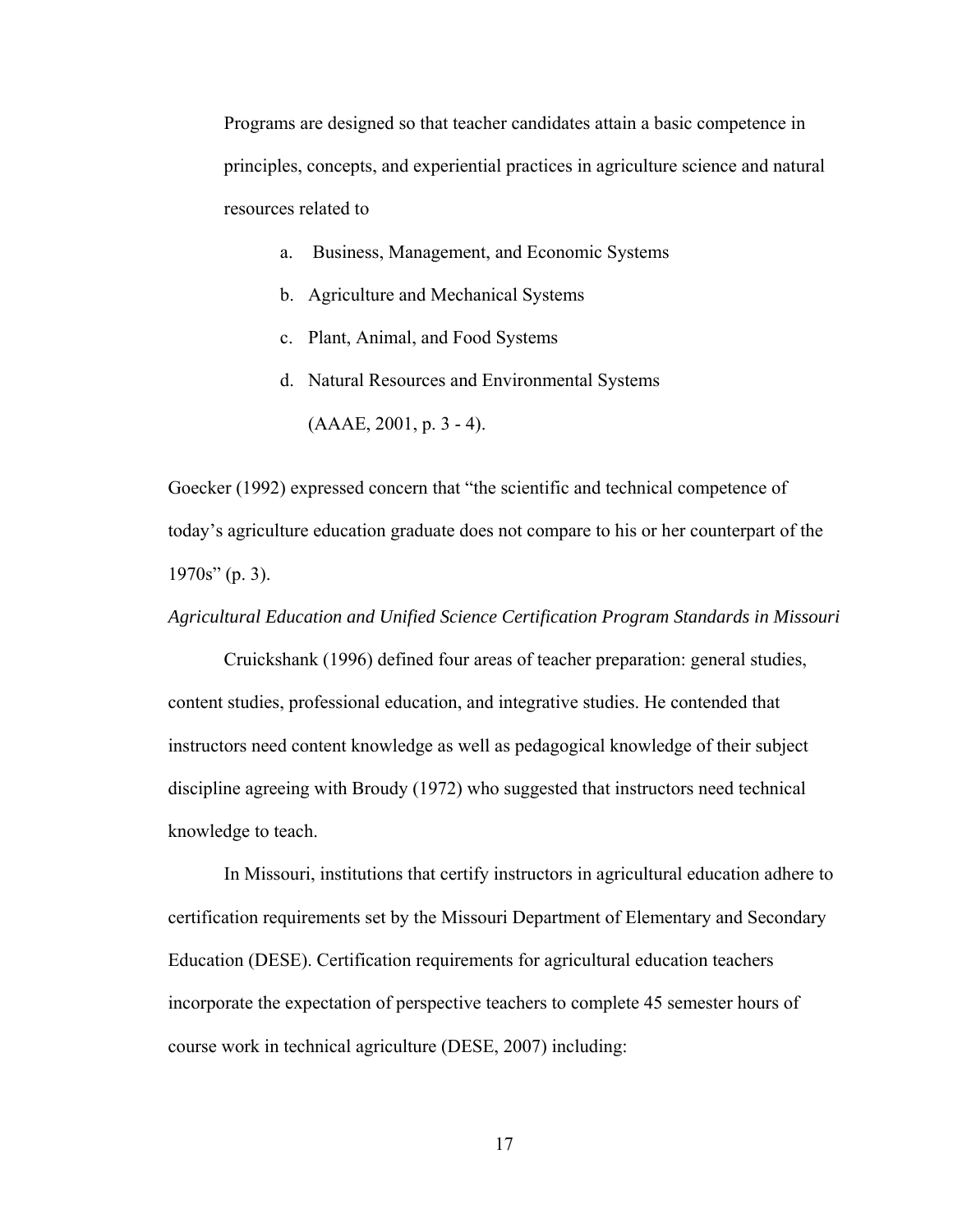- Animal Science (3),
- Agronomy (3),
- Agricultural Business (3),
- Agricultural Economics (3),
- Agricultural Mechanics (3),
- Horticulture  $(3)$ ,
- 12 hours of electives within the 6 primary areas,
- 15 hours of electives in the following suggested areas Forestry, Natural Resources, Agricultural Journalism, and Integrated Pest Management.

 A census review of the institutional requirements for a degree in agricultural education in the state of Missouri (see Appendix A) was completed. It revealed that in addition to the state requirements, there was a range of four to ten hours required in chemistry and biology courses.

Changes in teacher certification in the sciences have resulted in the state certifying instructors under the Unified Science certificate with emphasis in biology, chemistry, earth science, and physics. In each of the certification areas, a candidate must earn 59 semester hours of coursework in science, Figure 1 displays the requirements for the Unified Science teacher certification.

General education requirements at the five institutions that prepare agriculture instructors do require students certifying to take some combination of courses in the sciences. Prior to the land grant institutions developing programs to certify teachers, there was debate about who should teach agriculture and what courses individual should take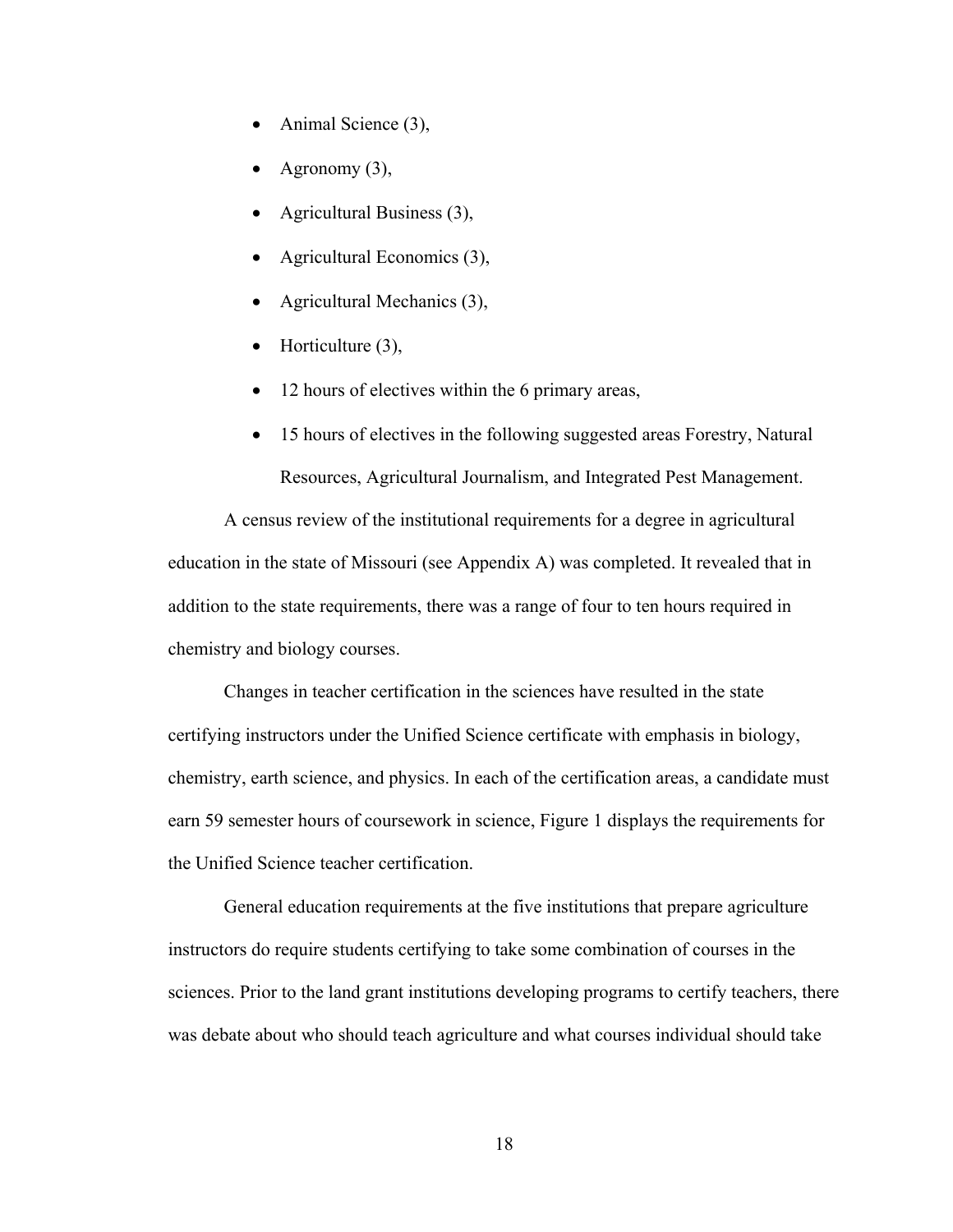| <b>Course Title</b>                                                                                                      |                           | <b>Hours Required</b>     |  |
|--------------------------------------------------------------------------------------------------------------------------|---------------------------|---------------------------|--|
| History/philosophy of sciences and technology<br>3                                                                       |                           |                           |  |
| Biology (to include zoology and botany with labs)                                                                        |                           | 8                         |  |
| Chemistry (with labs)                                                                                                    | 8                         |                           |  |
| Physics (with labs)<br>8                                                                                                 |                           |                           |  |
| Earth science (to include geology and meteorology                                                                        |                           | 8                         |  |
| Environmental science                                                                                                    |                           | $\overline{4}$            |  |
| For a biology certificate, an additional twenty (20) semester hours in biology to include<br>coursework in:              |                           |                           |  |
| 1) Zoology                                                                                                               | 2) Botany                 | 3) Genetics               |  |
| 4) Cell/Biochemistry                                                                                                     | 5) Microbiology           | 6) Anatomy and Physiology |  |
| 7) Ecology                                                                                                               | 8) Evolution              |                           |  |
| For a chemistry certificate, an additional twenty (20) semester hours in Chemistry to<br>include course work in:         |                           |                           |  |
| 1) Biochemistry                                                                                                          | 2) Organic Chemistry      | 3) Physical Chemistry     |  |
| 4) Quantitative Analysis                                                                                                 | 5) Qualitative Analysis   | 6) Advanced Analysis      |  |
| 7) Environmental Chemistry                                                                                               |                           |                           |  |
| For an earth science certificate, an additional twenty (20) semester hours in earth science<br>to include coursework in: |                           |                           |  |
| 1) Geology/Physical Geography 2) Astronomy                                                                               |                           | 3) Meteorology            |  |
| 4) Paleontology                                                                                                          | 5) Oceanography           |                           |  |
| For a physics certificate, an additional twenty (20) semester hours in physics to include<br>coursework in:              |                           |                           |  |
| 1) Quantum Physics                                                                                                       | 2) Atomic/Nuclear Physics | 3) Heat/Thermodynamics    |  |
| 4) Health Physics                                                                                                        | 5) Optics                 | 6) Electricity/Magnetism  |  |
| 7) Statistics/Mechanics                                                                                                  |                           |                           |  |

*Figure 1***.** *General requirements for the unified science certificate.*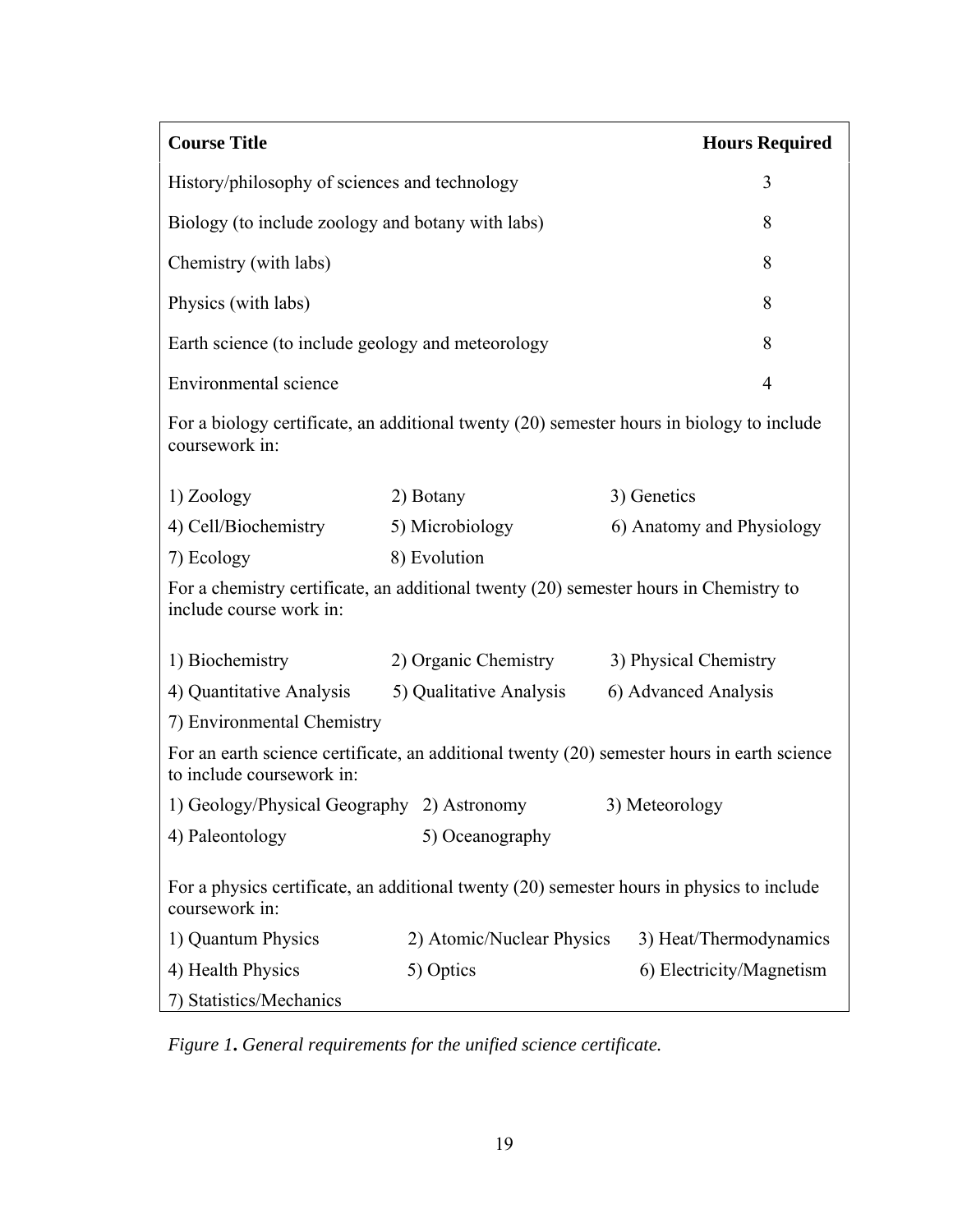for certification in agricultural education (True, 1929). It was thought that the best instructors would be those trained in the sciences, especially biology (True, 1929).

#### Summary

Prior to 1917, there were more than 3,600 secondary schools offering agricultural education in the United States (True, 1969). With passage of the Smith-Hughes Act, agricultural education changed from an academic program rooted in the sciences to one that focused on vocational and career education (reference). The release of the publication *Understanding Agriculture: New Directions for Education,* (NRC) in 1988 called for the program to once again become more science oriented.

Research has shown that stakeholders have positive perceptions about science being integrated back into the agriculture curriculum (Balschweid, 2002, Balschweid  $\&$ Thompson, 2002, Chaisson & Burnett, 2001, Dyer & Osborne, 1999, Johnson, & Newman, 1993, Newman & Johnson, 1993, Norris & Briers 1989, Osborne & Dyer, 1998, Thompson, 2001, and Thompson & Balschweid, 1999). Research has also found barriers and benefits to the integration of science in agriculture curricula. The literature shows that the agriculture instructors and stakeholders consider the integration of science to be positive for agricultural education programs and their students. They agree that science credit should be awarded students successfully completing agriculture classes. However, no research has shown if agriculture instructors have the knowledge base to adequately integrate the science in their perspective curricula.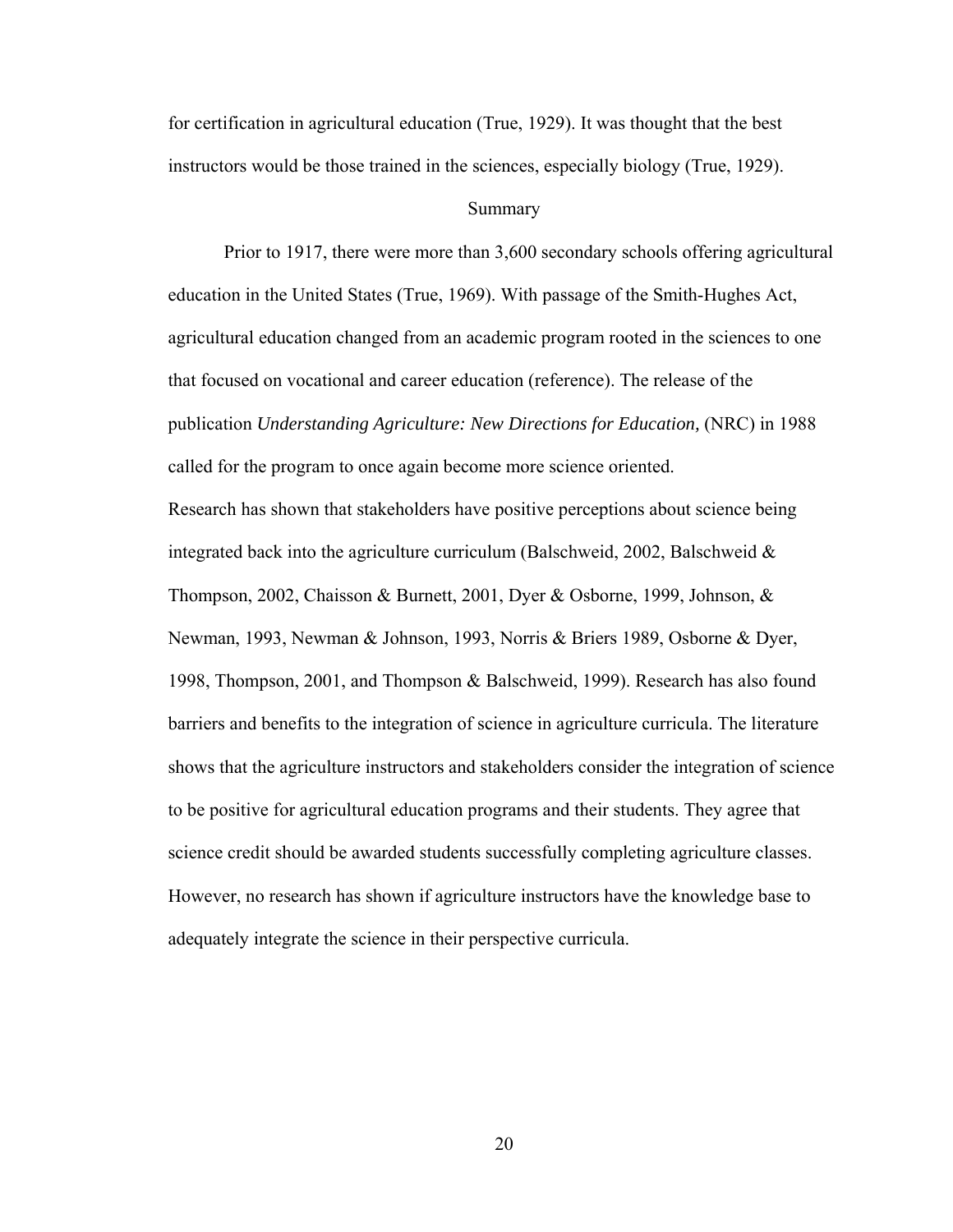#### CHAPTER III

#### **METHODOLOGY**

### Introduction

This chapter describes the methods and procedures used to conduct this research. The research design and variables of interest are identified. Additionally, the population, sample, data collection procedures and methods of analysis are described herein.

### Purposes of the Study

The purposes of this study were: 1) to assess the knowledge base and interest levels among agriculture instructors in teaching concepts related to science; 2) To assess how such a change in the curriculum would impact agricultural education programs.

### Research Objectives

- 1. Describe selected personal and professional characteristics of secondary agriculture instructors in Missouri.
- 2. Describe agriculture instructors' self-perceived competence to teach selected grade level expectations related to science for students in grades 9 - 11.
- 3. Describe agriculture instructors' knowledge of principles of science associated with selected grade level expectations related to science for students in grades  $9 - 11$ .
- 4. Describe agriculture instructors' sources of motivation for teaching selected grade level expectations related to science for students in grades 9 - 11.
- 5. Describe agriculture instructors' opinions regarding the impact of teaching selected grade level expectations related to science for students in grades  $9 - 11$ upon the instruction and curriculum of secondary agricultural education programs.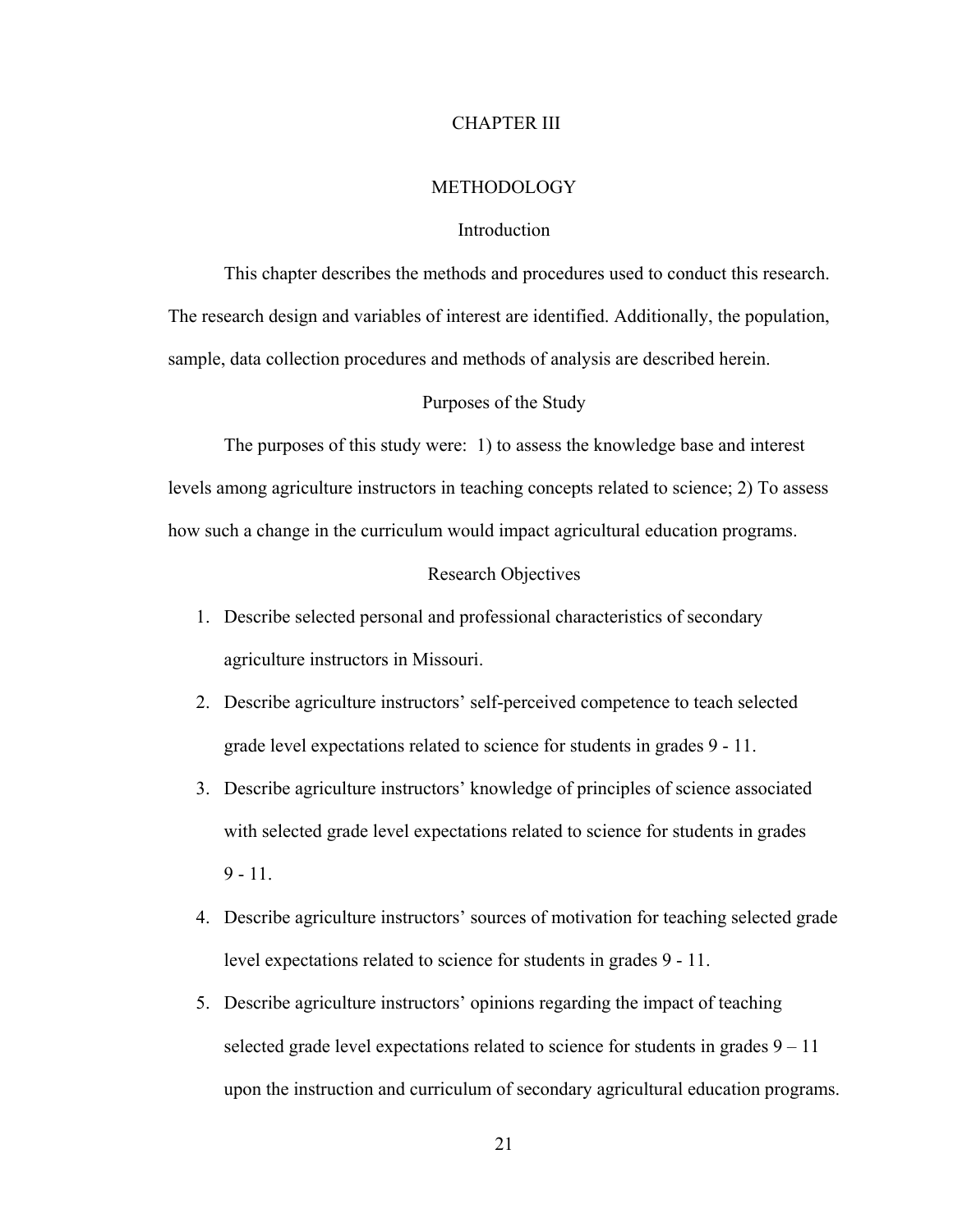- 6. Describe agriculture instructors' opinions regarding the impact of teaching selected grade level expectations related to science for students in grades  $9 - 11$ upon the student leadership organization of agricultural education.
- 7. Describe agriculture instructors' opinions regarding the impact of teaching selected grade level expectations related to science for students in grades  $9 - 11$ upon supervised agricultural experiences of students.
- 8. Describe relationships between and among selected variables (demographic characteristics, confidence to teach selected GLE strands, competence in science.)

### Research Design

The design of this research was descriptive correlational as defined by Ary, Jacobs, and Razavieh (2002). That is, descriptive research is "asking questions about the nature, incidence, or distribution of variables" (Ary et al, p. 558), whereas, correlational research seeks to "determine the extent and direction of the relationship between two or more variables" (Ary et al, p. 557). Descriptive correlational research allows the researcher to summarize characteristics and measure attitudes and opinions of the population while comparing different variables of interest. However, the data only represent the population that the sample was drawn from and should not be inferred on another.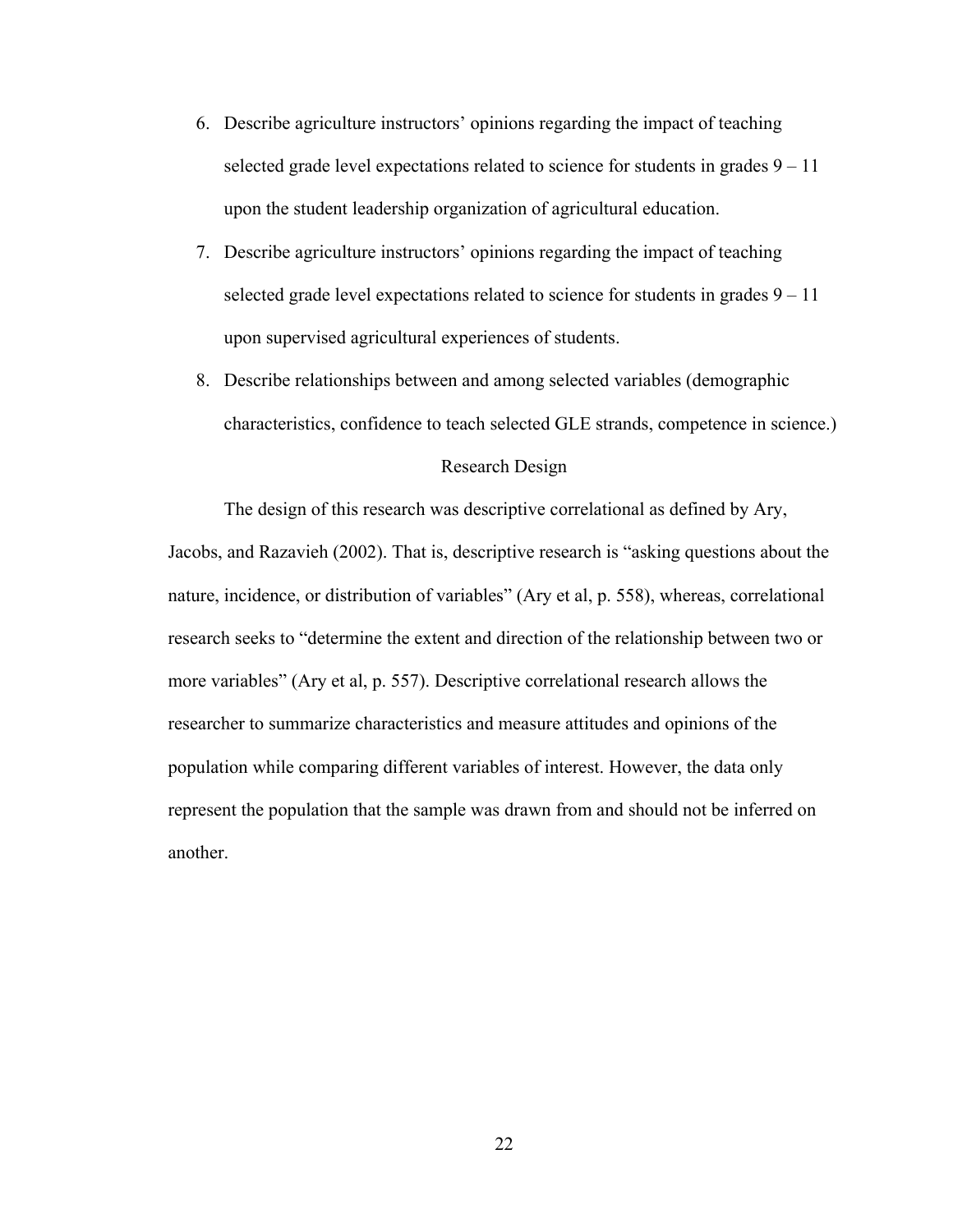#### Population

The target population for this study was Missouri secondary agriculture instructors. The 447 instructors of this population were identified from the *2006 – 2007 Agriculture Teacher Directory* produced by the Agriculture Division of the Missouri Department of Elementary and Secondary Education (DESE). Since the directory is a complete listing of all instructors in the state of Missouri, it was determined to be the best resource to substantially reduce frame error. Probability sampling was used in which no one person had a zero chance of being selected to participate in the study (Ary et al, 2002). The representative sample size for this population was determined utilizing Krejcie and Morgan's Small-Sample Techniques (1960). This procedure yielded a sample size of 210 ( $n=210$ ). To eliminate the chance of selection error the population of instructors, derived from the directory, each teacher name was numbered for random selection. An online program, Randomizer.org, was used to identify the 210 random numbers to be used in selecting the sample. A list of instructors was developed from the numerical list and then organized by district. Once the list was developed, the members of the sample group were coded for data analysis.

### **Instrumentation**

Two instruments were used, in series, to collect data for this study. The first instrument was an Internet based instrument that utilized Simple Survey Builder hosted by the University of Central Missouri (see Appendix B). The second instrument was a 20 question biology certification practice exam obtained from the American Board for Certification of Teacher Excellence (see Appendix C). The intent for utilizing two instruments was to collect data on self perceived competence of Missouri agriculture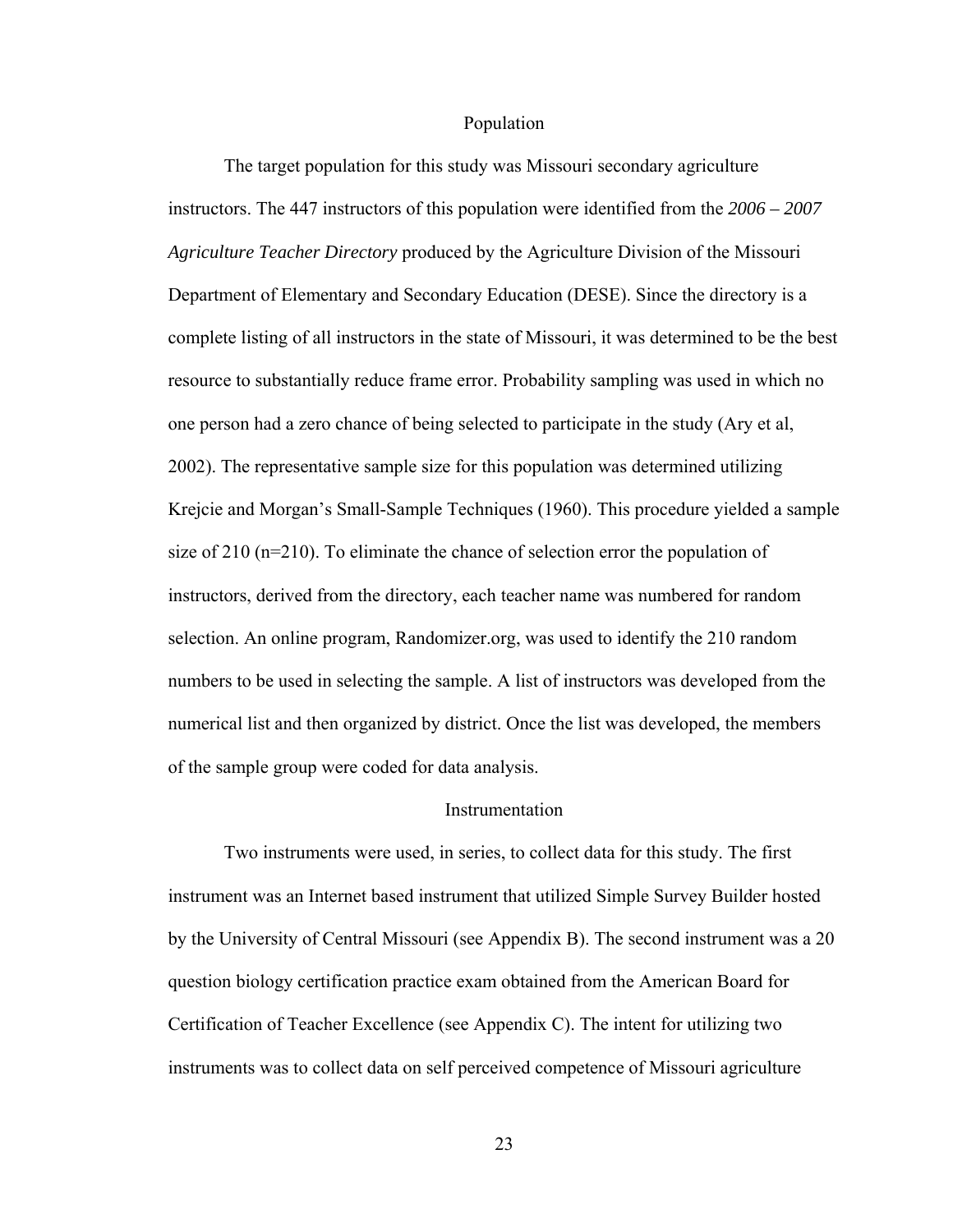instructors to teach selected science grade level expectation (GLEs). The second instrument ascertained agriculture instructors' content knowledge in science concepts.

*Perceived Competence to Teach Selected Science Grade Level Expectations* 

 Collection of the self-perceived competence data was completed utilizing concepts from three strands within the science GLEs selected for their relevance to agricultural education and validated using a panel of experts  $(n = 5)$ . Members of the panel of experts were chosen for their mastery in agricultural education curriculum and research design and methodology as well as their level of experience in agricultural education. For this study, Strand 3 – Living Organisms, Strand 4 – Ecology, and Strand 7 – Scientific Inquiry were utilized. The 27 concepts associated with those strands for grades 9, 10, and 11 were used in the instrument. The phrase "I feel competent to teach…" was the stem used for each concept. The following five-point Likert-type scale was used as the response choice for each item:  $1 =$  Strongly Disagree;

 $2 = Disagree; 3 = Neutral; 4 = Agree; 5 = Strongly Agree. The real limits for the scaled$ responses were defined as:  $1.00 - 1.49$  = Strongly Disagree;  $1.50 - 2.49$  = Disagree;  $2.50 - 3.49$  Neutral;  $3.50 - 4.49 =$  Agree; and  $4.50 - 5.00 =$  Strongly Agree.

*Demographics, Characteristics, and Attitude Toward the Integration of Science Grade* 

#### *Level Expectations*

Age and years taught were self-reported by respondents. All other pertinent demographic information, such as gender and geographical information, was derived from the *2006 -2007 Missouri Agricultural Education Directory* (DESE, 2006).

 Attitudes regarding science GLEs impact on instruction, Supervised Agriculture Experience (SAE), FFA, and the agricultural education program were assessed with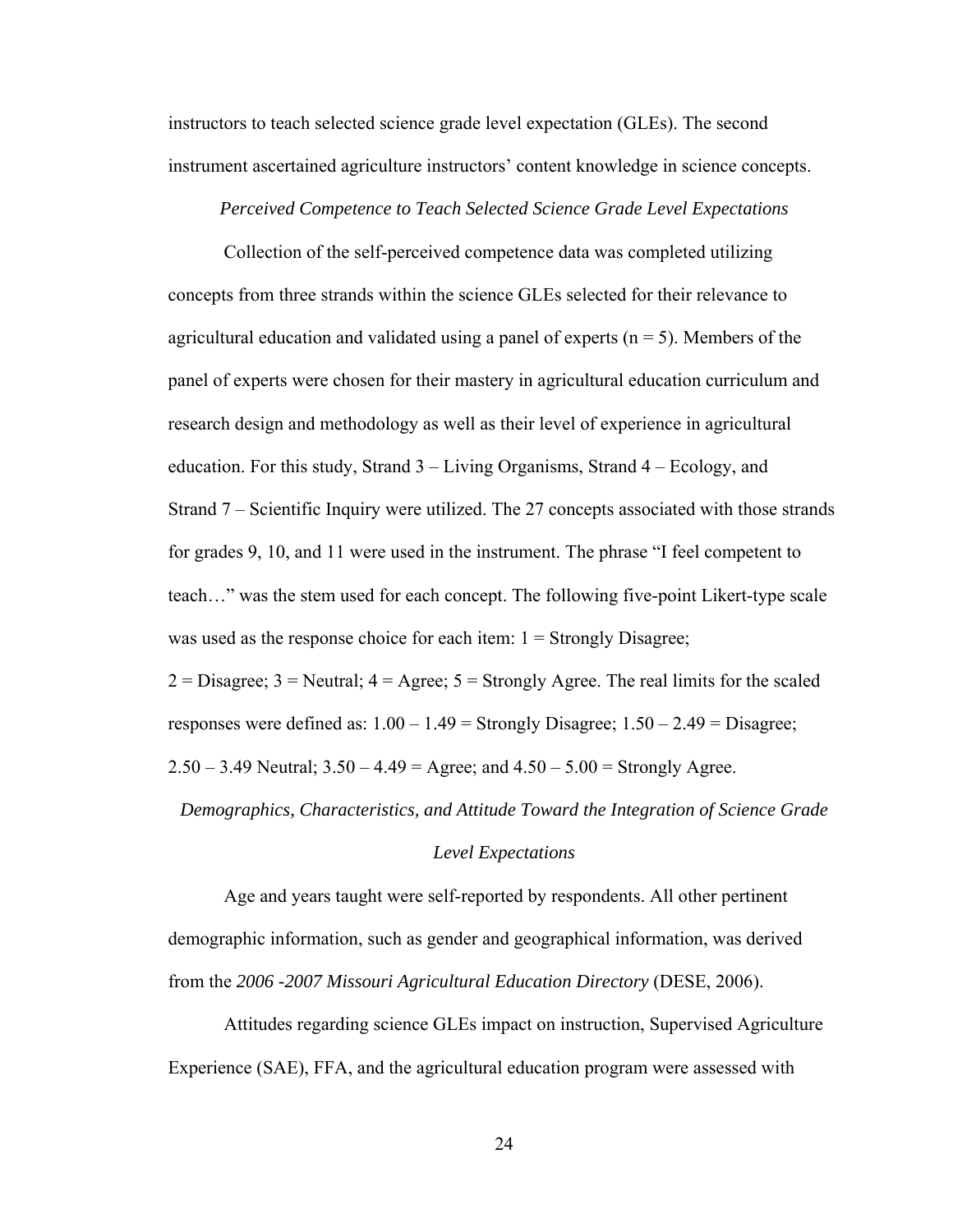multiple questions. For this part of the questionnaire, two types of scaled responses were used. The following scale was used for items used to collect data assessing the teachers' agreement with statements:  $1 =$  Strongly Disagree,  $2 =$  Disagree,  $3 =$  Neutral,  $4 =$  Agree, and  $5 =$  Strongly Agree. The second scale was used for items to collect data that were time oriented:  $1 =$  Greatly Increase,  $2 =$  Slightly Increase,  $3 =$  No Change,  $4 =$  Slightly Decrease, and  $5 =$  Greatly Decrease.

 Other types of questions asked the respondent to identify responses that identified their attitude toward the integration of science GLEs. Respondents were asked to indicate the level at which science GLEs should be incorporated into the agriculture curriculum and classes in which they have and plan to integrate science GLEs.

### *Sources of Motivation to Integrate Science GLEs*

 Eleven items were used to assess instructors' sources of motivation for integrating science concepts into their curriculum. Instructors were asked to choose between four alternatives to indicate what they considered to be the primary purpose of their agricultural education program. The response choices were based upon purposes presented by Moore (2004) in his article from the *Agricultural Education Magazine*, "The Blind Man, the Elephant and Agricultural Education." Using yes/no response choices, teachers were asked to indicate whether or not DESE staff or school administrators had encouraged them to integrate science concepts into their courses. Similar response choices were used for teachers to indicate if they had attended professional development activities or worked with science teachers to implement science into their curricula. The remainder of the questions used scaled responses of 1 = Strongly Disagree,  $2 =$  Disagree,  $3 =$  Neutral,  $4 =$  Agree, and  $5 =$  Strongly Agree.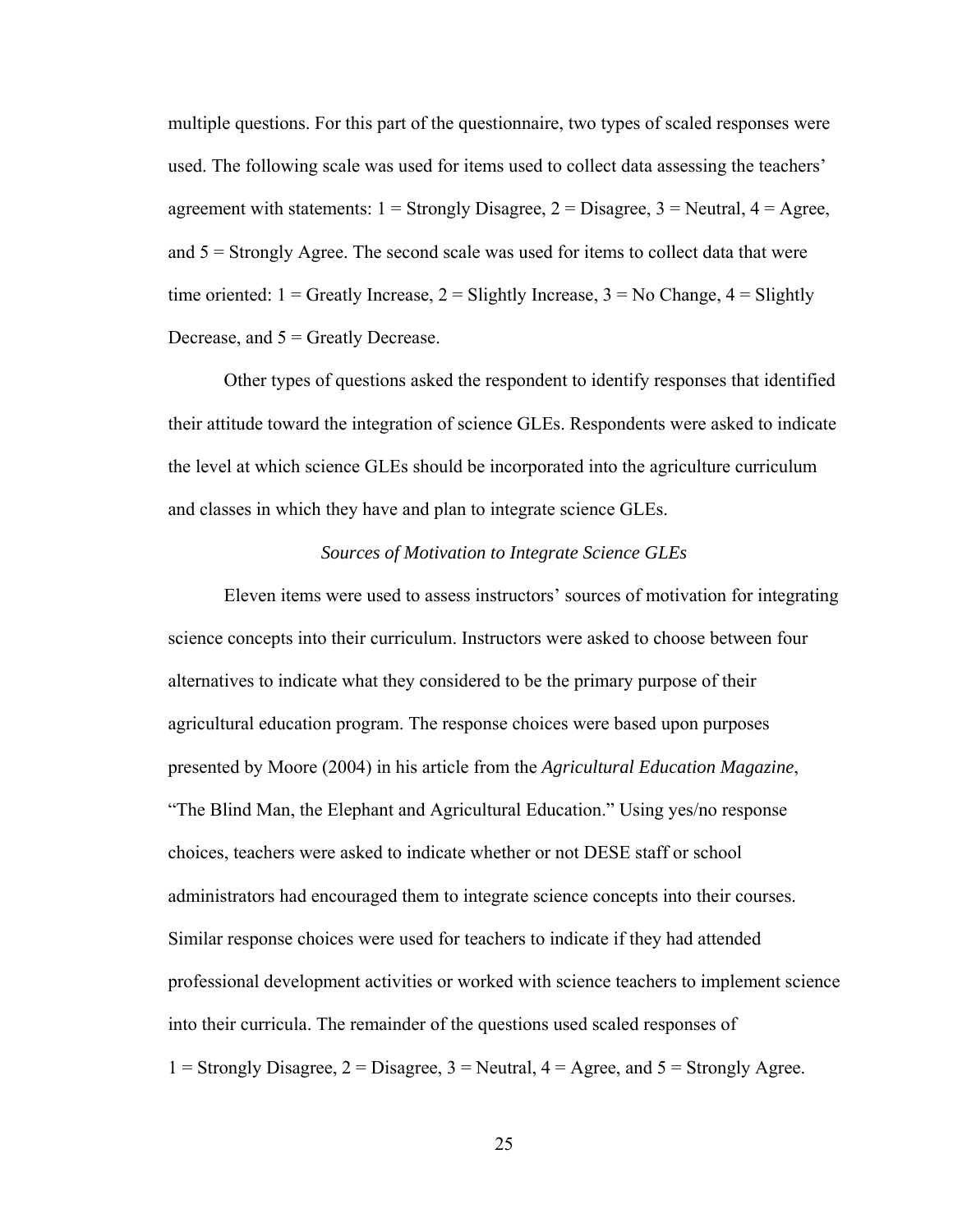The instrument used to assess general knowledge about science was obtained from the American Board for Certification Teacher Excellence (ABCTE, 2006). The 20-question practice exam was selected for its relevance to the GLEs investigated in this study. Questions were numbered  $1 - 20$  and response choices were labeled: a, b, c, and d (see Appendix C). All tests were labeled with the instructors' name to aid the state supervisors with the delivery of the test. Respondents recorded their answers to the test on Scantron forms that were coded to ensure anonymity.

#### *Reliability*

 Reliability refers to the consistency of an instrument's results (Ary et al, 2002), expressed mathematically using the classical test theory,  $X = T + E$ . The classical test theory is comprised of two components true score (*T*) and error or measurement (*E*), when added together their sum equals the observed score (*X*). True score is the "errorfree value of an individual" (p. 252). Within the true score there are two types of errors, systematic and nonsystematic, which can be categorized as random and nonrandom errors. Random errors are caused by items that the researcher has no control over, such as personal pressure, or other influences on the respondent that are not controlled by the researcher. However, nonrandom/nonsystematic errors can be controlled by the researcher through proper instrument development and controlling face, content, and construct validity (Ary et al, 2002).

 Reliability for the questionnaire used to collect data for objectives 1, 2, 4, 5, 6, and 7 was determined through the use of a pilot study. A pilot study was conducted using 36 instructors who were not included in the sample group. Members of this group were purposefully selected to accurately simulate the population. All instructors in the pilot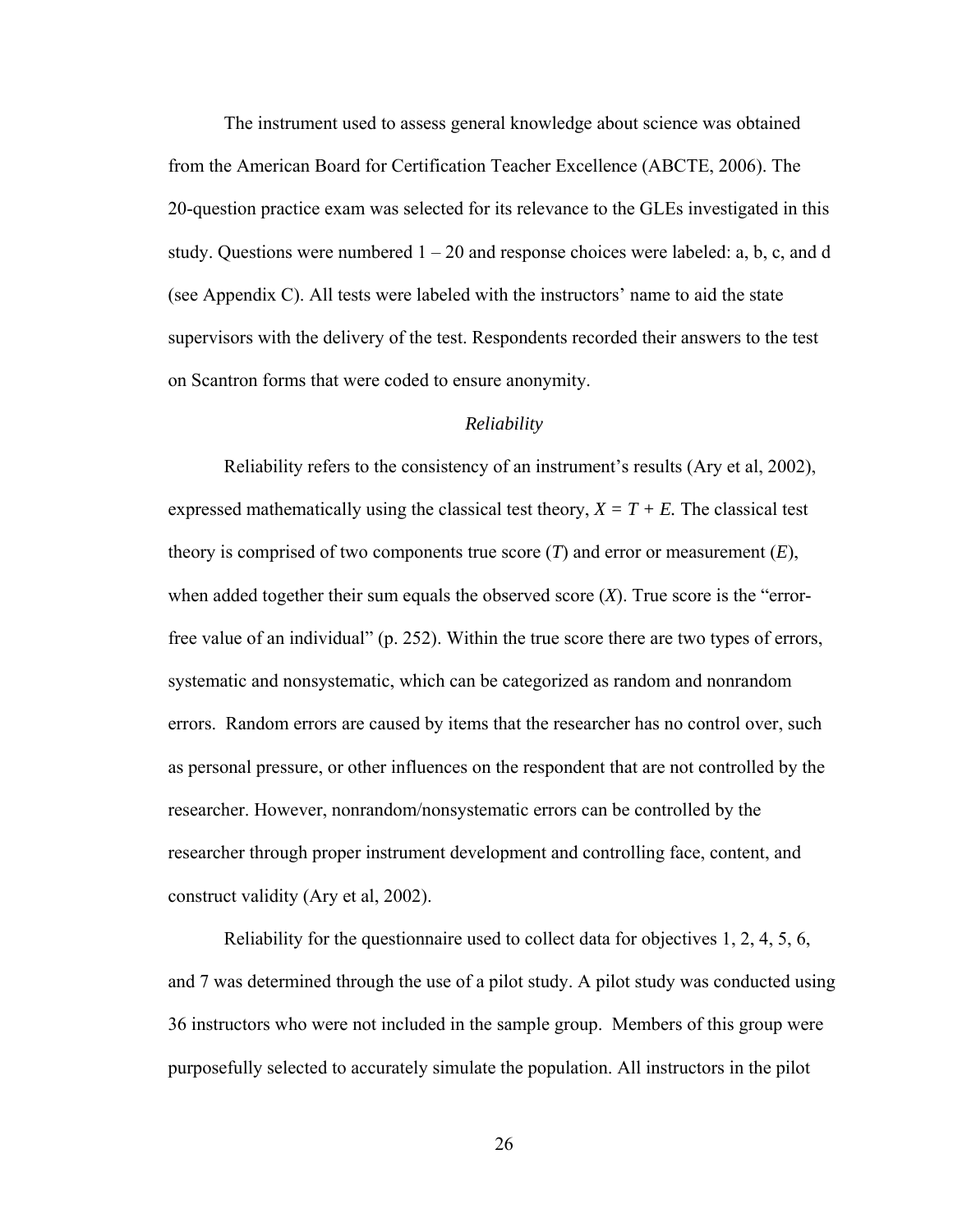study were contacted though email. The email contained an introduction about the purpose the research, instructions to complete the questionnaire and an Internet link to the website with the questionnaire. The pilot study yielded  $(n = 18)$  responses. Completed questionnaires were then reviewed and the Cronbach's alpha statistic was used to measure the homogeneity of items. That procedure yielded reliability coefficients of: Strand  $3 = 0.91$ , Strand  $4 = 0.84$ , and Strand  $= 0.89$ . These coefficients were considered to be acceptable.

Face validity indicates whether or not the instrument "appears" to measure what it is purports to measure and can be assessed by utilizing a panel of experts (Torres, 2004) (see Appendix E). Minor changes to the appearance of the instrument were made based upon the suggestions of the panel.

 Reliability and validity for the instrument used to collect data for objective 3 were determined by the American Board for Certification in Teacher Excellence (ABCTE, 2007). To determine the reliability of the exam, the Kuder-Richardson formula 20 was chosen because of it is appropriate for use on tests with only correct and incorrect responses (Ary et al, 2002). Reliability was determined by ABCTE by working with subject matter experts, classroom instructors, administrators, teacher educators, policymakers and business leaders to ensure that the instrument was valid (ABCTE, 2006).

#### Data Collection

After the sample was selected, the researcher solicited email addresses from the Agriculture Division of DESE. An email message was sent to each of the participants in the study (see Appendix D). The email message contained an introductory statement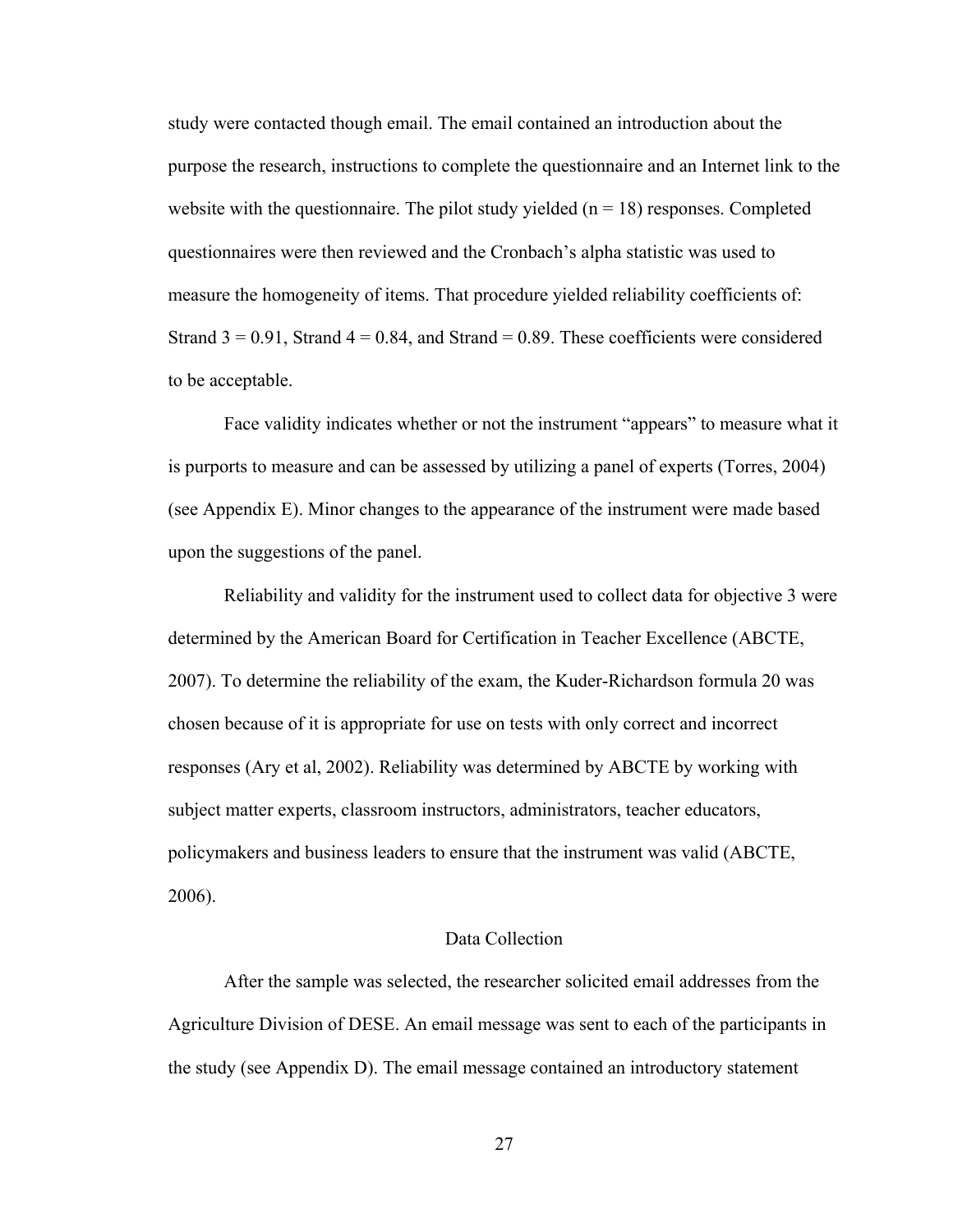about the study with specific instructions to be followed for them complete the data collection instrument. All participants were given a code number so that the two instruments used could be correlated and to track respondents for follow up procedures while protecting their confidentiality. A link to the Internet site that hosted the instruments was also included in the email.

The members of the sample group were initially contacted on July 18, 2007 with an email message that included information about the study, instructions, Internet link to the questionnaire and a code to be used to complete it. Instructors were asked to complete the questionnaire during the week prior to the 2007 Missouri Vocational Agriculture Teachers Association (MVATA) Conference in Springfield, Missouri. A packet containing the questionnaire was prepared for those respondents who did not complete the online questionnaire prior to the conference. After the conclusion of the conference, a second email was sent on August 3, 2007 (see Appendix F) to all members of the sample group who had not completed the questionnaire, requesting that they complete the instrument within two weeks.

The instrument used to assess general knowledge of science was administered during the 2007 MVATA Conference in Springfield, Missouri on July 24, 2007 after the district meetings of the agriculture instructors. Packets were prepared that included the science knowledge assessment for participants who had completed the other instrument. Copies of both instruments were included for those respondents who had not completed either questionnaire prior to the conference. An additional packet (see Appendix G) was prepared for state supervisors who were asked to facilitate the administration of the questionnaire(s) during conference. The packet included instructions for the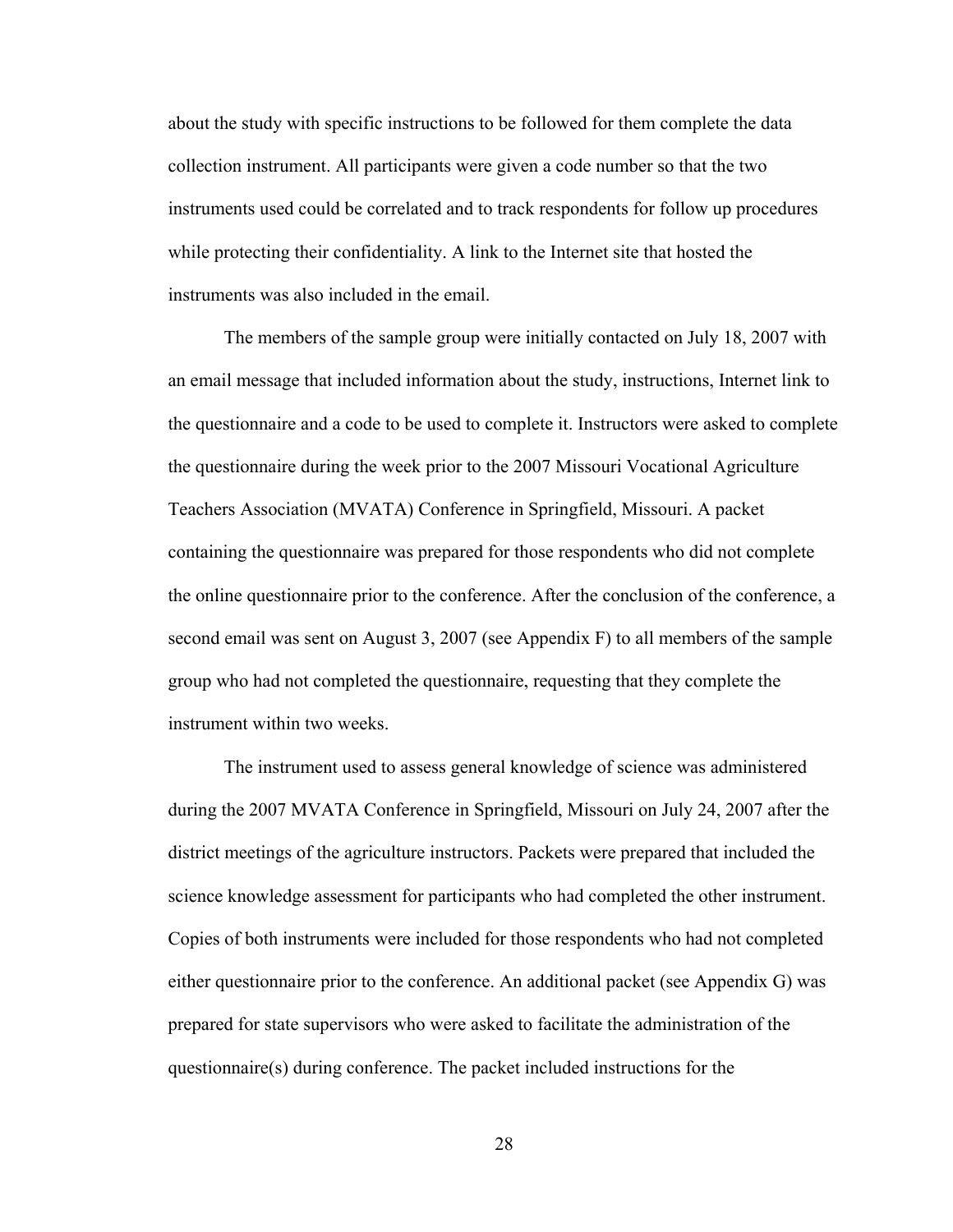administrators as well as names of the participants. To increase the response rate, participants were entered into a drawing for a \$50 Visa gift card. A drawing was held for each of the six districts.

After the conference, non-respondents were identified and contacted on July 30, 2007 by the researcher via email to complete the instruments. This step was repeated two weeks later on August 13, 2007. Data collection ceased on August 27, 2007. In all, questionnaires from 175 of the participants were collected. After review, data from141 respondents were deemed to be usable yielding a response rate of 67.14%.

#### Data Analysis

 Multiple scales of measurement were used for this research. Objective one (instructors' age and years taught) was collected as interval and ratio data allowing for the use of means, medians, and modes as central tendencies. Standard deviations were used to report variability. Furthermore, instructors were categorized into three levels of teaching experience: Novice =  $1 - 5$  years teaching experience, Experienced =  $6 - 15$ years teaching experience, and Seasoned = more than 15 years teaching experience.

Summated scales were used in collecting data for objectives two (perceived competence to teach science GLEs); three (actual knowledge); six (science GLE's impact upon the leadership organization); and seven (science GLE's impact upon SAE's). For objectives four (sources of motivation to teach science GLEs) and five (science GLEs impact on SAE), both summated scales (interval and ratio) and nominal data were collected and reported. Nominal data is mutually exclusive (Ary et. al, 2002) and can be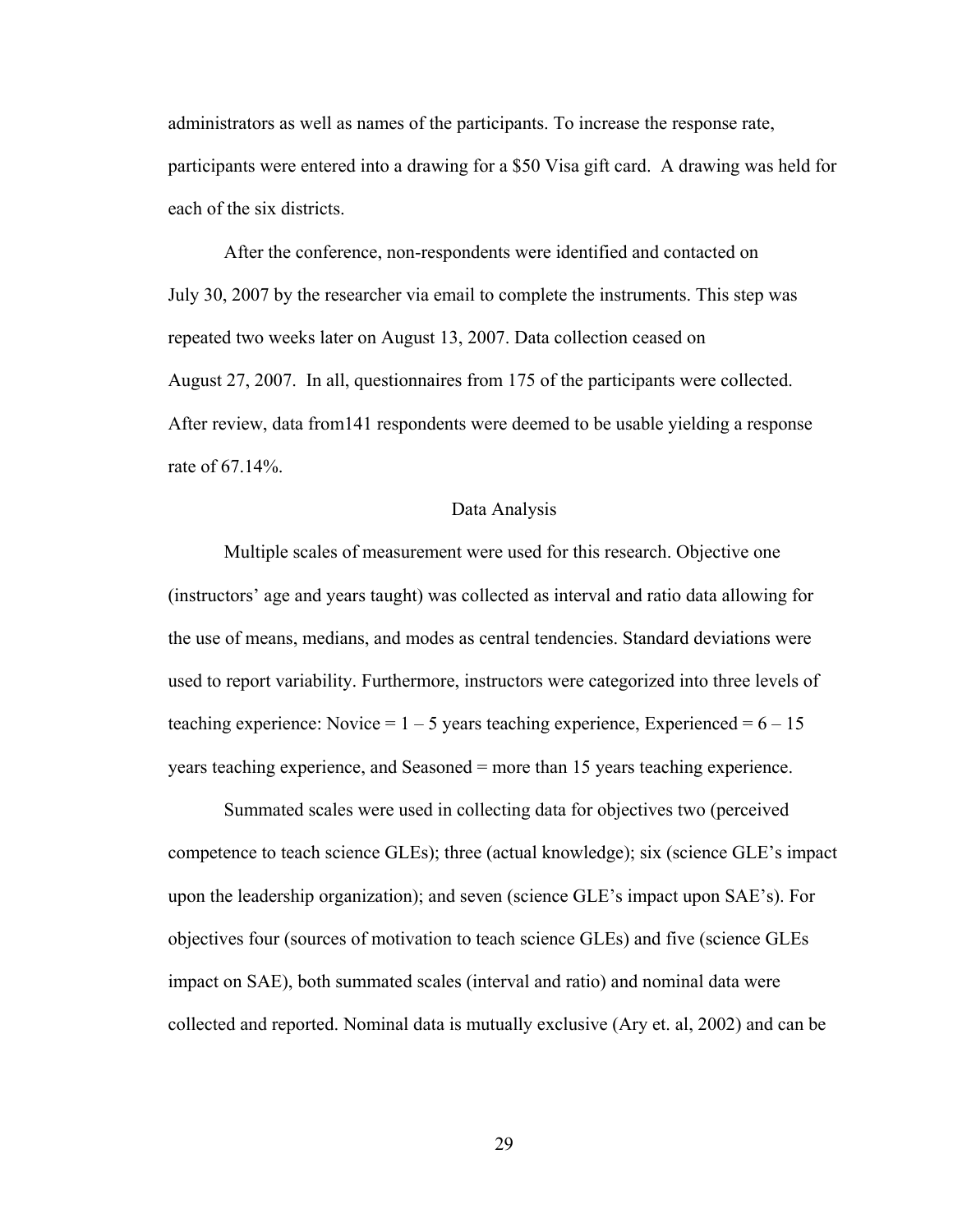recorded as frequencies (Torres, 2004). Reverse coding was used when performing statistical analyses for summated scales.

Objective eight sought to describe the relationships between and among variables. For this analysis, appropriate correlation coefficients were used, depending upon the data type for the variables being analyzed. The magnitude of the correlation was represented by the term *r*, and reported the direction of the correlation as being positive or negative. To determine the level of magnitude that exists between two variables, Davis' (1971) conventions were applied (see Table 1). Significance was set *a priori* at .05.

Table 1

*Davis' Convention for Correlation Coefficient* 

| Convention  | <b>Correlation Coefficient</b> |  |
|-------------|--------------------------------|--|
| Perfect     | 1.00                           |  |
| Very High   | $0.70 - 0.99$                  |  |
| Substantial | $0.50 - 0.69$                  |  |
| Moderate    | $0.30 - 0.49$                  |  |
| Low         | $0.10 - 0.29$                  |  |
| Negligible  | $0.01 - 0.09$                  |  |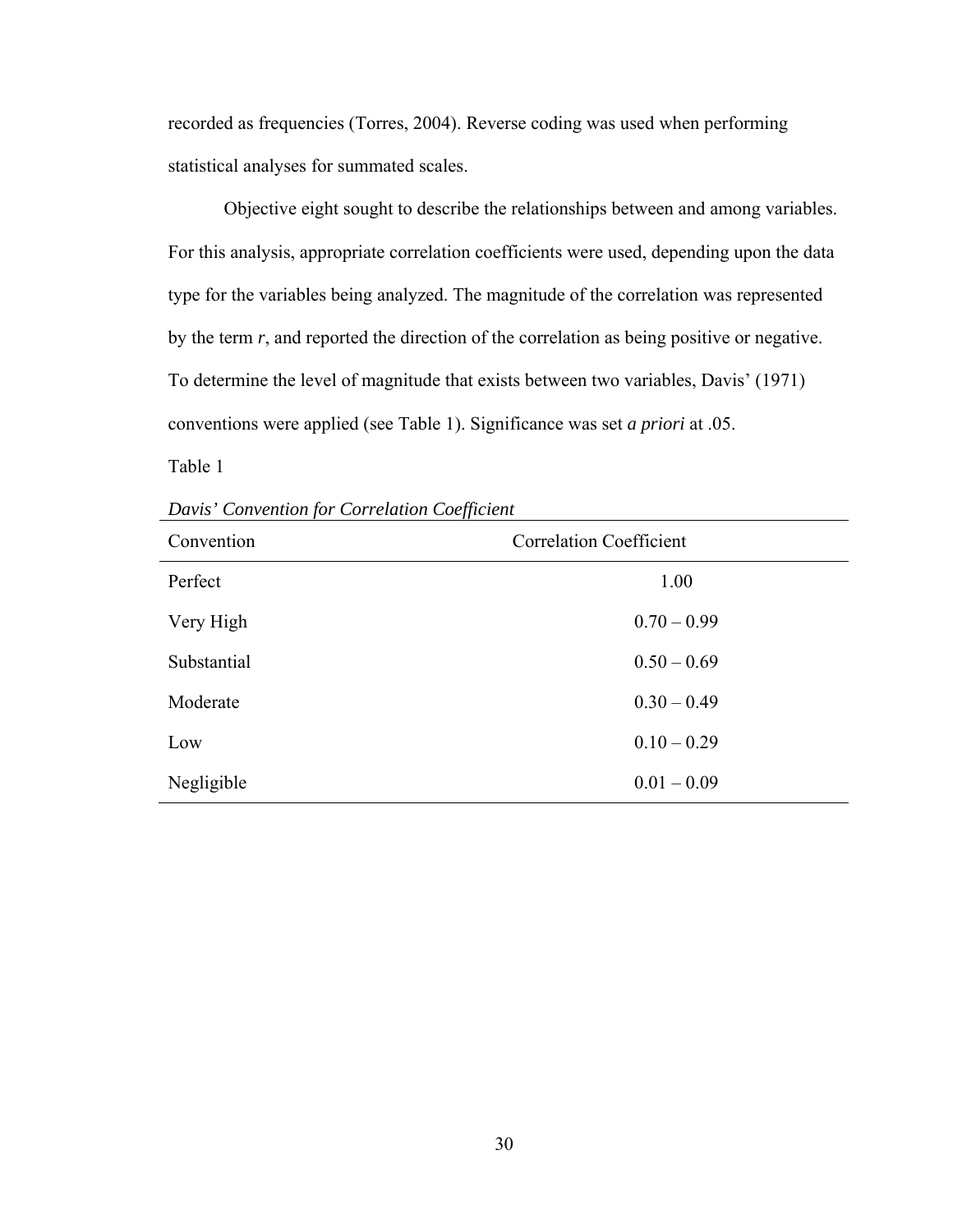#### CHAPTER IV

## **FINDINGS**

# Introduction

The purpose of this chapter is to report the findings of the study, which are organized by the objectives investigated in this study. Narrative discussions and tables of are presented for each objective.

### Purposes of the Study

The purposes of this study were: 1) to assess the knowledge base and interest levels among agriculture instructors in teaching concepts related to science;

2) To assess how such a change in the curriculum would impact agricultural education programs.

#### Research Objectives

- 1. Describe selected personal and professional characteristics of secondary agriculture instructors in Missouri.
- 2. Describe agriculture instructors' self-perceived competence to teach selected grade level expectations related to science for students in grades 9 - 11.
- 3. Describe agriculture instructors' knowledge of principles of science associated with selected grade level expectations related to science for students in grades  $9 - 11$ .
- 4. Describe agriculture instructors' sources of motivation for teaching selected grade level expectations related to science for students in grades 9 - 11.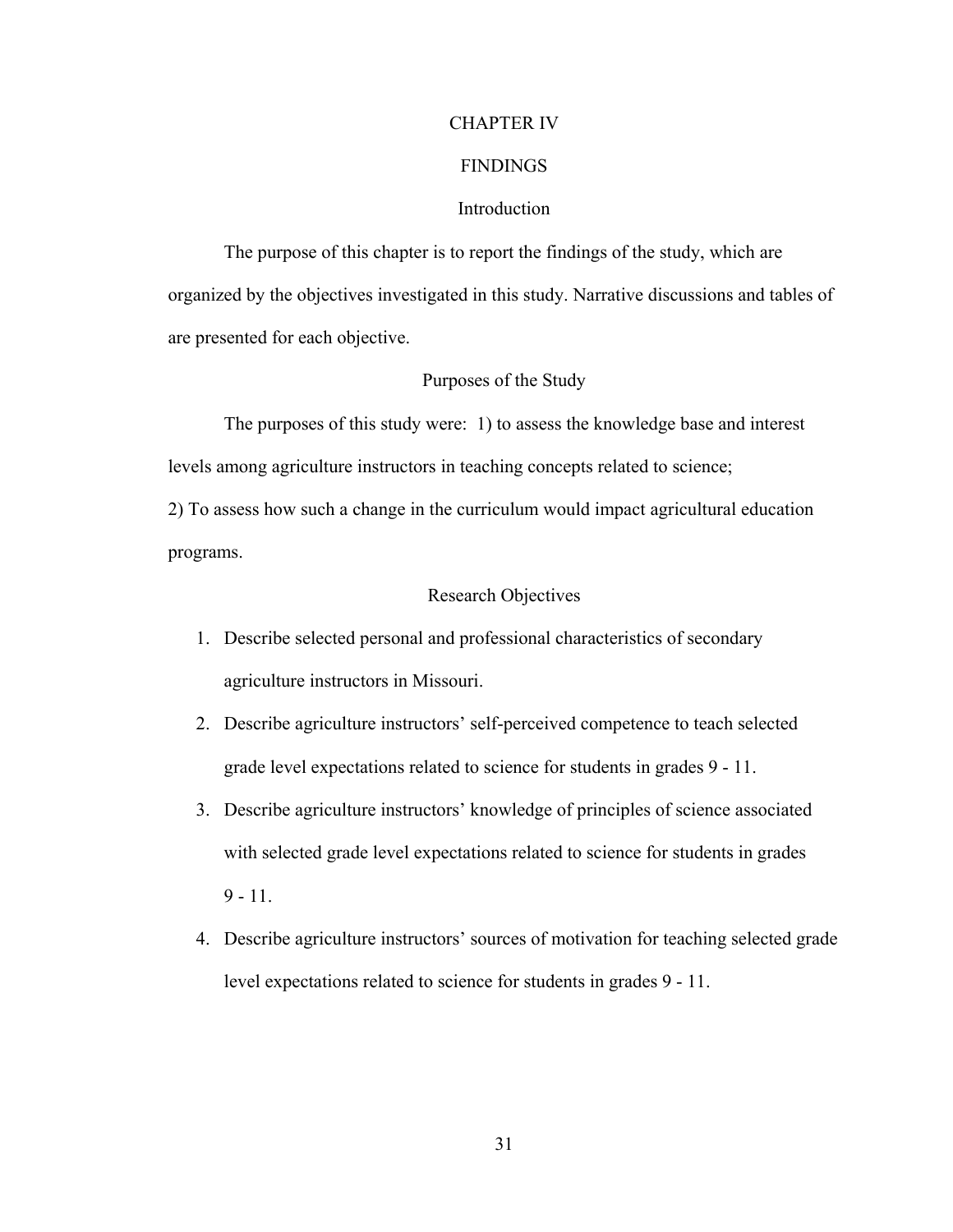- 5. Describe agriculture instructors' opinions regarding the impact of teaching selected grade level expectations related to science for students in grades  $9 - 11$ upon the instruction and curriculum of secondary agricultural education programs.
- 6. Describe agriculture instructors' opinions regarding the impact of teaching selected grade level expectations related to science for students in grades  $9 - 11$ upon the student leadership organization of agricultural education.
- 7. Describe agriculture instructors' opinions regarding the impact of teaching selected grade level expectations related to science for students in grades  $9 - 11$ upon supervised agricultural experiences of students.
- 8. Describe relationships between and among selected variables (demographic characteristics, confidence to teach selected GLE strands, competence in science.)

# Research Objective One

Objective one sought to identify selected personal and professional characteristics of secondary agriculture instructors in Missouri. Among the 141 respondents, there were 41 (29.08%) females and 100 (70.92 %) males (see Table 2).

Table 2

| Personal Nominal-Level Characteristics of Missouri Agriculture Instructors ( $n = 141$ ) |    |        |     |       |
|------------------------------------------------------------------------------------------|----|--------|-----|-------|
|                                                                                          |    | Female |     | Male  |
| Characteristic                                                                           |    | $\%$   |     | $\%$  |
| Gender                                                                                   | 41 | 29.08  | 100 | 70.92 |

Table 3 displays additional data related to the characteristics of the respondents. The mean age of the instructors was  $35.34$  (*SD* = 8.52) years with a range of 22 to 61 years. The average number of years of teaching experience was 10.25 (*SD* = 10.09),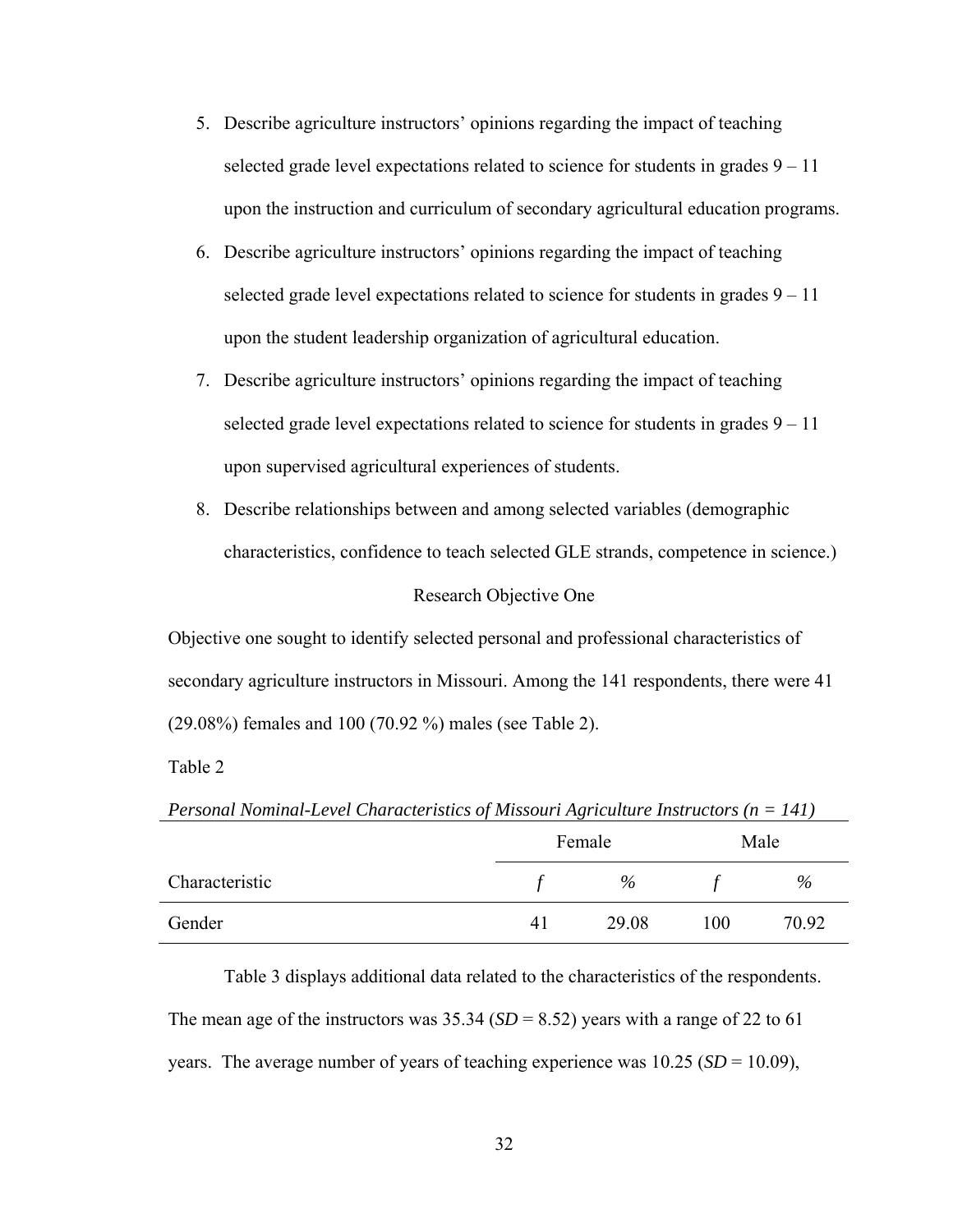ranging from a low of 0 years and a high of 34 years. The average age of female respondents was  $29.73$  ( $SD = 7.69$ ) with  $5.89$  ( $SD = 5.36$ ) years of teaching experience. The average age of male respondents was  $37.67$  (*SD* = 10.09) with 12.76 (*SD* = 8.80) years of teaching experience.

Table 3

*Selected Personal Characteristics of Missouri Agriculture Instructors (n = 141)*

| Characteristic      | $\boldsymbol{M}$ | SD    | Range     |
|---------------------|------------------|-------|-----------|
| Female              |                  |       |           |
| <b>Years Taught</b> | 5.89             | 5.36  | $0 - 22$  |
| Age                 | 29.73            | 7.69  | $22 - 49$ |
| Male                |                  |       |           |
| Year Taught         | 12.76            | 8.80  | $0 - 34$  |
| Age                 | 37.67            | 10.09 | $22 - 61$ |
| Grand $M$           |                  |       |           |
| <b>Years Taught</b> | 10.75            | 8.53  | $0 - 34$  |
| Age                 | 35.34            | 10.09 | $22 - 61$ |

## Research Objective Two

Objective two sought to determine agriculture instructors' self-perceived competence to teach selected GLEs related to science for students in grades 9 - 11. Instructors were provided with the concepts for three strands of the science GLEs that were related to content taught in agriculture courses. Respondents were asked to rate their competence to teach each concept using a five-point, Likert-type. Frequency distributions of the ratings are shown in Appendix H.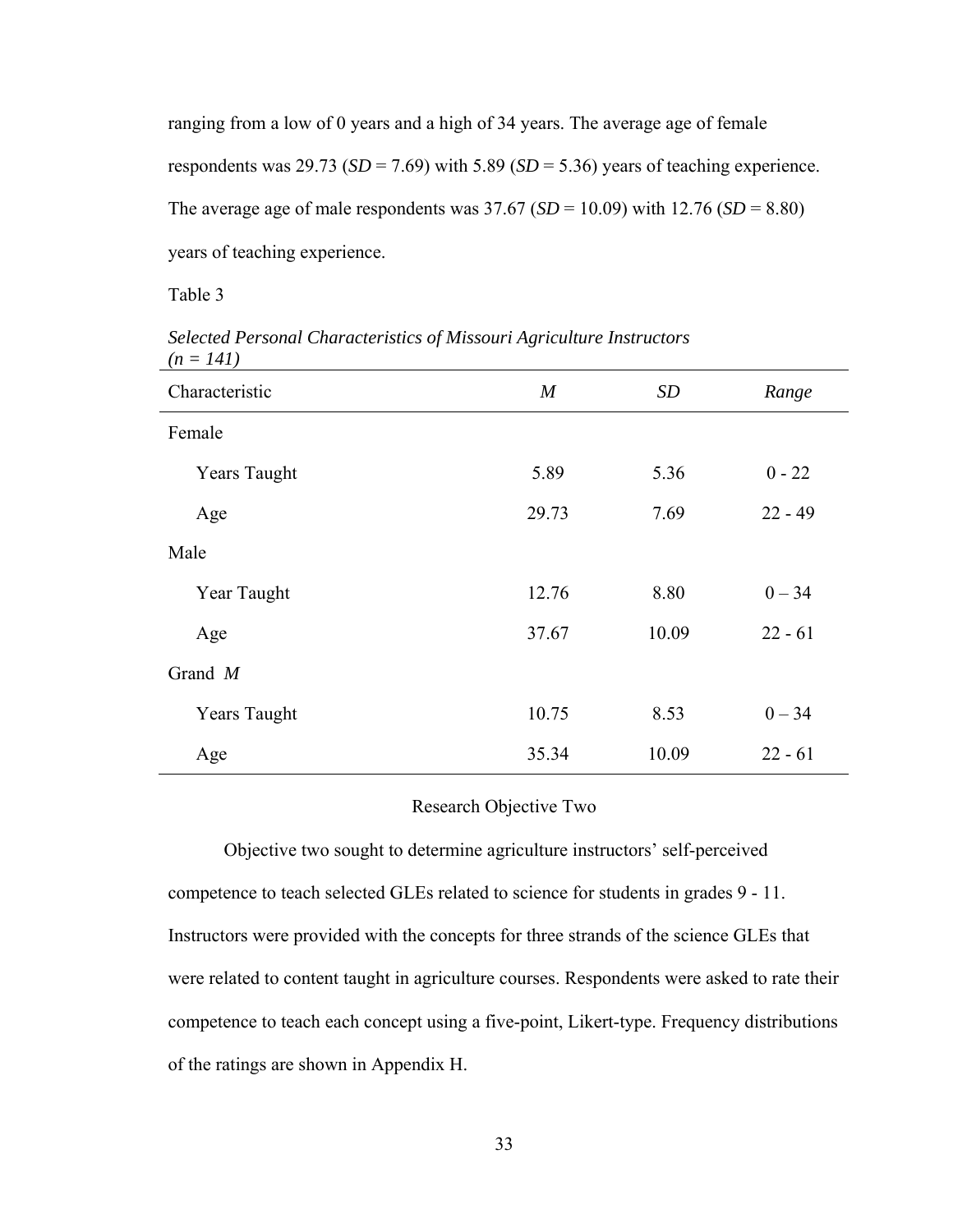Table 4 shows the instructors' level of confidence to teach science GLEs related to Strand 3 – Living Organisms. The mode for all concepts was 4. Instructors strongly agreed ( $M = 4.49$ ,  $SD = 0.58$ ) that they are competent to teach the GLE concept "Reproduction can occur asexually and sexually." Instructors also agreed that they feel competent to teach eleven other concepts, including "Photosynthesis and cellular respirations are complementary processes necessary to the survival of most organisms on Earth" ( $M = 4.31$ ,  $SD = 0.64$ ); "All living organisms have genetic material (DNA) that carries hereditary information" ( $M = 4.30$ ,  $SD = 0.71$ ); "Chromosomes are components of cells that occur in pairs and carry hereditary information from one cell to daughter cells and from parent to offspring during reproduction"  $(M = 4.13, SD = 0.79)$ ; "There is heritable variation within every species of organism"  $(M = 4.01, SD = 0.78)$ ; "Cells are the fundamental units of structure and function of all living things"

 $(M = 3.97, SD = 0.79)$ ; "Cells carry out chemical transformations that use energy for the synthesis or breakdown of organic compounds"  $(M = 3.78, SD = 0.87)$ ; "Biological classifications are based on how organisms are related"  $(M = 3.77, SD = 0.84)$ ; "Organisms progress through life cycles unique to different types of organisms"  $(M = 3.74, SD = 0.85)$ ; "The pattern of inheritance for many traits can be predicted by using the principle of Mendelian genetics" ( $M = 3.70$ ,  $SD = 1.05$ ); "The cell contains a set of structures called organelles that interact to carry out life processes through physical and chemical means" ( $M = 3.70$ ,  $SD = 0.85$ ); and "Protein structure and function are coded by the DNA (Deoxyribonucleic Acid) molecule"

 $(M = 3.61, SD = 0.92)$ . Instructors were neutral about their competence to teach "Cellular" activities and responses can maintain stability internally while external conditions are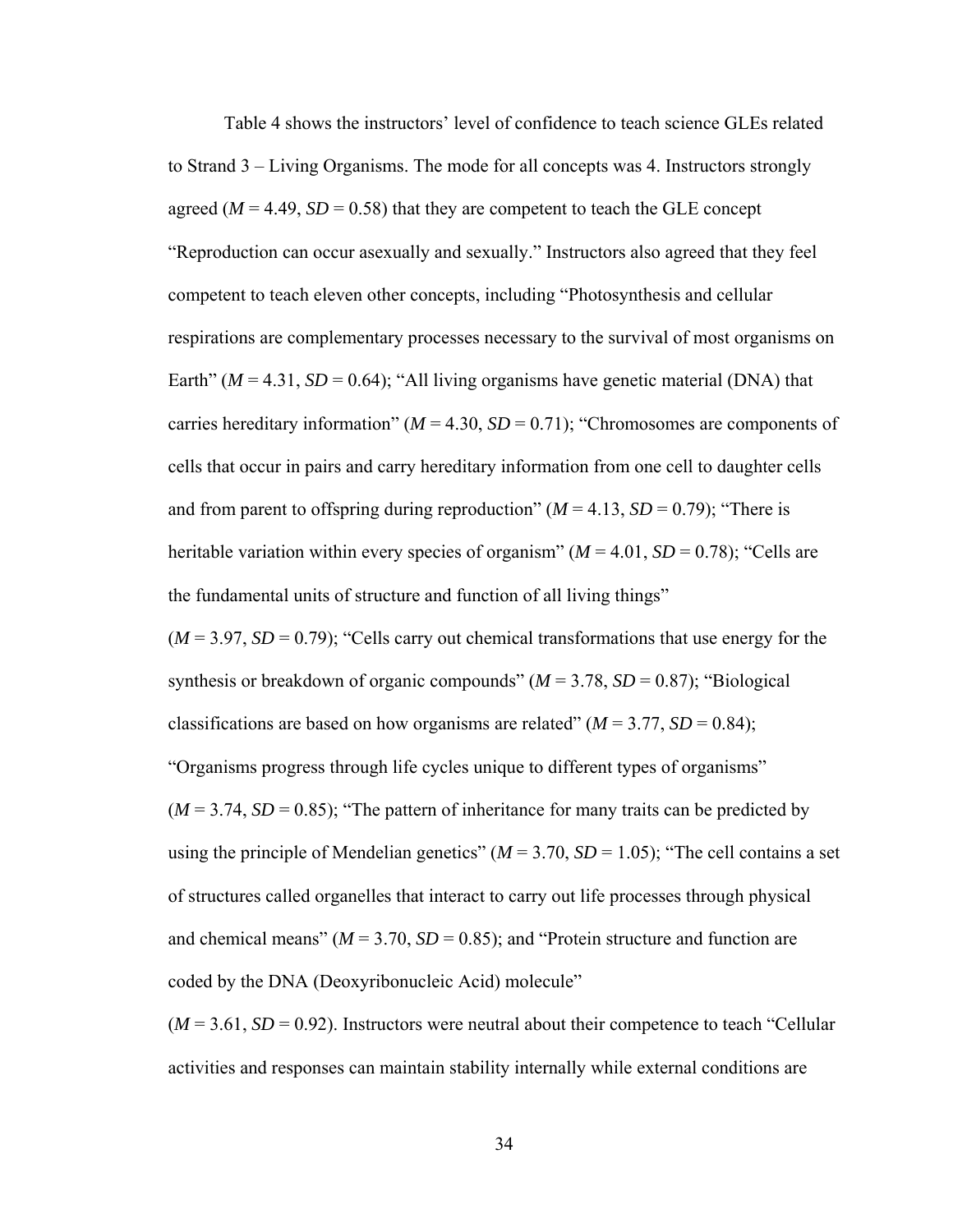changing (homeostasis)" ( $M = 3.47$ ,  $SD = 0.92$ ). There was no concept in which the teachers, as a group, felt incompetent to teach.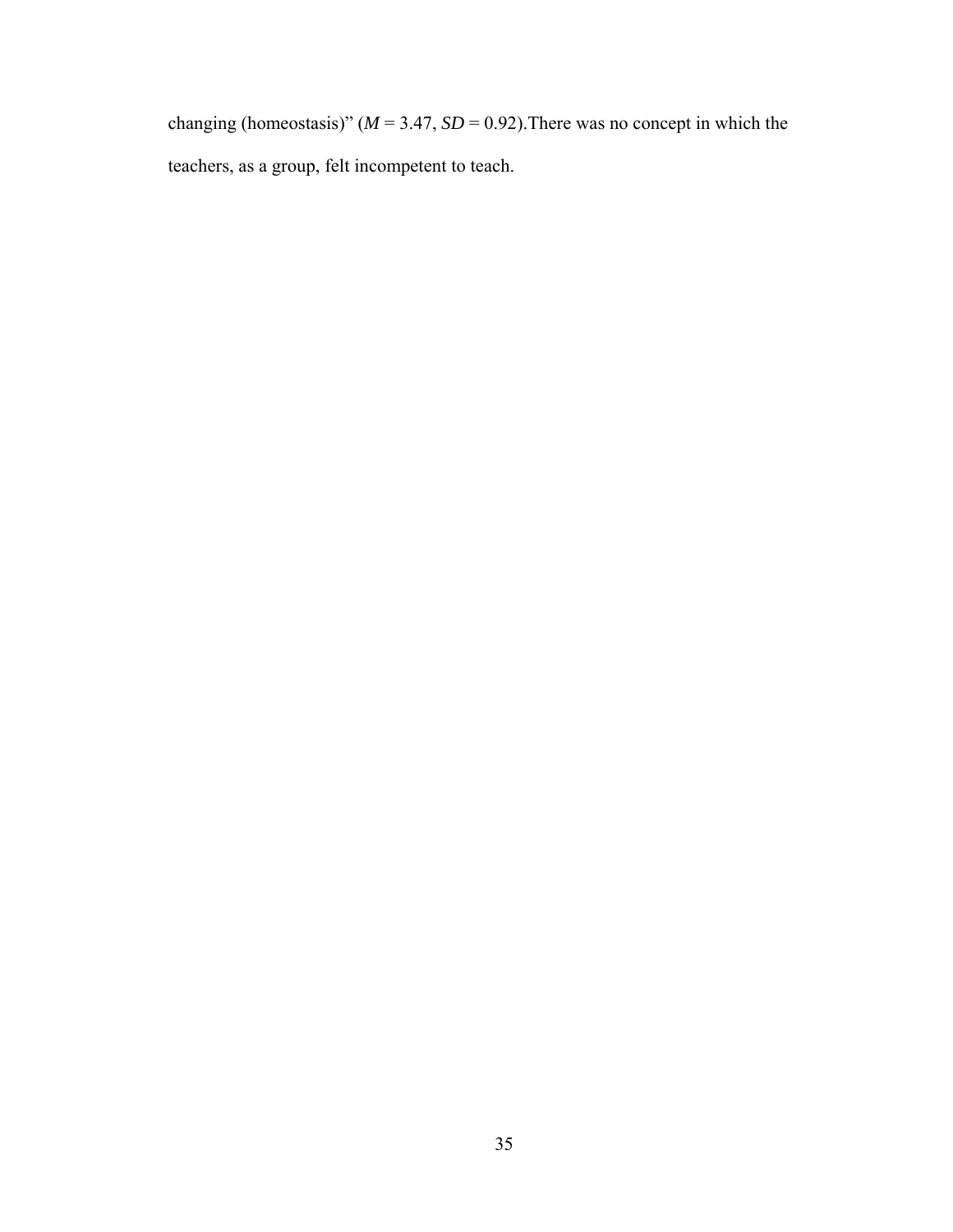# *Agriculture Instructors' Perceived Level of Competence to Teach Science Grade Level Expectations Strand 3 – Living Organisms (n = 141)*

| Science Grade Level Expectations Strand 3 Living Organisms                                                                                                                       | Mode           | $\boldsymbol{M}$ | <b>SD</b> |
|----------------------------------------------------------------------------------------------------------------------------------------------------------------------------------|----------------|------------------|-----------|
| Reproduction can occur as exually or sexually.                                                                                                                                   | $\overline{4}$ | 4.49             | 0.58      |
| Photosynthesis and cellular respirations are complementary<br>processes necessary to the survival of most organisms on Earth.                                                    | $\overline{4}$ | 4.31             | 0.64      |
| All living organisms have genetic material (DNA) that carries<br>hereditary information.                                                                                         | $\overline{4}$ | 4.30             | 0.71      |
| Chromosomes are components of cells that occur in pairs and carry<br>hereditary information from one cell to daughter cells and from<br>parent to offspring during reproduction. | $\overline{4}$ | 4.13             | 0.79      |
| There is heritable variation within every species of organism.                                                                                                                   | $\overline{4}$ | 4.01             | 0.78      |
| Cells are the fundamental units of structure and function of all living<br>things.                                                                                               | $\overline{4}$ | 3.97             | 0.79      |
| Cells carry out chemical transformations that use energy for the<br>synthesis or breakdown of organic compounds.                                                                 | $\overline{4}$ | 3.78             | 0.87      |
| Biological classifications are based on how organisms are related.                                                                                                               | $\overline{4}$ | 3.77             | 0.84      |
| Organisms progress through life cycles unique to different types of<br>organisms.                                                                                                | $\overline{4}$ | 3.74             | 0.85      |
| The pattern of inheritance for many traits can be predicted by using<br>the principle of Mendelian genetics.                                                                     | $\overline{4}$ | 3.70             | 1.05      |
| The cell contains a set of structures called organelles that interact to<br>carry out life processes through physical and chemical means.                                        | $\overline{4}$ | 3.70             | 0.85      |
| Protein structure and function are coded by the DNA<br>(Deoxyribonucleic acid) molecule.                                                                                         | $\overline{4}$ | 3.61             | 0.91      |
| Cellular activities and responses can maintain stability internally<br>while external conditions are changing (homeostasis).                                                     | 4              | 3.47             | 0.92      |
| Grand $M$                                                                                                                                                                        |                | 3.92             | 0.60      |
| <i>Note:</i> Scale, $1.00 - 1.49$ = Strongly Disagree; $1.50 - 2.49$ = Disagree;                                                                                                 |                |                  |           |

2.50 – 3.49 = Neutral;  $3.50 - 4.49$  = Agree;  $4.50 - 5.00$  = Strongly Agree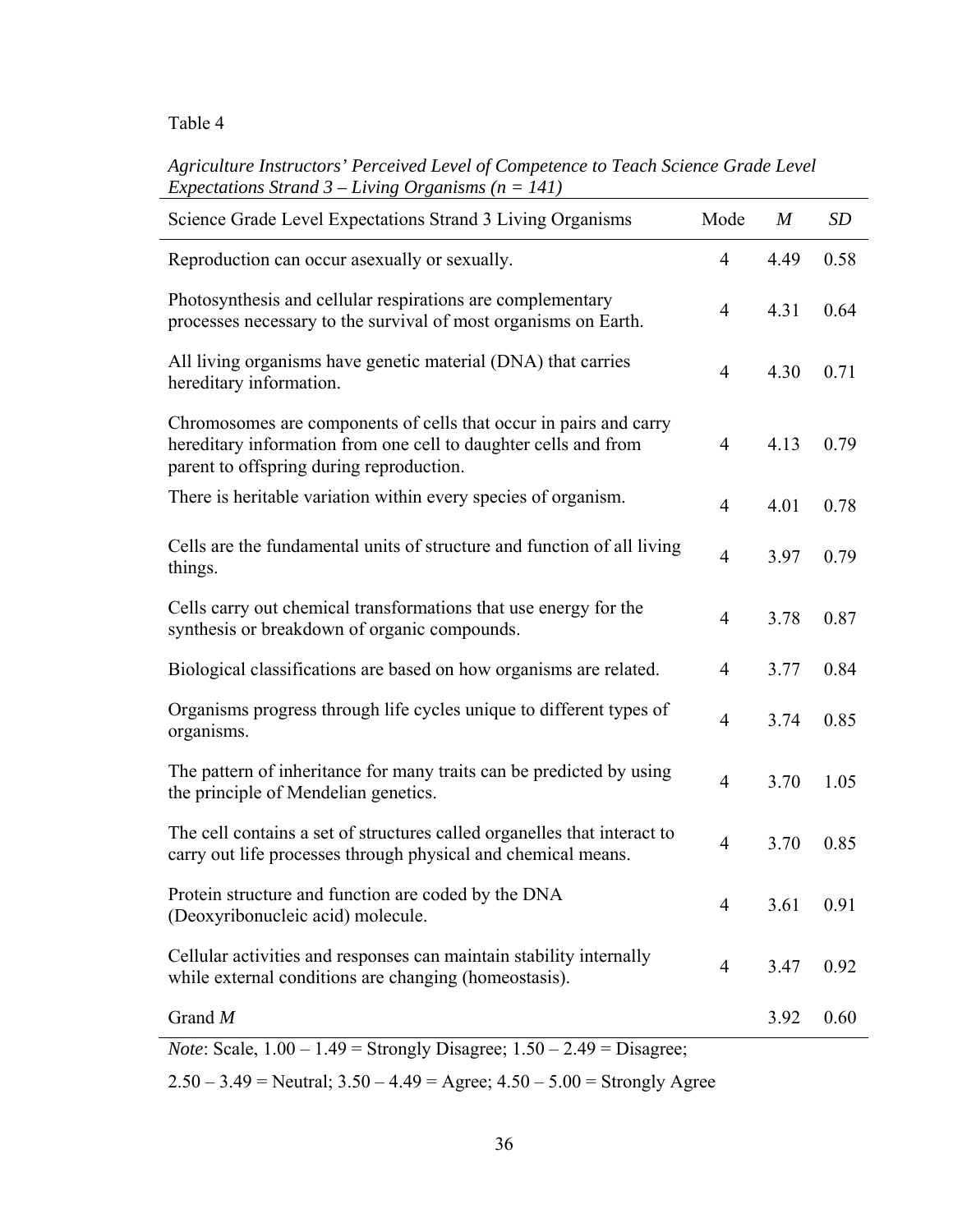As shown in Table 5, instructors agreed that they are confident to teach eight of the nine concepts (88.89%) related to ecology (Strand 4). The modal response for each concept was 4, except for "Evidence for the nature and rates of evolution can be found in anatomical and molecular characteristics of organisms and in the fossil record" which had a mode of 3. The concept with the highest level of agreement was "Reproduction is essential to the continuation of every species" had  $(M = 4.21, SD = 0.69)$ , followed by "As energy flows through the ecosystem"  $(M = 3.74, SD = 0.93)$ , while "All organisms" capture a portion of that energy and transform it to a form that they can use" had the lowest level of agreement ( $M = 3.73$ ,  $SD = 0.93$ ). Instructors were neutral ( $M = 3.02$ ,  $SD$ ) = 0.95) regarding their competence to teach the concept of "Evidence for the nature and rates of evolution can be found in anatomical and molecular characteristics of organisms and in the fossil record" ( $M = 3.04$ ,  $SD - 0.95$ ). There were no concepts for which the instructors indicated they were incompetent to teach.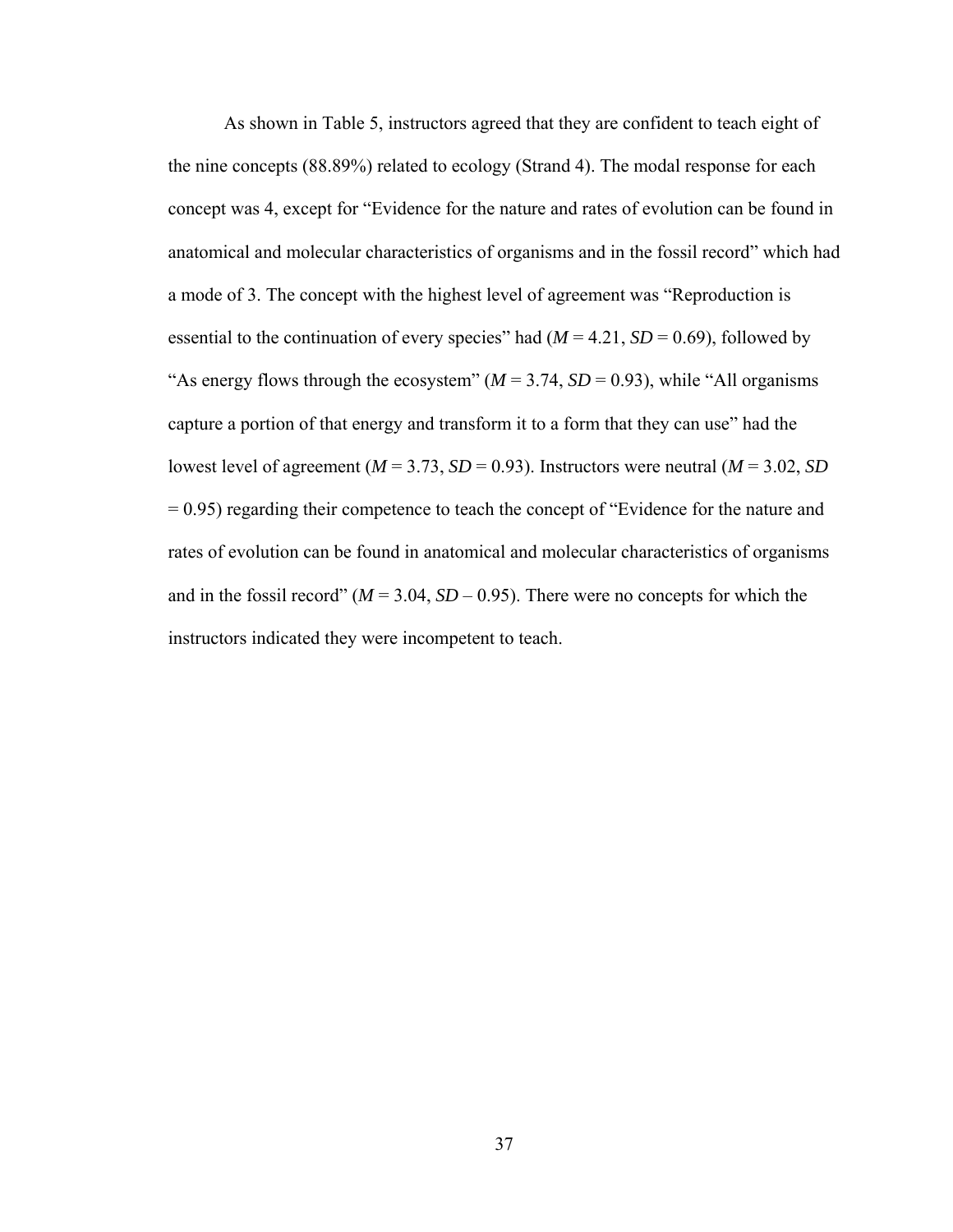# *Agriculture Instructors' Perceived Level of Competence to Teach Science Grade Level Expectations Strand 4 – Ecology (n = 141)*

| Science Grade Level Expectations Strand 4 Ecology                                                                                                                    | Mode           | $\boldsymbol{M}$ | <b>SD</b> |
|----------------------------------------------------------------------------------------------------------------------------------------------------------------------|----------------|------------------|-----------|
| Reproduction is essential to the continuation of every species.                                                                                                      | $\overline{4}$ | 4.21             | 0.69      |
| Natural selection is the process of sorting individuals based on their<br>ability to survive and reproduce within their ecosystem.                                   | $\overline{4}$ | 4.06             | 0.70      |
| All populations living together within a community interact with one<br>another and with their environment in order to survive and maintain<br>a balanced ecosystem. | 4              | 4.04             | 0.81      |
| All organisms, including humans, and their activities cause changes<br>in their environment that affect the ecosystem.                                               | $\overline{4}$ | 4.01             | 0.81      |
| The diversity of species within an ecosystem is affected by changes<br>in the environment, which can be caused by other organisms or<br>outside processes.           | 4              | 4.01             | 0.87      |
| Living organisms have the capacity to produce populations of<br>infinite size, but environments and resources are finite.                                            | $\overline{4}$ | 3.90             | 0.94      |
| Matter is recycled through an ecosystem.                                                                                                                             | $\overline{4}$ | 3.74             | 0.93      |
| As energy flows through the ecosystem, all organisms capture a<br>portion of that energy and transform it to a form that they can use.                               | $\overline{4}$ | 3.73             | 0.93      |
| Evidence for the nature and rates of evolution can be found in<br>anatomical and molecular characteristics of organisms and in the<br>fossil record.                 | 3              | 3.02             | 0.95      |
| Grand $M$                                                                                                                                                            |                | 3.86             | 0.68      |

*Note*: Scale, 1.00 – 1.49 = Strongly Disagree; 1.50 – 2.49 = Disagree;

 $2.50 - 3.49$  = Neutral;  $3.50 - 4.49$  = Agree;  $4.50 - 5.00$  = Strongly Agree

Instructors agreed that they are confident to teach the concepts related to

Strand 7 - Scientific Inquiry in that all modal responses were 4. The mean levels of

agreement ranged from a high of *M =* 3.68 (*SD =* 0.86) for "Evidence is used to

formulate explanations," to a low of  $M = 3.56$  ( $SD = 0.85$ ) for "The nature of science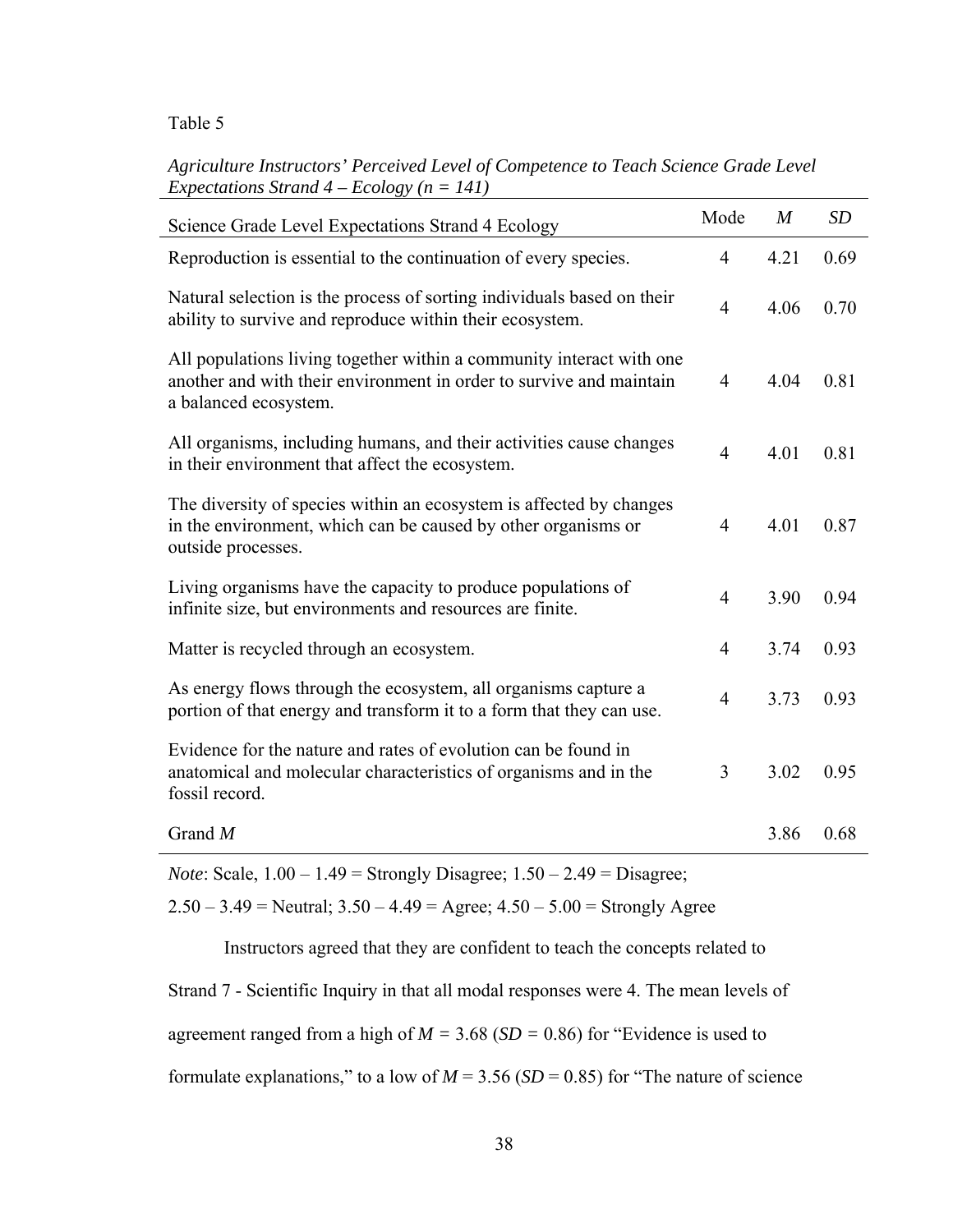relies upon communication of results and justification of explanations." These data are

displayed in Table 6.

Table 6

| Agriculture Instructors' Perceived Level of Competence to Teach Science Grade Level |  |
|-------------------------------------------------------------------------------------|--|
| Expectations Strand 7 – Scientific Inquiry ( $n = 141$ )                            |  |

| Science Grade Level Expectations Strand 7 Scientific Inquiry                                                                                                                                                            | Mode           | $\boldsymbol{M}$ | <b>SD</b> |
|-------------------------------------------------------------------------------------------------------------------------------------------------------------------------------------------------------------------------|----------------|------------------|-----------|
| Evidence is used to formulate explanations.                                                                                                                                                                             | $\overline{4}$ | 3.68             | 0.86      |
| Scientific inquiry includes the ability of students to formulate a<br>testable question and explanation, and to select appropriate<br>investigative methods in order to obtain evidence relevant to the<br>explanation. | 4              | 3.60             | 0.79      |
| Scientific inquiry includes evaluation of explanations (hypotheses,<br>laws, theories) in light of scientific principles (understandings).                                                                              | 4              | 3.60             | 0.83      |
| Scientific inquiry relies upon gathering evidence from qualitative<br>and quantitative observations.                                                                                                                    | $\overline{4}$ | 3.59             | 0.82      |
| The nature of science relies upon communication of results and<br>justification of explanations.                                                                                                                        | $\overline{4}$ | 3.59             | 0.82      |
| Grand $M$                                                                                                                                                                                                               |                | 3.61             | 0.68      |

*Note*: Scale, 1.00 – 1.49 = Strongly Disagree; 1.50 – 2.49 = Disagree;

 $2.50 - 3.49$  = Neutral;  $3.50 - 4.49$  = Agree;  $4.50 - 5.00$  = Strongly Agree

## Research Objective Three

Objective three sought to determine agriculture instructors' knowledge of

principles of science associated with selected GLEs related to science for students in grades 9 – 11. A biological science practice certification exam from the American Board for Certification in Teacher Excellence (ABCTE) was used to assess this objective. The maximum score for this examination was 20. The mean score for the agriculture instructors was  $8.35$  ( $SD = 3.19$ ), which is  $41.25\%$  of the maximum score. Scores ranged from  $0 (0.00\%) - 16 (80.00\%)$ . The mean score for female teachers was a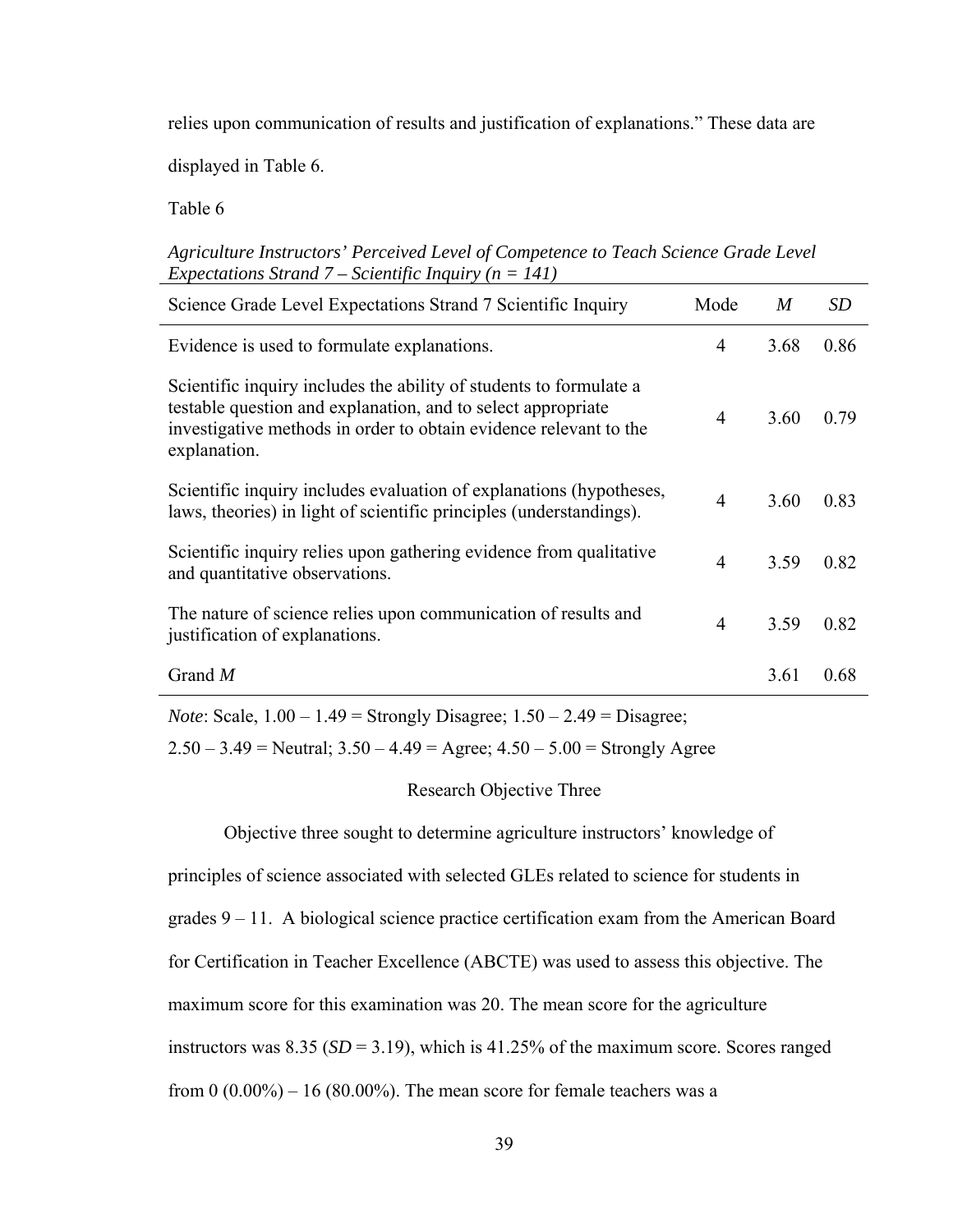9.44 ( $SD = 3.24$ ) and the mean score for males was 7.97 ( $SD = 3.08$ ). Further analysis showed novice instructors, defined as those teachers with fewer than 5 years of experience, scored the highest  $(M = 9.24, SD = 3.23)$  followed by experienced instructors  $(M = 7.95, SD = 3.10)$  and seasoned instructors  $(M = 7.92, SD = 3.15)$ . These data are displayed in Table 7.

Table 7

*Agriculture Instructors' Knowledge of Principles of Science Associated with Selected Grade Level Expectations Related to Science (n = 141)*

|                                | <i>Score</i>     |      |           |
|--------------------------------|------------------|------|-----------|
| Group                          | $\boldsymbol{M}$ | SD   | % Correct |
| Novice Instructors             | 9.24             | 3.23 | 46.20     |
| <b>Experienced Instructors</b> | 7.95             | 3.10 | 39.75     |
| <b>Seasoned Instructors</b>    | 7.92             | 3.15 | 39.60     |
| Females                        | 9.44             | 3.24 | 47.20     |
| Males                          | 7.97             | 3.08 | 39.85     |
| Overall score                  | 8.40             | 3.19 | 42.00     |

*Note:* Novice  $= 1 - 5$  years teaching experience, Experienced  $= 6 - 15$  years teaching experience, Seasoned  $= 16$  and greater years teaching experience

#### Research Objective Four

Objective four sought to determine sources of motivation for agriculture instructors to teach selected GLEs related to science for students in grades 9 - 11. Respondents were asked to define the purpose of agricultural education. More then half (77, 48.22%) of the instructors indicated that they believe the purpose of agricultural education is to prepare students for work in agriculturally related areas. Of the 77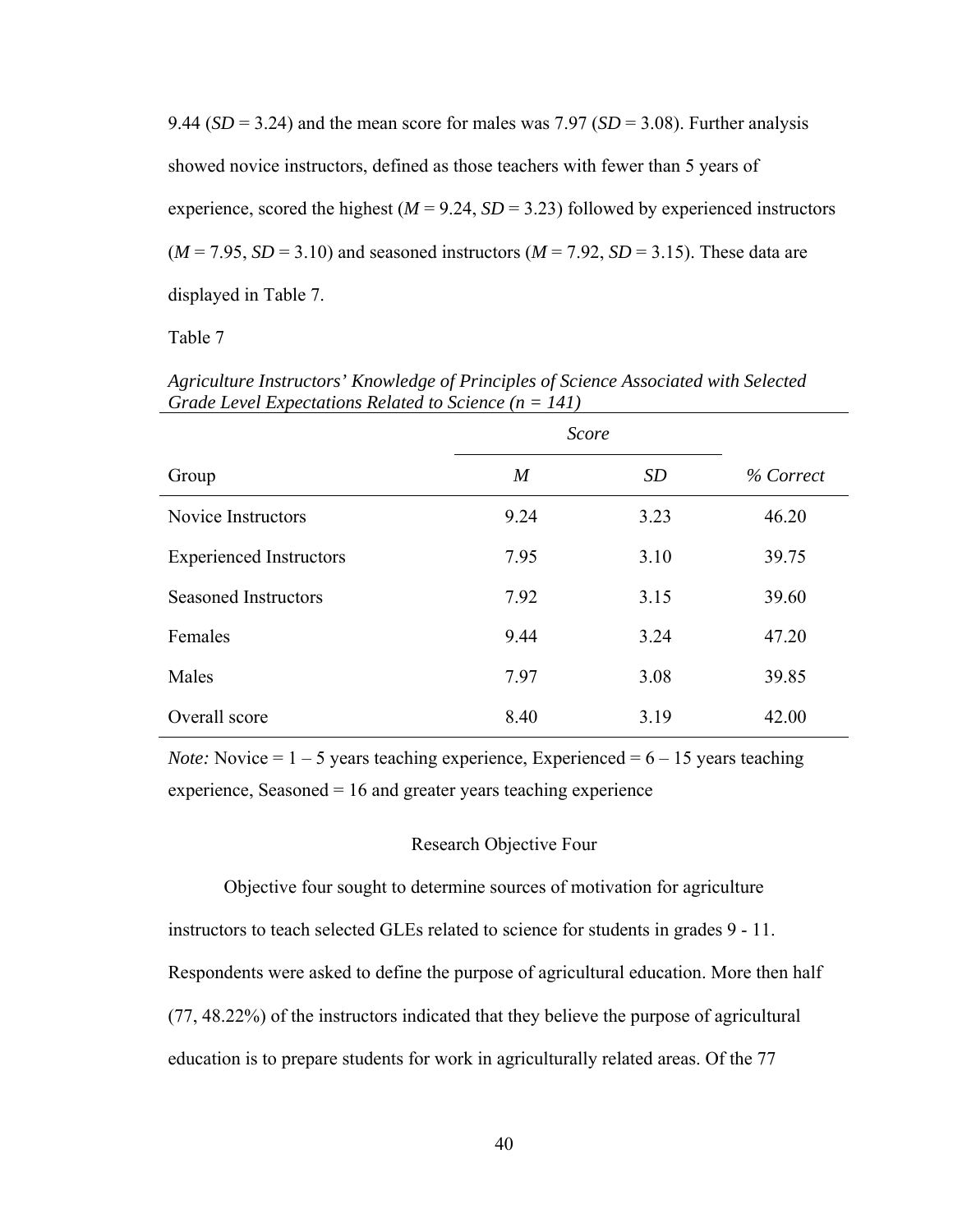instructors 18 (12.72%) were female and 51 (36.17%) were males. Further analysis indicated that 21 (14.89%) were Novice instructors, 28 (19.86%) were Experienced instructors, and 28 (19.86%) were Seasoned instructors. Fifty-two (36.87%) instructors, 17 (12.32%) females and 35 (24.82%) males, indicated that the purpose is to promote agriculture literacy while the remaining 7 (4.96%) indicated that they believe the purpose is to reinforce academic skills or to provide enrichment for students. These data are shown in Table 8.

# Table 8

| Purpose of                                                                 |        | Gender |               | bom ces of montanon to Teach belected belence Grade Level Lapechanons (n<br>Experience |              |                |       |
|----------------------------------------------------------------------------|--------|--------|---------------|----------------------------------------------------------------------------------------|--------------|----------------|-------|
| Agricultural<br>Education                                                  | Female | Male   | <i>Novice</i> | Experienced Seasoned                                                                   |              | $\mathcal{f}$  | $\%$  |
| To prepare<br>students for<br>work in<br>agriculturally<br>related careers | 18     | 59     | 21            | 28                                                                                     | 28           | 77             | 54.61 |
| To promote<br>agricultural<br>literacy                                     | 17     | 35     | 21            | 21                                                                                     | 10           | 52             | 36.87 |
| To provide<br>enrichment<br>experiences for<br>students                    | 1      | 6      | 1             | 5                                                                                      | $\mathbf{1}$ | $\overline{7}$ | 4.96  |
| To reinforce<br>academic skills                                            | 3      | 1      | 3             | 1                                                                                      | $\theta$     | $\overline{4}$ | 2.83  |

*Sources of Motivation to Teach Selected Science Grade Level Expectations (n = 141)* 

*Note*: Novice =  $1 - 5$  years teaching experience, Experienced =  $6 - 15$  years teaching experience, Seasoned = 16 and greater years teaching experience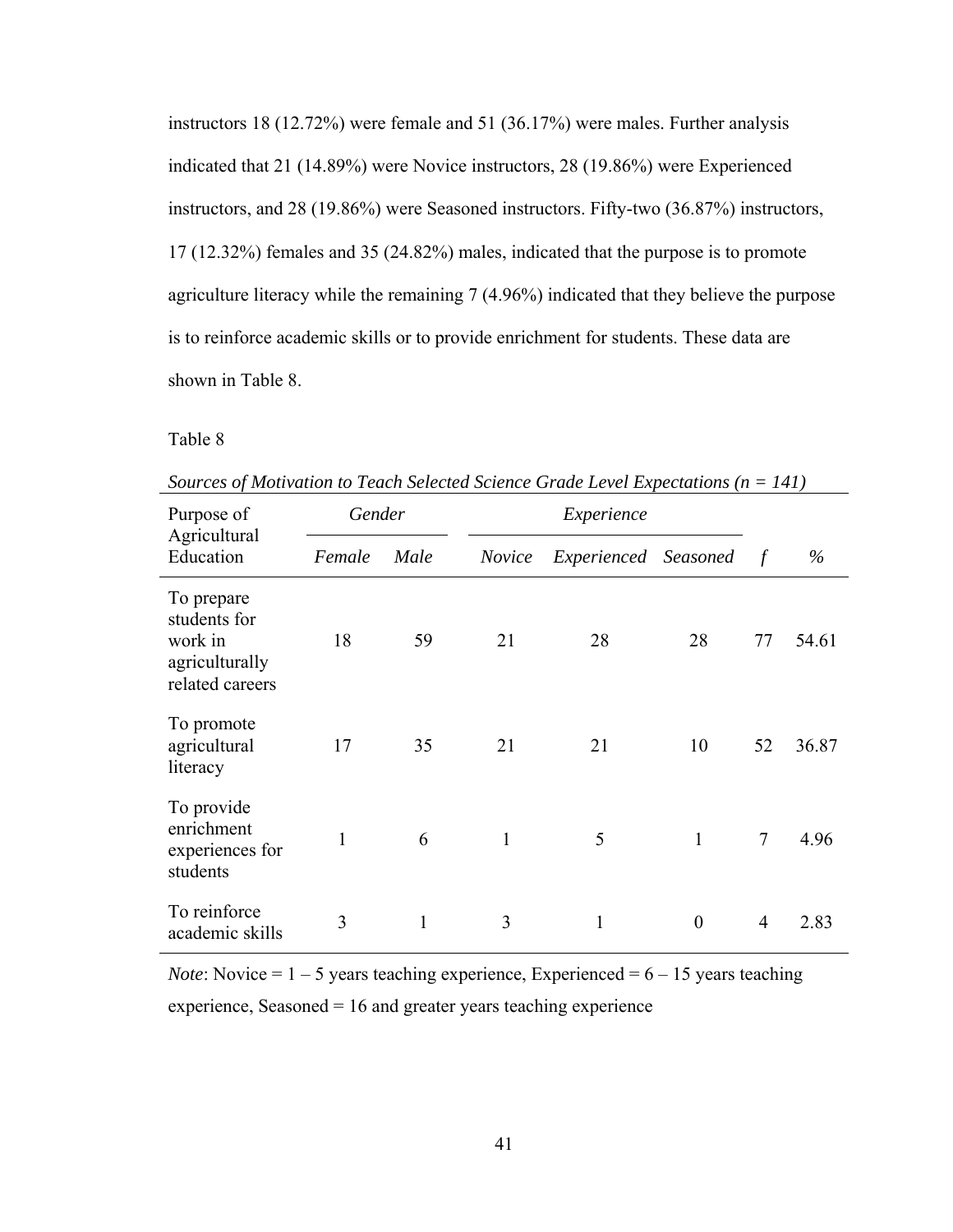Table 9 shows instructors' responses when asked about other sources of motivation to teach selected science GLEs. They were asked to mark all sources of motivation that apply. Seventy-two of the instructors indicated that the state staff asked them to incorporate science GLEs into the agriculture curriculum. Fifty-nine of the instructors had been asked to do so by their local school administration. Fifty-nine agriculture teachers indicated that they have worked with one or more science instructors to incorporate science GLEs into their courses, and 56 said they would participate in professional development related to the incorporation of science GLEs into agricultural education curriculum.

Table 9

|                                                                                      | <b>Yes</b> |
|--------------------------------------------------------------------------------------|------------|
| <b>Motivational Factors</b>                                                          |            |
| State staff asked instructors to incorporate science GLEs                            | 72         |
| Participation in in-service workshop / course addressing<br>integrating science GLEs | 59         |
| Administration asked instructors to incorporate science<br><b>GLEs</b>               | 59         |
| Have worked with one or more science instructors to<br>incorporate science GLEs      | 56         |

*Motivational Factors to Teach Selected Science Grade Level Expectations (n = 141)* 

Instructors agreed that they enjoy teaching principles related to science with a mean score of  $3.87$  ( $SD = 0.79$ ). Instructors also indicated that they would attend professional development on integrating science GLEs, with a mean score of  $3.65$  (*SD* = 0.77). Instructors agreed that efforts should be made to upgrade the scientific content of agriculture courses, with a mean score of  $3.67$  (*SD* = 0.74). Instructors also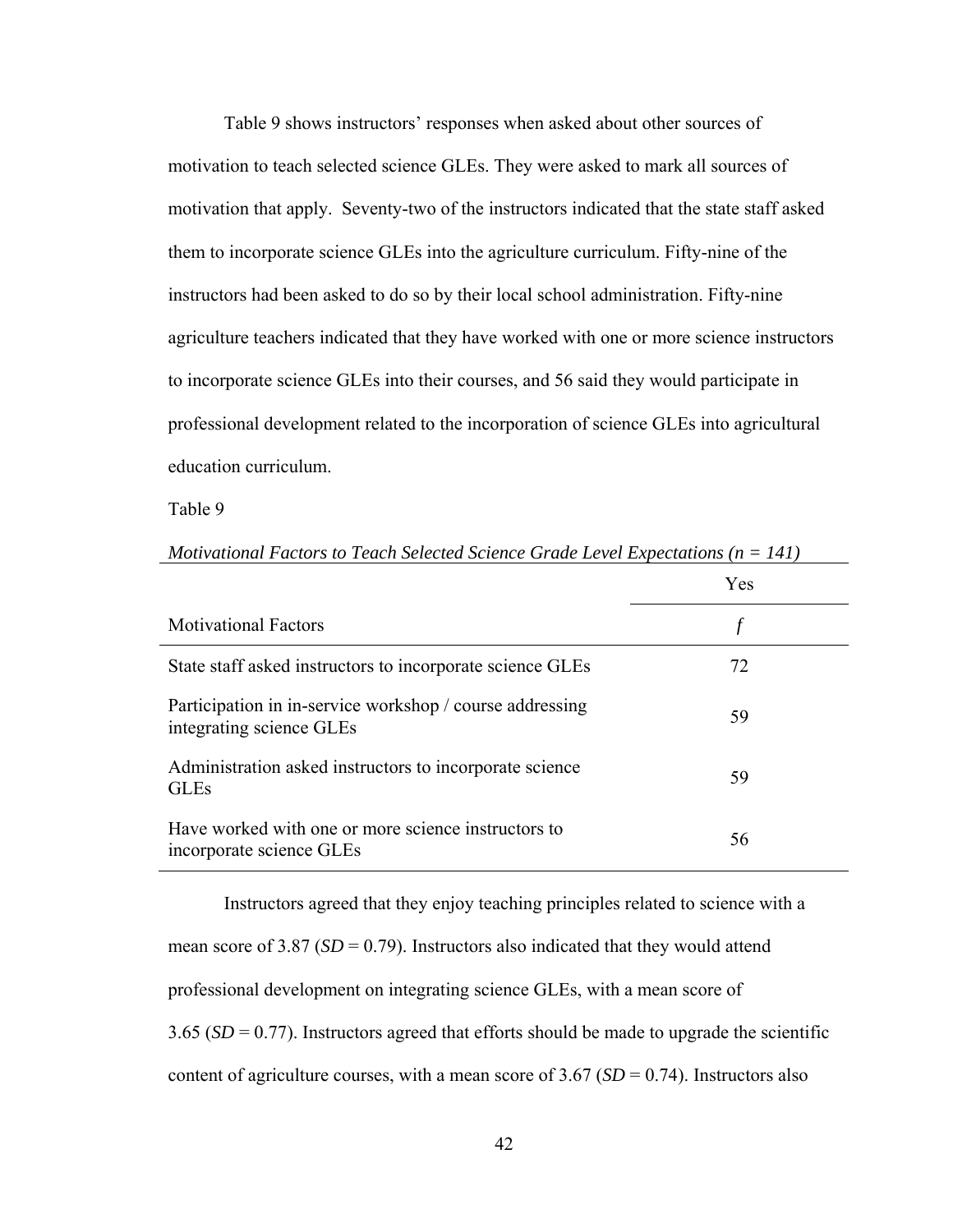agreed that they want to teach more science, with a score of 3.63 (*SD* = 0.94). Instructors were neutral when asked about their undergraduate course work preparing them to teach science  $(M = 3.14, SD = 1.11)$  and whether embedded credit should be available to students enrolled in their classes ( $M = 3.10$ ,  $SD = 1.47$ ). These data are shown in Table 10.

Table 10

| Source                                                                                  | Mode           | M    |      |
|-----------------------------------------------------------------------------------------|----------------|------|------|
| Enjoy teaching principles of science                                                    | 4              | 387  | 0.79 |
| Applied science principles should be infused into high<br>school agriculture curriculum | $\overline{4}$ | 3.65 | 0.77 |
| Efforts should be made to upgrade the scientific content of<br>agriculture courses      |                | 3.67 | 0.74 |

Would attend professional development on integrating  $4$  3.63 0.94 science GLEs

Want to teach more science  $\frac{4}{3.63}$  0.91

Undergrad coursework adequately prepared instructors to  $\qquad 3 \qquad 3.14 \qquad 1.11$ <br>teach science GLEs

*Sources of Motivation to Teach Selected Science Grade Level Expectations (n = 141)* 

*Note*: Scale, 1.00 – 1.49 = Strongly Disagree; 1.50 – 2.49 = Disagree;

 $2.50 - 3.49$  = Neutral;  $3.50 - 4.49$  = Agree;  $4.50 - 5.00$  = Strongly Agree

 Table 11 shows the perceptions of agriculture instructors' perceptions regarding embedded science credit in agriculture classes. Forty-eight (34.04%) of the instructors indicated that all agriculture classes should offer embedded science credit to students. Thirty-nine (27.66%) indicated that only some of the upper level agriculture courses should offer embedded science credit and 19 (13.48%) instructors agreed that all upper level agriculture courses should offer embedded science credit. Eighteen (12.77%)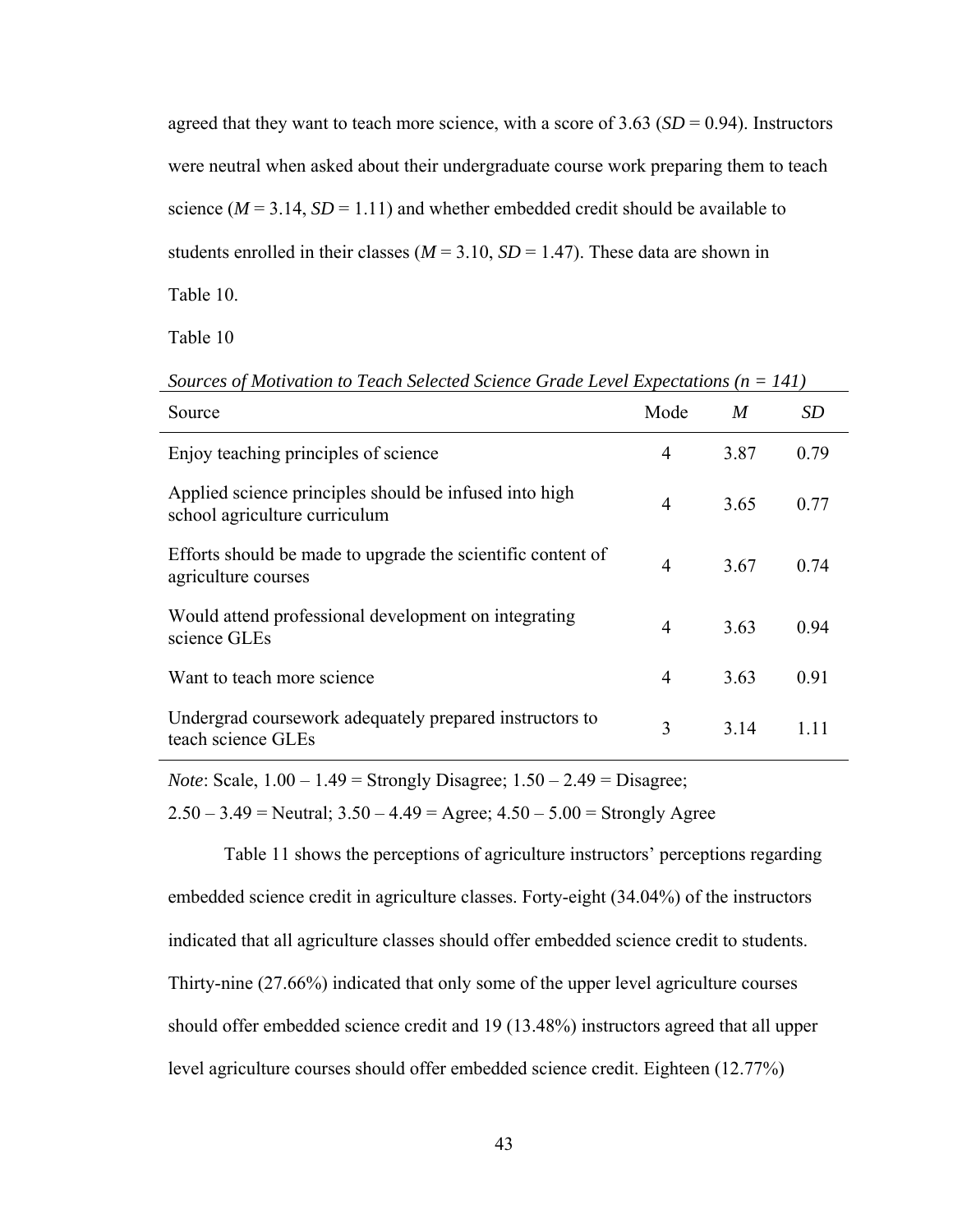indicated that all of the lower level courses should offer embedded science credit and 17 (12.06%) agreed that only some of the lower level courses should offer embedded science credit.

Table 11

| Class Type                             |    | $\frac{0}{0}$ |
|----------------------------------------|----|---------------|
| All of the agriculture classes I teach | 48 | 34.04         |
| Some upper level (junior and senior)   | 39 | 27.66         |
| All upper level (junior and senior)    | 19 | 13.48         |
| Some lower level (sophomore and lower) | 18 | 12.77         |
| All lower level (sophomore and lower)  | 17 | 12.06         |

*Courses in which Embedded Credit Should be Available as Perceived by Agriculture Instructors (n = 141)* 

#### Research Objective Five

Objective five sought to describe agriculture instructors' opinions regarding the impact of teaching selected grade level expectations related to science for students in grades 9 – 11 upon the instruction and curriculum of secondary agricultural education programs. Table 12 displays agriculture instructors' opinions regarding the impact of teaching selected GLEs related to science for students in grades 9 – 11 upon instruction in their secondary agricultural education programs. Instructors agreed that integrating science concepts into the curriculum will add value to their agricultural education classes  $(M = 3.71, SD = 0.77)$ . Instructors also agreed that integrating science GLEs will enhance problem solving skills of their students ( $M = 3.50$ ,  $SD = 0.76$ ).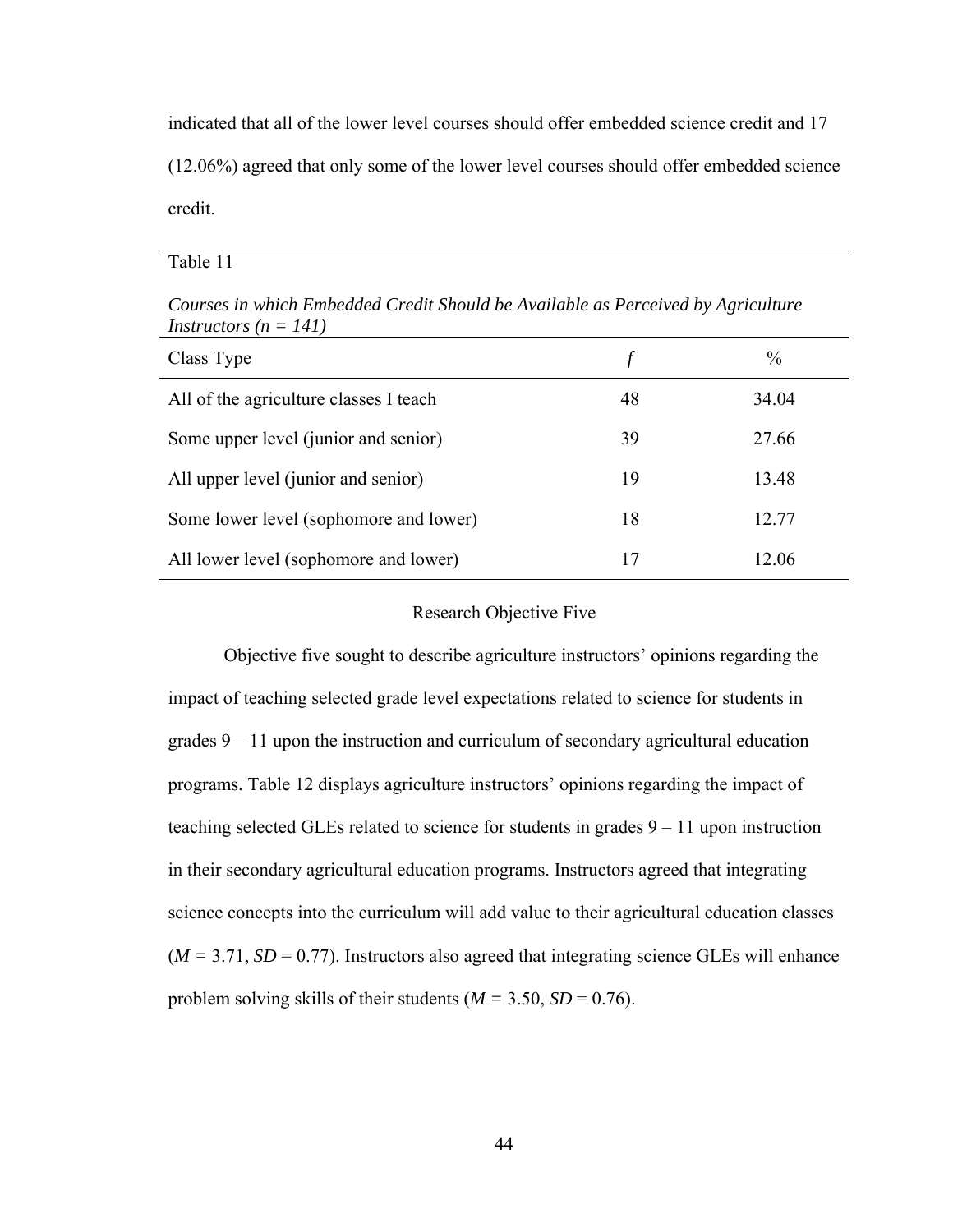*Agriculture Instructors Opinions Regarding the Impact of Teaching Selected Grade Level Expectations Related to Science Upon the Instruction and Curriculum of Secondary Agricultural Education Programs (n = 141)* 

| Characteristic                                                                    | Mode     | $\boldsymbol{M}$ | SD.  |
|-----------------------------------------------------------------------------------|----------|------------------|------|
| Integrating science GLEs will add value to the agricultural<br>education classes. | $\Delta$ | 3.71 0.77        |      |
| Integrating science GLEs will enhance problem solving<br>skills.                  | 4        | 3.50             | 0.78 |

*Note*: Scale, 1.00 – 1.49 = Strongly Disagree; 1.50 – 2.49 = Disagree; 2.50 – 3.49 =

Neutral;  $3.50 - 4.49 = \text{Agree}$ ;  $4.50 - 5.00 = \text{Strongly Age}$ 

Instructors acknowledged that incorporating science GLEs into their classes will

increase ( $M = 3.93$ ,  $SD = 0.73$ ) the amount of time it takes them to prepare for

instruction. They were neutral regarding the notion that incorporating science GLEs will

affect the number of students enrolled in their classes ( $M = 3.27$ ,  $SD = 0.64$ ). These data

are displayed in Table 13.

Table 13

*Agriculture Instructors' Opinions Regarding the Impact of Teaching Selected Grade Level Expectations Related to Science Upon the Instruction and Enrollment of Secondary Agricultural Education Programs (n = 141)* 

| Characteristic                                                             | Mode | M     |      |
|----------------------------------------------------------------------------|------|-------|------|
| Incorporation of science GLEs effect on time to prepare for<br>instruction |      | 393   | 0.73 |
| Incorporation of science GLEs effect on enrollment                         |      | 3 2 7 | 0.64 |
|                                                                            |      |       |      |

*Note*: Scale, 1.00 – 1.49 = Greatly Decrease; 1.50 – 2.49 = Decrease;

 $2.50 - 3.49$  = Neutral;  $3.50 - 4.49$  = Increase;  $4.50 - 5.00$  = Greatly Increase

Instructors were asked to identify the courses in which they have already

integrated science GLEs from the approved course list from DESE (DESE, 2003). The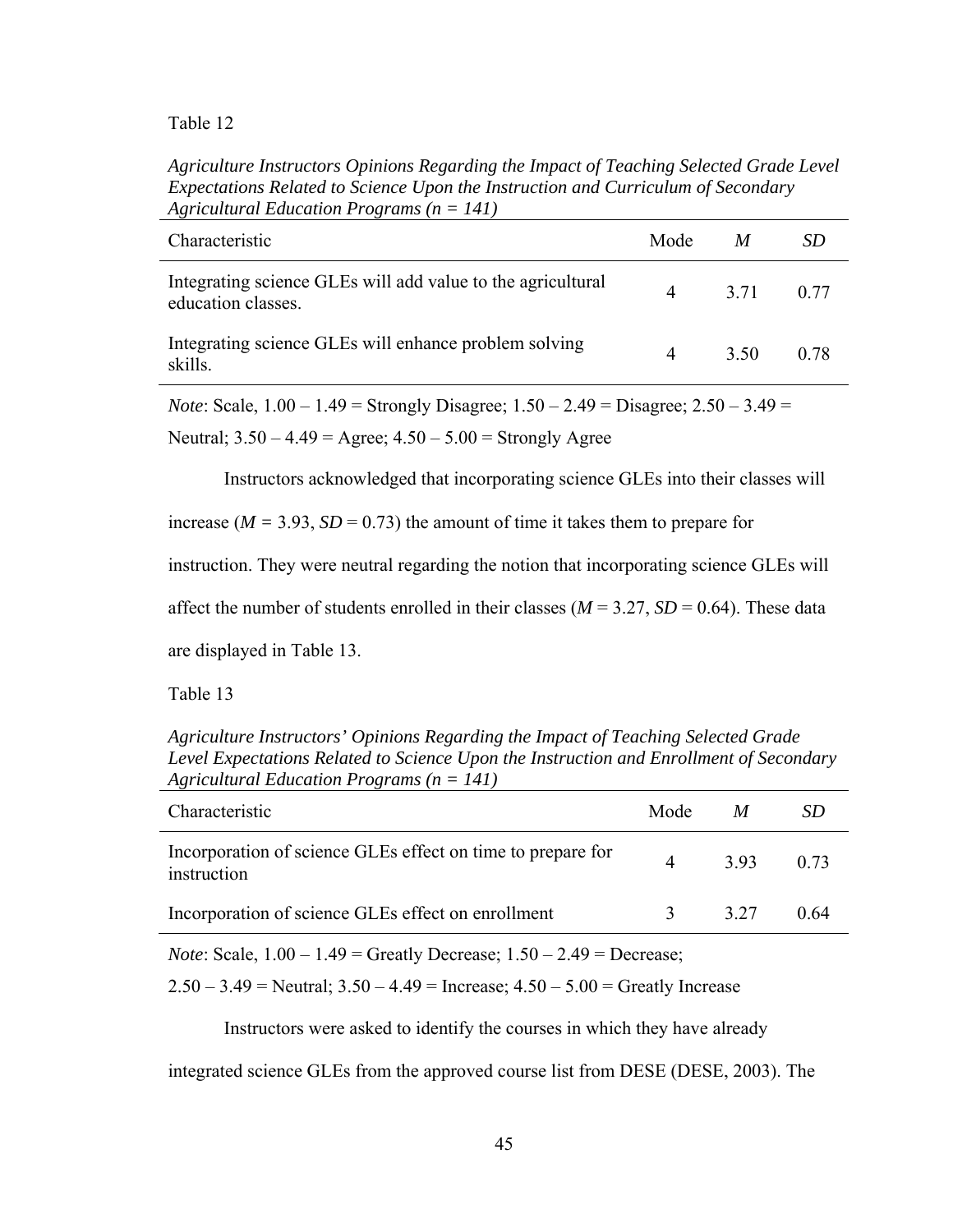findings related to this question are summarized in Table 14. Nearly half of the instructors (*n* = 73, 47.70%) have integrated science GLEs into Agriculture Science I and more than  $40\%$  ( $n = 67, 43.80\%$ ) have integrated science into Agriculture Science II. Of the more specialized classes, Greenhouse Operation and Management was most commonly cited as a course into which teachers had incorporated science GLEs. The course with the fewest instructors ( $n = 6, 3.90\%$ ) who have incorporated science GLEs into the curriculum was Fruit and Vegetable Production.

Table 14

*Missouri Agricultural Education Courses that Agriculture Instructors' have Integrated Science Grade Level Expectations into Approved Courses (n=141)* 

| <b>Course Name</b>                        | $\int f$ | $\frac{0}{0}$ |
|-------------------------------------------|----------|---------------|
| Agriculture Science I                     | 73       | 47.70         |
| Agriculture Science II                    | 67       | 43.80         |
| Greenhouse Operation and Management       | 39       | 25.50         |
| Animal Science                            | 36       | 23.50         |
| <b>Conservation and Natural Resources</b> | 30       | 19.60         |
| Crop Science                              | 21       | 13.70         |
| Floriculture                              | 20       | 13.00         |
| <b>Forest Management</b>                  | 15       | 9.80          |
| Food Science and Technology               | 15       | 9.80          |
| Soil and Water Management                 | 14       | 9.20          |
| Nursery Operation and Management          | 13       | 8.50          |
| <b>Turf Management</b>                    | 11       | 7.20          |
| Other                                     | 9        | 5.80          |
| Fruit and Vegetable Production            | 6        | 3.90          |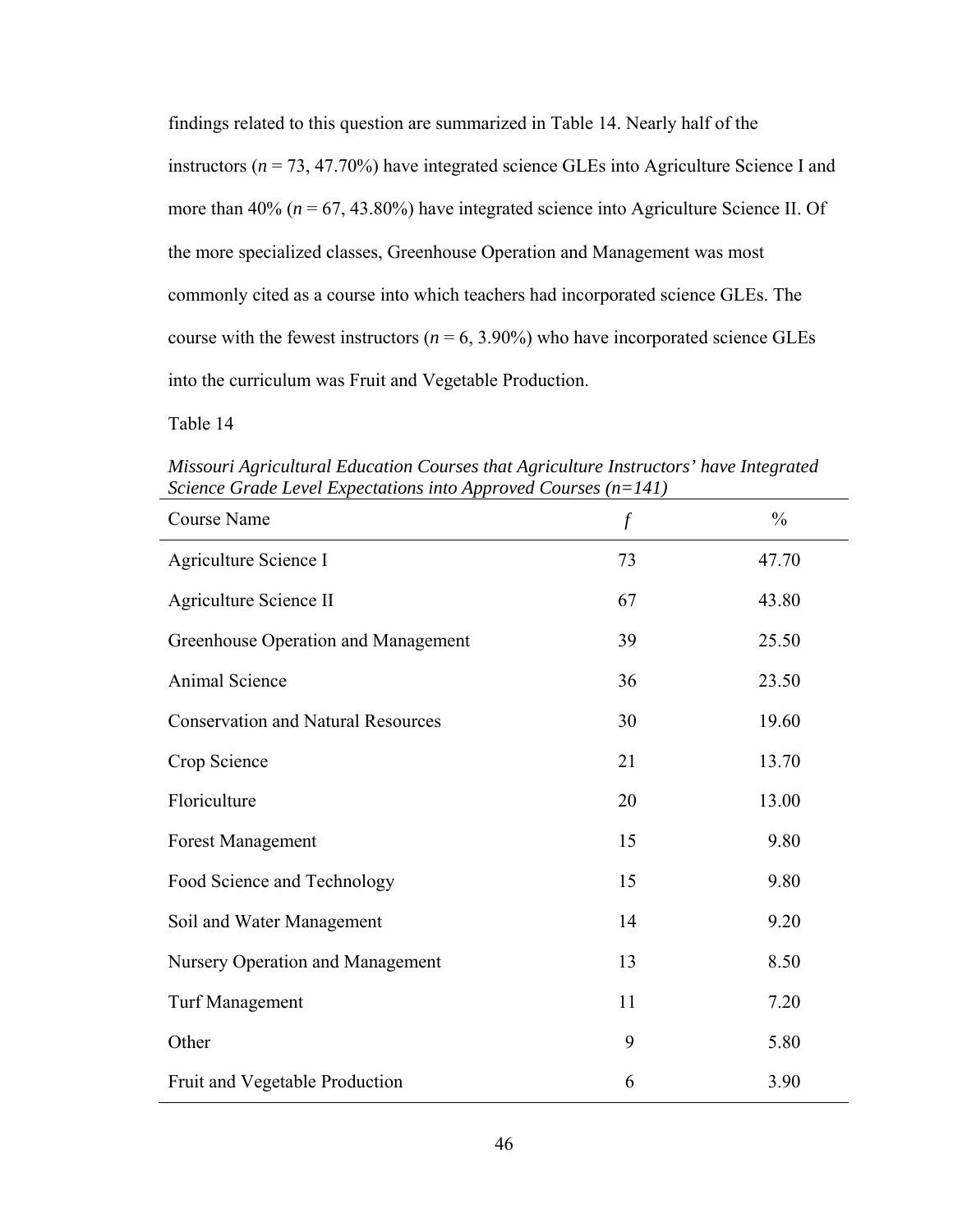Instructors were also asked about what courses into which they plan to integrate science GLEs in the future. Animal Science was identified by 25 (16.30%) and Greenhouse Operation and Management was cited by 21 (13.7%). Agriculture Science I and II were both identified by 20 (13.10%) instructors. Turf Management and Forest Management were each identified by the fewest teachers 5 (3.30%) as being courses in which they plan to integrate science GLEs. These data are displayed in Table 15.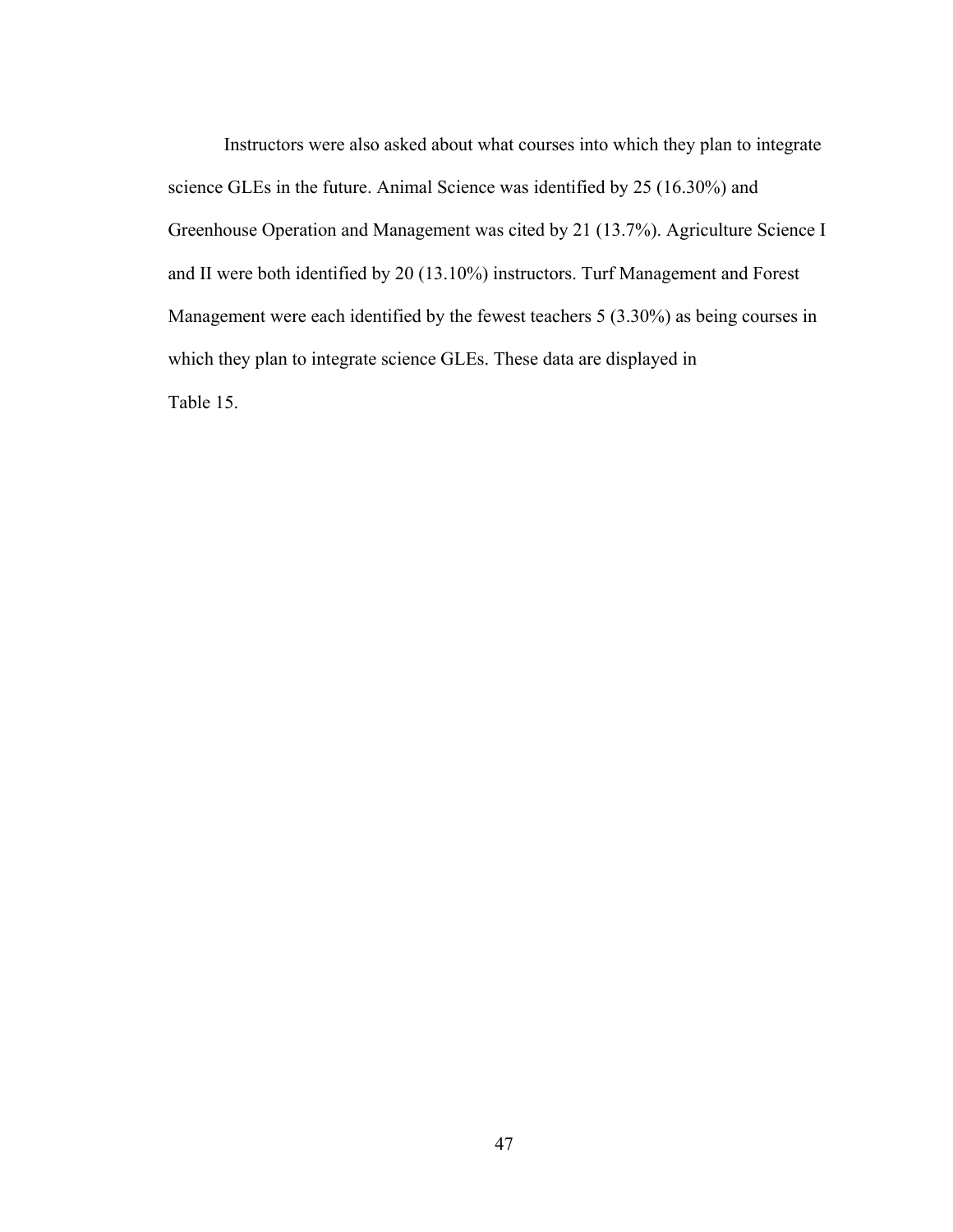| nograno senence Sraac Lever Lupeenanons Into Ipproved Courses |                  |               |
|---------------------------------------------------------------|------------------|---------------|
| Course Name                                                   | $\boldsymbol{f}$ | $\frac{0}{0}$ |
| Animal Science                                                | 25               | 16.30         |
| Greenhouse Operation and Management                           | 21               | 13.70         |
| Agriculture Science I                                         | 20               | 13.10         |
| Agriculture Science II                                        | 20               | 13.10         |
| Other                                                         | 15               | 9.80          |
| Floriculture                                                  | 12               | 7.80          |
| <b>Conservation and Natural Resources</b>                     | 11               | 7.20          |
| Crop Science                                                  | 10               | 6.50          |
| Food Science Technology                                       | 10               | 6.50          |
| Nursery Operation and Management                              | 8                | 5.20          |
| Soil and Water Management                                     | 7                | 4.60          |
| Fruit and Vegetable Production                                | 6                | 3.90          |
| <b>Forest Management</b>                                      | 5                | 3.30          |
| <b>Turf Management</b>                                        | 5                | 3.30          |

*Missouri Agricultural Education Courses That Missouri Agriculture Instructors Plan to Integrate Science Grade Level Expectations Into Approved Courses (n=141)* 

# Research Objective Six

Objective six sought to describe agriculture instructors' opinions regarding the impact of teaching selected GLEs related to science for students in grades 9 – 11 upon the student leadership organization of agricultural education. Instructors agreed that FFA members would benefit from the integration of science GLEs  $(M = 3.59, SD = 0.72)$ . However, instructors were neutral with respect to science GLEs being a good fit with the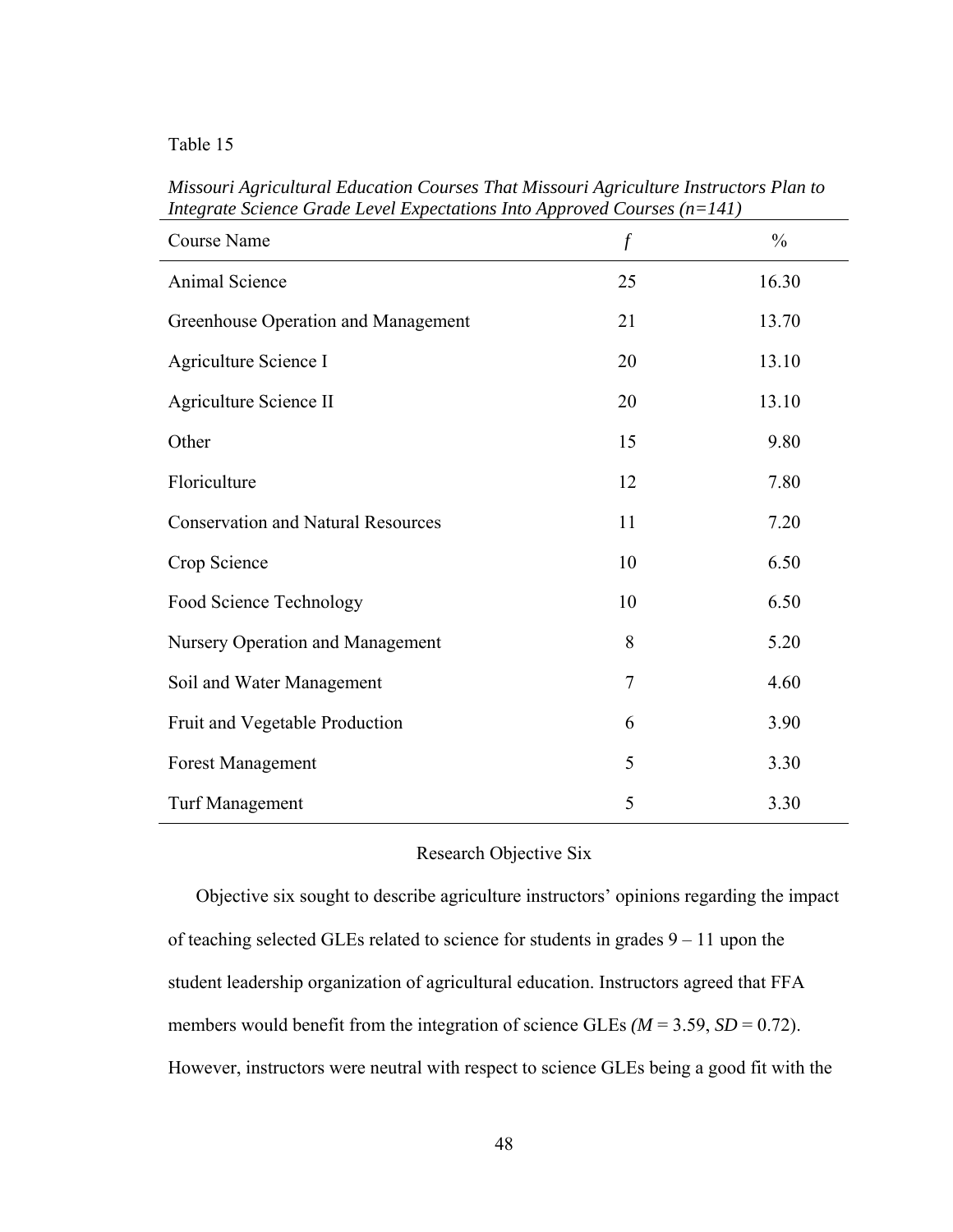current FFA events, activities, and award programs ( $M = 3.36$ ,  $SD = 0.83$ ). These data are

shown in Table 16.

Table 16

*Agriculture Instructors' Opinions Regarding the Impact of Teaching Selected Grade Level Expectations Related to Science Upon the Student Leadership Organization of Agricultural Education (n = 141)* 

| Characteristic                                                                        | Mode $M$       |           | SD   |
|---------------------------------------------------------------------------------------|----------------|-----------|------|
| FFA members will benefit from the integration of science<br><b>GLEs</b>               | $\overline{4}$ | 3.59 0.72 |      |
| Science GLEs are a good fit with current FFA events,<br>activities and award programs | $\overline{4}$ | 336       | 0.83 |

*Note*: Scale, 1.00 – 1.49 = Strongly Disagree; 1.50 – 2.49 = Disagree; 2.50 – 3.49 = Neutral;  $3.50 - 4.49 = \text{Agree}$ ;  $4.50 - 5.00 = \text{Strongly Age}$ 

Table 17 displays the opinions of agriculture instructors regarding the impact of integrating science GLEs upon the student leadership organization, FFA. Instructors' indicated that there would be no change ( $M = 3.27$ ,  $SD = 0.54$ ) in the number of students who are members of the FFA if science GLEs were incorporated into the agricultural education curriculum. Instructors indicated that they believe incorporating science GLEs will slightly decrease ( $M = 3.00$ ,  $SD = 1.07$ ) the amount of time they have to advise and work with FFA events, activities and award programs.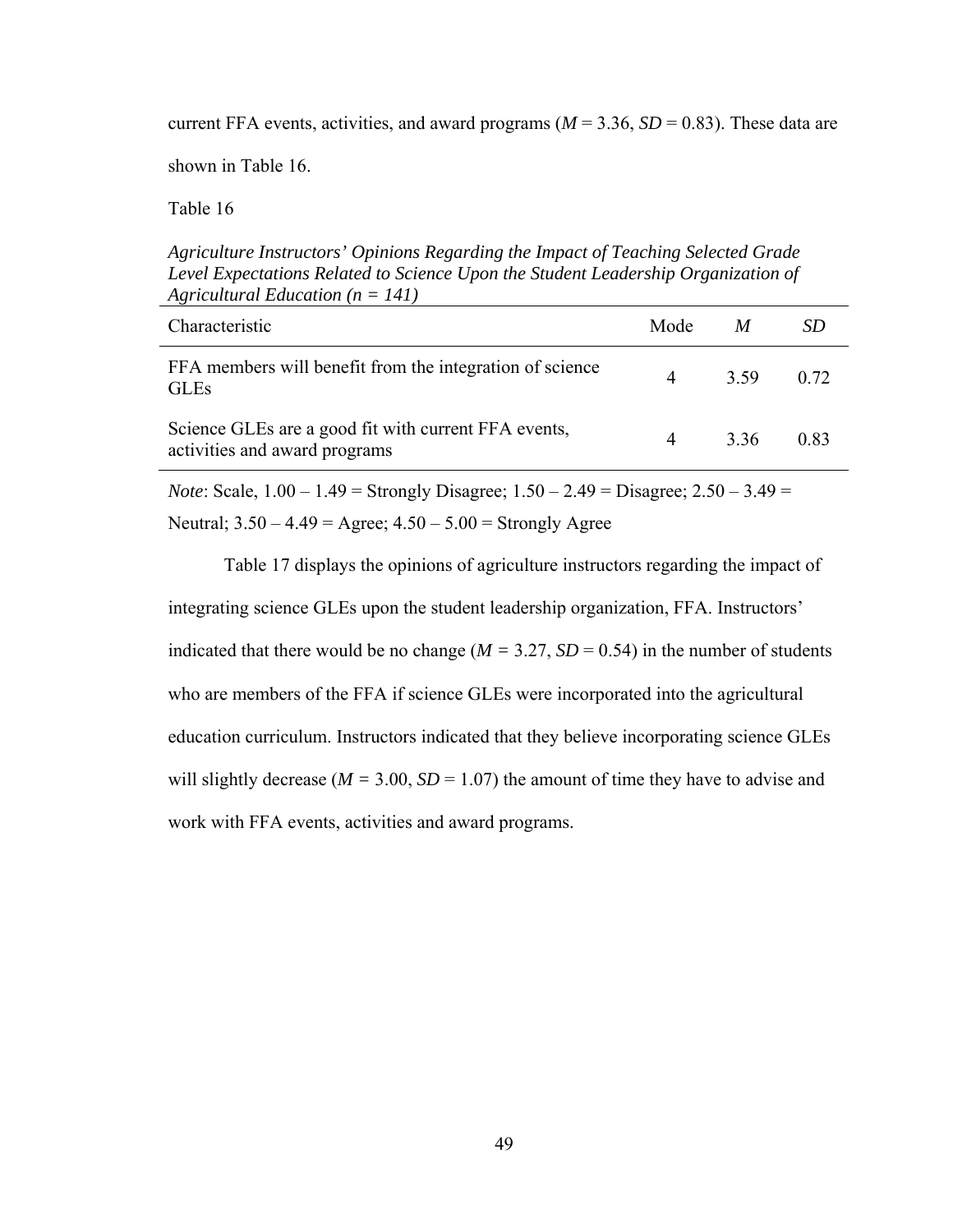*Agriculture Instructors' Opinions Regarding the Impact of Teaching Selected Grade Level Expectations Related to Science Upon the Student Leadership Organization of Agricultural Education (n = 141)* 

| Characteristic                                                                                                                          | Mode |       |      |
|-----------------------------------------------------------------------------------------------------------------------------------------|------|-------|------|
| Incorporating science GLEs will impact the number of<br>members in the local FFA chapter                                                |      | 3 2 7 | 0.54 |
| Incorporating science GLEs impacts the amount of time<br>available to advise and work with FFA events, activities and<br>award programs | 3    | 3 OO  | 1.07 |
|                                                                                                                                         |      |       |      |

*Note*: Scale, 1.00 – 1.49 = Greatly Decrease; 1.50 – 2.49 = Slightly Decrease; 2.50 – 3.49  $=$  No Change;  $3.50 - 4.49 =$  Increase;  $4.50 - 5.00 =$  Greatly Increase

### Research Objective Seven

Objective seven sought to describe agriculture instructors' opinions regarding the impact of teaching selected GLEs related to science for students in grades 9 – 11 upon supervised agricultural experiences (SAE) of students. Table 18 shows the proportion of students who have a research SAE and the proportion of those who participate in the Agriscience Fair. Almost three-fourths of the teachers  $(f = 101, 71.63%)$  indicated that they have no students with a research SAE project. Nearly one-fourth  $(f = 35, 24.82%)$  of the instructors indicated that less than 10% of their students are engaged in a research SAE. Two instructors (1.41%) indicated that they have more than 30 students engaged in a research SAE. More then three-quarters of the instructors  $(f = 115, 81.56%)$  indicated that they have no students participating in the Agriscience Fair. These data are displayed in Table 18.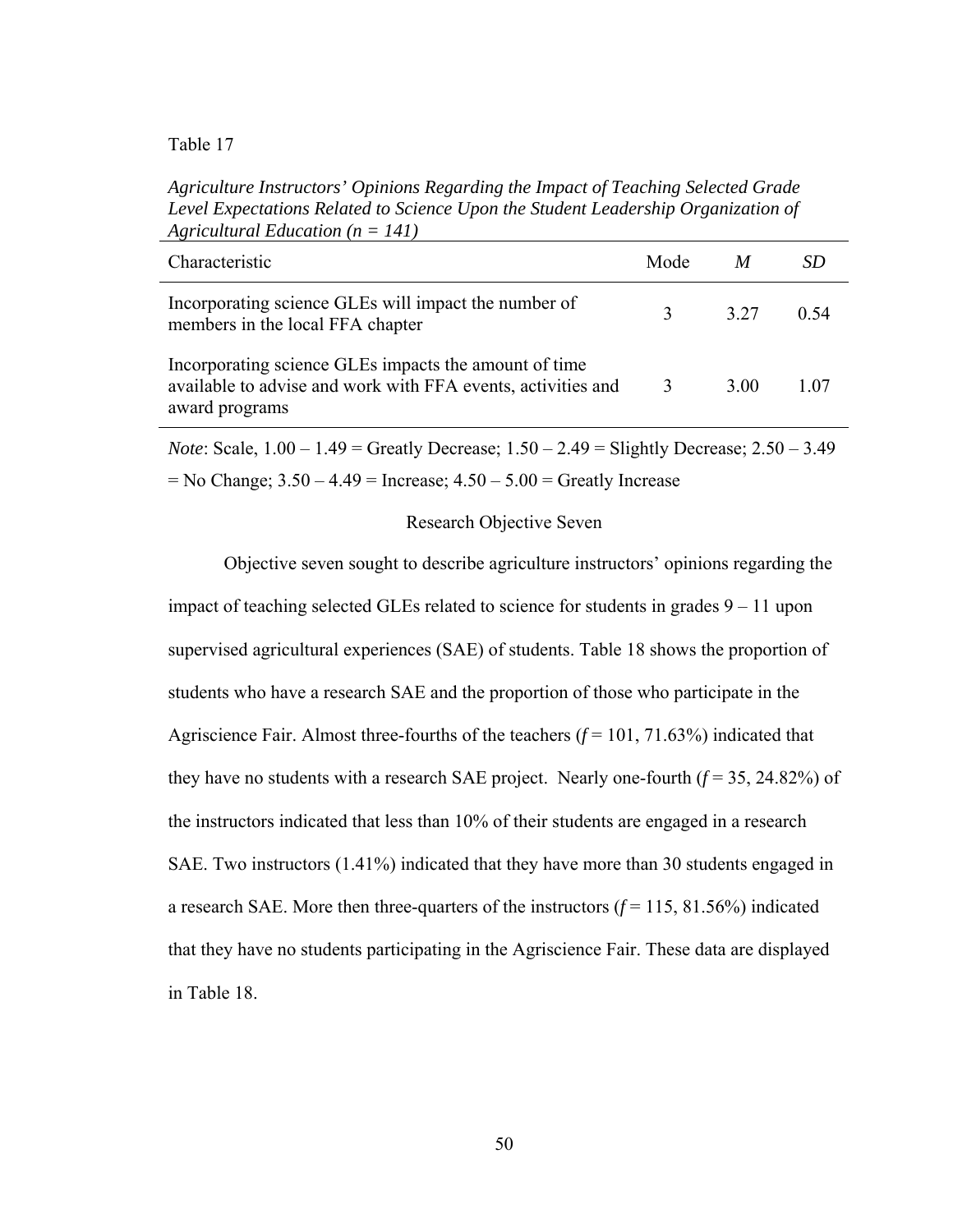| Characteristic                                            | $\int$         | $\%$  |
|-----------------------------------------------------------|----------------|-------|
| Percent of students with a research SAE                   |                |       |
| $\boldsymbol{0}$                                          | 101            | 71.63 |
| $0 - 10\%$                                                | 35             | 24.82 |
| $11 - 20\%$                                               | $\overline{2}$ | 1.42  |
| $21 - 30\%$                                               | 1              | 0.71  |
| More than 30                                              | $\overline{2}$ | 1.42  |
| Percent of students participating in the Agriscience Fair |                |       |
| $\boldsymbol{0}$                                          | 115            | 81.56 |
| $0 - 10\%$                                                | 23             | 16.31 |
| $11 - 20\%$                                               | 1              | 0.71  |
| $21 - 30\%$                                               | 1              | 0.71  |
| More than 30                                              | 1              | 0.71  |

*Agriculture Instructors' Opinions Regarding the Impact of Teaching Selected Grade Level Expectations Related to Science Upon the Supervised Agriculture Experiences of Student (n = 141)*

Table 19 displays the interval level data associated with the agriculture instructors' opinions regarding the impact of teaching selected GLEs related to science for students in grades 9 – 11 upon students' SAE. Instructors believe that there will be no change in regard to the quality, number, and time to advise SAEs from the integration of science GLEs as represented by means scores ranging from  $2.91 - 3.30$ 

 $(SD = 1.00 - 0.69)$ .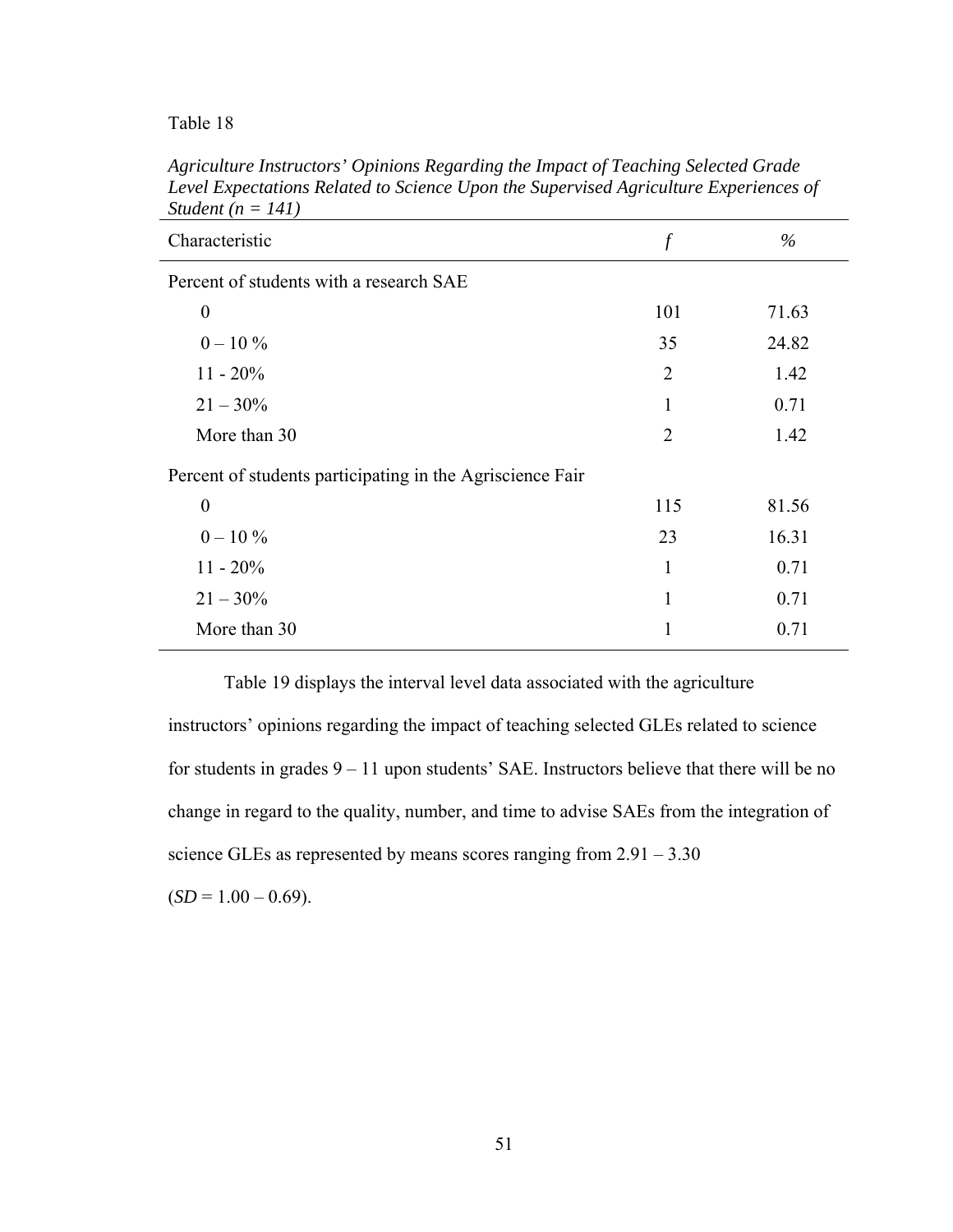*Agriculture Instructors' Opinions Regarding the Impact of Teaching Selected Grade Level Expectations Related to Science Upon the Supervised Agriculture Experiences of Student. (n = 141)*

| Characteristic                                                                 | Mode         | M    | SD   |
|--------------------------------------------------------------------------------|--------------|------|------|
| How will incorporating science GLEs impact the<br>quality of SAE's             |              | 3.30 | 0.69 |
| Incorporating science GLEs will impact the number<br>of SAEs                   | $\mathbf{R}$ | 325  | 0.50 |
| How will incorporating science GLEs impact<br>available time to supervise SAEs |              | 2.91 | 1.00 |

*Note*: Scale,  $1.00 - 1.49 =$  Greatly Decrease,  $1.50 - 2.49 =$  Slightly Decrease,

2.50  $-3.49 =$  No Change,  $3.50 - 4.49 =$  Increase,  $4.50 - 5.00 =$  Greatly Increase

#### Research Objective Eight

Objective eight sought to describe the relationships between and among selected

variables. For interpreting the correlations in this section, Davis' (1971) conventions

were used to describe the levels of correlations where:  $0.01 - 0.09 =$  negligible,

 $0.10 - 0.029 =$ low,  $0.30 - 0.49 =$ moderate,  $0.50 - 0.69 =$ substantial,

 $0.70 - 0.99$  = very high, and  $1.00$  = perfect. Correlations that were found to be significant were noted with an asterisk.

There was a low positive correlation (*r =* 0.18) between Strand 3 and years taught. A low negative correlation was found between gender and Strand 7 (*r =* -0.21) as well as test scores  $(r = -0.21)$ . Notably, another low negative correlation was found between experience category and test score  $(r = -0.17)$ . These data are shown in Table 20.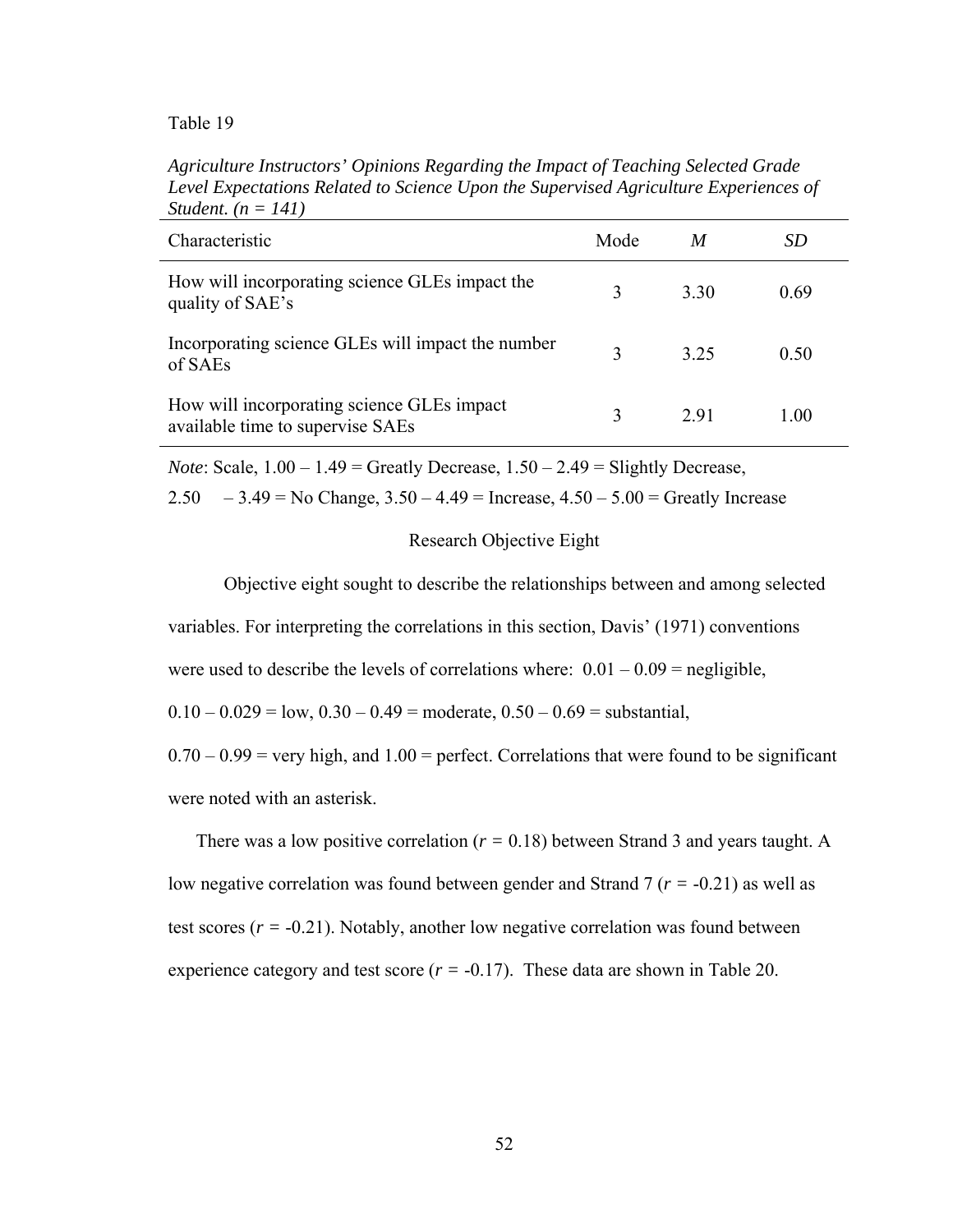*Relationships Between Agriculture Instructors' Demographic Characteristics, Perceived Level of Competence to Teach, and Test Scores on the General Science Exam (n = 141)*

| Variables                  | Strand 3 | Strand 4 | Strand 7 | <b>Test Score</b> |
|----------------------------|----------|----------|----------|-------------------|
| Age                        | 0.10     | 0.10     | $-0.07$  | $-0.14$           |
| Gender                     | 0.73     | $-0.11$  | $-0.21*$ | $-0.21*$          |
| <b>Years Taught</b>        | $0.18*$  | 0.13     | $-0.04$  | $-0.11$           |
| <b>Experience Category</b> | 0.10     | 0.04     | 0.06     | $-0.17*$          |

*Note.* Female = 1, Male = 2

*\*p* < 0.05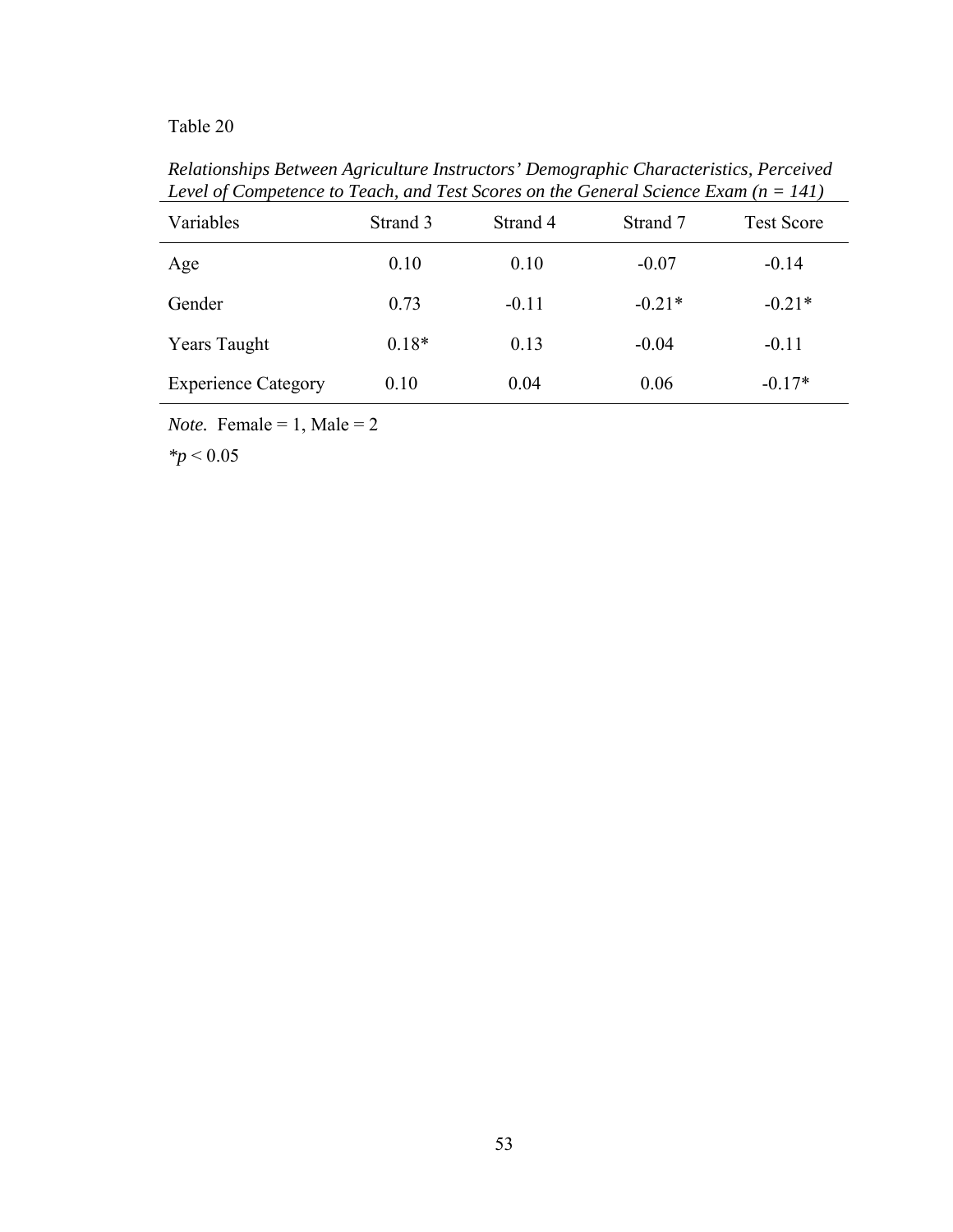#### CHAPTER V

# SUMMARY, CONCLUSIONS, IMPLICATIONS, AND RECOMMENDATIONS Introduction

The purpose of this chapter is to provide a summary and share the conclusions, implications, and recommendations of the findings. These discussions are organized by the objectives investigated.

## Summary

## *Purposes of the Study*

The purposes of this study were: 1) to assess the knowledge base and interest levels among agriculture instructors in teaching concepts related to science;

2) To assess how such a change in the curriculum would impact agricultural education programs.

### *Research Objectives*

- 1. Describe selected personal and professional characteristics of secondary agriculture instructors in Missouri.
- 2. Describe agriculture instructors' self-perceived competence to teach selected grade level expectations related to science for students in grades 9 - 11.
- 3. Describe agriculture instructors' knowledge of principles of science associated with selected grade level expectations related to science for students in grades  $9 - 11$ .
- 4. Describe agriculture instructors' sources of motivation for teaching selected grade level expectations related to science for students in grades 9 - 11.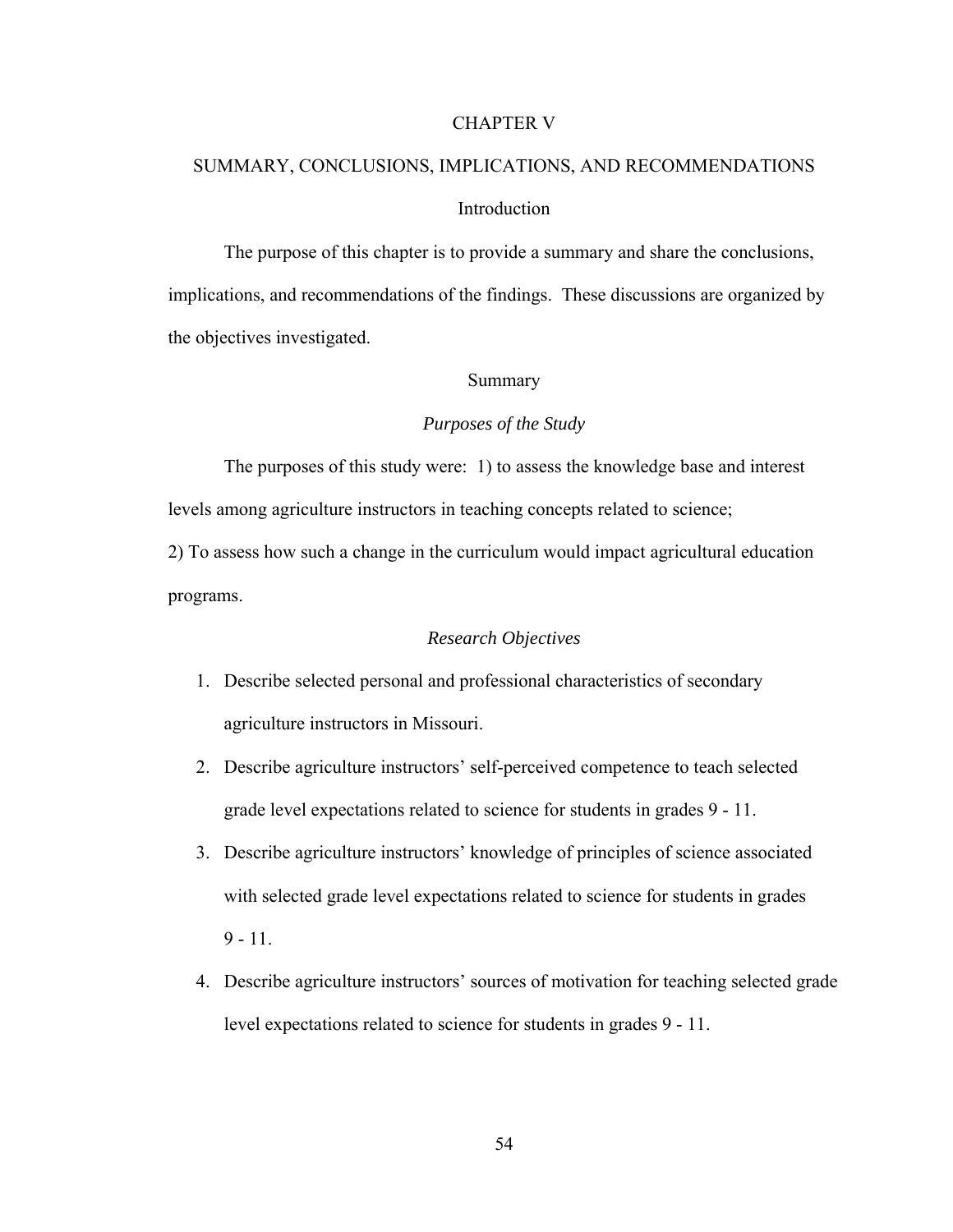- 5. Describe agriculture instructors' opinions regarding the impact of teaching selected grade level expectations related to science for students in grades  $9 - 11$ upon the instruction and curriculum of secondary agricultural education programs.
- 6. Describe agriculture instructors' opinions regarding the impact of teaching selected grade level expectations related to science for students in grades  $9 - 11$ upon the student leadership organization of agricultural education.
- 7. Describe agriculture instructors' opinions regarding the impact of teaching selected grade level expectations related to science for students in grades  $9 - 11$ upon supervised agricultural experiences of students.
- 8. Describe relationships between and among selected variables (demographic characteristics, confidence to teach selected GLE strands, competence in science.)

# *Research Design*

The design of this research was descriptive correlational as defined by Ary, et al. (2002). That is, descriptive research is "asking questions about the nature, incidence, or distribution of variables" (Ary et al., p. 558), whereas, correlational research seeks to "determine the extent and direction of the relationship between two or more variables" (Ary et al., p. 557). Descriptive correlational research allows the researcher to summarize characteristics and measure attitudes and opinions of the population while comparing different variables of interest. However, the data only represent the population that the sample was drawn from and should not be inferred on another.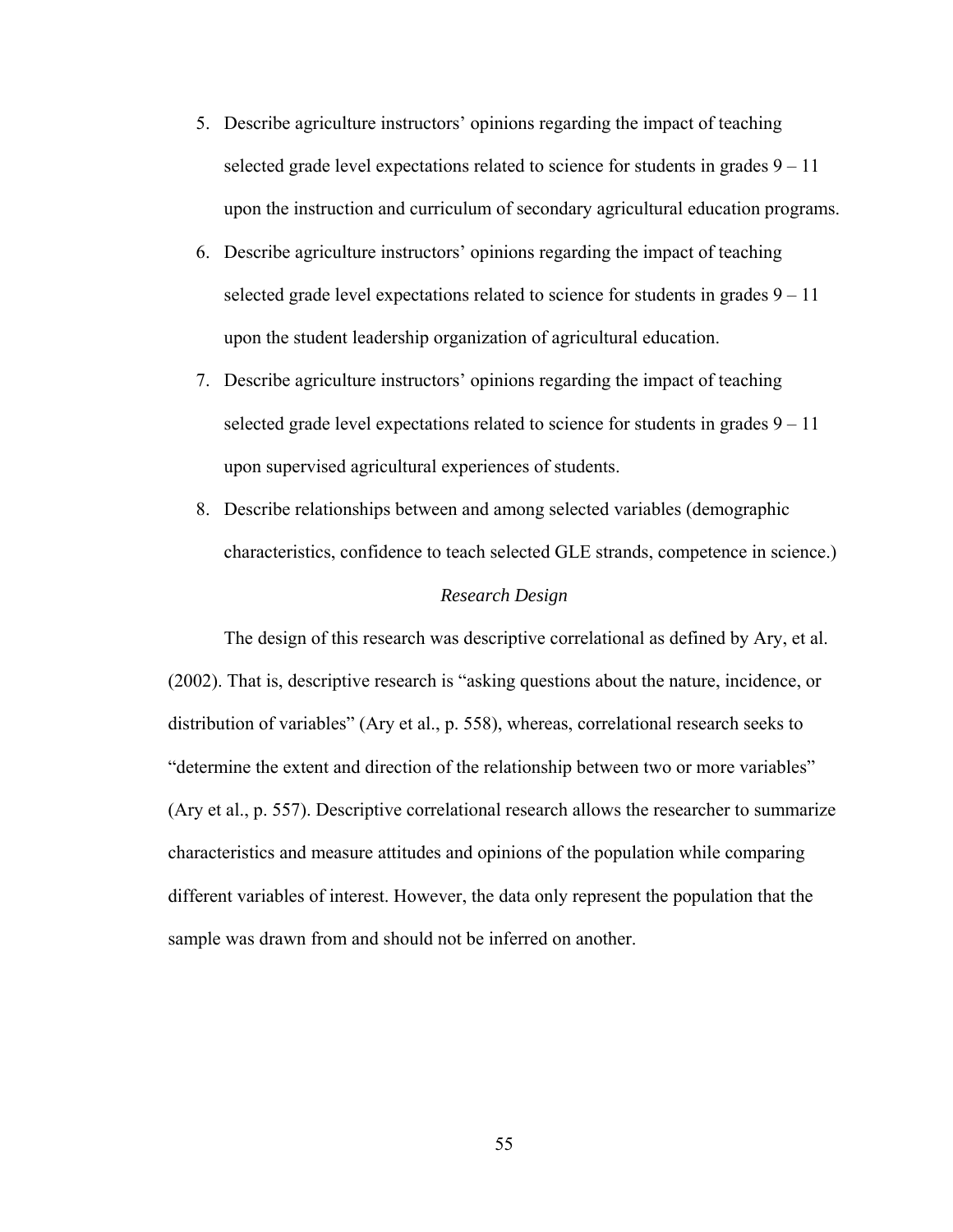#### *Population and Sample*

The target population for this study was Missouri secondary agriculture instructors. The 447 instructors of this population were identified from the 2006 – 2007 Agriculture Teacher Directory produced by the Agriculture Division of the Missouri Department of Elementary and Secondary Education (DESE). Since the directory is a complete listing of all instructors in the state of Missouri, it was determined to be the best resource to substantially reduce frame error. Probability sampling was used in which no one person had a zero chance of being selected to participate in the study (Ary et al., 2002). The representative sample size for this population was determined utilizing Krejcie and Morgan's Small-Sample Techniques (1960). This procedure yielded a sample size of 210.

### *Data Collection*

Two instruments were used, in series, to collect data for this study. The first instrument was an Internet based instrument that utilized Simple Survey Builder hosted by the University of Central Missouri (see Appendix B). It was used to collect data associated with all but objective 3. For that objective, a 20 question biology certification practice exam obtained from the American Board for Certification of Teacher Excellence was used (see Appendix C). The intent for utilizing two instruments was to collect data on self perceived competence of Missouri agriculture instructors to teach selected science grade level expectation (GLEs). The second instrument ascertained agriculture instructors' content knowledge in science concepts.

 Reliability for the questionnaire used to collect data for objectives 1, 2, 4, 5, 6 and 7 was determined through the use of a pilot study. The pilot study was conducted using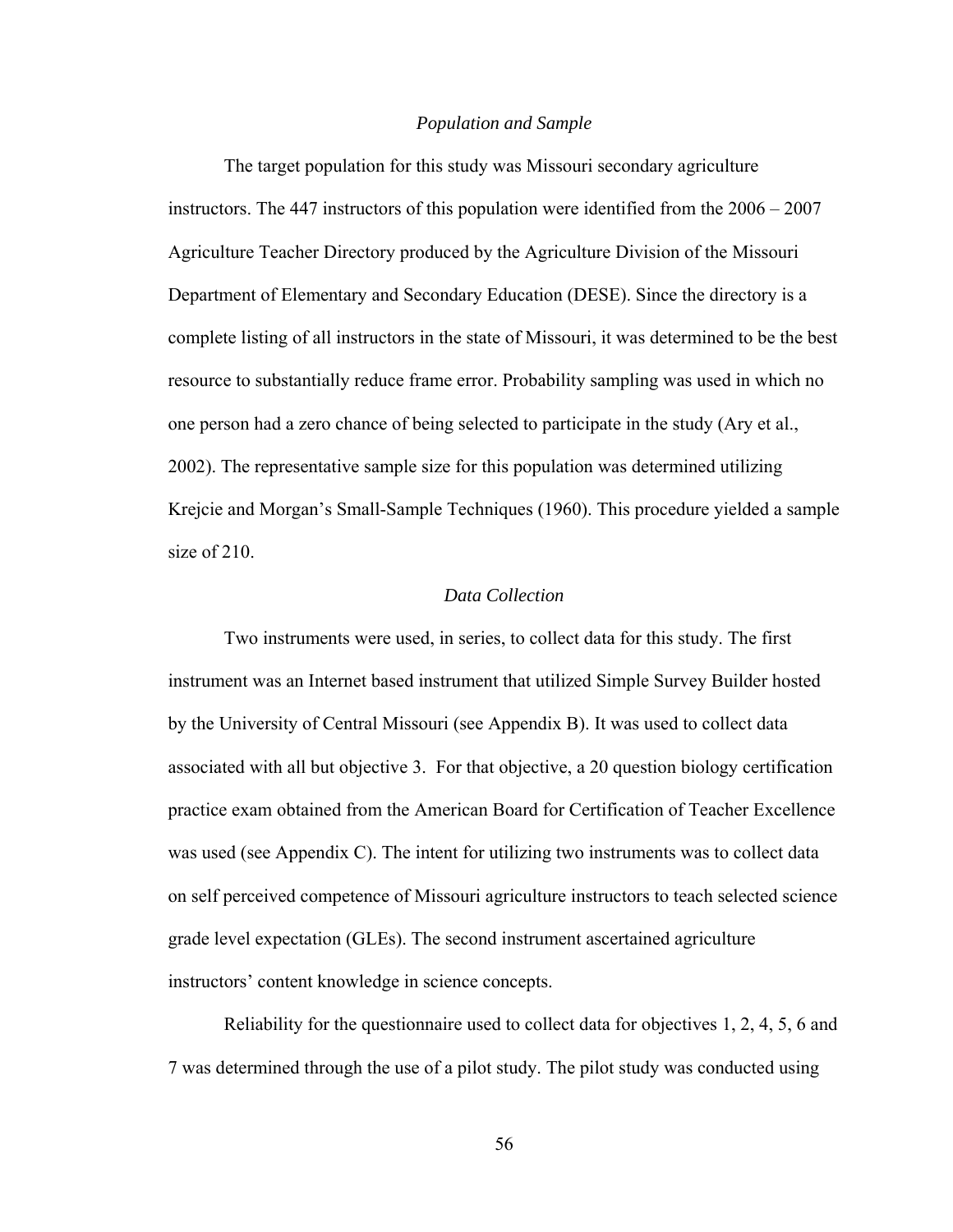36 instructors who were not included in the sample group. Members of this group were purposefully selected to accurately simulate the population. Data yielded from the pilot group were analyzed the Cronbach's alpha was used to measure the homogeneity of items. That procedure yielded reliability coefficients of: Strand  $3 = 0.91$ , Strand  $4 = 0.84$ , and Strand = 0.89. These coefficients were considered to be acceptable.

Face validity was assessed by a panel of experts (see Appendix E). Minor changes to the appearance of the instrument were made based upon the suggestions of the panel.

 Reliability and validity for the instrument used to collect data for objective 3 were determined by the American Board for Certification in Teacher Excellence (ABCTE, 2007). To determine the reliability of the exam, the Kuder-Richardson formula 20 was chosen because of it is appropriate for use on tests with only correct and incorrect responses (Ary et al, 2002). Reliability was determined by ABCTE by working with subject matter experts, classroom instructors, administrators, teacher educators, policymakers and business leaders to ensure that the instrument was valid (ABCTE, 2006).

Members of the sample group were contacted by email to solicit their participation in the study. Data were collected during July of 2007. The instrument used to collect data associated with objectives 1, 2, 4, 5, 6 and 7 was made available to members of the sample group online and following the district meetings during the 2007 Missouri Vocational Agriculture Teachers Association (MVATA) Conference in Springfield, Missouri. The instrument used to collect data associated with objective 3 was also administered following the district meetings at the MVATA conference. After the conference, non-respondents were identified and contacted by email to encourage them to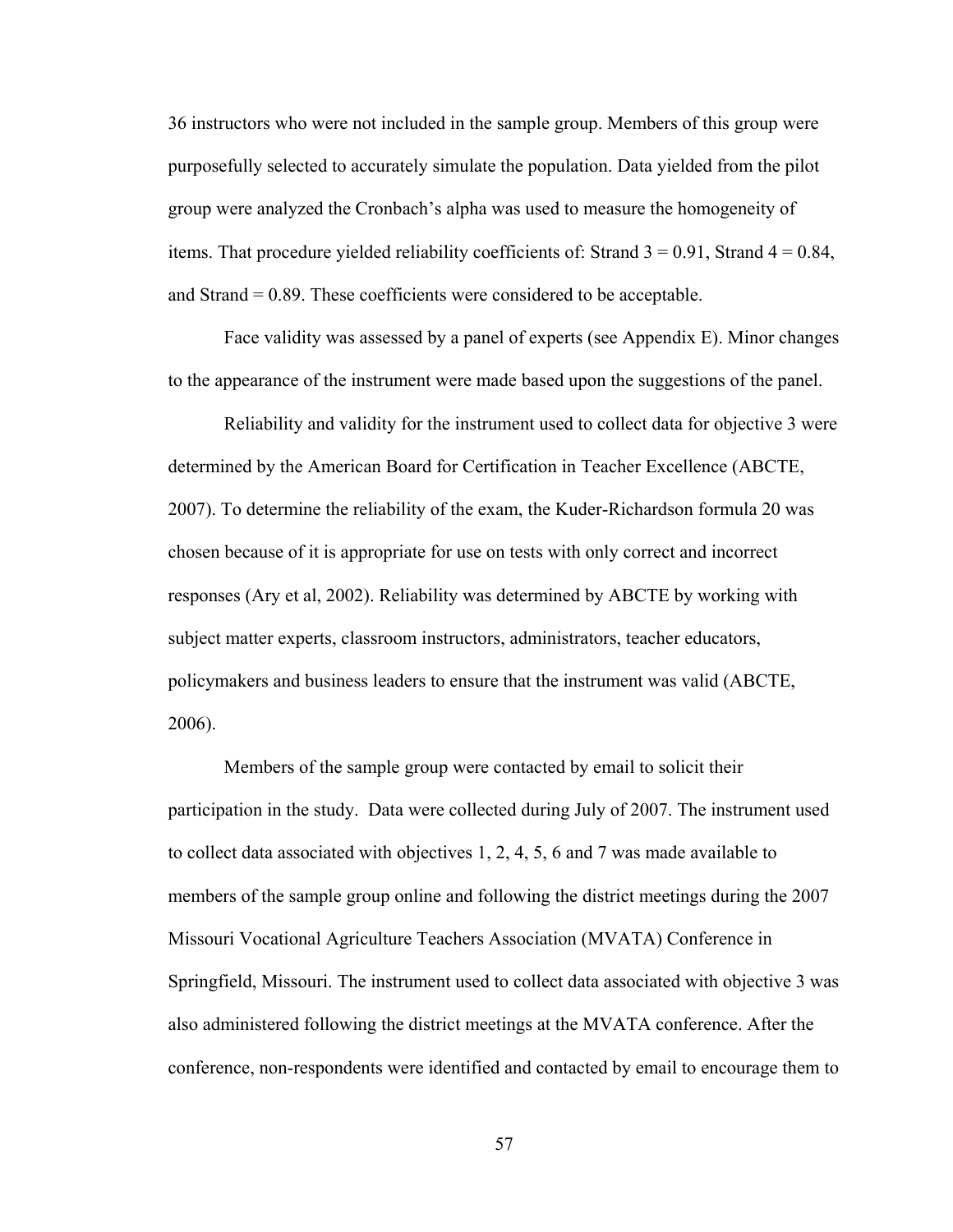complete the instruments. In all, responses from 175 of the participants were collected. After review, data from141 respondents were deemed to be usable, yielding a response rate of 67.14%.

## Summary of Findings

#### *Research Objective One*

Objective one sought to identify selected personal and professional characteristics of secondary agriculture instructors in Missouri. The mean age of the instructors was about 35 years old with a range of 22 to 61 years. The average number of years of teaching experience was just less than 11 years old with a range of 0 years to 34 years. The average age of females in the study was nearly 30 years old with nearly 6 years of teaching experience. The average age of males was just less than 38 years old with nearly 13 years of teaching experience.

### *Research Objective Two*

Objective two sought to determine agriculture instructors' self-perceived competence to teach selected grade level expectations (GLEs) related to science for students in grades 9 - 11. Instructors strongly agreed or agreed that they are competent to teach all 13 of the GLE concepts related to Strand 3 – Living Organisms. They agreed that they are confident to teach eight of the nine concepts related to ecology and all five of the concepts related to Strand 7, Scientific Inquiry.

#### *Research Objective Three*

Objective three sought to determine sources of agriculture instructors' knowledge of principles of science associated with selected GLEs related to science for students in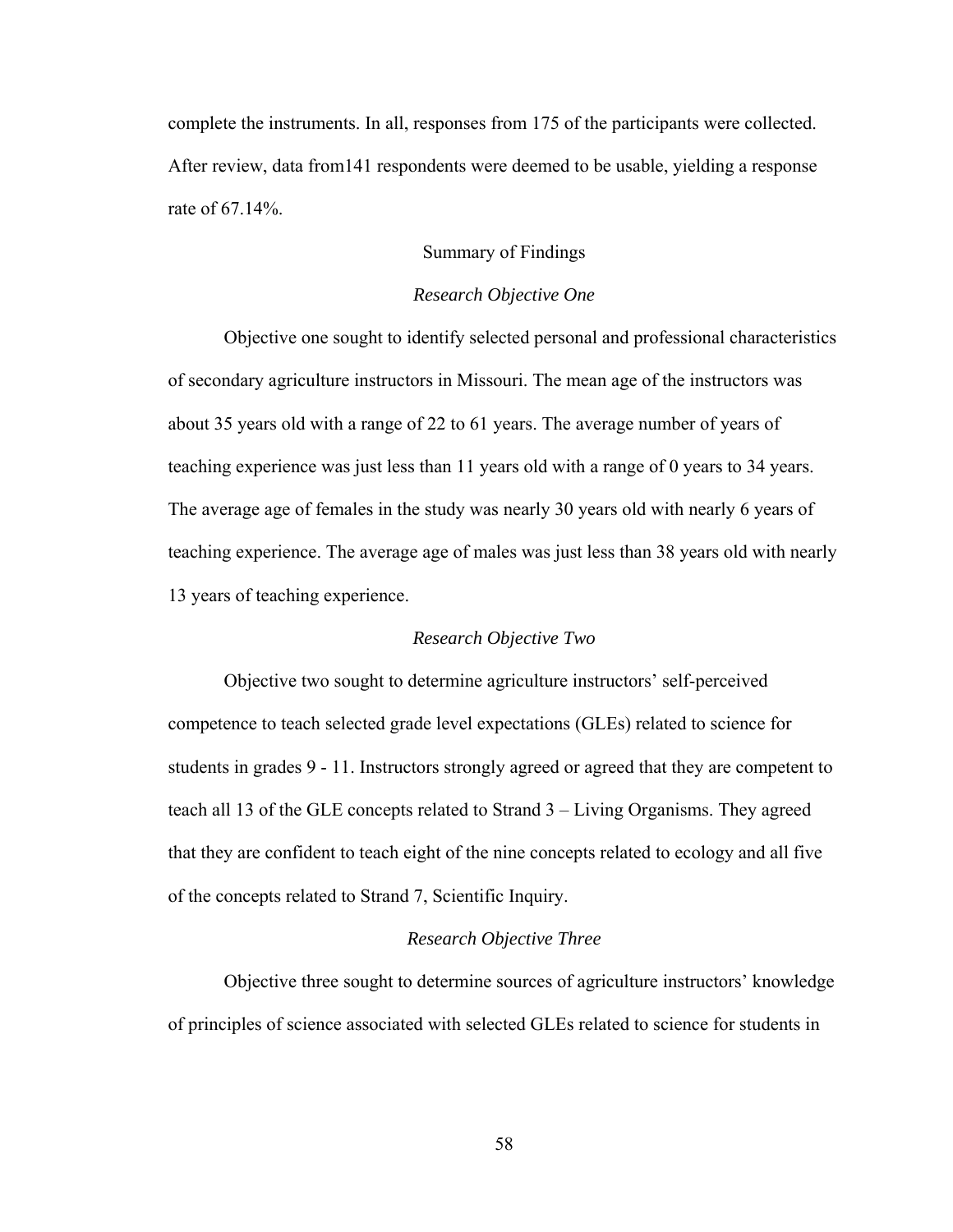grades  $9 - 11$ , using a biology practice certification exam from the American Board for Certification in Teacher Excellence.

The mean score for the agriculture instructors was 8.35, which is 41.25% of the maximum score of 20. Scores ranged from  $0 - 16$ . The mean score for female teachers was a 9.44 and the mean score for males was 7.97. Further analysis showed novice instructors scored the highest followed by experienced instructors and then seasoned instructors.

#### *Research Objective Four*

Objective four sought to determine sources of motivation for agriculture instructors to teach selected GLEs related to science for students in grades 9 - 11.

More than half 48% of the instructors indicated that they believe the purpose of agricultural education is to prepare students for work in agriculturally related areas. Seventy-two of the instructors indicated that the state staff asked them to incorporate science GLEs into the agriculture curriculum and 52 of the instructors had been asked to do so by their local school administration. Fifty-nine indicated that they have worked with one or more science instructors to incorporate science GLEs into their courses and 56 said they would participate in professional development related to the incorporation of science GLEs into agricultural education curriculum.

Instructors agreed that they enjoy teaching principles related to science. Instructors also indicated that they would attend professional development on integrating science GLEs. Instructors agreed that efforts should be made to upgrade the scientific content of agriculture courses. Instructors also agreed that they want to teach more science. Instructors were neutral when asked about how well their undergraduate course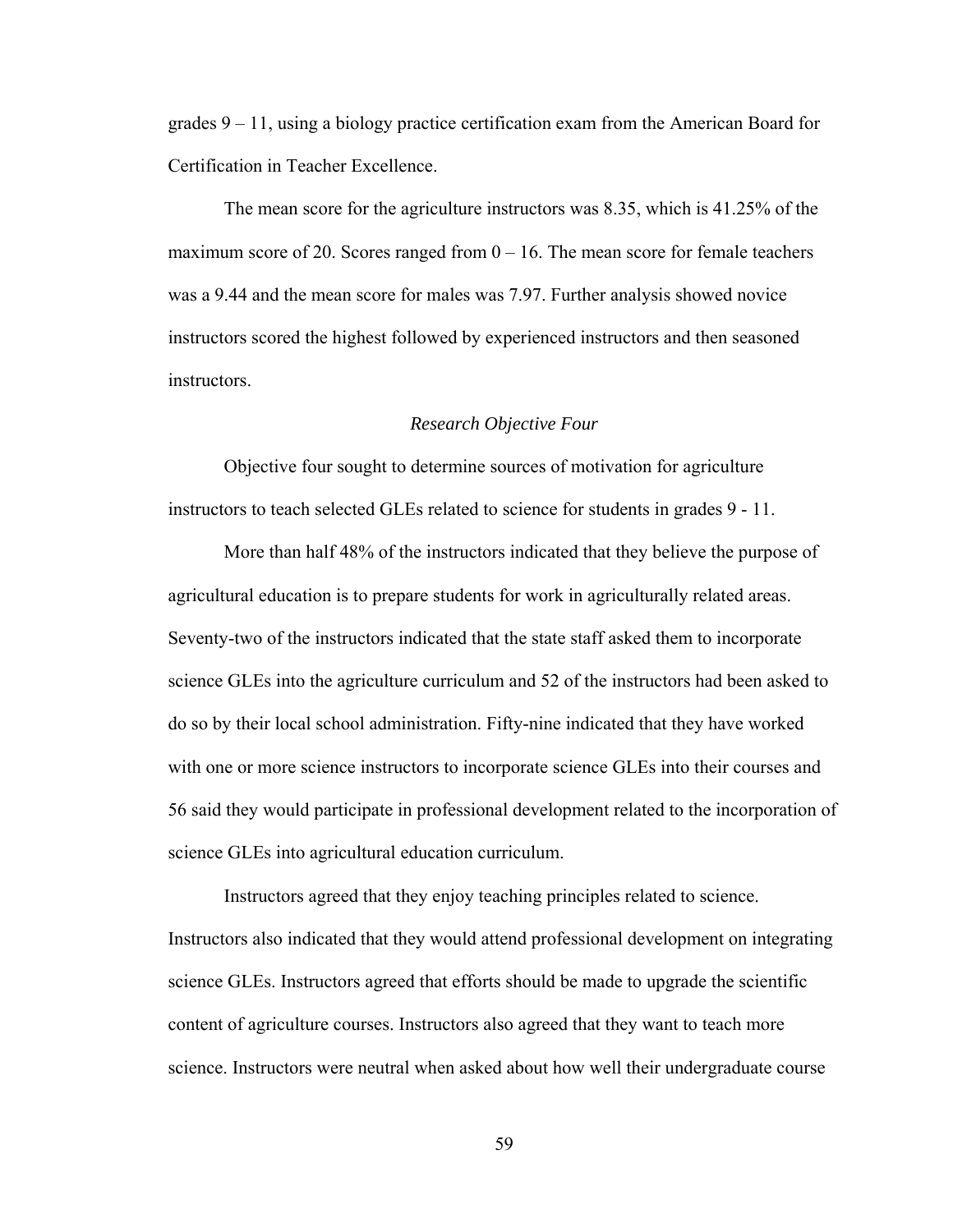work prepared them to teach science and whether embedded credit for science should be available to students enrolled in their agriculture classes.

### *Research Objective Five*

Instructors agreed that integrating science concepts into the curriculum will add value to their agricultural education classes. Instructors also agreed that integrating science GLEs will enhance problem solving skills of their students.

Instructors acknowledged that incorporating science GLEs into their classes will increase the amount of time it takes them to prepare for instruction. They were neutral regarding the notion that incorporating science GLEs will affect the number of students enrolled in their classes.

Agriculture Science I was the course most frequently cited by the instructors among the courses in which they have already integrated science GLEs. Of the more specialized classes, Greenhouse Operation and Management was most commonly cited. Instructors were also asked about what courses into which they plan to integrate science GLEs in the future. Animal Science was most frequently cited followed by Greenhouse Operation and Management.

#### *Research Objective Six*

Objective six sought to describe agriculture instructors' opinions regarding the impact of teaching selected GLEs related to science for students in grades 9 – 11 upon the student leadership organization of agricultural education. Instructors agreed that FFA members would benefit from the integration of science GLEs; however, they were neutral about science GLEs being a good fit with the current FFA events, activities, and award programs.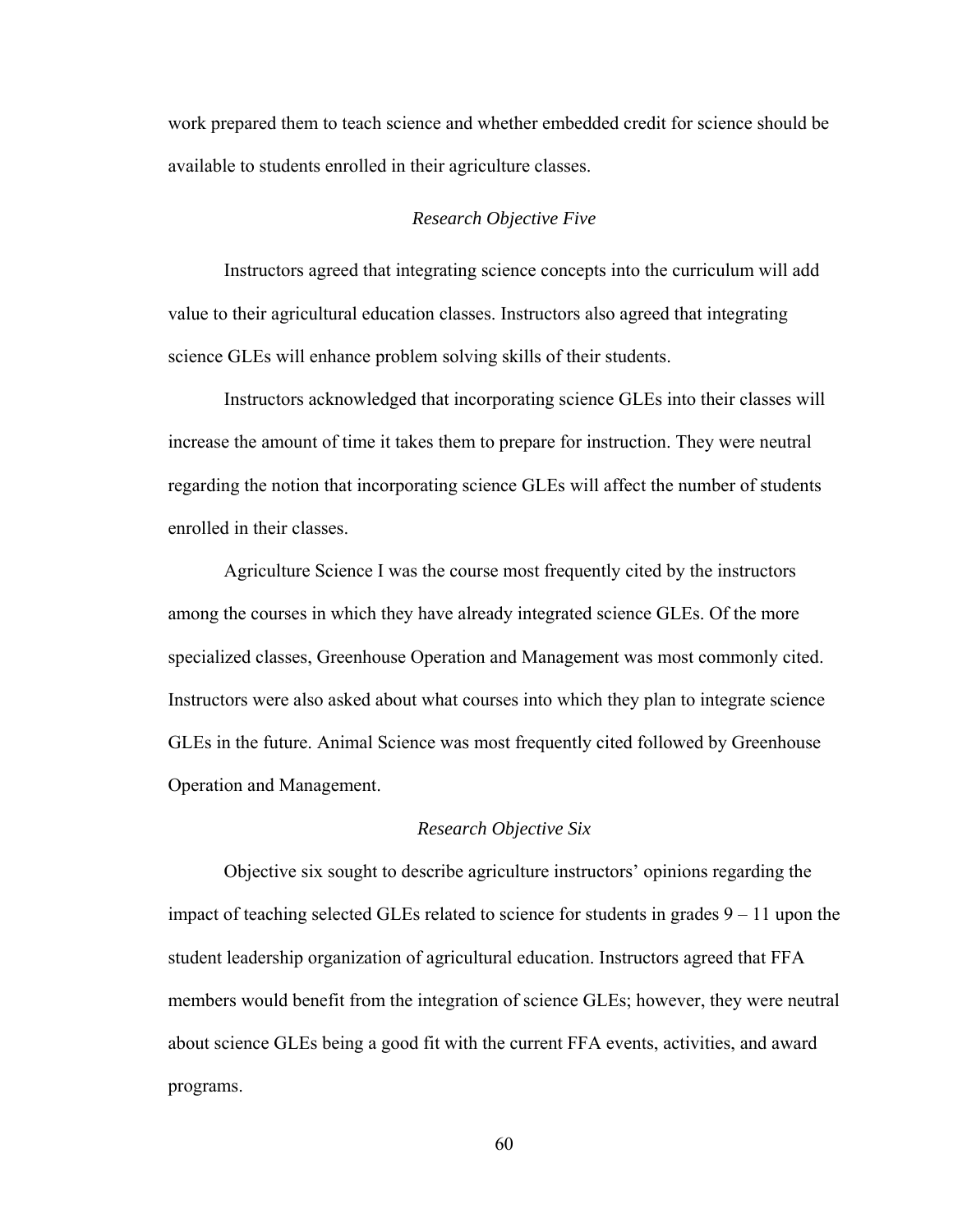Instructors' indicated that there would be no change in the number of students who are members of the FFA if science GLEs were incorporated into the agricultural education curriculum. Instructors indicated that they believe incorporating science GLEs will slightly decrease the amount of time they have to advise and work with FFA events, activities and award programs.

### *Research Objective Seven*

Objective seven sought to describe agriculture instructors' opinions regarding the impact of teaching selected GLEs related to science for students in grades 9 – 11 upon supervised agricultural experiences (SAE) of students. More than 80% of the teachers indicated that they have no students who participate in Agriscience Fair activity and almost three-fourths of the teachers indicated that they have no students with a research SAE project. Instructors believe that the integration of science GLEs will result no change the quality of SAEs, the number of SAEs, or the time they have available to supervise SAEs.

#### *Research Objective Eight*

Objective eight sought to describe the relationships between and among variables. There was a low positive correlation between Strand 3 and years taught, a low negative correlation between gender and Strand 7 as well as gender and science knowledge test scores. Notably another low negative correlation was found between experience category and test score.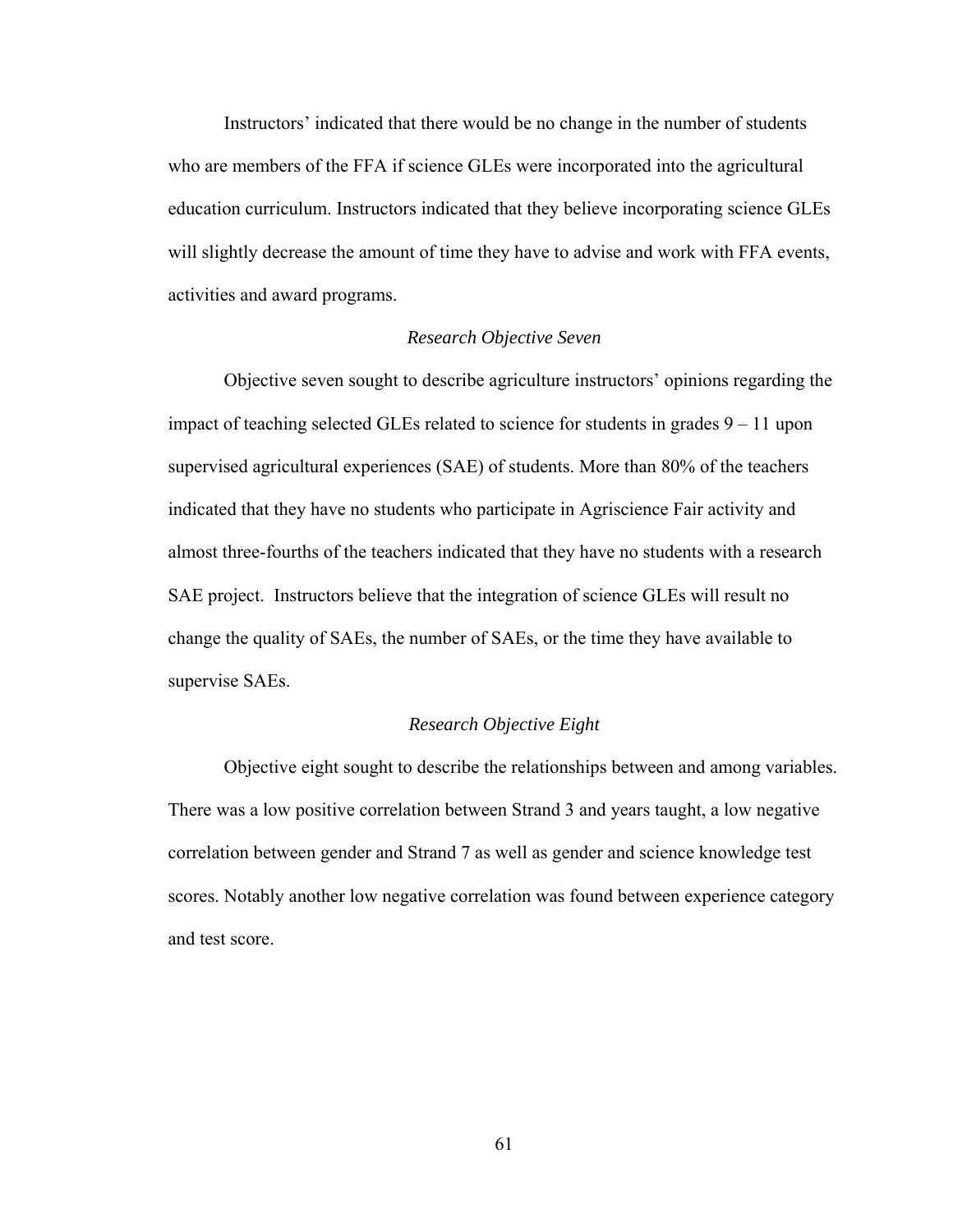#### Conclusions, Implications, and Recommendations

#### *Conclusions, Implications, and Recommendations Related to Objective One*.

Objective one sought to describe selected personal and professional characteristics of secondary agriculture instructors in Missouri.

The average agriculture instructor in Missouri is a 36 year old male with 11 years of teaching experience. While this conclusion is similar to the profile for this population ten years ago, one major difference should be noted. According to the *1997-1998 Agricultural Education Directory* (DESE, 1997) females composed less than 10% of all Missouri agricultural education teachers in 1997. In contrast, nearly 25% of the respondents for this study were female. Changes in demographics and other factors such as background and life style issues of these teachers should be considered when designing and delivering pre-service and in-service programs.

#### *Conclusions, Implications, and Recommendations Related to Objective Two*

Objective two was to describe agriculture instructors' self perceived competence to teach selected grade level expectations related to science for students in grades 9 – 11.

 Instructors are confident they can teach all of the concepts of science GLEs that are related to agricultural education. This conclusion is in agreement with the findings of Thompson and Balschweid (1999) who found that agriculture instructors in Oregon feel they are prepared to teach science concepts. One can only speculate why these teachers have such confidence considering that Harlin and Holroyd (1997) found that confidence in the subject matter is a primary challenge cited by science teachers. Regardless, this confidence to teach science should not be confused with competence to teach science. The confidence that Missouri agriculture instructors have in their ability to teach science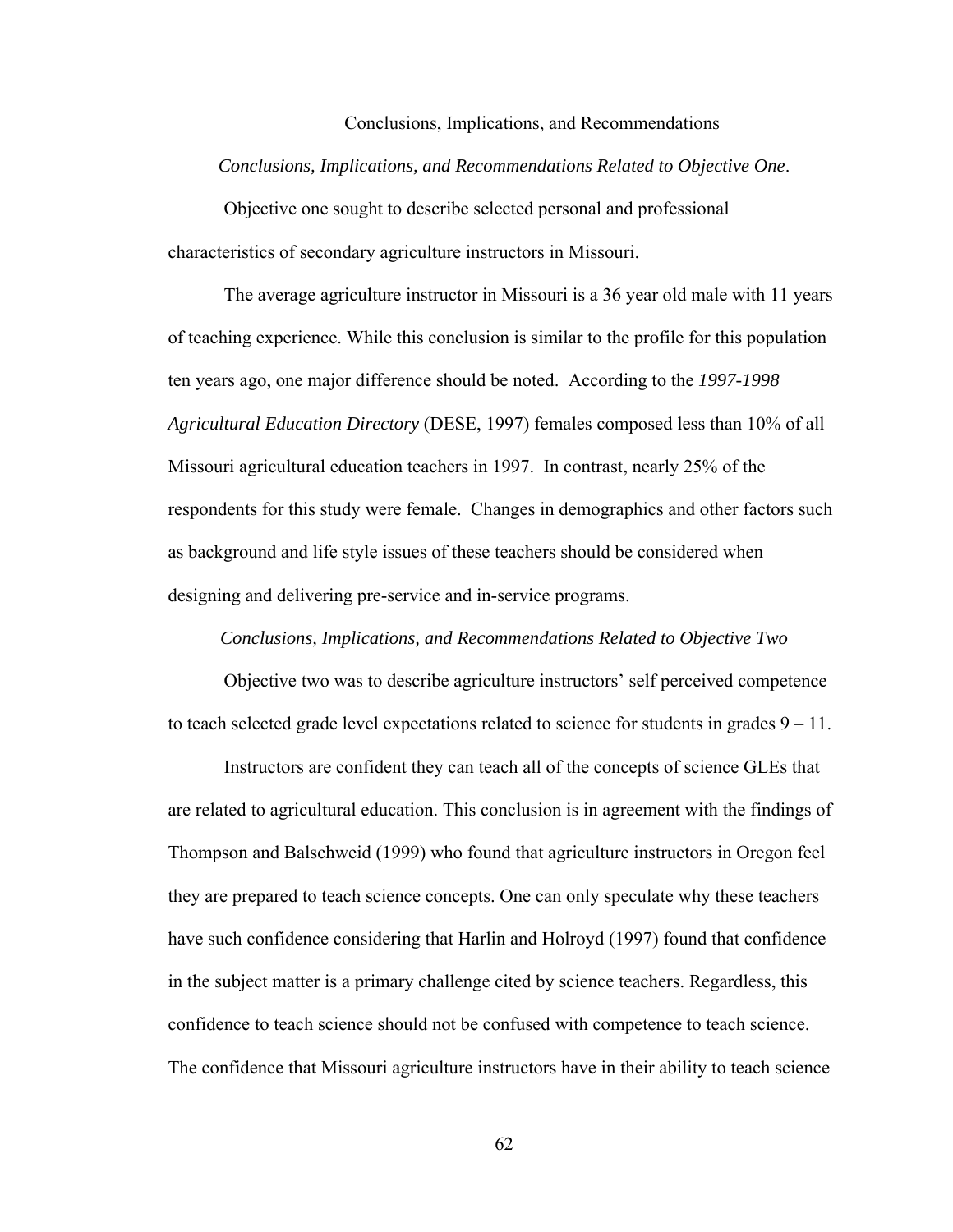concepts should be used as a foundation to create professional development programs to increase their effectiveness in teaching this content.

#### *Conclusions, Implications, and Recommendations Related to Objective Three*

Objective three sought to describe agriculture instructors' knowledge of principles of science associated with selected grade level expectations related to science for students in grades 9 -11.

Missouri agriculture teachers do not have an acceptable level of competence in the subject area of science. The average score of this group on the science knowledge examination is considered to be "not proficient" by ABCTE (Boots, 2007). The average score for the teachers in this study was 42.00% compared to the national average of science certification candidates' score of 64.00% (Boots). Only 13 of 141 (9.22%) agriculture instructors scored high enough on the examination to be considered proficient. According to Boots, the average score of agriculture instructors on this assessment would translate 243 points on where 251 points indicates proficiency. The researcher acknowledges that the instrument used in this study could be criticized for a variety of reasons; however, it is a validated tool that provides baseline information for further discussion and research.

If agriculture instructors are going to be expected to teach science concepts, there must be an effective and focused in-service program designed to increase their knowledge about science and to expose them to the methods used to teach this content. Secondly, if science concepts are to be successfully implemented, teacher preparation programs need to examine the amount of science coursework that pre-service agriculture instructors are taking. This recommendation is similar to recommendations from studies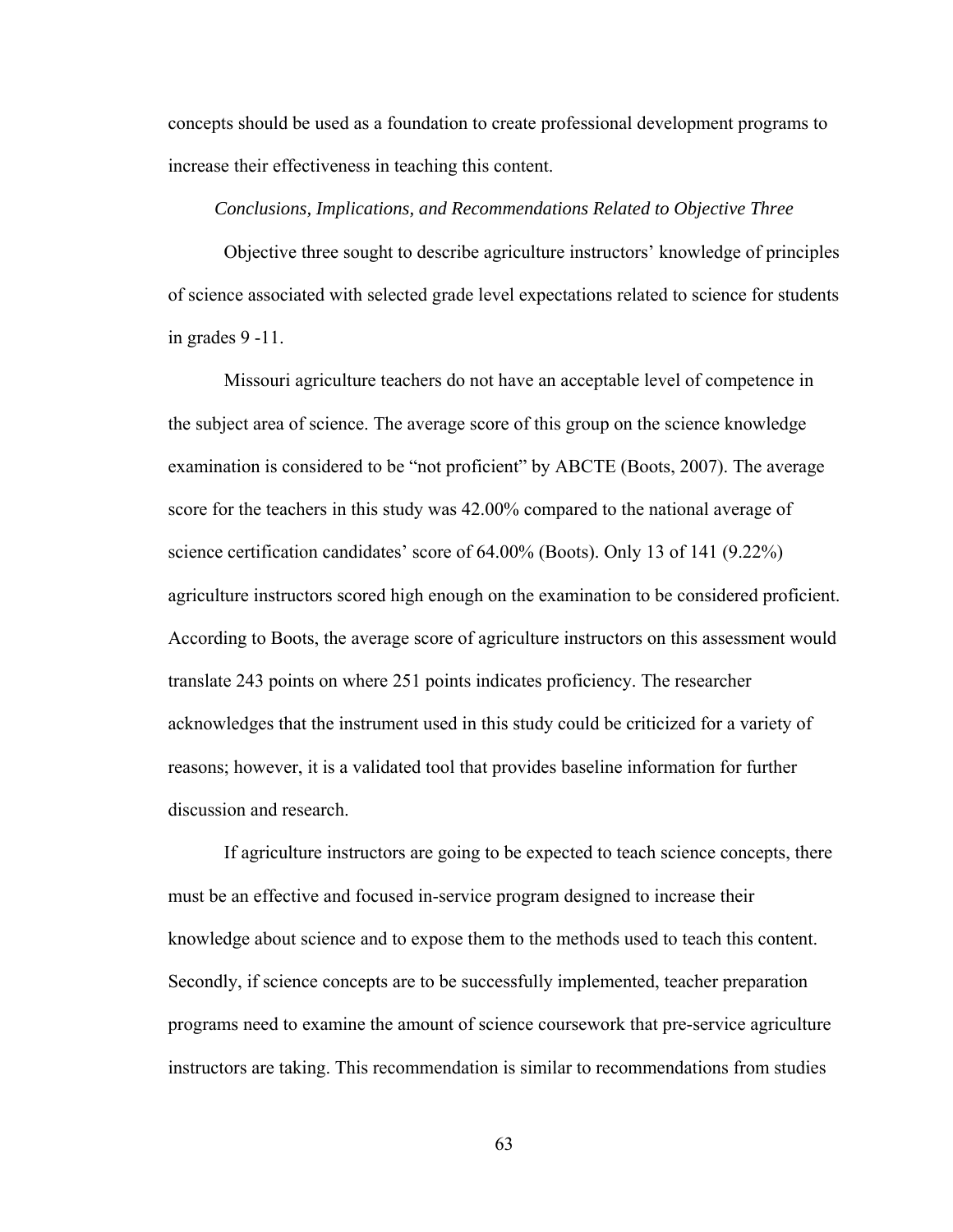of Oregon agriculture instructors by Warnick and Thompson (2002) as well as Warnick, Thompson, and Gummer (2004). Both science instructors and researchers suggest that to be effective in integrating science into their coursework, agriculture instructors need more content knowledge (Warnick, Thompson & Gummer, 2004).

 Further, research must be completed to measure competence in science concepts among pre-service and current instructors. Measures must be taken to identify the needs of current instructors so that professional development can be provided to increase the competence of agriculture instructors.

#### *Conclusions, Implications, and Recommendations Related to Objective Four*

Objective four sought to describe agriculture instructors' sources of motivation for teaching selected grade level expectations related to science for students in grades  $9 - 11$ .

Agriculture instructors believe that the purpose of agricultural education programs is vocational in nature. Only four instructors indicated that the purpose of agricultural education is to reinforce academic skills. Some caution should be used in analyzing this conclusion because instructors were asked to identify the one purpose they consider to be most important. They were not given the opportunity to rank or compare the four alternatives.

If the CASE model (Team AgEd, 2005) and the recommendations of the Strategic Plan for Agricultural Education (The National Council for Agricultural Education, 2000) related to curriculum improvement are to be effectively implemented, then a clearer vision of the purpose of agricultural education needs to be developed. Further research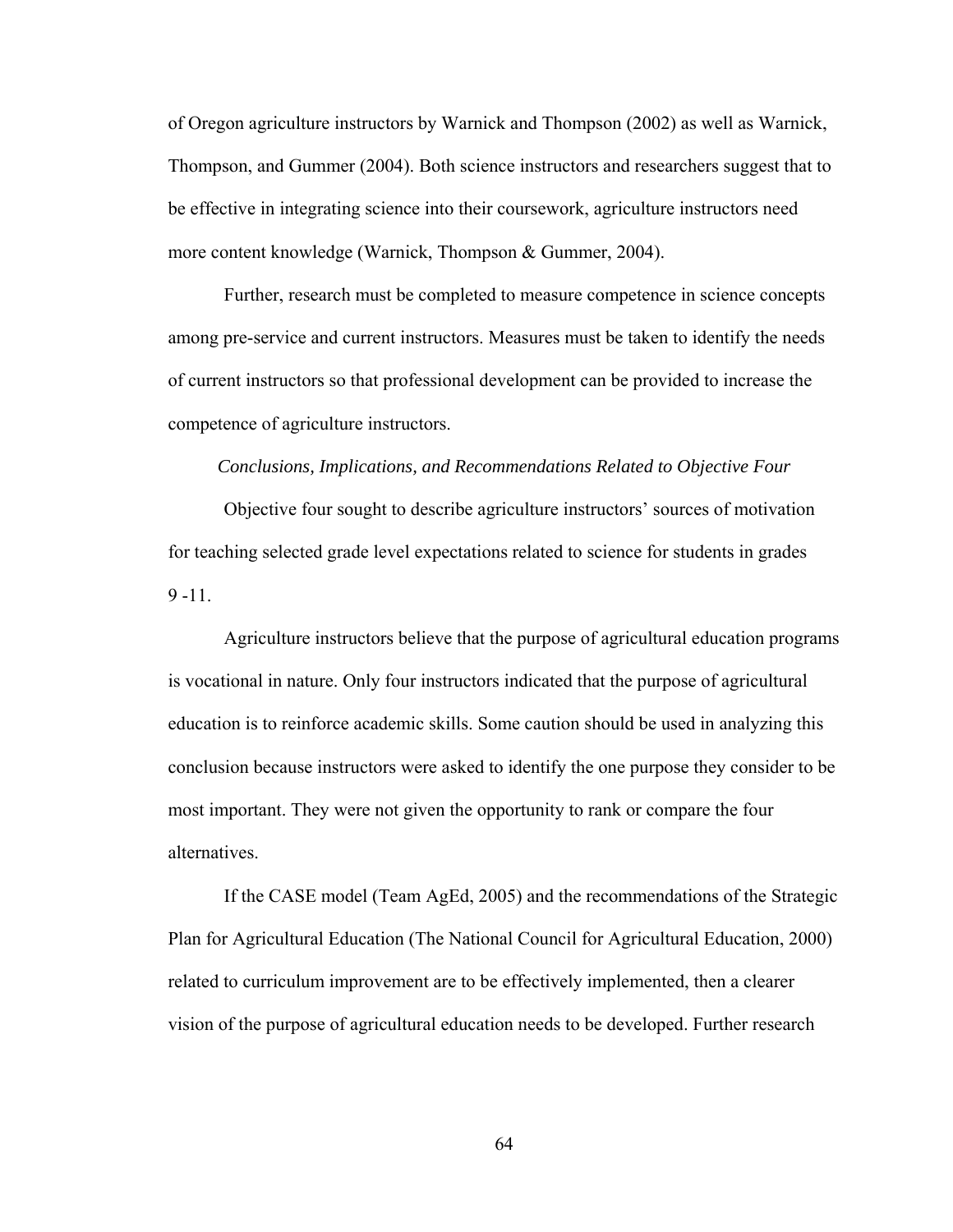must be conducted to analyze what instructors consider to be the purpose of agricultural education and how it is affected by geographic region, gender, and years of experience.

 Instructors perceive that state leaders in agricultural education in Missouri expect them to integrate science GLEs into their curriculum. Interestingly enough, no evidence was found in the review of literature indicating that the state staff has formally directed instructors to integrate science into agricultural education curriculum. Instructors indicated that they have not attended professional development nor have they worked with a science instructor to integrate science GLEs, yet they believe that efforts should be made to increase the scientific content of agriculture courses. Why do teachers hold this belief? Such a change in the emphasis seems to be in conflict with a program focused on career development. Research has found that instructors believe that added support from the science teacher will increase the amount of science integrated into the agriculture curriculum (Thompson, 2001). This matter should be examined more carefully to better understand these seemingly conflicting viewpoints. In addition, because agriculture teachers seem open to the idea of working with science teachers, professional development opportunities should be created to allow agriculture and science instructors to work collaboratively. Such relationships could be of great benefit to teachers and students.

 Instructors were neutral about science credit being awarded through agriculture courses. This conclusion is not in direct agreement with the recommendation of the Committee on Agricultural Education in Secondary Schools (NRC, 1988) and other studies that found favorable support for agriculture students earning science credit (Chiasson & Burnett, 2001).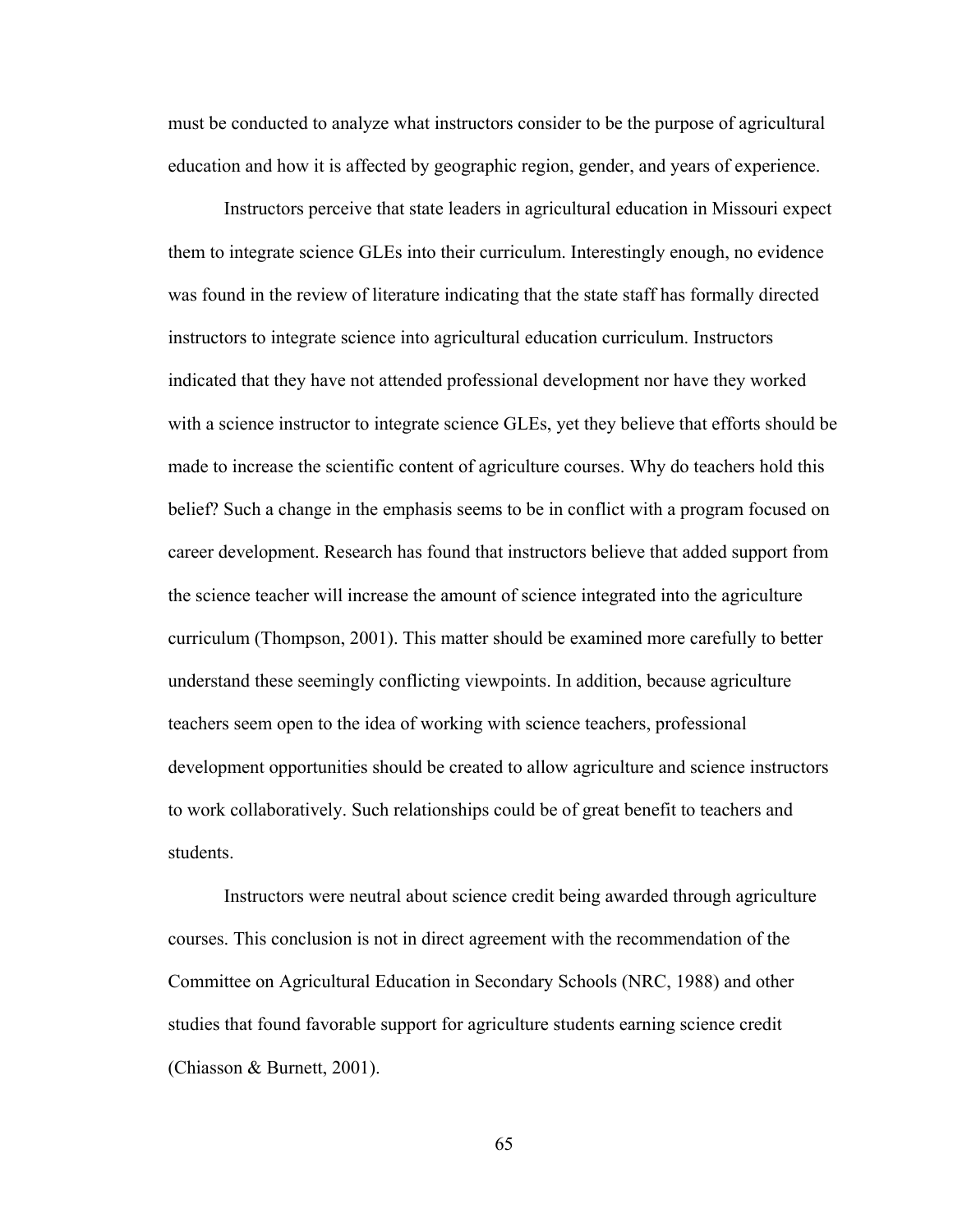Interestingly, while instructors are confident in their ability to teach science concepts, they do not agree that science credit should be offered to students who successfully complete their courses. With respect to agriculture classes being used in exchange for science credit, research by Chiasson and Burnett, (2001), as well as Conners and Elliot (1995) has shown that agriculture students score higher on standardized tests than do non-agriculture students. Yet one needs to be careful in suggesting that agriculture alone is enough for such crediting. To date, there has been little research investigating the science aptitude of students who take agriculture courses in exchange for science courses. Thompson and Balschweid (1999) as well as Newman and Johnson (1993) cautioned against awarding science credit for agriculture courses and suggested that additional research is needed in the area of science crediting for agriculture.

Further research needs to be conducted into the amount of science taught in the agriculture curriculum. Content analysis of the agriculture curriculum should be done to determine the amount of science, type and level of science concepts found therein.

 Instructors enjoy teaching principles of science and are willing to attend professional development to improve their skills in teaching science concepts. Instructors believe that they can teach science concepts, yet their scores on a science knowledge assessment indicate a less than acceptable level of science knowledge. As stated before, professional development opportunities should be provided for agriculture teachers to increase their competence to teach science.

#### *Conclusions, Implications, and Recommendations Related to Objective Five*

Objective five was to describe agriculture instructors' opinions regarding the impact of teaching selected grade level expectations related to the science for students in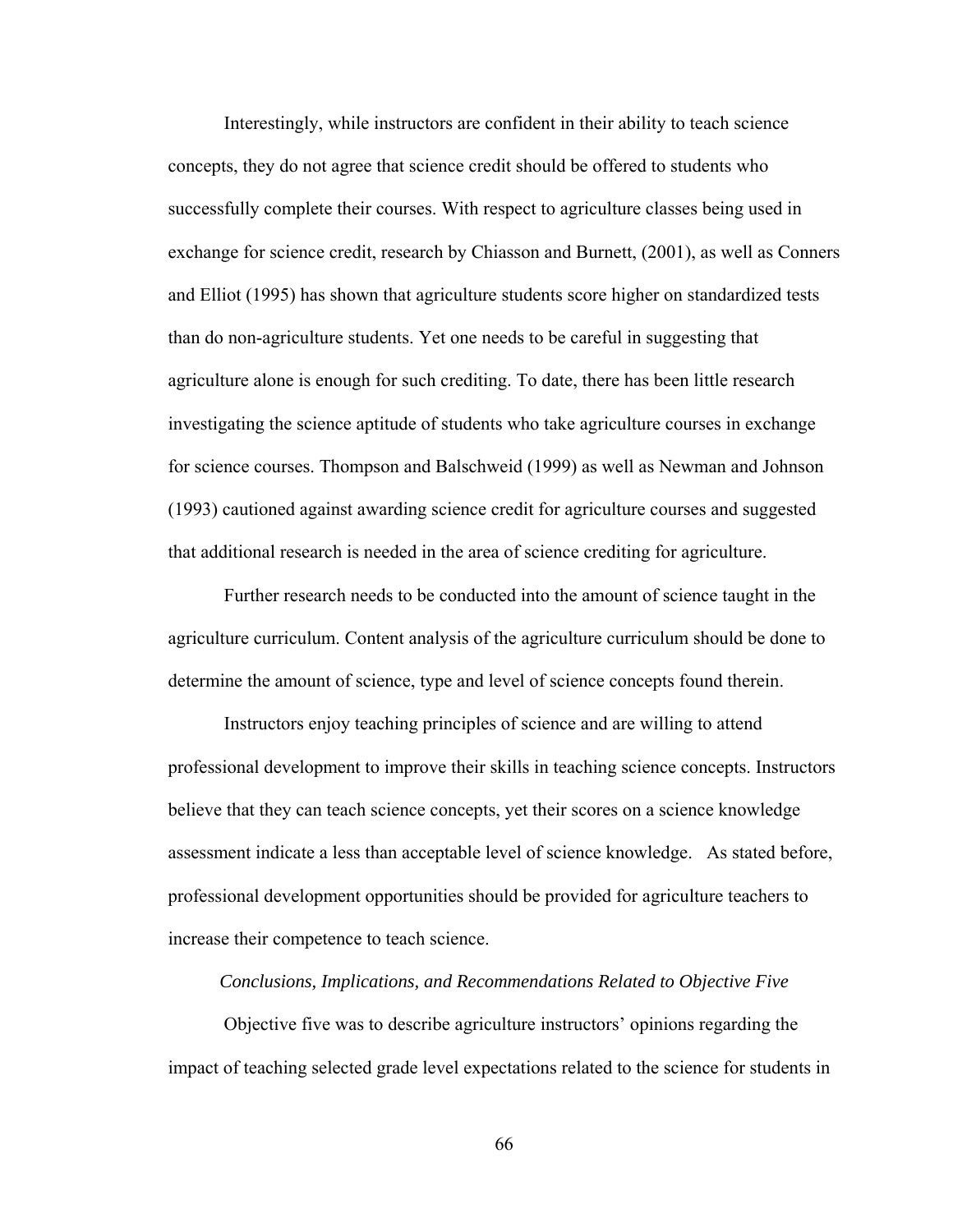grades 9 – 11 upon the instruction and curriculum of secondary agricultural education programs.

 Agriculture teachers believe integrating science concepts into their agriculture classes will have positive effects upon the classes they teach. While there may be benefits to such a change, there are numerous consequences that should be considered. If instructors increase the amount of science they teach, they will certainly have to remove or reduce some of the content they currently teach. What students will be drawn to agriculture classes that count for science credit? Such classes could attract students who are merely looking for an alternative to the regular science classes, rather than students who have a genuine interest in agriculture and natural resources. On the other hand, will students who enroll because they are interested in agriculture receive the content they desire from these courses?

Instructors recognize that integrating science will require additional time to prepare for instruction. If teachers spend more time preparing for class, will they have the necessary time to advise the student organization and supervise SAE?

Further research must be conducted to understand the true nature of the benefits and negative effects of integrating science into the agricultural education courses. Impacts of such changes upon students' science knowledge and knowledge about agriculture should be evaluated. Additionally, analysis of instructors' job satisfaction and efficacy should be conducted in cases where a more science-based curriculum has been adopted.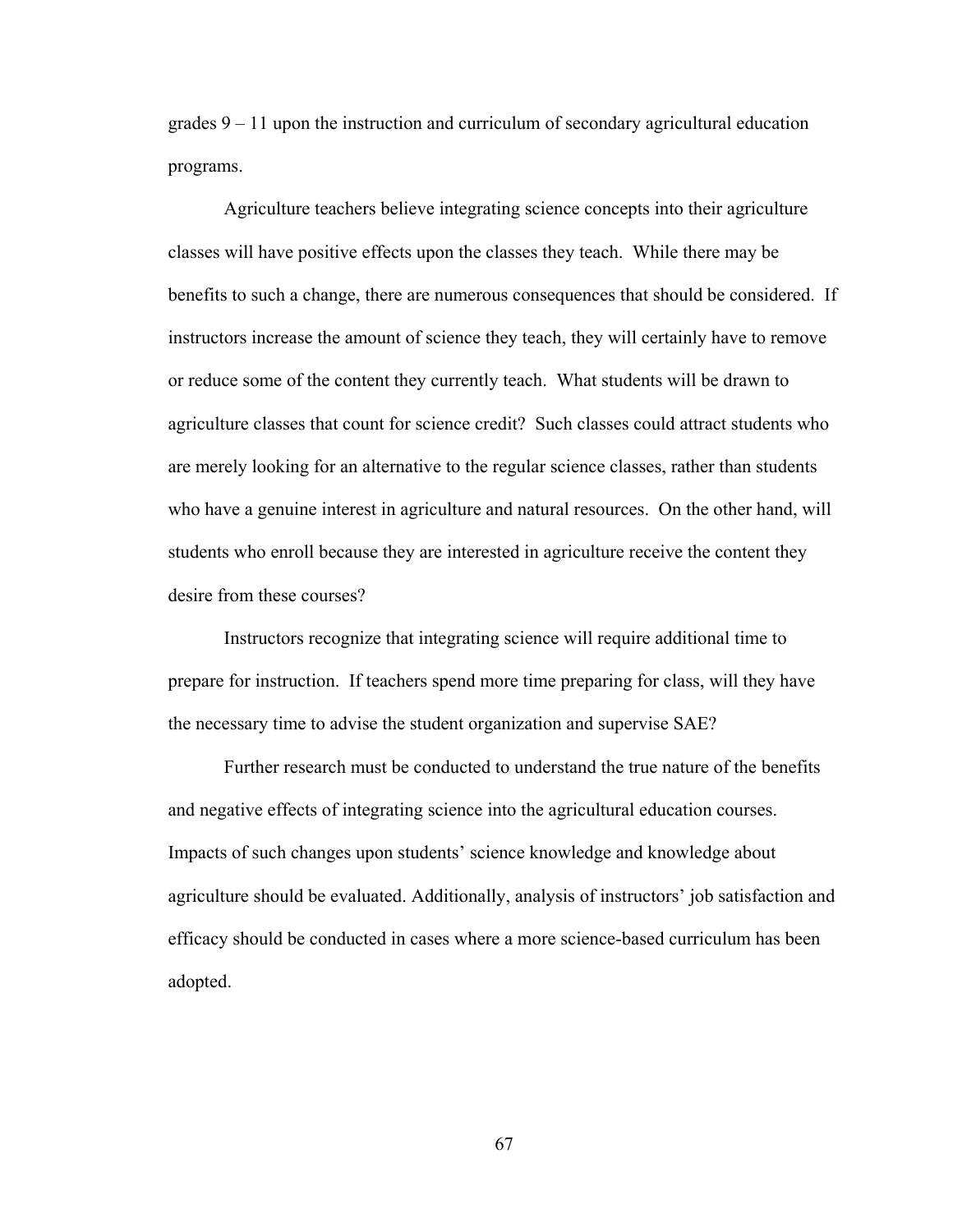#### *Conclusions, Implications, Recommendations Related to Objective Six*

Objective six sought to describe agriculture instructors' opinions regarding the impact of teaching selected grade level expectations related to the science for students in grades 9 – 11 upon the student leadership organization of secondary agricultural education programs.

Instructors believe that the incorporation of science GLEs will benefit FFA members; however, they are unsure if science GLEs are a good fit with current FFA activities and programs. If teachers are unsure about the match between increasing science concepts in the curriculum and FFA programs are they considering all of the effects such a change might have upon FFA? It seems that a change in curriculum would require changes to current FFA competitions and awards programs as well. How well would such changes be received by agriculture teachers and students? The FFA Agriscience Fair activity has existed for a number of years yet, as this study found, participation in this event remains low. Would new events, programs and activities designed to fit a more science based curriculum fare any better?

Missouri teachers are unsure about how integrating more science concepts into the curriculum might impact the number of students who join FFA or the time teachers will have to advise FFA programs and activities. As was reported earlier, teachers acknowledge that they will need to spend more time prepare for classes where science concepts are incorporated. This change in time allocation could take away from the time they devote to the student organization. If such a change in emphasis were to take place, it is questionable if they would be able to prepare CDE teams, work on student and chapter award applications and other activities as they do now. Research must be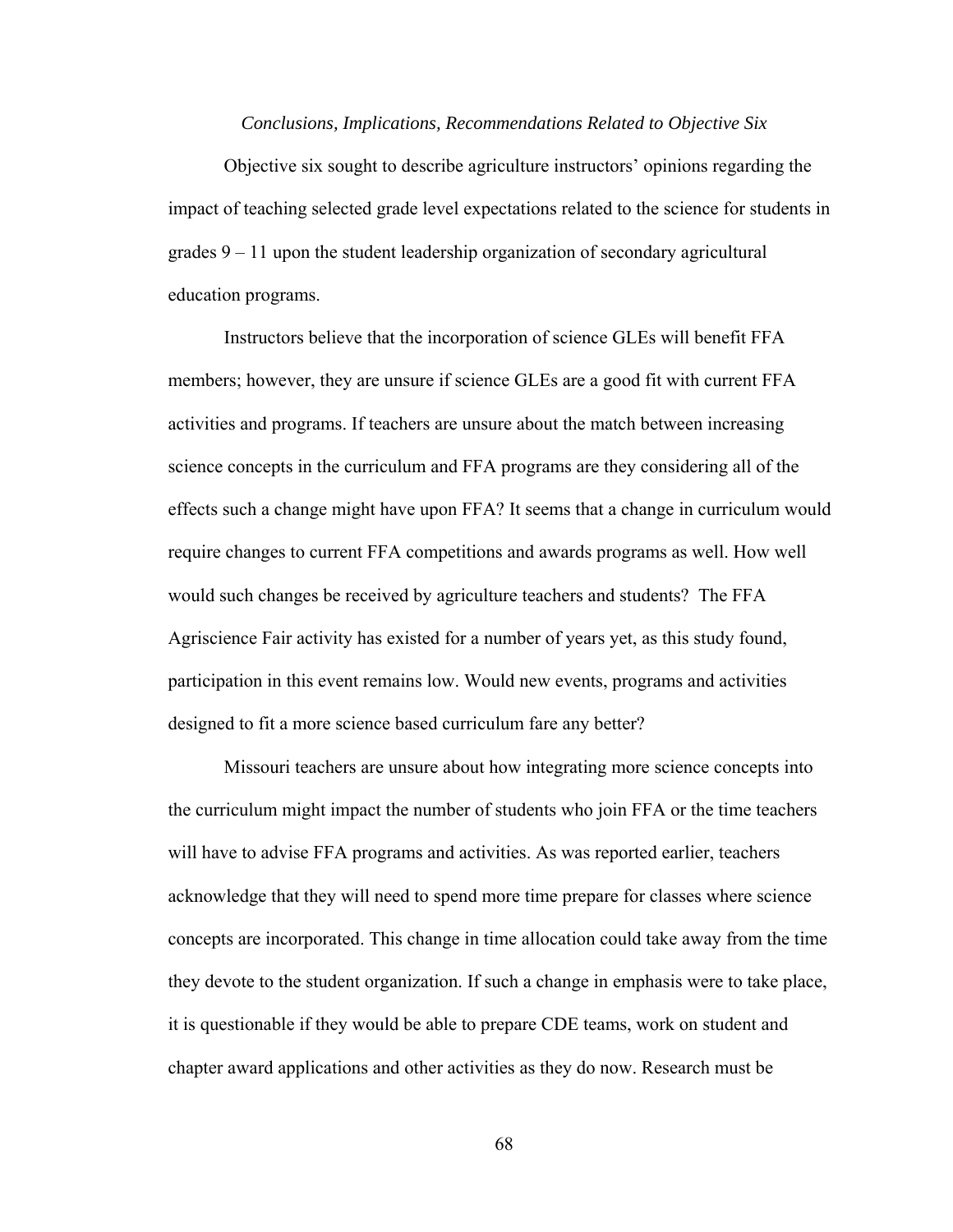conducted to examine both the positive and negative impacts upon the FFA organization, its student members and advisors resulting from the integration of science concepts in to the curriculum.

On a related note, researchers have found a correlation between FFA membership and success in college (Ball & Garton, 2001). How will an increased emphasis upon science in the curriculum impact this advantage for FFA members?

*Conclusions, Implications, and Recommendation Related to Objective Seven* 

Objective seven sought to describe agriculture instructors' opinions regarding the impact of teaching selected grade level expectations related to the science for students in grades 9 – 11 upon the supervised agriculture experiences of students.

 Teachers believe that the integration of science GLEs will have no impact upon the number or quality of students' SAEs. It can also be concluded that agriculture instructors have not embraced existing opportunities for students to engage in SAE activities that are related to science in agriculture. The vast majority of teachers stated that they have no students conducting research SAEs. This seems odd considering research SAEs provide opportunities for students to apply scientific concepts and are also a good match for agriculture students from diverse backgrounds. Is this low involvement in research SAE activities a result of teachers' unfamiliarity with these opportunities, their limited of knowledge about scientific methods and procedures, or other factors? Research should be conducted to examine perceived barriers and limitations that explain the lack of participation in science related SAEs.

Teachers believe that the integration of science GLEs will have no impact upon their time to supervise students' SAEs. Could this belief be an indication of how little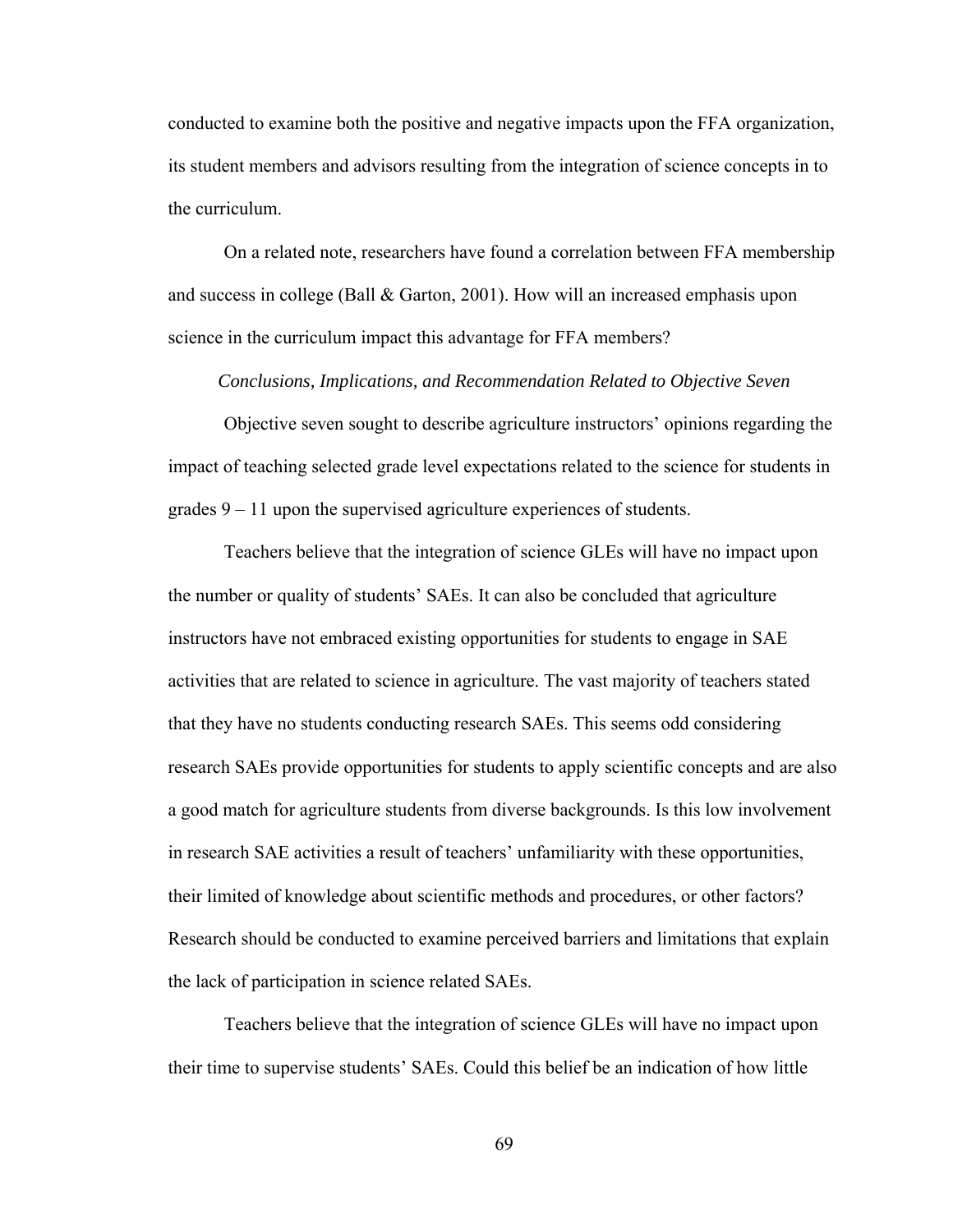time it takes to supervise SAEs? Could it be an indication of a lack of emphasis upon the SAE component? Researchers need to examine teachers' perceptions about the role of SAE as it relates to current agriculture programs as well as programs where science is emphasized in the curriculum.

#### *Conclusions, Implications, and Recommendations Related to Objective Eight*

Objective eight sought to describe relationships between and among selected variables (demographic characteristics, confidence to teach selected GLE strands, competence in science).

Female agriculture teachers have more competence in biological science than do their male counterparts. Further research should be conducted verify this conclusion. In addition, as the females become more numerous in the profession, their impact upon various aspects of agricultural education should be examined.

Less experienced teachers have more competence in biological science than do their more experienced colleagues. Further research should be conducted to assess the reason for this difference.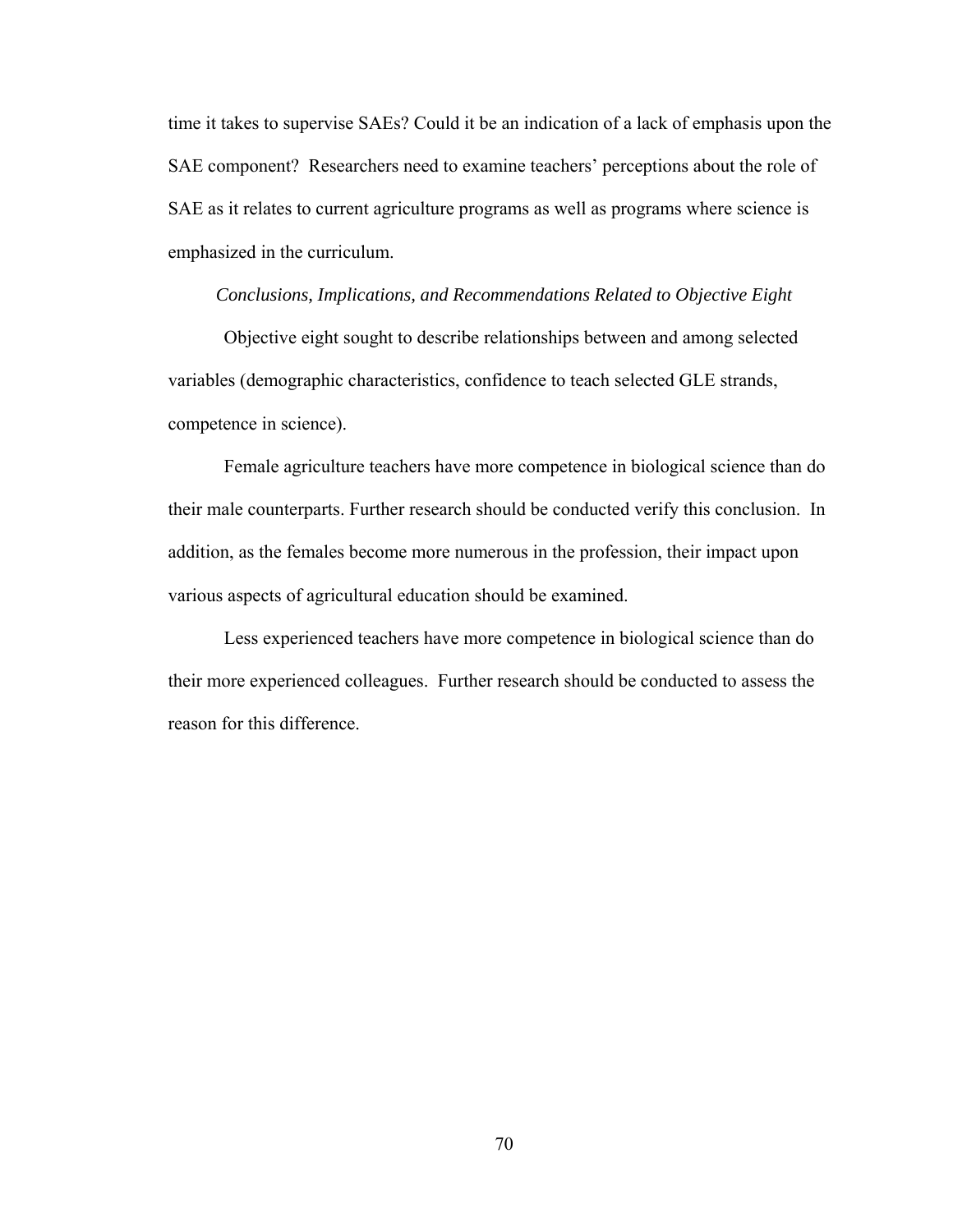**APPENDICIES**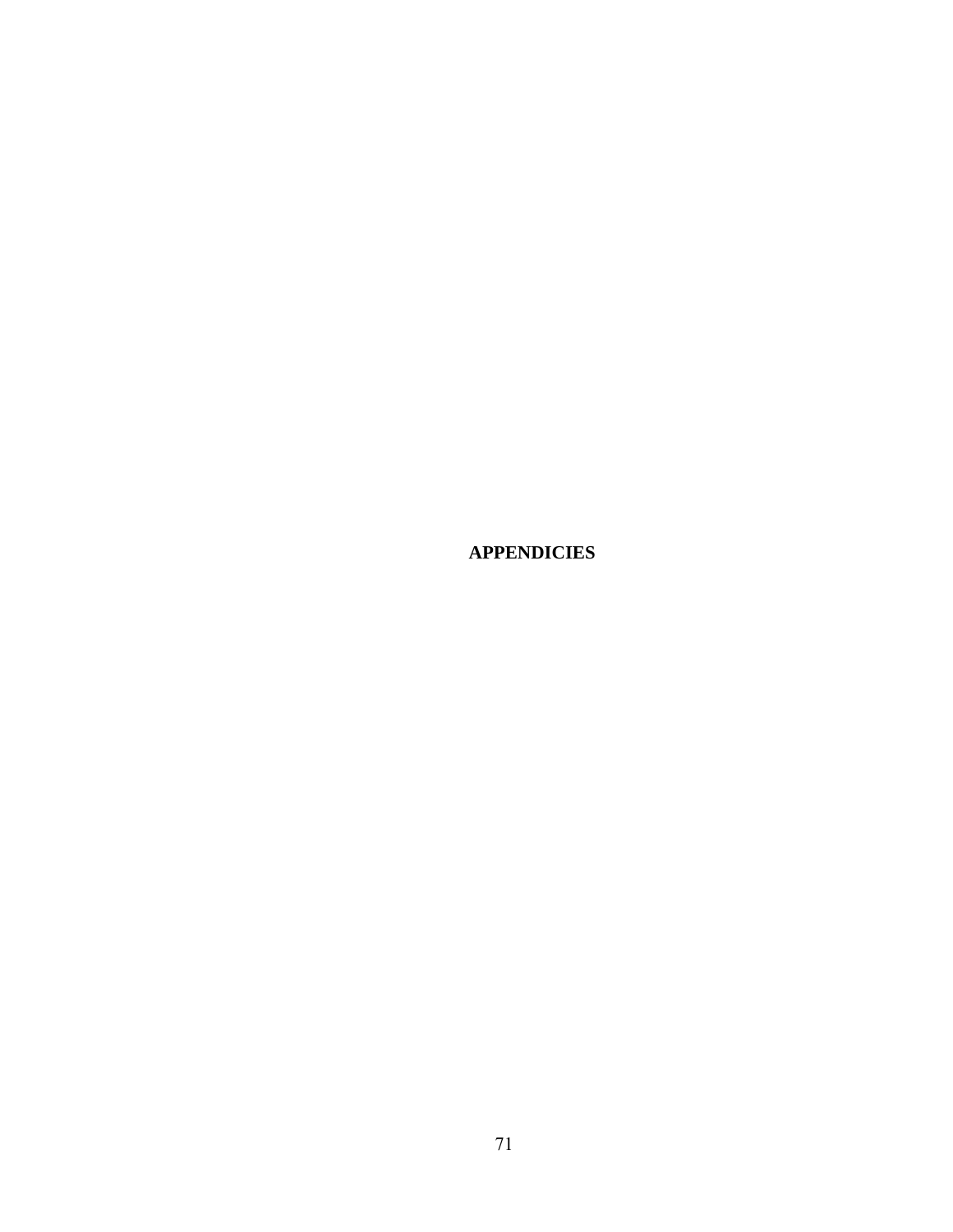# **APPENDIX A**

Institutional Agricultural Education Degree Requirements In Missouri Institutions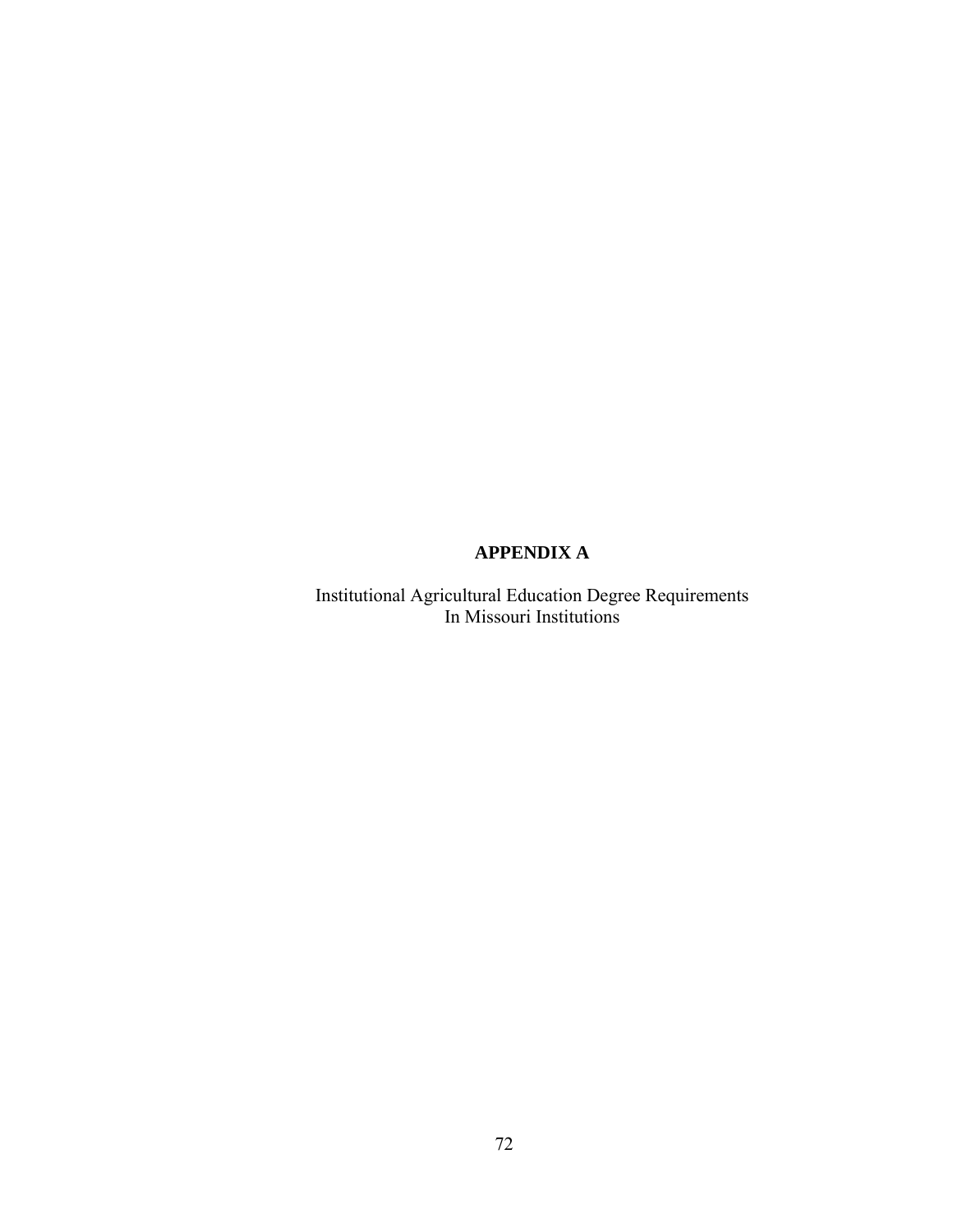# College of the Ozarks

Department of Agriculture Youngman Agriculture Center, Phone: (417) 334-6411, Fax: (417) 336-0764 Email: russell@cofo.edu Web Site: www.cofo.edu/ozarks.htm Department Head: Associate Professor Dan Swearengen, Ph.D.

### Agriculture Education Emphasis/Secondary Education

### Required major courses: 45 hours

| AGE 433 Organization and Management of Agriculture/Technology |  |
|---------------------------------------------------------------|--|
|                                                               |  |
|                                                               |  |
|                                                               |  |
|                                                               |  |

Agriculture majors with an Education emphasis must also major in Secondary Education (see Secondary Education section under Education). Agriculture Education majors must earn a C- grade or higher in all required agricultural classes, Education classes and the required collateral classes of Chemistry and Biology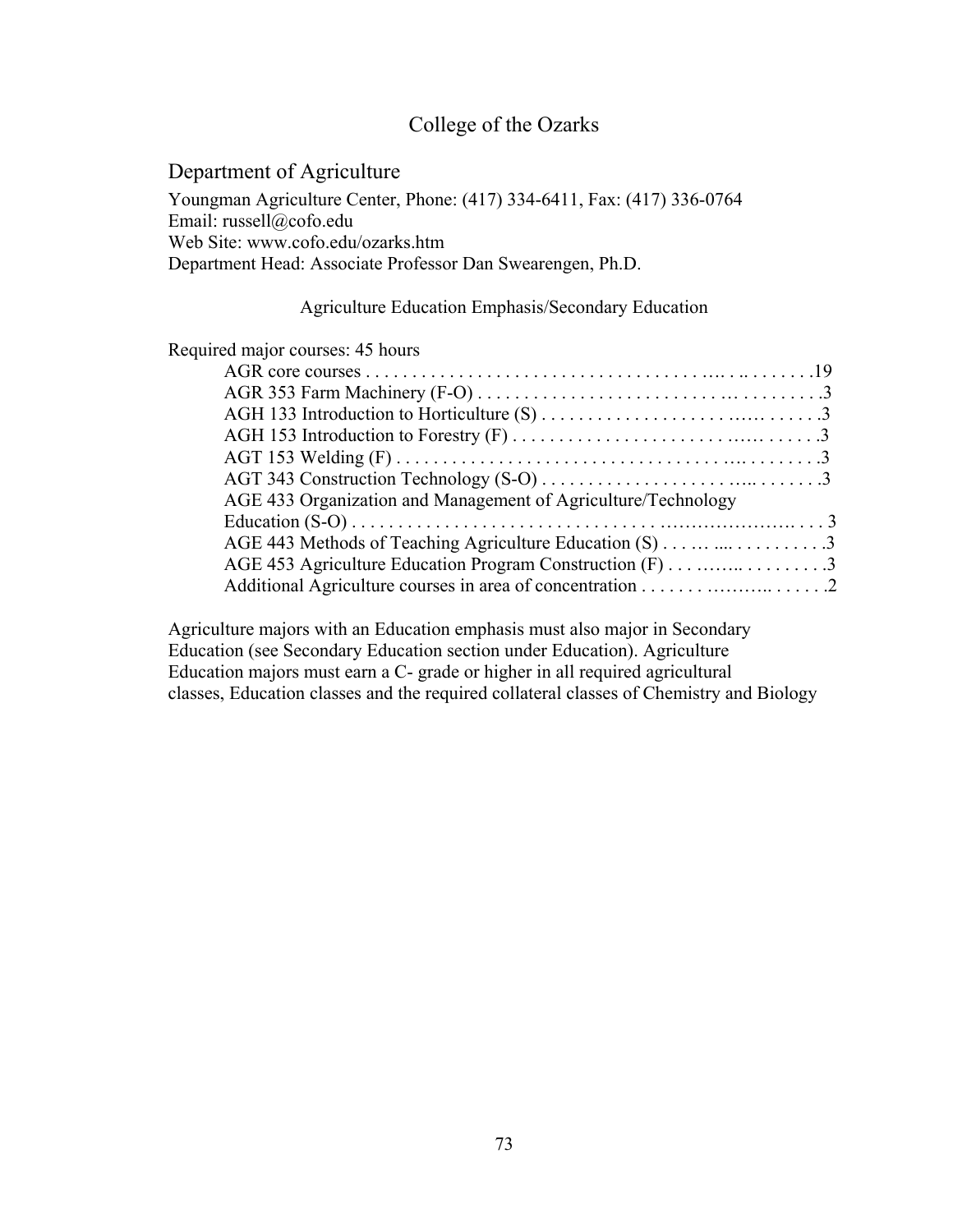# Missouri State University

Department of Agriculture 201 Karls Hall, Phone: (417) 836-5638, Fax: (417) 836-6979 Email: Agriculture@missouristate.edu Web Site: http://ag.missouristate.edu Department Head: Professor W. Anson Elliott, Ph.D.

## Agriculture Education Bachelor of Science in Education (Certifiable grades 9-12)

- A. General Education (see General Education section of catalog) Specific General Education Requirements: BIO 102(4); CHM 105(5) or 160(4); MTH 135(3) or 138(5); PSY 121(3)
- B. Major Requirements
	- 1. AGS 101(4); AGA 105(3), 215(3); AGB 144(4), 334 (3); AGH 303(3); AGE 337(3); AGW 143(3)
	- 2. AGE 318(2), 568(3), 578(2), 588(2)
	- 3. Area of Specialization: Students must select a minimum of 20 hours of Agriculture courses to complete 45 hours of Technical Agriculture required by the State Department of Education.
- C. Professional Education courses: AGE 558(3), 493(5-6), 494(5-6); and the Professional Education Required Core and Competencies (see "Teacher Certification, Teacher Education Program and Secondary Education Requirements" section of catalog).
- D. General Baccalaureate Degree Requirements (see "Academic Programs and Requirements" section of catalog)
- E. In order to meet Missouri state teacher certification requirements, candidates for the Bachelor of Science in Education degree are required to meet the following grade point average requirements: at least a 2.50 GPA on all course work attempted at all colleges attended; at least a 2.50 GPA in the certificate subject area (major field of study) which includes all courses listed under C; at least a 2.50 GPA in any additional certificate subject area; at least a 2.50 GPA in the professional education courses; and no grade lower than a "C" in all professional education courses. All GPA requirements include both Missouri State and transfer grades.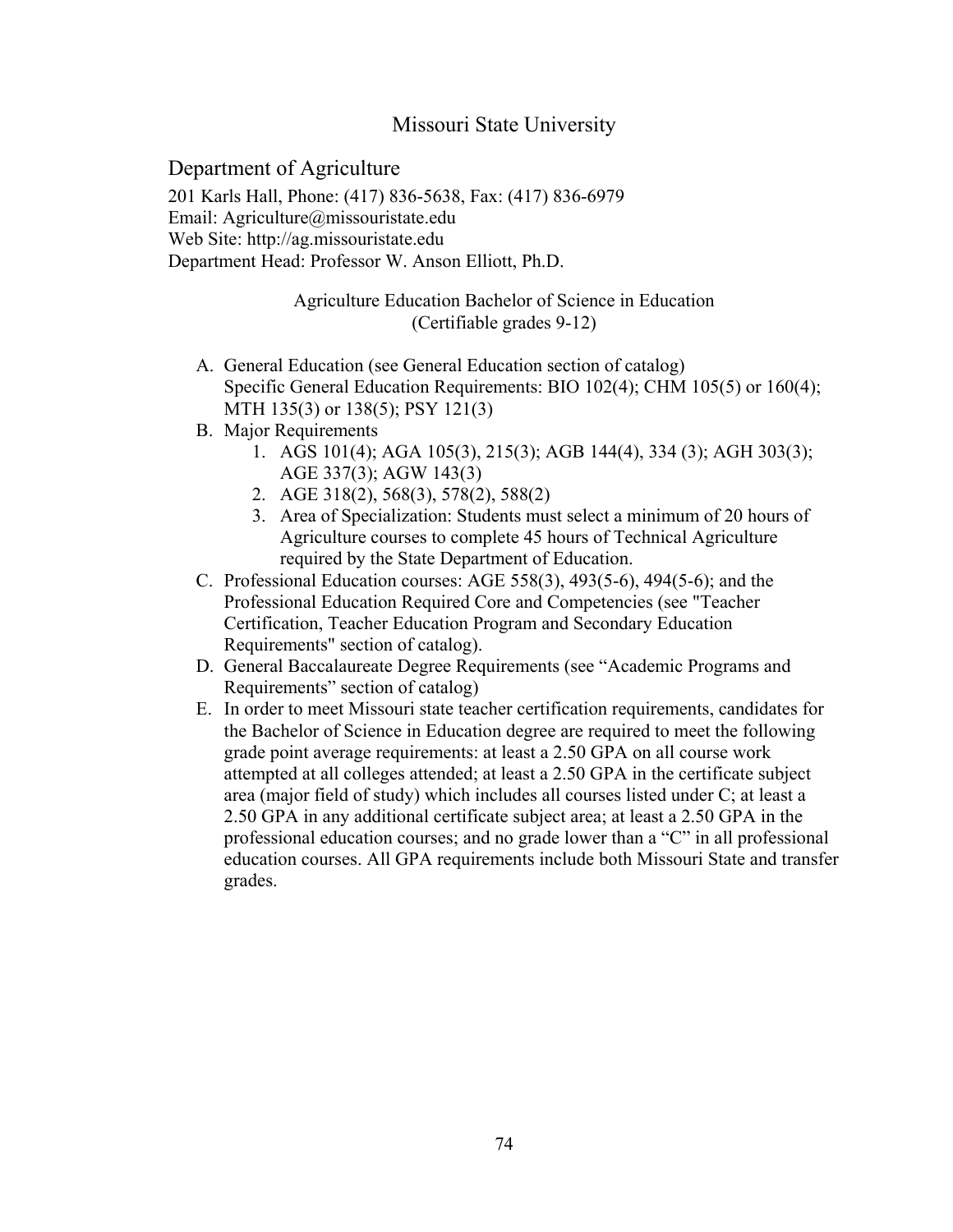# Northwest Missouri State University

Department of Agriculture

800 University Drive: (660) 562-1161, Fax: (660) 562-1621

Email: admiral@nwmissouri.edu

Web Site: http://nwmissouri.edu Chairperson: Arley Larson

Comprehensive Major in Agricultural Education, 59 hours: B.S.Ed., Secondary Program—No Minor Required (Certifies Grades 9-12) The Major in Agricultural Education is designed to prepare teachers of agriculture for the

secondary and adult levels in compliance with state certification requirements. Required Courses Semester Hours

| Ag 03-150 Animal Science                                         | 4                       |
|------------------------------------------------------------------|-------------------------|
| Ag 03-334 Soils                                                  | 4                       |
| **Ag 03-130 Plant Science                                        | 4                       |
| ** Ag 03-102 Introductory Agricultural Economics                 | 3                       |
| Ag 03-496 Seminar                                                | 1                       |
| Ag 03-112 Agricultural Mechanics                                 | 4                       |
| Ag 03-304 Farm Management and Record Analysis                    | 3                       |
| Ag 03-232 Crop Production                                        | $\overline{\mathbf{3}}$ |
| Horticulture elective                                            | $\overline{3}$          |
| Advisor-approved electives in agriculture                        | 16                      |
|                                                                  | Total 45                |
| Required Courses in Agricultural Education                       |                         |
| Ag 03-320 Foundations of Agricultural Education                  | 3                       |
| Ag 03-420 Program Planning in Agricultural Education             | 3                       |
| Ag 03-421 Conducting Supervised Agricultural Experience Programs | $\overline{2}$          |
| Ag 03-422 Adult Education in Agriculture                         | $\overline{2}$          |
| Ag 03-524 Teaching Agricultural Laboratories                     | $\overline{2}$          |
| Ag 03-580 Methods in Teaching Agriculture                        | 2                       |
|                                                                  | Total 14                |
| Directed General Education Requirement                           |                         |
| Chem 24-112/113 General Chemistry and Laboratory OR              |                         |
| Chem 24-114/115 General Chemistry I and Laboratory 4             |                         |

\*\*Can be used to fulfill General Education requirement.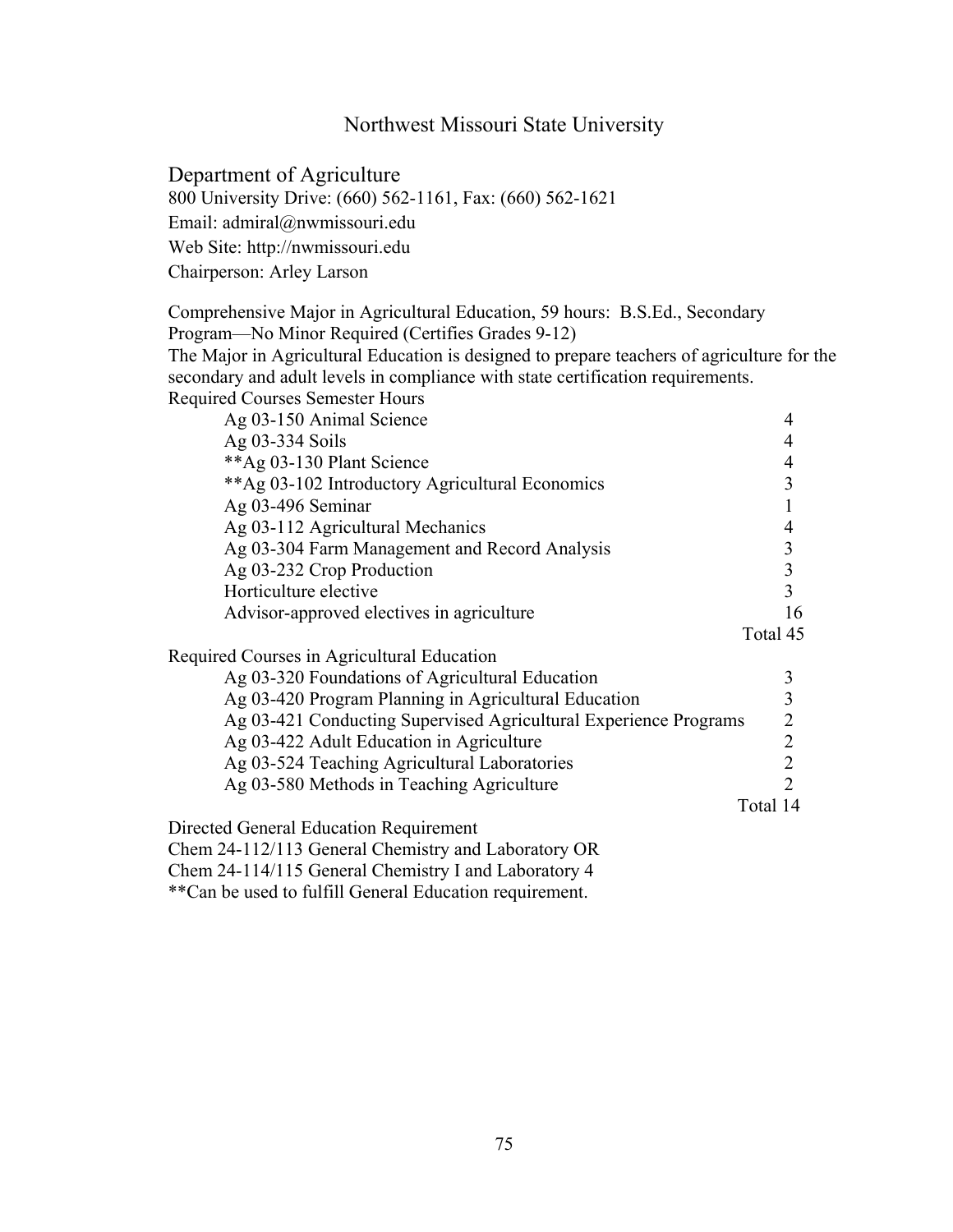# University of Central Missouri

# Department of Agriculture

126 Grinstead: (660) 543-4240, Fax: (660) 543-8753 Email: agriculture@ucmo.edu Web Site: http://ucmo.edu/agriculture Department Head: Professor Stephen Wilson, Ph.D.

## VOCATIONAL AGRICULTURE EDUCATION Functional Major, B.S. in Ed. Degree

Sem. Hours

| Agri 2010 Comp. Applications for Agri3                                                                         | Agri 3420 Animal Nutrition<br>3                                                                                   |  |  |
|----------------------------------------------------------------------------------------------------------------|-------------------------------------------------------------------------------------------------------------------|--|--|
| Agri 1100 Introduction to Agriculture 1                                                                        | Agri 1600 Intro. Horticulture Science 3                                                                           |  |  |
| Agri 3110 Agri-Business Management 3                                                                           | Agri 4820 Agricultural Safety                                                                                     |  |  |
| Agri 3120 Dist. & Mkt. Agri. Products 3                                                                        | Agri 4900 Plan & Conduct.                                                                                         |  |  |
| Agri 1200 Agri. Mechanics<br>3                                                                                 | 3<br>Prog Ag Ed                                                                                                   |  |  |
| Agri 3200 Farm Power & Machinery<br>$\overline{3}$                                                             | Agri 4910 Agri. Occup. Exper.                                                                                     |  |  |
| Agri 1300 Introductory Plant Science<br>$\mathbf{1}$                                                           | Programs<br>$\overline{2}$                                                                                        |  |  |
| Agri 1310 Agronomy I: Row Crops<br>$\overline{2}$                                                              | Agri 4920 Agri. Mechanics in Agri. Ed.<br>Econ 1011 Principles of Economics<br>Biol 1004 Intro. to the Sciences:  |  |  |
| Agri 2315 Agronomy II: Forages<br>$\overline{2}$                                                               |                                                                                                                   |  |  |
| Agri 2330 Introduction to Soil Science 3                                                                       |                                                                                                                   |  |  |
| Agri 1420 Animal Husbandry<br>3                                                                                | Agri 4430 Animal Science: Beef                                                                                    |  |  |
|                                                                                                                | <b>Or</b>                                                                                                         |  |  |
|                                                                                                                |                                                                                                                   |  |  |
|                                                                                                                | Agri 4435 Animal Science: Pork                                                                                    |  |  |
|                                                                                                                |                                                                                                                   |  |  |
| $\ldots$ 45                                                                                                    |                                                                                                                   |  |  |
| Math 1111 Div. I C (required) 3                                                                                |                                                                                                                   |  |  |
| Chem 1104 Div. II A (required) 4                                                                               | Agri 2130                                                                                                         |  |  |
| .<br>Hist 1350 Div. II B<br>3<br>Or                                                                            | Psy 4230                                                                                                          |  |  |
|                                                                                                                | ICap $4101$                                                                                                       |  |  |
| UNIVERSITY STUDIES REQUIREMENTS- 48 s.h. (In the functional major, Biol 1004<br>Hist 1351 Div. II B (required) |                                                                                                                   |  |  |
| Secondary Education students will be allowed to substitute Psy. 4230 to fulfill 3 s.h.                         |                                                                                                                   |  |  |
| MINOR NOT REQUIRED<br>in Div. II B                                                                             |                                                                                                                   |  |  |
| Methods of Teaching Voc. Agriculture<br>Agri 4930                                                              | 2                                                                                                                 |  |  |
| Agri 4940<br>Secondary Field Experience II                                                                     | PolS 1510 Div. II B (required) 3<br>Div. II E (required) 3<br>Psy. Of Adolescen 3<br>Div. III B (required) 3<br>1 |  |  |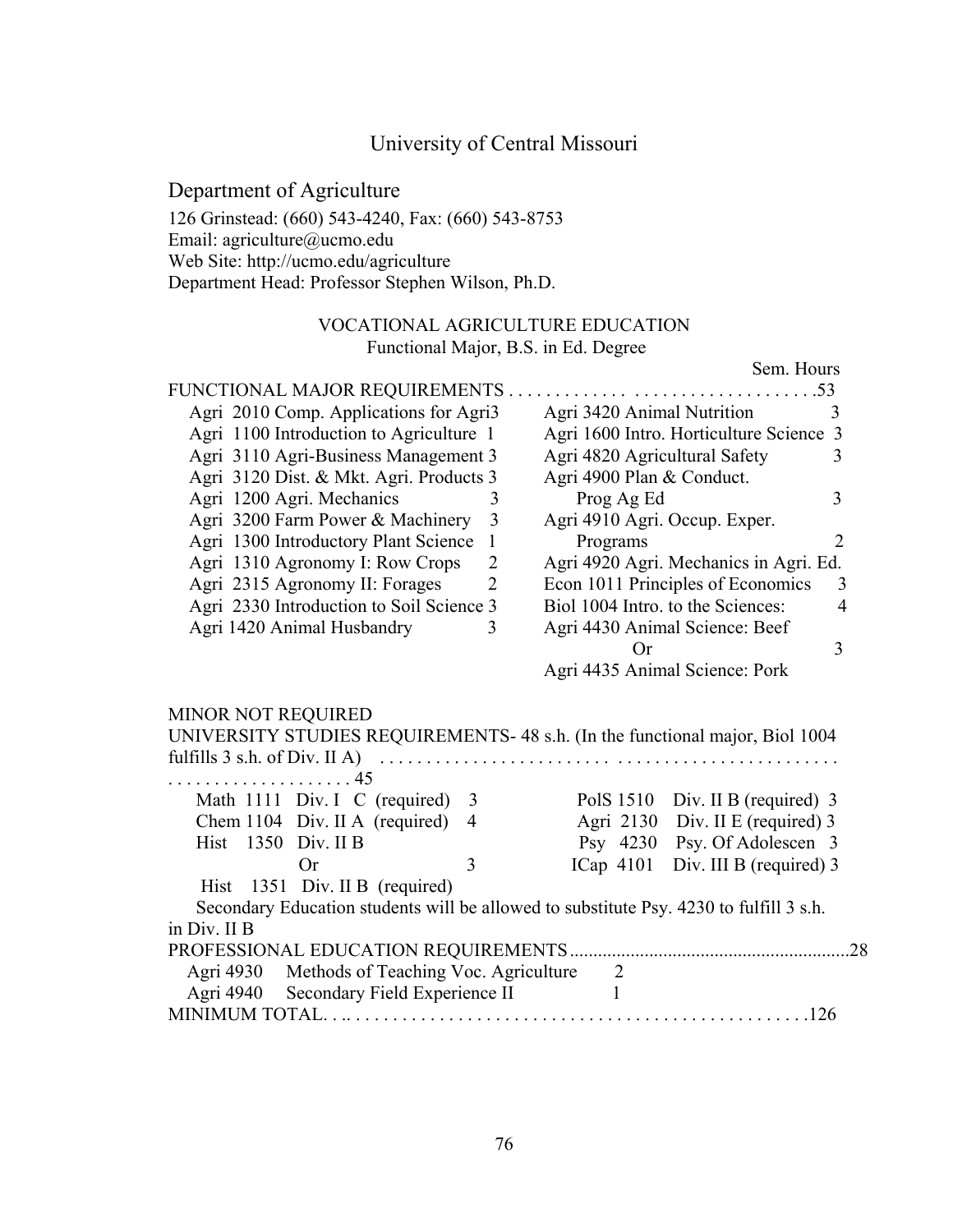# University of Missouri-Columbia

# Department of Agricultural Education

121 Gentry (573) 882-7451, Fax: (573) 884-4444 Email: aged@missouri.edu Web Site: http://aged.missouri.edu Department Head: Professor Robert H.Terry, Jr., Ph.D.

## **General Education Requirements (41 Hours)**

- Communications (9)
	- o English 1000 (Composition II)
	- o Communication 1200 (Public Speaking)\*
	- o Elective
- Mathematics (3)
	- o Math 1100 (College Algebra) or higher
- Physical and Biological Science (11)
	- o Biology 1010 and 1020, 1200 or 1500
	- o Chemistry 1100, 1310 or 1320
	- o Biochemistry 2110, 2112 or Chem 1330
- Social and Behavioral Sciences (9)
	- o Agricultural Economics 1041 or Economics 1014 (microeconomics)
	- o Agricultural Economics 1042 or Economics 1015 (macroeconomics)
	- o History 1100 or 1200 (American History) or Political Science 1100 or 2100 (American/State Government)
- Humanistic Studies and Fine Arts (9)
	- o Electives from specified areas

*\*3 of 9 credits of Humanistic Studies requirement met with Communication 1200* 

## **Professional (Certification) (42 Hours)**

## **Phase I**

- Ag Ed 1000: Orientation to Ag Ed  $(1)$
- TDP 2000: Inquiry into Learning I (3)
- TDP 2xxx: Integrated Field Experience I (1)
- TDP 2040: Inquiring/School, Community and Society I (3)
- TDP 2044: Integrated Field Experience I (1)
- Ag Ed 4310: Rationale and Structure of Ag Ed Programs (3)
- Ag Ed 4311: Integrated Field Experience I (1)

# **Phase II**

- Ag Ed 3310: Teaching Financial Mgt and Economics (2)
- Ag Ed 4320: Designing Curriculum and Instruction in Agriculture (3)
- Ag Ed 4321: Integrated Field Experience II (1)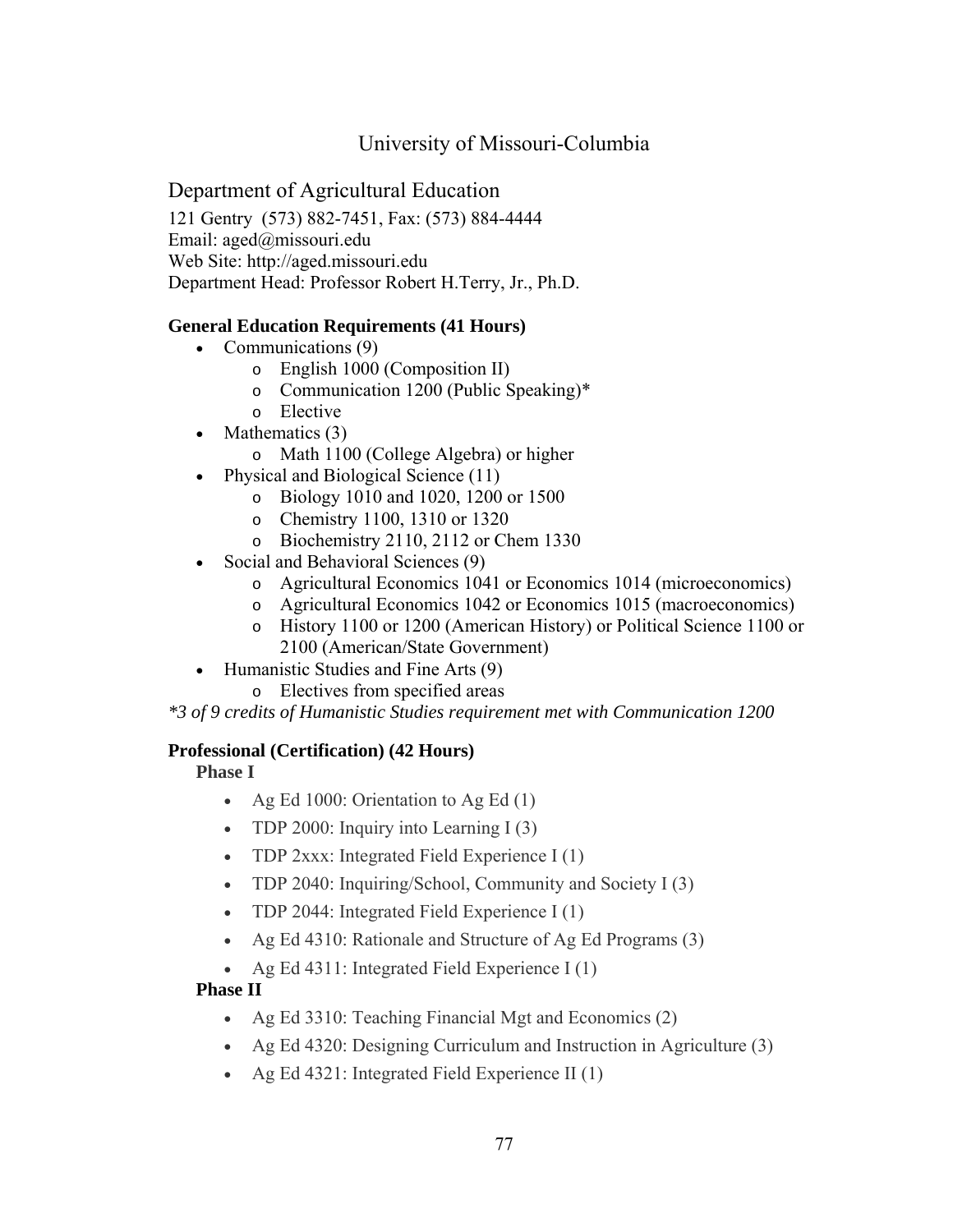- TDP 4020: Inquiring into Learning II (3)
- Ag Ed 4330: Teaching Agriculture Subjects (3)
- C&I 4560: Teaching Reading in the Content Areas (2)

## **Phase III (Internship Semester)**

- Ag Ed 4087: Internship Seminar (3)
- Ag Ed 4995: Student Teaching Internship in Agriculture (12)\* *\*Capstone course for emphasis area*

## **Agricultural, Food and Natural Resources (45 Hours)**

- Agricultural Business (3)
	- o Ag Econ 2183: Agric Marketing System **or**
	- o Ag Econ 2224: New Products Marketing
- Agricultural Systems Management (6)
	- o Ag SM 1020: Intro to Ag Systems Mgt
	- o Ag Ed 3320: Metal Fabrication and Lab Mgt.
- Animal Science (6)
	- o An Sci 2165: Ruminant Livestock Production
	- o An Sci 2175: Monogastric Production
- Food Science (3)
	- o FS 1030: Food Science and Nutrition **or**
	- o FS 2114: Meat Classification, Grading and Judging
- Natural Resources (3)
	- o Soils 2100 Introduction to Soils
- Horticulture (3)
	- o Plt Sci 2074 Home Horticulture **or**
	- o Plt Sci 3230 Plant Propagation
- Plant Science (3)
	- o Plt Sci 2110 Plant Growth and Culture
- Leadership (3)
	- o Ag Ed 2250 Professional Leadership Development **or**
	- o Ag Ed 2260 Team and Organizational Leadership
- CAFNR Minor and/or Elective (15 minimum)

## **Additional General Education Requirements**

- Two Writing Intensive Courses (WI)
- Math Reasoning Proficiency (MP)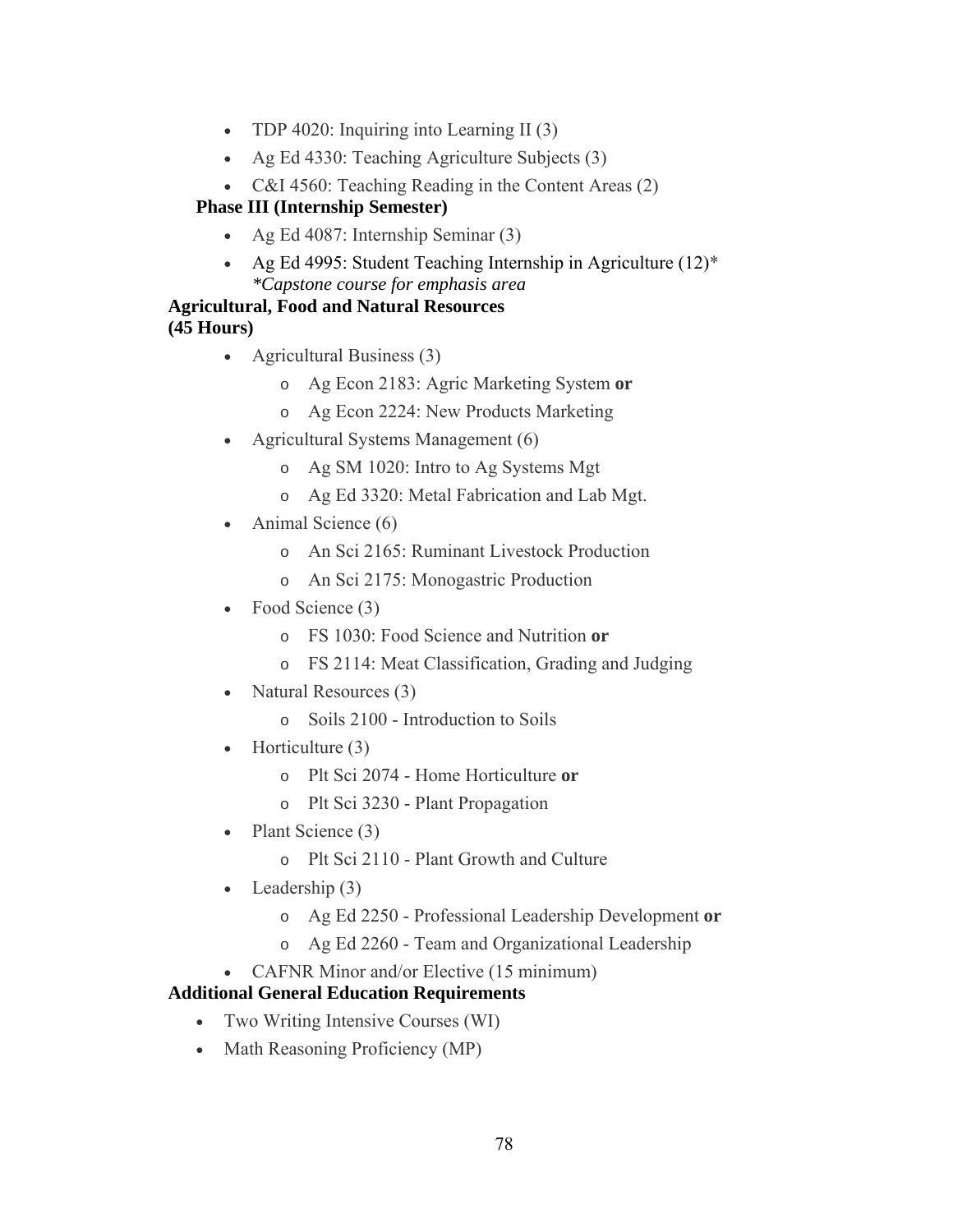# **APPENDIX B**

Data Collection Instrument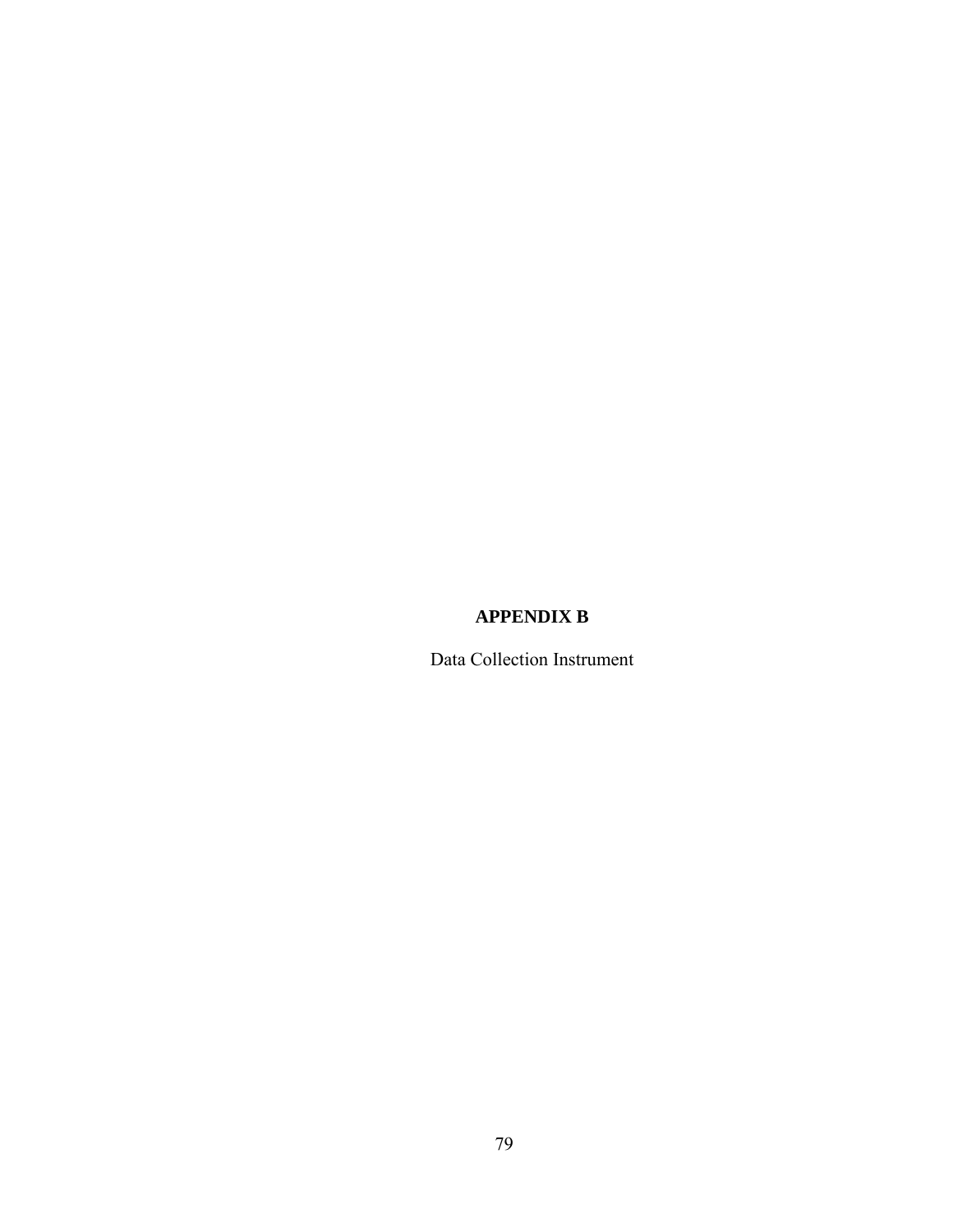#### **Integration of Science Code**

**1.** Thank you for taking the time to participate in this study. The purpose of this study is to assess the competence and interest of agriculture instructors to teach concepts related to science. The survey should take between 15-20 minutes to complete. Understand that your participation in this study is voluntary and that all responses are confidential with no materials being recorded or traced to any particular respondent. This research is non-life threatening and that you have the right to withdraw from the research at any time. While responding to the survey you realize that you can stop at anytime without any repercussions from The University of Central Missouri or the University of Missouri-Columbia or the researcher. If you agree to these terms, please select yes and proceed with the survey. In the case that you should have questions please feel free to contact Jason Scales at 660-543-4519 by phone or email jscales@ucmo.edu, or Dr. Rob Terry, Jr. at 573-884-7375 by phone or email robterry@missouri.edu. If you have questions about your rights as a research participant please contact the Campus Institutional Review Board at 1-573-882-9585 or the Office of Research 573-882-9500.

 $\Box$  No  $\Box$  Yes

### **The following statements are concepts within the Scope and Sequence of the Science Grade Level Expectations. Please rate them on your perceived level of competence to teach each.**

#### **Please mark your responses the by placing an X in the appropriate box.**

**3.** I feel competent to teach about how organisms progress through life cycles unique to different types of organisms.

□ Strongly Agree □ Agree □ Neutral □ Disagree □ Strongly Disagree

**4.** I feel competent to teach about how cells are the fundamental units of structure and function of all living things.

□ Strongly Agree □ Agree □ Neutral □ Disagree □ Strongly Disagree

**5.** I feel competent to teach about how biological classifications are based on how organisms are related.

□ Strongly Agree □ Agree □ Neutral □ Disagree □ Strongly Disagree

**6.** I feel competent to teach about how the cell contains a set of structures called organelles that interact to carryout life processes through physical and chemical means.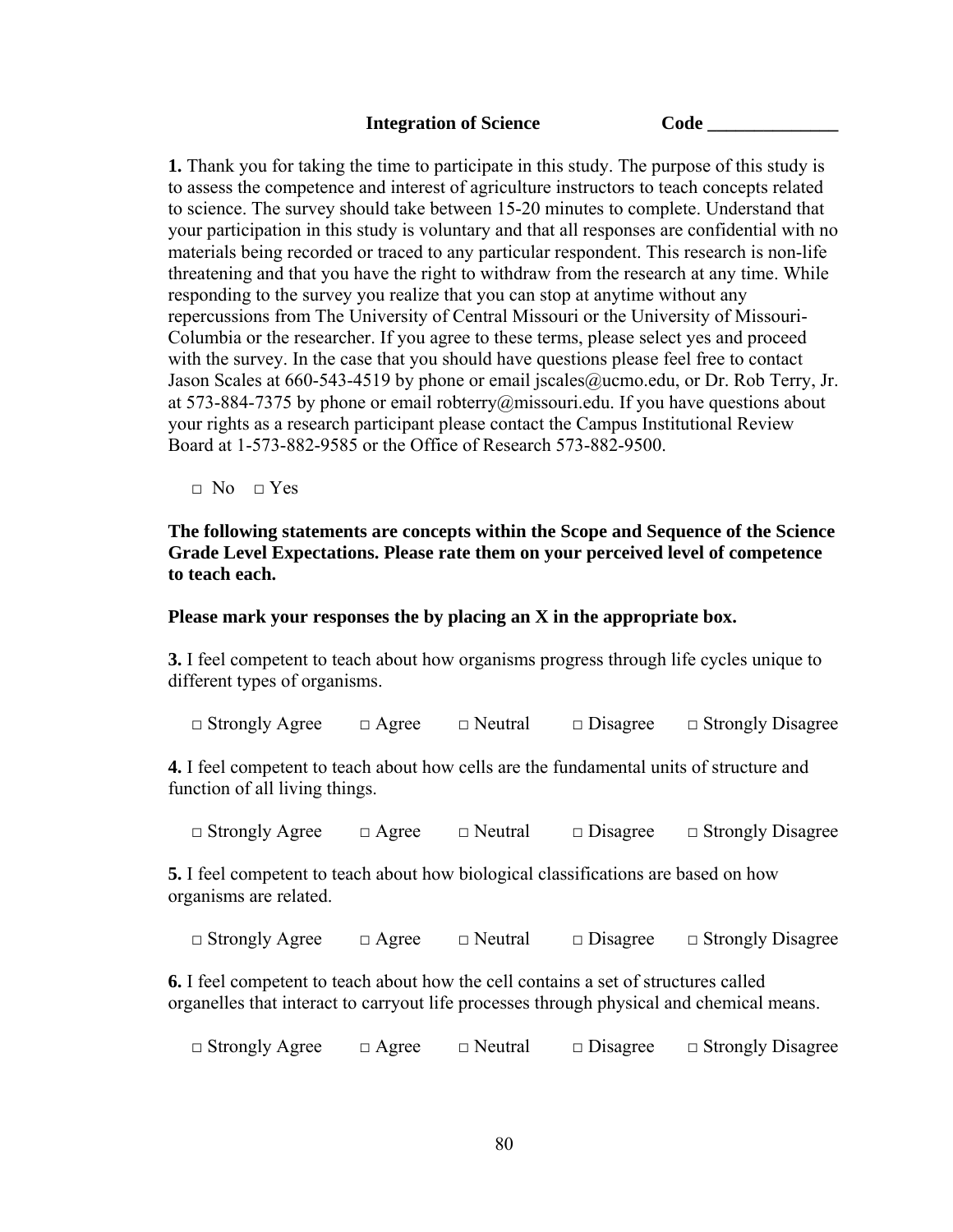**The following statements are concepts within the Scope and Sequence of the Science Grade Level Expectations. Please rate them on your perceived level of competence to teach each.** 

### **Please mark your responses the by placing an X in the appropriate box.**

**7.** I feel competent to teach about how photosynthesis and cellular respirations are complementary processes necessary to the survival of most organisms on Earth.

□ Strongly Agree □ Agree □ Neutral □ Disagree □ Strongly Disagree

**8.** I feel competent to teach about how cells carry out chemical transformations that use energy for the synthesis or breakdown of organic compounds.

□ Strongly Agree □ Agree □ Neutral □ Disagree □ Strongly Disagree

**9.** I feel competent to teach about how protein structure and function are coded by the DNA (Deoxyribonucleic acid) molecule.

□ Strongly Agree □ Agree □ Neutral □ Disagree □ Strongly Disagree

**10.** I feel competent to teach about how cellular activities and responses can maintain stability internally while external conditions are changing (homeostasis).

| $\Box$ Strongly Agree | $\Box$ Agree | $\Box$ Neutral | $\Box$ Disagree | $\Box$ Strongly Disagree |
|-----------------------|--------------|----------------|-----------------|--------------------------|
|                       |              |                |                 |                          |

**11.** I feel competent to teach about how reproduction can occur as exually or sexually.

□ Strongly Agree □ Agree □ Neutral □ Disagree □ Strongly Disagree

**12.** I feel competent to teach about how all living organisms have genetic material (DNA) that carries hereditary information.

□ Strongly Agree □ Agree □ Neutral □ Disagree □ Strongly Disagree

**13.** I feel competent to teach about how chromosomes are components of cells that occur in pairs and carry hereditary information from one cell to daughter cells and from parent to offspring during reproduction.

□ Strongly Agree □ Agree □ Neutral □ Disagree □ Strongly Disagree

**14.** I feel competent to teach about how there is heritable variation within every species of organism.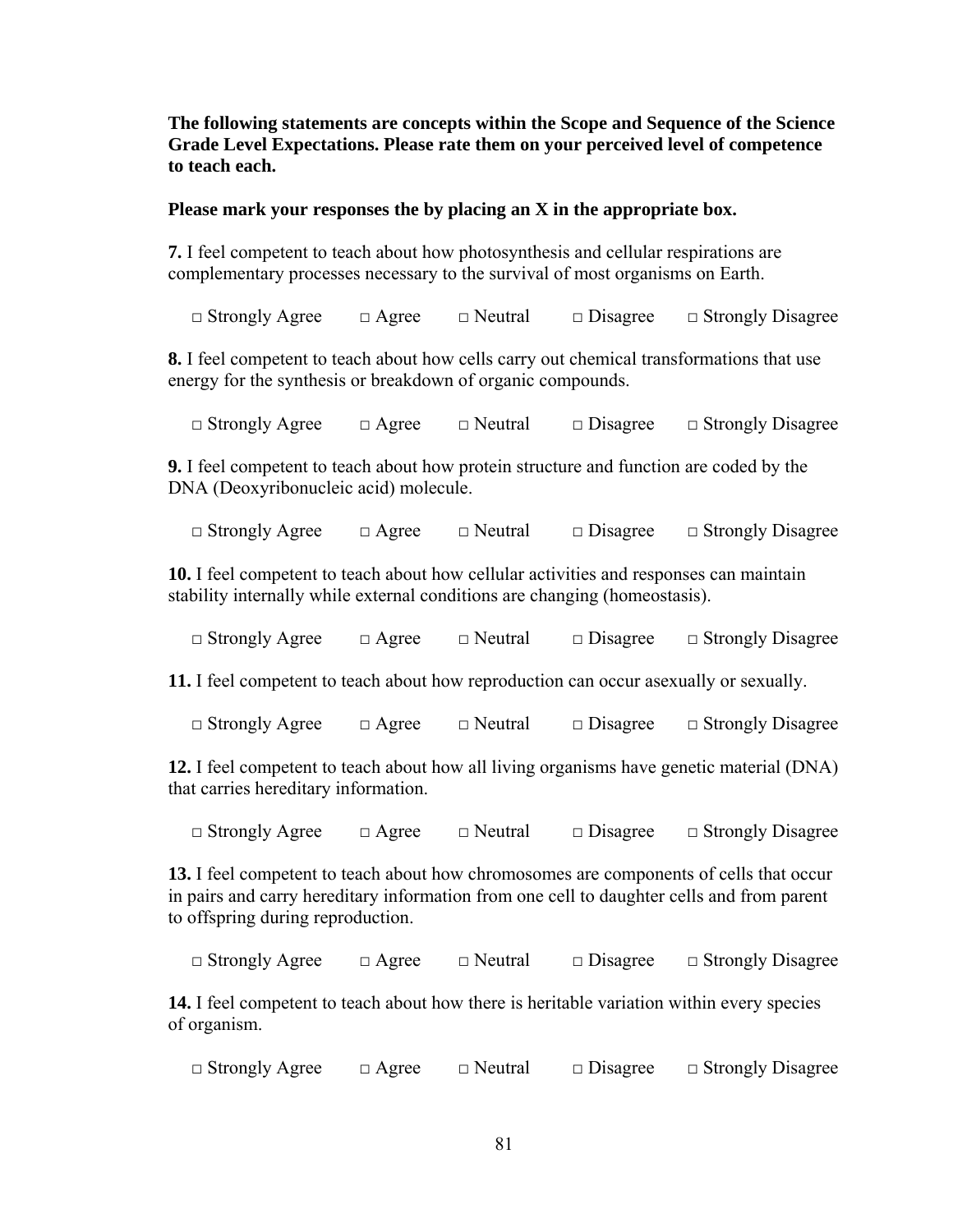**The following statements are concepts within the Scope and Sequence of the Science Grade Level Expectations. Please rate them on your perceived level of competence to teach each.** 

Please mark your responses the by placing an **X** in the appropriate box**.** 

**15.** I feel competent to teach about how the pattern of inheritance for many traits can be predicted by using the principle of Mendelian genetics.

□ Strongly Agree □ Agree □ Neutral □ Disagree □ Strongly Disagree

**16.** I feel competent to teach about how all populations living together within a community interact with one another and with their environment in order to survive and maintain a balanced ecosystem.

□ Strongly Agree □ Agree □ Neutral □ Disagree □ Strongly Disagree

**17.** I feel competent to teach about how living organisms have the capacity to produce populations of infinite size, but environments and resources are finite.

□ Strongly Agree □ Agree □ Neutral □ Disagree □ Strongly Disagree

**18.** I feel competent to teach about how all organisms, including humans, and their activities cause changes in their environment that affect the ecosystem.

□ Strongly Agree □ Agree □ Neutral □ Disagree □ Strongly Disagree

**19.** I feel competent to teach about how the diversity of species within an ecosystem is affected by changes in the environment, which can be caused by other organisms or outside processes.

□ Strongly Agree □ Agree □ Neutral □ Disagree □ Strongly Disagree

**20.** I feel competent to teach about how as energy flows through the ecosystem, all organisms capture a portion of that energy and transform it to a form that they can use.

□ Strongly Agree □ Agree □ Neutral □ Disagree □ Strongly Disagree

**21.** I feel competent to teach about how matter is recycled through an ecosystem.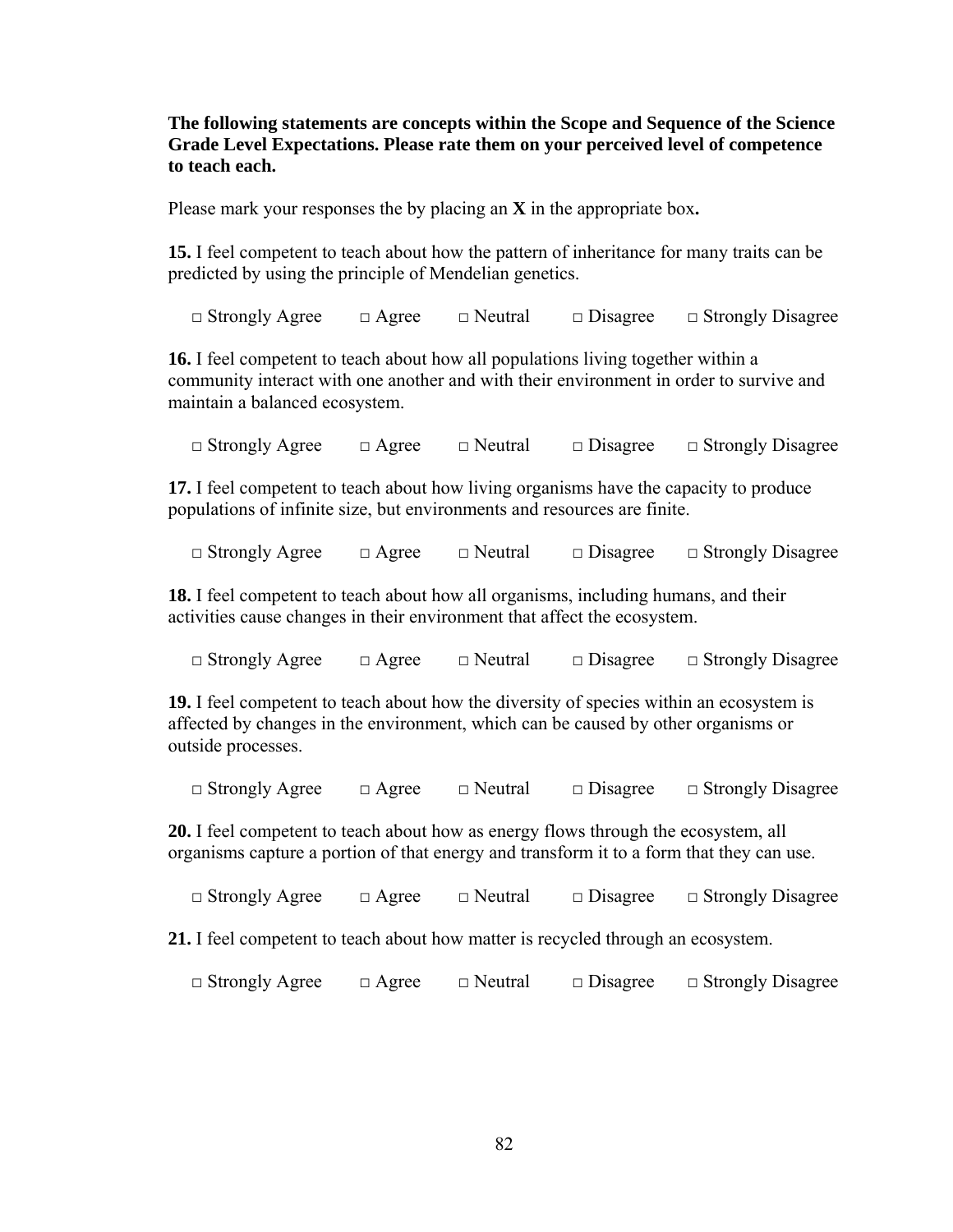**The following statements are concepts within the Scope and Sequence of the Science Grade Level Expectations. Please rate them on your perceived level of competence to teach each.** 

Please mark your responses the by placing an **X** in the appropriate box.

**22.** I feel competent to teach about how evidence for the nature and rates of evolution can be found in anatomical and molecular characteristics of organisms and in the fossil record.

□ Strongly Agree □ Agree □ Neutral □ Disagree □ Strongly Disagree

**23.** I feel competent to teach about how reproduction is essential to the continuation of every species.

□ Strongly Agree □ Agree □ Neutral □ Disagree □ Strongly Disagree

**24.** I feel competent to teach about how natural selection is the process of sorting individuals based on their ability to survive and reproduce within their ecosystem.

□ Strongly Agree □ Agree □ Neutral □ Disagree □ Strongly Disagree

**25.** I feel competent to teach about how scientific inquiry includes the ability of students to formulate a testable question and explanation, and to select appropriate investigative methods in order to obtain evidence relevant to the explanation.

□ Strongly Agree □ Agree □ Neutral □ Disagree □ Strongly Disagree

**26.** I feel competent to teach about how scientific inquiry relies upon gathering evidence from qualitative and quantitative observations.

□ Strongly Agree □ Agree □ Neutral □ Disagree □ Strongly Disagree

**27.** I feel competent to teach about how evidence is used to formulate explanations.

□ Strongly Agree □ Agree □ Neutral □ Disagree □ Strongly Disagree

**28.** I feel competent to teach about how scientific inquiry includes evaluation of explanations (hypotheses, laws, theories) in light of scientific principles (understandings).

□ Strongly Agree □ Agree □ Neutral □ Disagree □ Strongly Disagree

**29.** I feel competent to teach about how the nature of science relies upon communication of results and justification of explanations.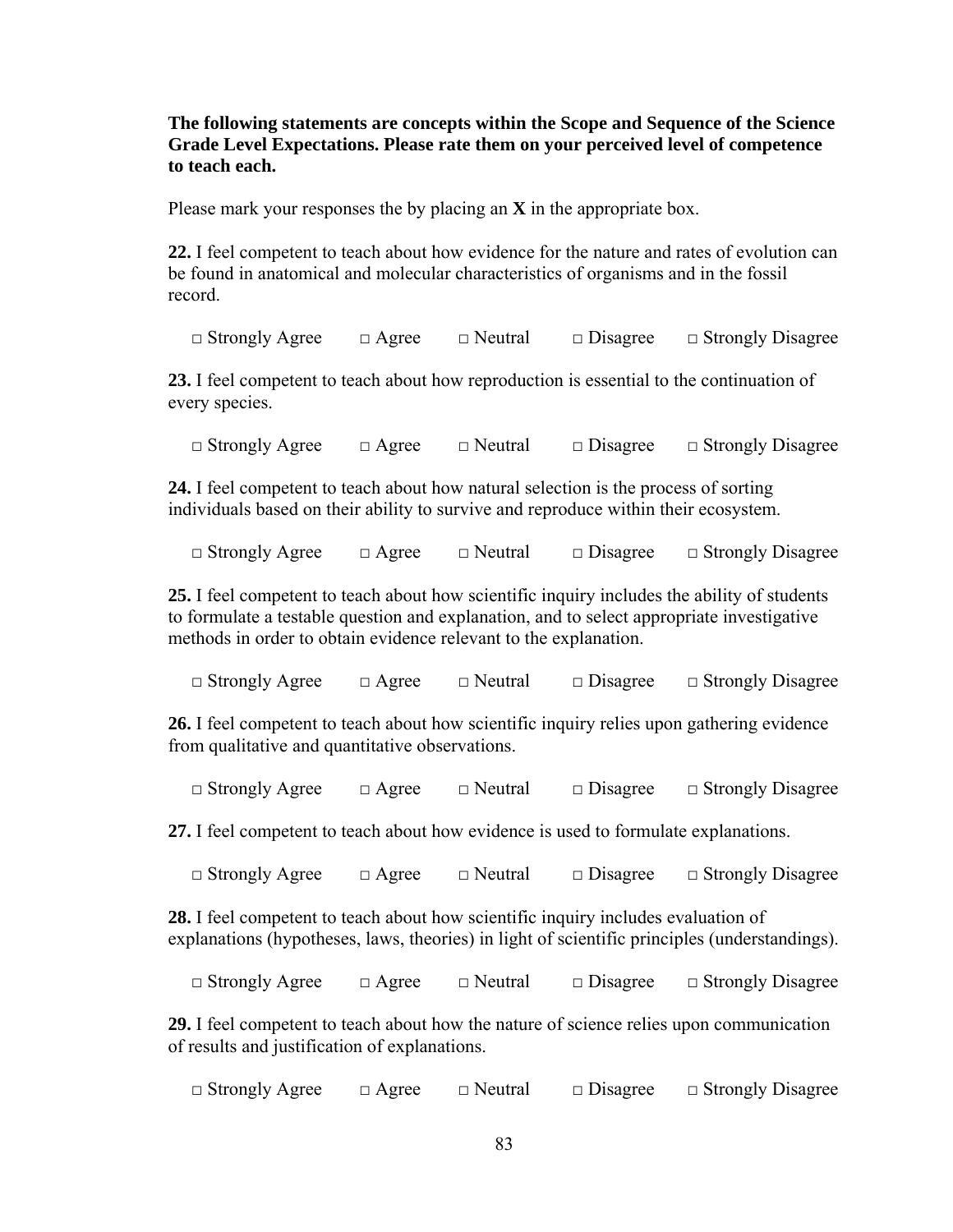### **Please answer the questions below by filling in the space with the appropriate information.**

**30.** How many years have you taught agricultural education?

**31.** What is your age?

### **Please answer the questions below by selecting the correct response.**

Mark your responses the by placing an  $X$  in the appropriate box(s).

**32.** Which of the following best describes the primary purpose of your agricultural education program?

- $\Box$  To prepare students to work in agriculturally related careers (production agriculture, agriculture)
- $\Box$  To promote agricultural literacy (teach about where food comes from, impact of agriculture upon the economy, environment, etc.)
- $\Box$  To reinforce academic skills and prepare students for higher education (in science, math, etc.)
- $\Box$  To provide enrichment experiences for students (similar to music, art, athletics, etc.)

**33.** My administration has asked me to benchmark science grade level expectations (GLEs) within the agricultural education curriculum.

 $\Box$  No  $\Box$  Yes

**34.** The Missouri Agricultural Education State Staff (Terry Heiman and/or district supervisors) has encouraged me to integrate the science GLEs into my classes.

 $\Box$  No  $\Box$  Yes

**35.** I have worked with one or more science instructors to incorporate science GLEs into the agriculture curriculum.

 $\Box$  No  $\Box$  Yes

**36.** My undergraduate coursework adequately prepared me to teach science GLEs in the agriculture curriculum.

□ Strongly Agree □ Agree □ Neutral □ Disagree □ Strongly Disagree

**37.** I have participated in one or more in-service workshop/course addressing how to integrate science principles into secondary agriculture classes (e.g. biotechnology).

 $\Box$  No  $\Box$  Yes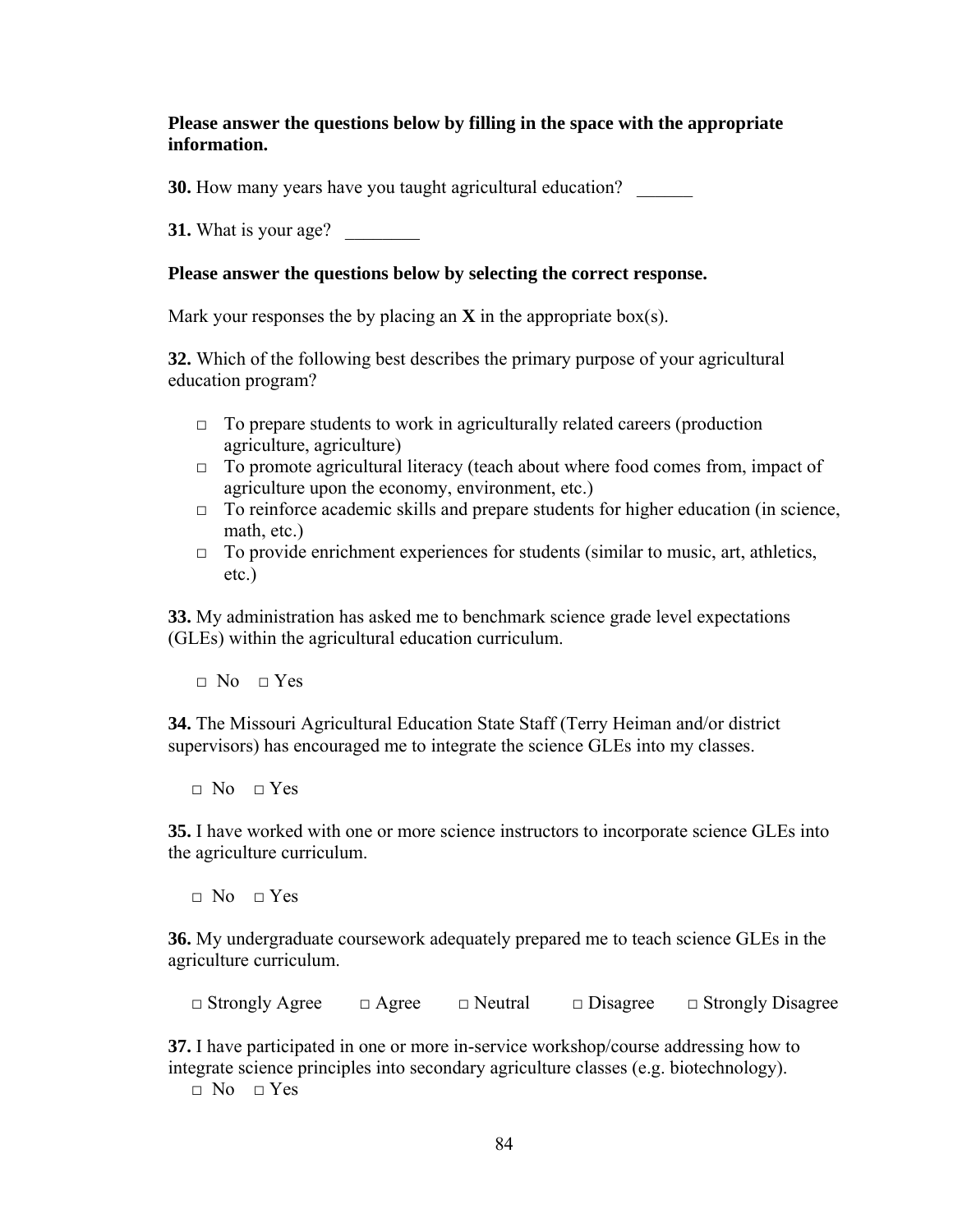### **Mark your responses the by placing an X in the appropriate box(s).**

**38.** I would attend professional development sessions on integrating science GLEs into the agriculture curriculum.

□ Strongly Agree □ Agree □ Neutral □ Disagree □ Strongly Disagree

**39.** I enjoy teaching principles of science.

□ Strongly Agree □ Agree □ Neutral □ Disagree □ Strongly Disagree

**40.** I want to teach more science in the agriculture curriculum.

□ Strongly Agree □ Agree □ Neutral □ Disagree □ Strongly Disagree

**41.** Based upon the way my classes are currently taught, embedded science credit should be available to students in my classes.

- $\Box$  All of the upper level (junior and senior) agriculture classes I teach.
- $\Box$  Some of the upper level (junior and senior) agriculture classes I teach.
- $\Box$  All of the lower (sophomore and lower) agriculture classes I teach.
- $\Box$  Some of the lower level (sophomore and lower) agriculture classes I teach.
- $\Box$  All of the agriculture classes that I teach.

**42.** I believe applied science principles and concepts, represented by the science GLEs, should be infused into the high school agriculture curriculum.

□ Strongly Agree □ Agree □ Neutral □ Disagree □ Strongly Disagree

**43.** I believe efforts should be expanded to upgrade the scientific content of agriculture classes.

□ Strongly Agree □ Agree □ Neutral □ Disagree □ Strongly Disagree

**44.** I believe that integrating the science GLEs into my agriculture curriculum does/would add value to the classes that I teach.

□ Strongly Agree □ Agree □ Neutral □ Disagree □ Strongly Disagree

**45.** I believe integrating science GLEs does/will enhance my students' problem solving skills.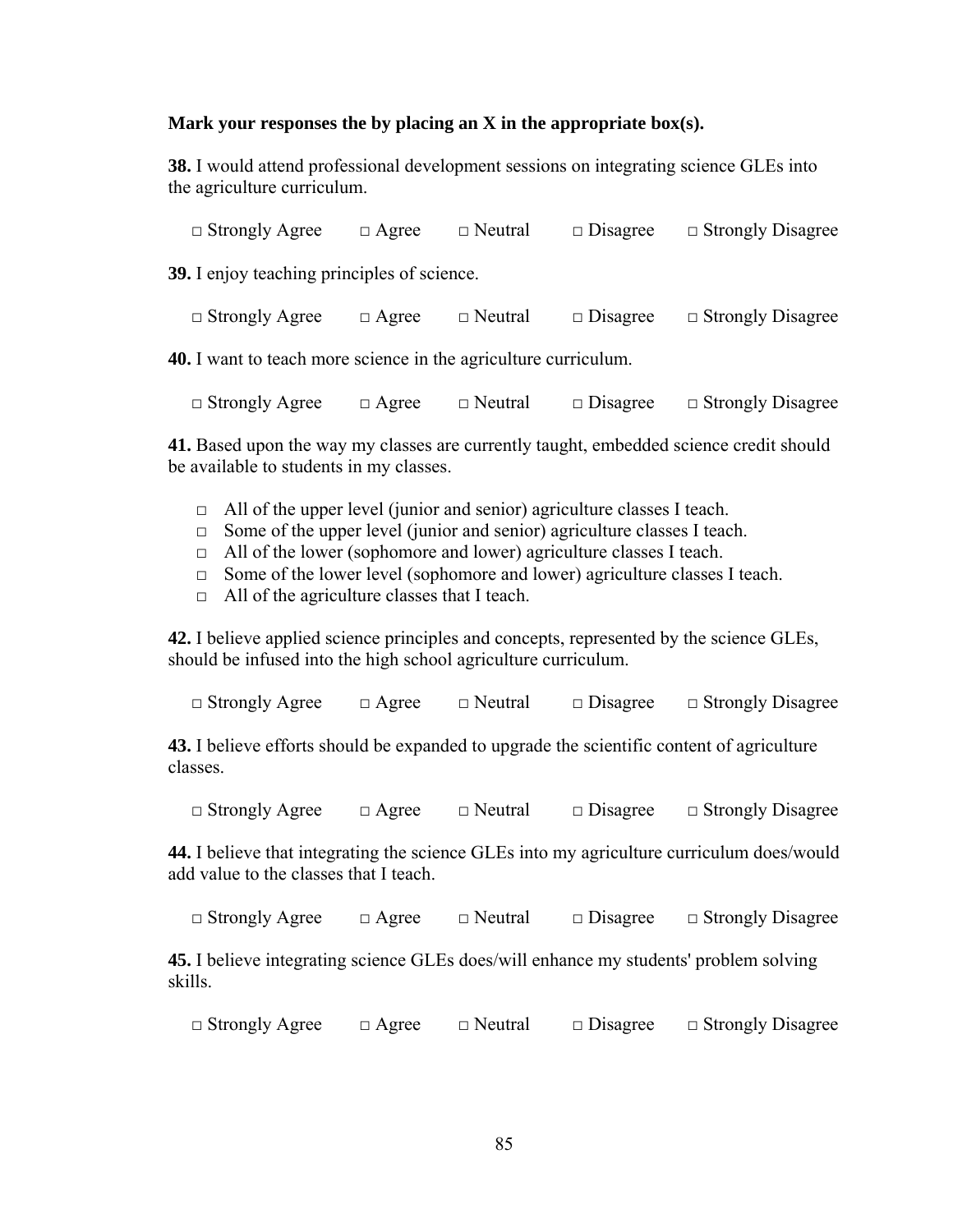### **Mark your responses the by placing an X in the appropriate box(s).**

**46.** I believe science GLEs are a good fit with current FFA events, activities and award programs.

□ Strongly Agree □ Agree □ Neutral □ Disagree □ Strongly Disagree

**47.** I believe FFA members will benefit from the integration of science GLEs into the agriculture curriculum.

□ Strongly Agree □ Agree □ Neutral □ Disagree □ Strongly Disagree

**48.** I have integrated science GLEs into the following courses. Check all that apply.

- □ Agriculture science I
- □ Agriculture science II
- □ Animal science
- □ Crop science
- □ Soil and water management
- $\Box$  Floriculture
- $\Box$  Greenhouse operation and management
- □ Nursery operation and management
- □ Turf management
- $\Box$  Fruit and vegetable production
- □ Conservation and natural resources
- □ Forest management
- $\Box$  Food science and technology
- □ Other

**49.** I plan to integrate science GLEs into the following courses. Check all that apply.

- □ Agriculture science I
- $\Box$  Agriculture science II
- □ Animal science
- □ Crop science
- □ Soil and water management
- □ Floriculture
- □ Greenhouse operation and management
- □ Nursery operation and management
- □ Turf management
- □ Fruit and vegetable production
- □ Conservation and natural resources
- □ Forest management
- $\Box$  Food science and technology
- □ Other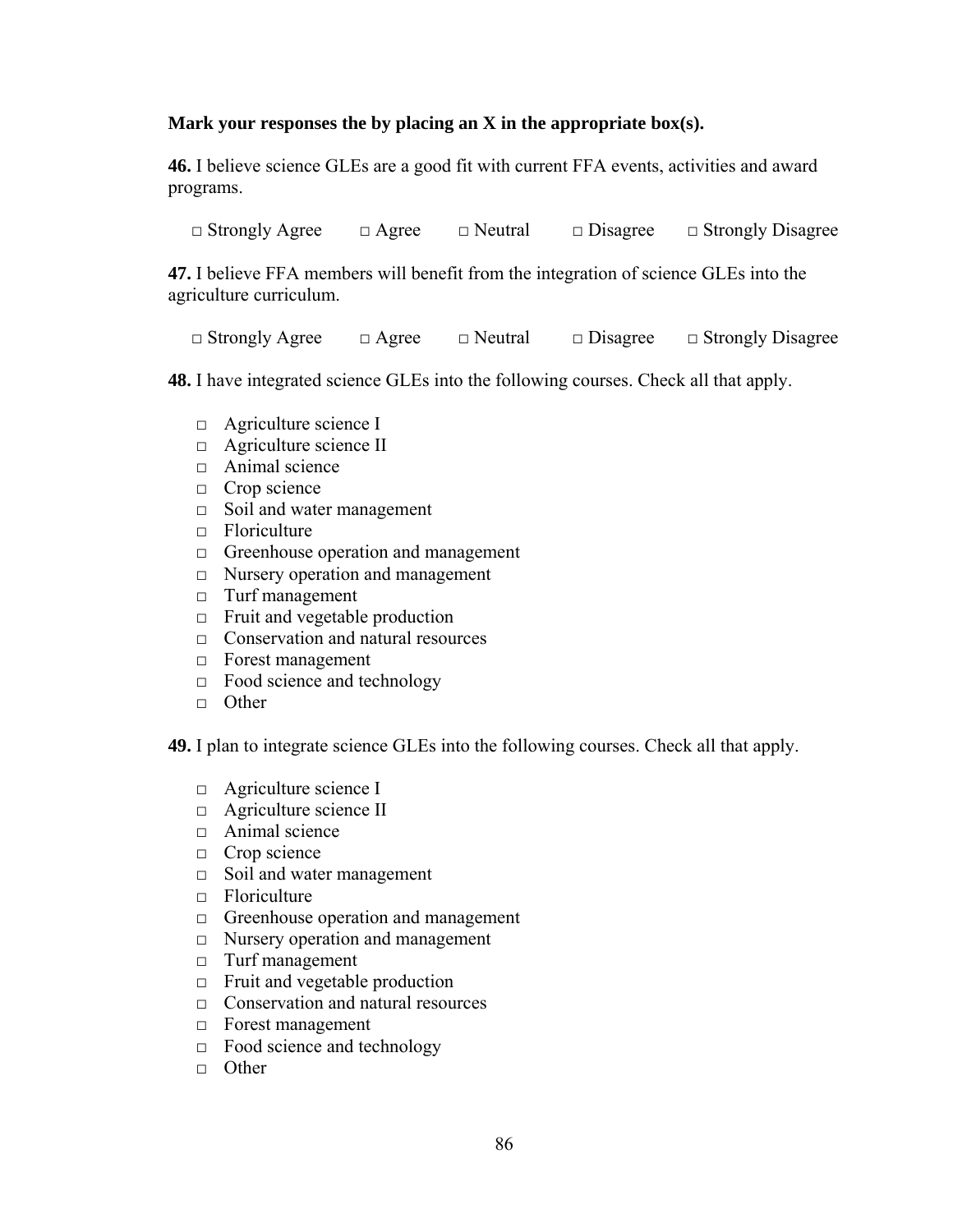#### **Mark your responses the by placing an X in the appropriate box(s).**

**50.** During the previous school year, what percentage of your students had a research SAE?

 $\Box$  0  $\Box$  1-10  $\Box$  11-20  $\Box$  21-30  $\Box$  More than 30

**51.** During the previous school year, what percentage of your students participated in the Agriscience Fair?

 $\Box$  0  $\Box$  1-10  $\Box$  11-20  $\Box$  21-30  $\Box$  More than 30 **52.** How will incorporating science GLEs impact enrollment in your agricultural education program?

□ Greatly Increase □ Increase □ No Change □ Slightly Decrease □ Greatly Decrease

**53.** How will incorporating science GLEs impact the number of members in your local FFA chapter?

□ Greatly Increase □ Increase □ No Change □ Slightly Decrease □ Greatly Decrease

**54.** How will incorporating science GLEs impact the number of students with SAEs in your agricultural education program?

□ Greatly Increase □ Increase □ No Change □ Slightly Decrease □ Greatly Decrease

**55.** How will incorporating science GLEs impact the amount of time you need to prepare for class?

□ Greatly Increase □ Increase □ No Change □ Slightly Decrease □ Greatly Decrease

**56.** How will incorporating science GLEs impact the amount of time you have available to advise and work with FFA events, activities and award programs?

□ Greatly Increase □ Increase □ No Change □ Slightly Decrease □ Greatly Decrease

**57.** How will incorporating science GLEs impact the amount of time you have available to supervise SAEs?

□ Greatly Increase □ Increase □ No Change □ Slightly Decrease □ Greatly Decrease

**58.** How will incorporating science GLEs impact the quality of SAEs conducted by students in your agricultural education program?

□ Greatly Increase □ Increase □ No Change □ Slightly Decrease □ Greatly Decrease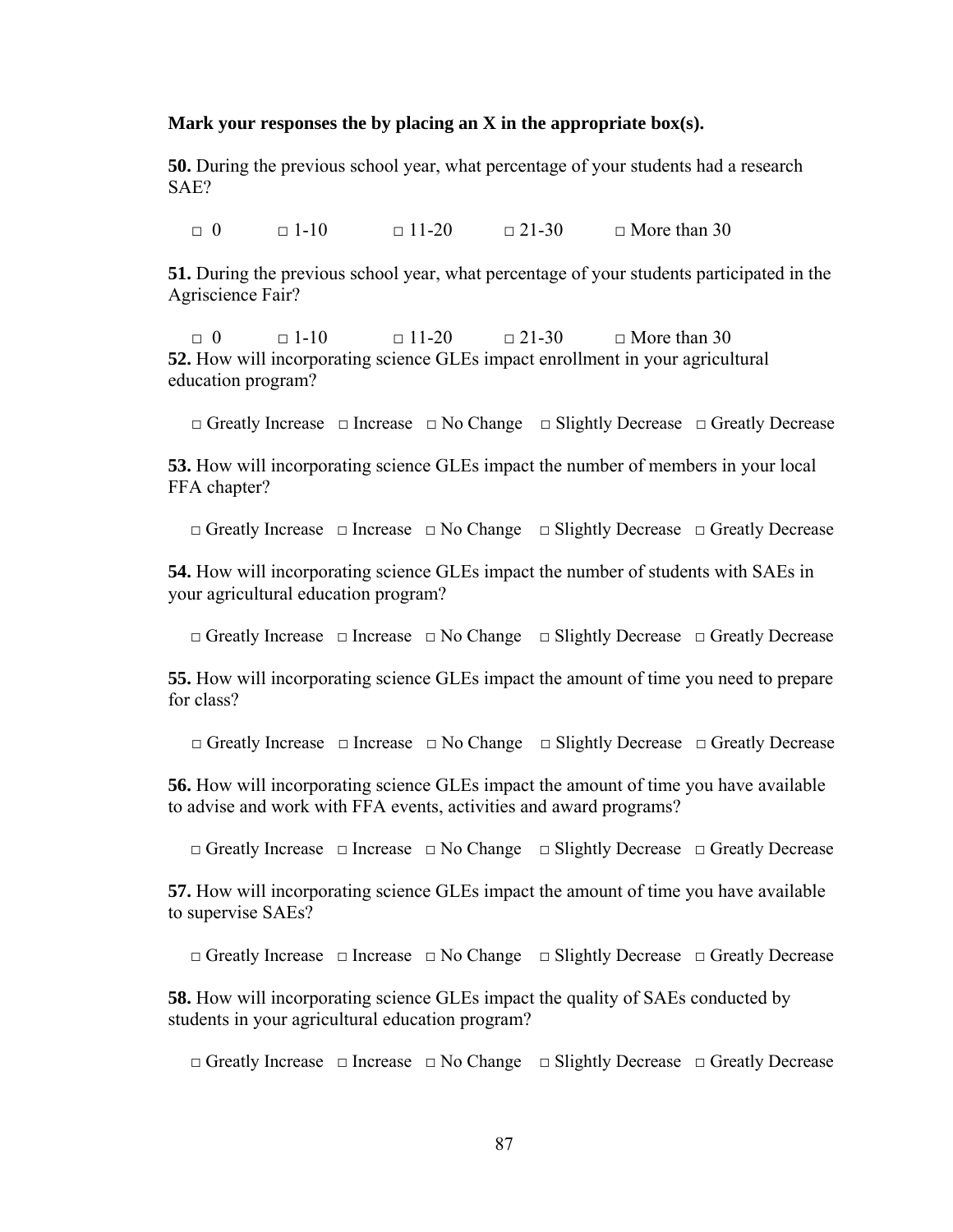# **APPENDIX C**

Biological Science Exam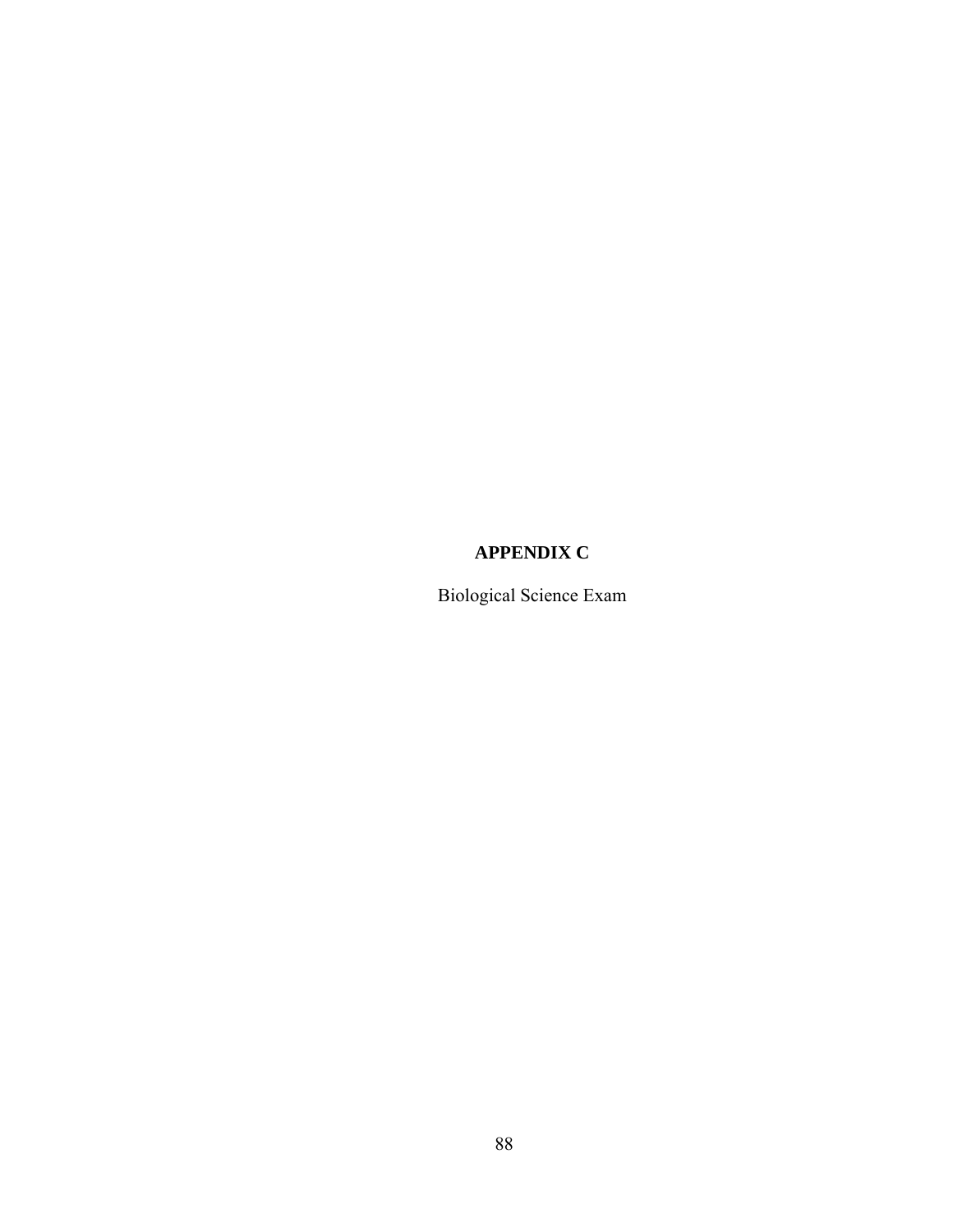## **Please mark all answers on the Scantron that is provided. DO NOT mark on the instrument.**

- 1. Which part of the human brain is involved in controlling body temperature?
	- a. Cerebrum
	- b. Cerebellum
	- c. Thalamus
	- d. Hypothalamus\*\*\*
- 2. From an evolutionary standpoint, what is a disadvantage of asexual reproduction (compared to sexual reproduction)?
	- a. Asexual reproduction requires less specialization.
	- b. There is less variability between generations. \*\*\*
	- c. Asexual reproduction is not possible for large organisms.
	- d. Asexual reproduction is possible for large organisms.
- 3. Which of the following pairs of animals is most likely to occupy the same trophic level within their own food webs?
	- a. Hawk and zooplankton
	- b. Rabbit and blue jay\*\*\*
	- c. Algae and beetle grub
	- d. Grasshopper and spider
- 4. In humans, which compartment of the heart does deoxygenated blood enter first?
	- a. Right ventricle
	- b. Right atrium\*\*\*
	- c. Left ventricle
	- d. Left atrium
- 5. Which of the following structures reduces friction caused by the movement of skin and muscle over bone?
	- a. Synovial membrane
	- b. Articular cartilage
	- c. Bursae\*\*\*
	- d. Symphyses
- 6. How do electrons orbit the nucleus of an atom?
	- a. Each electron follows a fixed path, like a planet.
	- b. All electrons of an atom revolve at the same distance from the nucleus.
	- c. Electrons orbit in a cloud-like region all around the nucleus of an atom.\*\*\*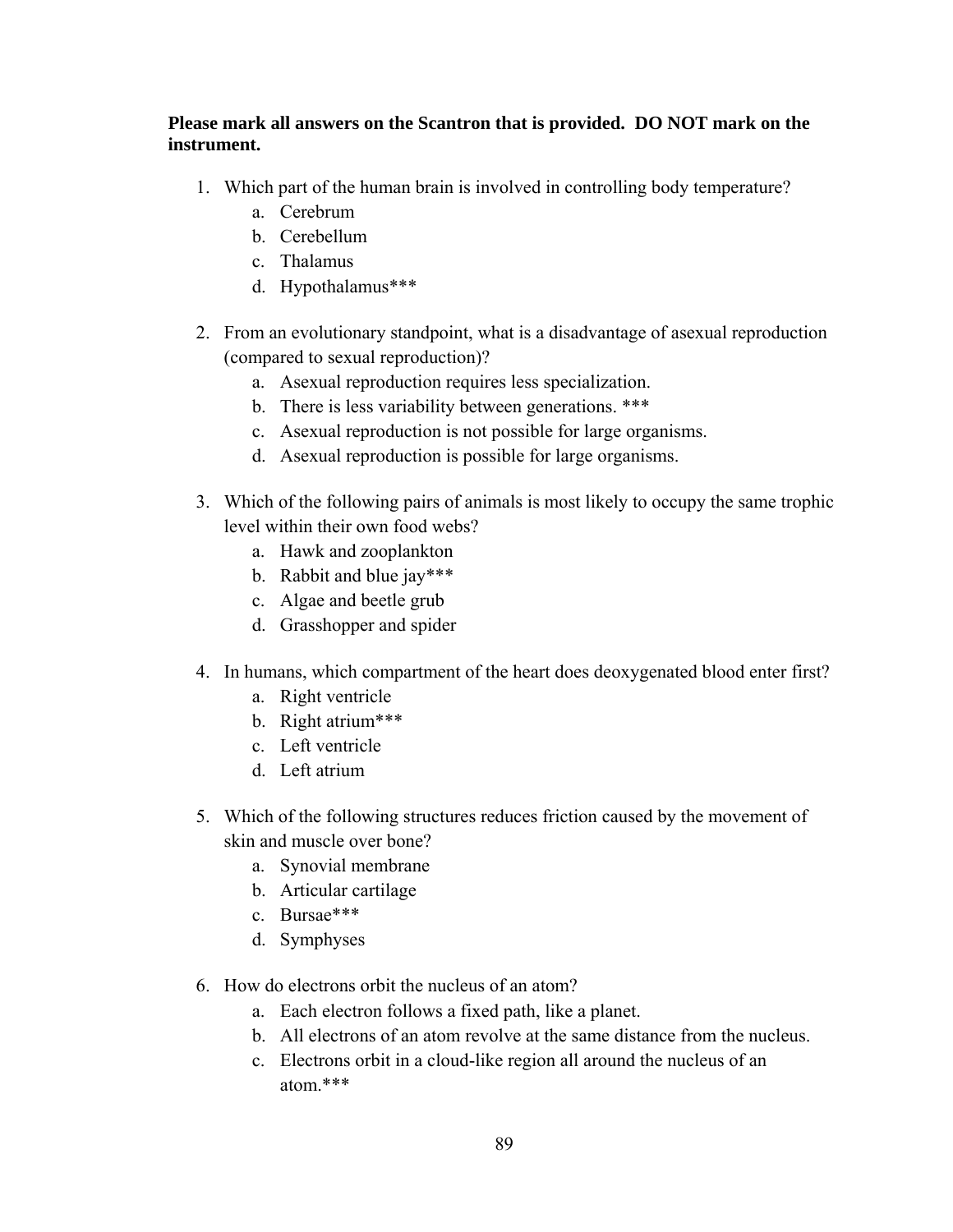d. Electrons exist in a state of equilibrium, both in and around the nucleus.

## **Please mark all answers on the Scantron that is provided. DO NOT mark on the instrument.**

- 7. Which organelle provides energy for movement, division, and contraction?
	- a. Cytoskeleton
	- b. Chloroplast
	- c. Cell membrane
	- d. Mitochondrion\*\*\*
- 8. An abrupt decrease in fossil diversity in rock horizons, followed by fossils of different species, is an indication of
	- a. succession
	- b. microevolution
	- c. mass extinction\*\*\*
	- d. natural selection
- 9. Which of the following organelles are in plant cells, but not animal cells?
	- a. Cell walls and chloroplasts\*\*\*\*
	- b. Lysosomes and centrioles
	- c. Chloroplasts and mitochondria
	- d. Cell walls and nuclei
- 10. What is the major difference between prokaryotic cells and eukaryotic?
	- a. Prokaryotic cells do not have cell walls
	- b. Eukaryotic cells do not have a nucleus
	- c. Prokaryotic cells only have one chromosome\*\*\*
	- d. Eukaryotic cells do not have cytoplasm
- 11. What are the levels of organization, in order of complexity, within an animal?
	- a. Tissues  $\rightarrow$  Cells  $\rightarrow$  Organs  $\rightarrow$  Organ Systems
	- b. Cells  $\rightarrow$  Tissues  $\rightarrow$  Organs  $\rightarrow$  Organ Systems \*\*\*
	- c. Organ Systems  $\rightarrow$  Organs  $\rightarrow$  Tissues  $\rightarrow$  Cells
	- d. Organs  $\rightarrow$  Organ Systems  $\rightarrow$  Tissues  $\rightarrow$  Cells
- 12. ABO blood typing is genetically determined, with the genes from antigens, A or B, dominant, and the gene for no antigen, O, being recessive, If the genotype for a person's ABO blood type is AO, what is the phenotype?
	- a. Type A\*\*\*
	- b. Typo AO
	- c. Type O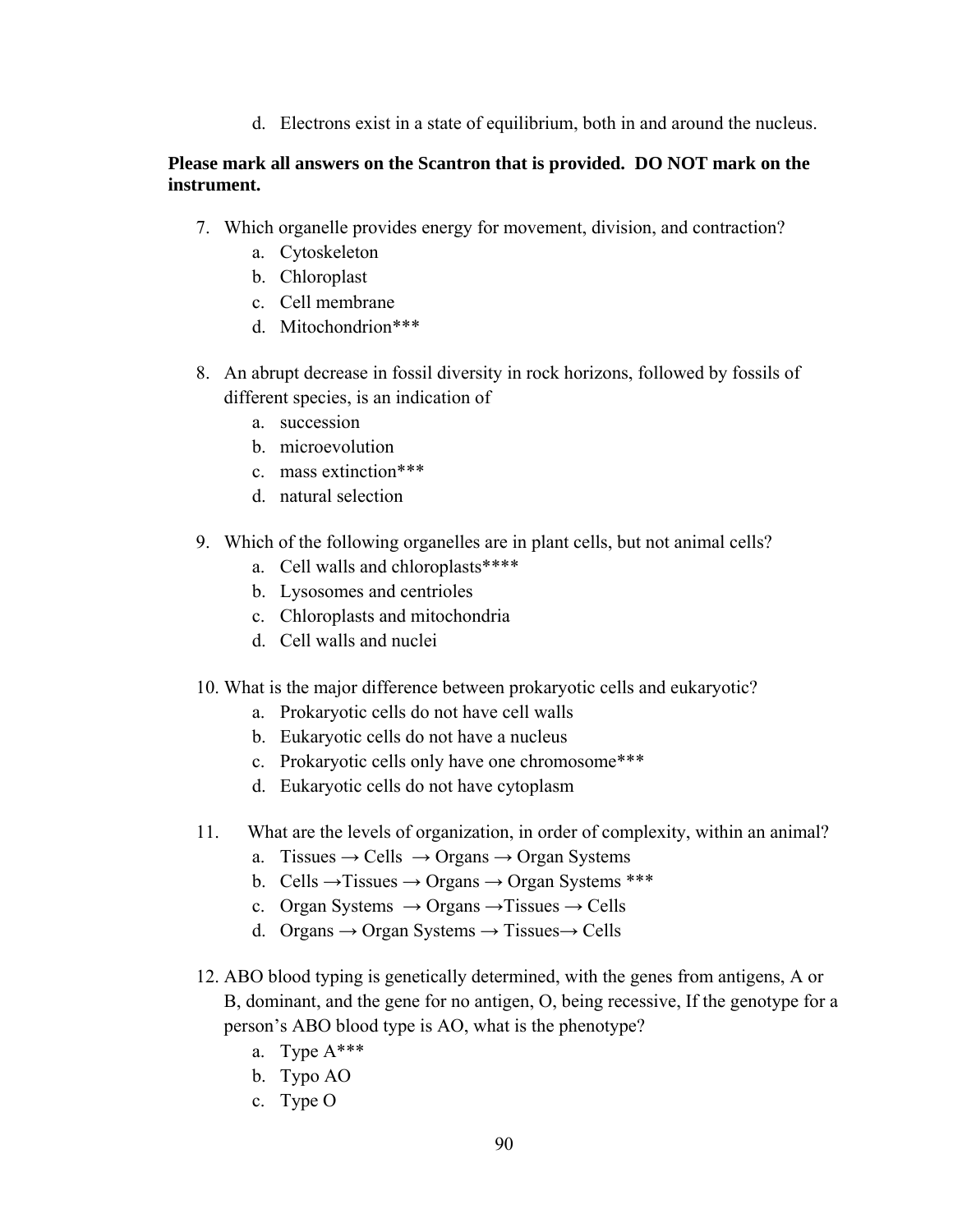d. Type AA

## **Please mark all answers on the Scantron that is provided. DO NOT mark on the instrument.**

- 13. According to competitive exclusion two organisms can not occupy the same niche in the same place at the same time. What is the best explanation of a niche?
	- a. An organism's microhabitat, abiotic characteristics, and food requirements.\*\*\*
	- b. The biotic environment where an organism lives, reproduces, and dies.
	- c. The organism's relationship with other living organisms and their surroundings.
	- d. The biome in which an organism lives.
- 14. Which hormones are responsible for regulating the menstrual cycle?
	- a. Progesterone and estrogen\*\*\*
	- b. Progesterone and testosterone
	- c. Estrogen and testosterone
	- d. Estrogen and gonadotropin
- 15. What is the function of cellulose in a plant cell?
	- a. It stores sugar.
	- b. It provides rigid support.\*\*\*
	- c. It is a reserve source for glucose.
	- d. It enables reproduction.
- 16. When a barnacle attaches itself to a whale, the barnacle benefits, but the whale does not. What type of symbiosis does this indicate?
	- a. Mutualism
	- b. Commensalism\*\*\*
	- c. Parasitism
	- d. Natural selection
- 17. What are the main forces of evolution?
	- a. Heritable variation, natural selection, and stochastic events
	- b. Differential migration, Hardy-Weinberg equilibrium, and genetic drift
	- c. Over-production, natural selection, and heritability
	- d. Mutation, migration, selection, and drift\*\*\*
- 18. Which of the following statements applies to all nucleic acids?
	- a. They are polymers made of nucleotides.\*\*\*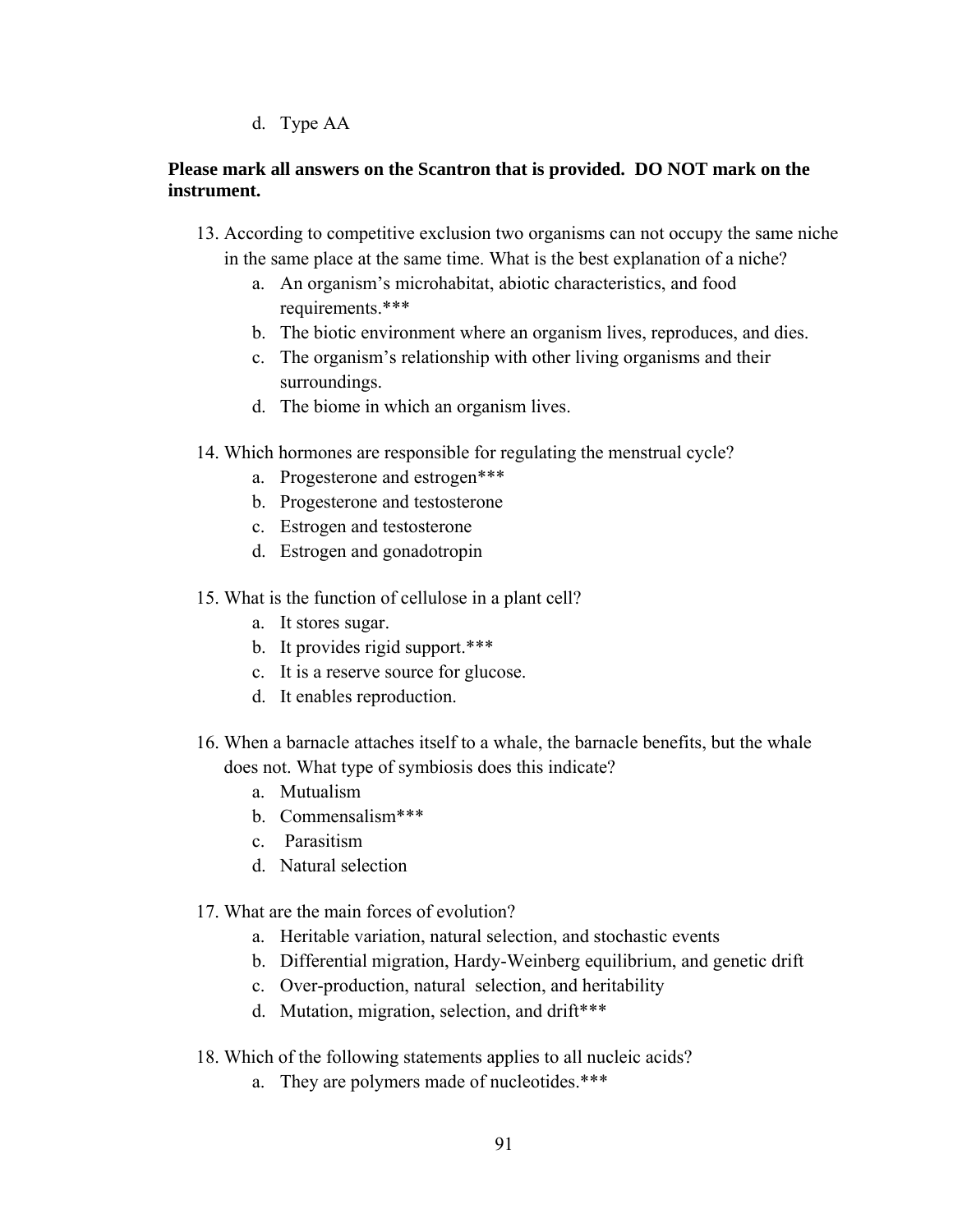- b. They have no functions in cells, only organs and organ systems.
- c. They contain four organic bases.
- d. They have a double helix structure.

### **Please mark all answers on the Scantron that is provided. DO NOT mark on the instrument.**

- 19. What is the function of fermentation in the cells of vertebrates?
	- a. Provide oxygen to the muscle.
	- b. Provide a quick burst of energy to the muscle.\*\*\*
	- c. Regulate breathing by producing carbon dioxide.
	- d. Store energy for later use.

### 20. Which reproductive strategy is used by conifers?

- a. Windblown homospores that disperse in water.
- b. Heterospores assisted in pollination by animals with fruit over seeds.
- c. Heterospores pollinated by wind with naked seeds.\*\*\*
- d. Heterospores pollinated by wind and fruit over seeds.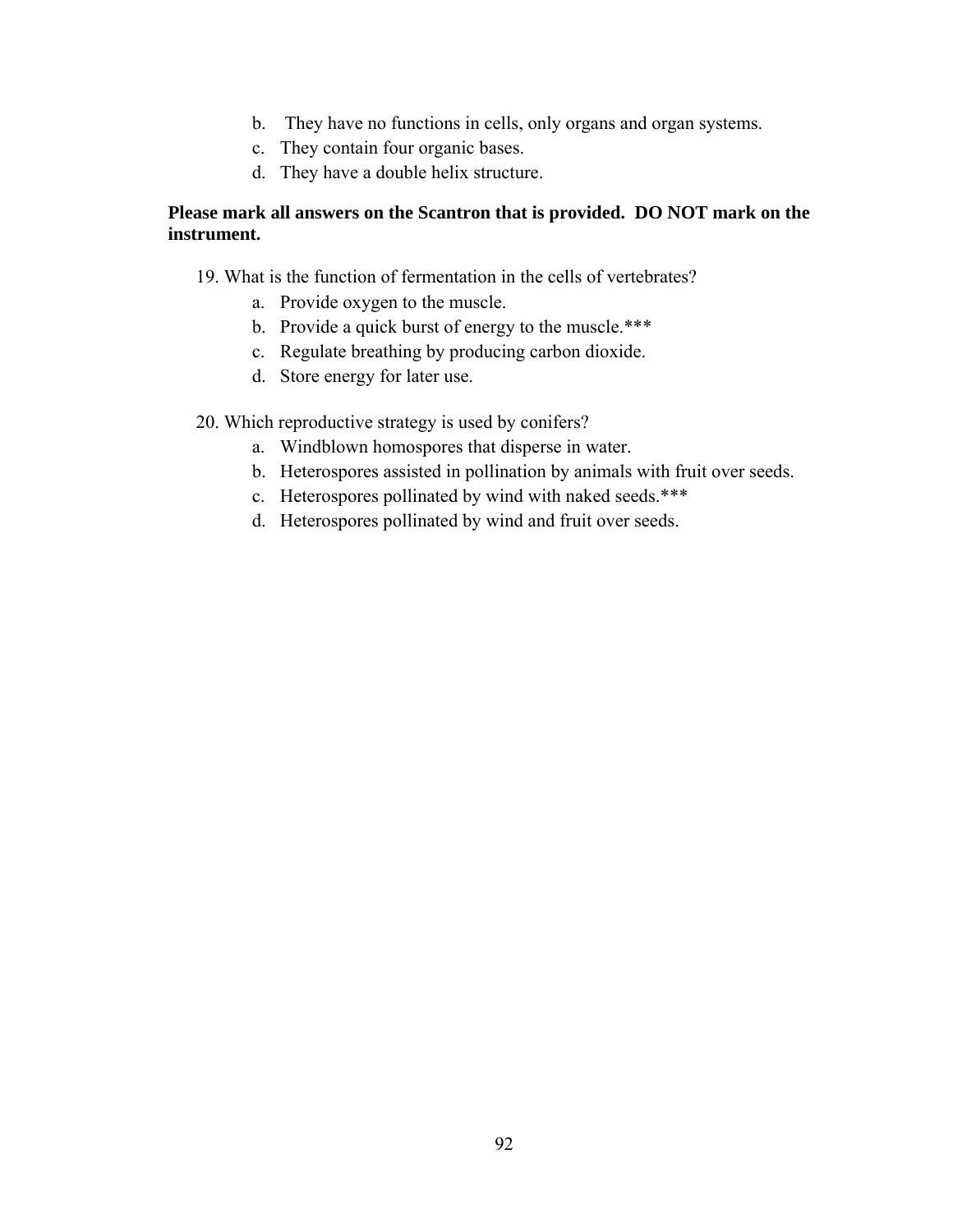# **APPENDIX D**

Initial Email to Study Participants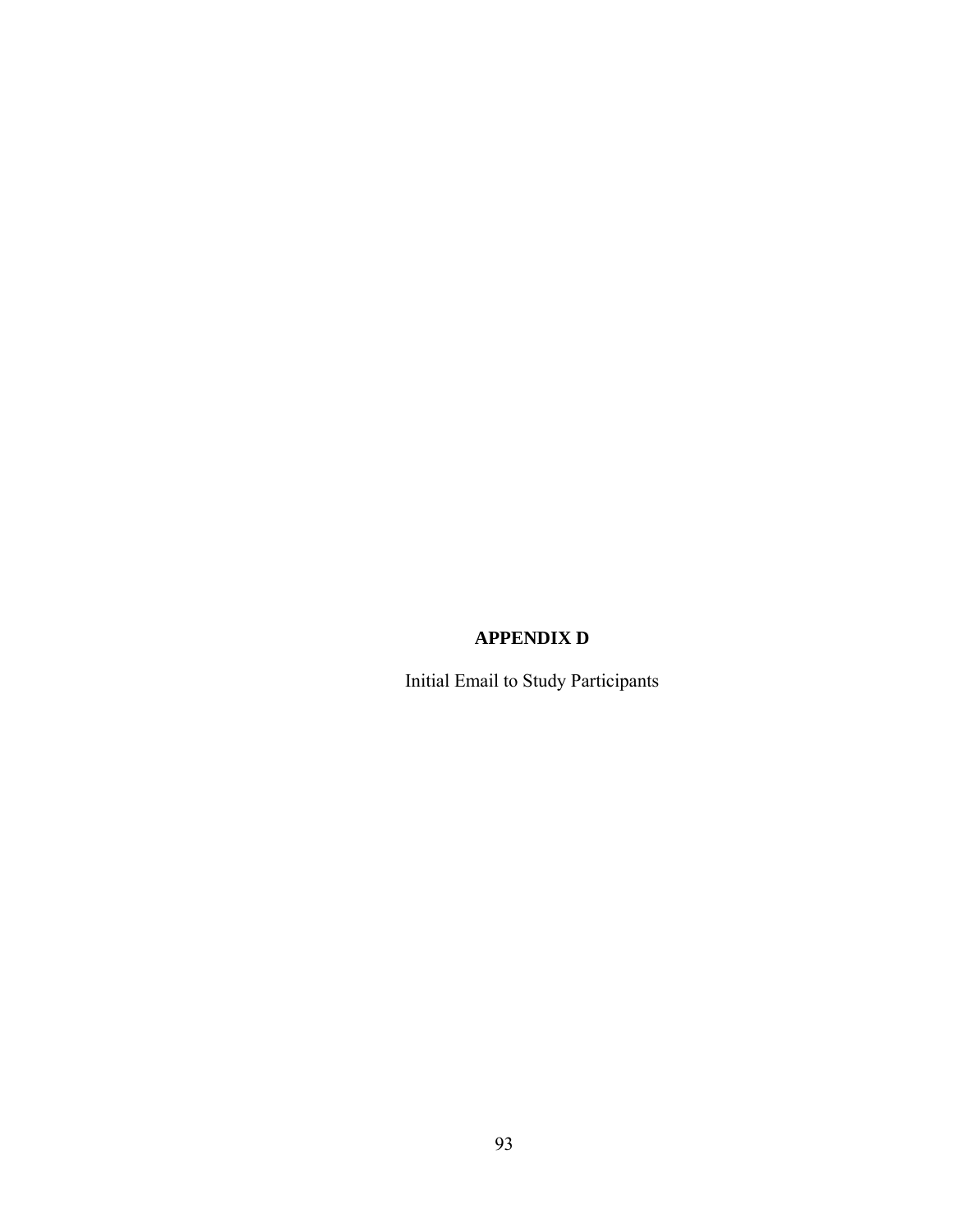I hope that your summer is going well. If you are like me, the season is going by too fast.

The purpose of this email is to ask you to participate in a study I am conducting for my dissertation. The study is related to the integration of science Grade Level Expectations (GLEs) within Ag Ed. I need you to be a part of the study by completing two questionnaires. First, there is an online instrument. It should only take between 15 and 20 minutes to complete. I would greatly appreciate having your input by the end of this week. Second, during the MoACTE/MVATA conference next week, I would also ask that you stay after the district teachers meeting on Tuesday afternoon to complete another instrument. It, too, should only take a few minutes to complete. As an incentive to participate, there will be a \$50 bill card drawn for one participant in each district. The name will be drawn when all instructors in the district have finished the instrument.

To proceed, just go to the link listed below, read the instructions and respond to each item.

### **For the code, please insert the following number: 235**

The link to the study is: http://www.ucmo.edu/surveys/?formID=1611

If you have any questions or comments after completing the instrument, please send those to me by email as soon as possible.

Thanks, in advance, for your help and I will see you at the conference. Jason A. Scales Assistant Professor Agriculture Education & Mechanization University of Central Missouri Grinstead 126 Warrensburg, MO 64093 660-543-4519 jscales@ucmo.edu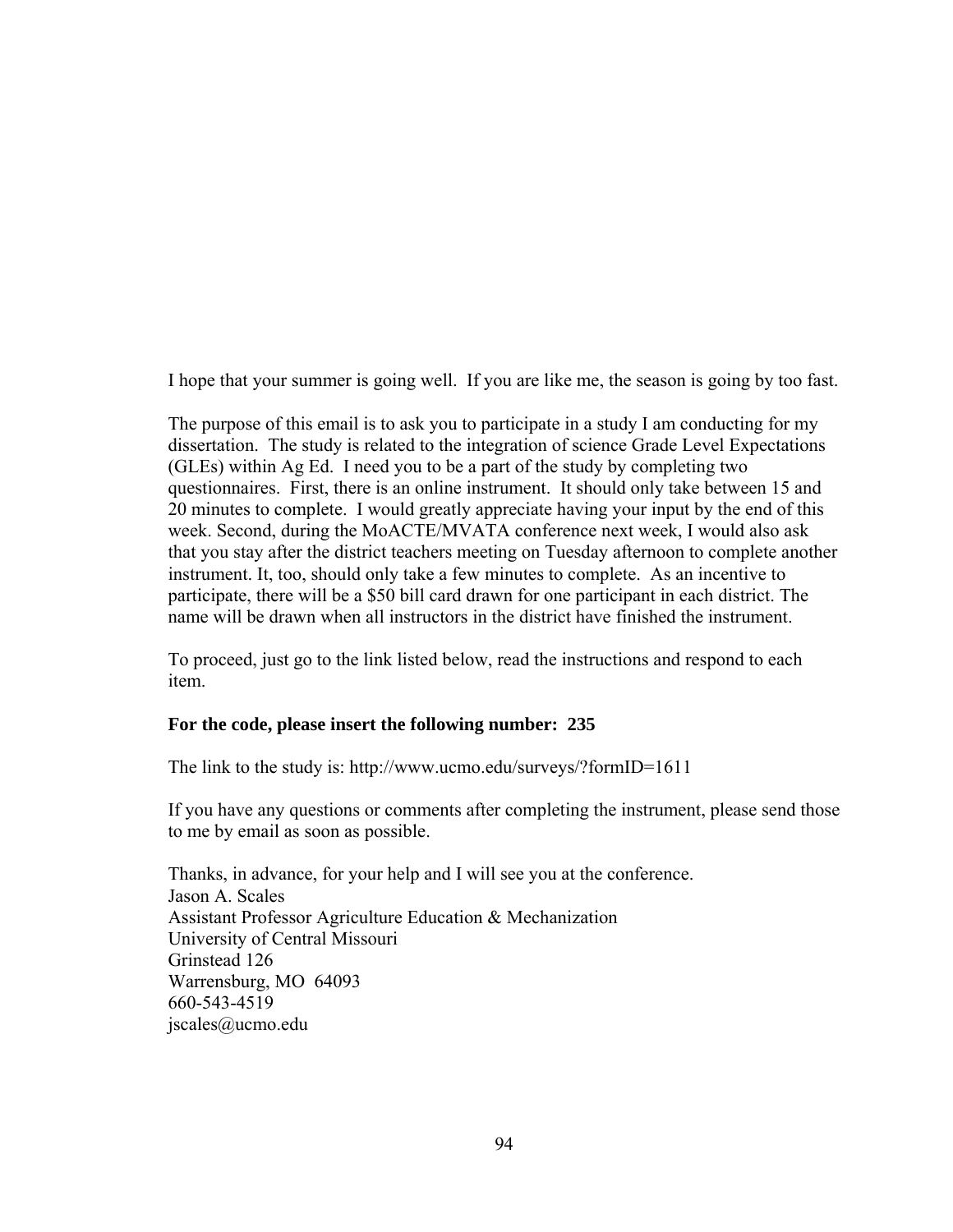# **APPENDIX E**

Panel of Experts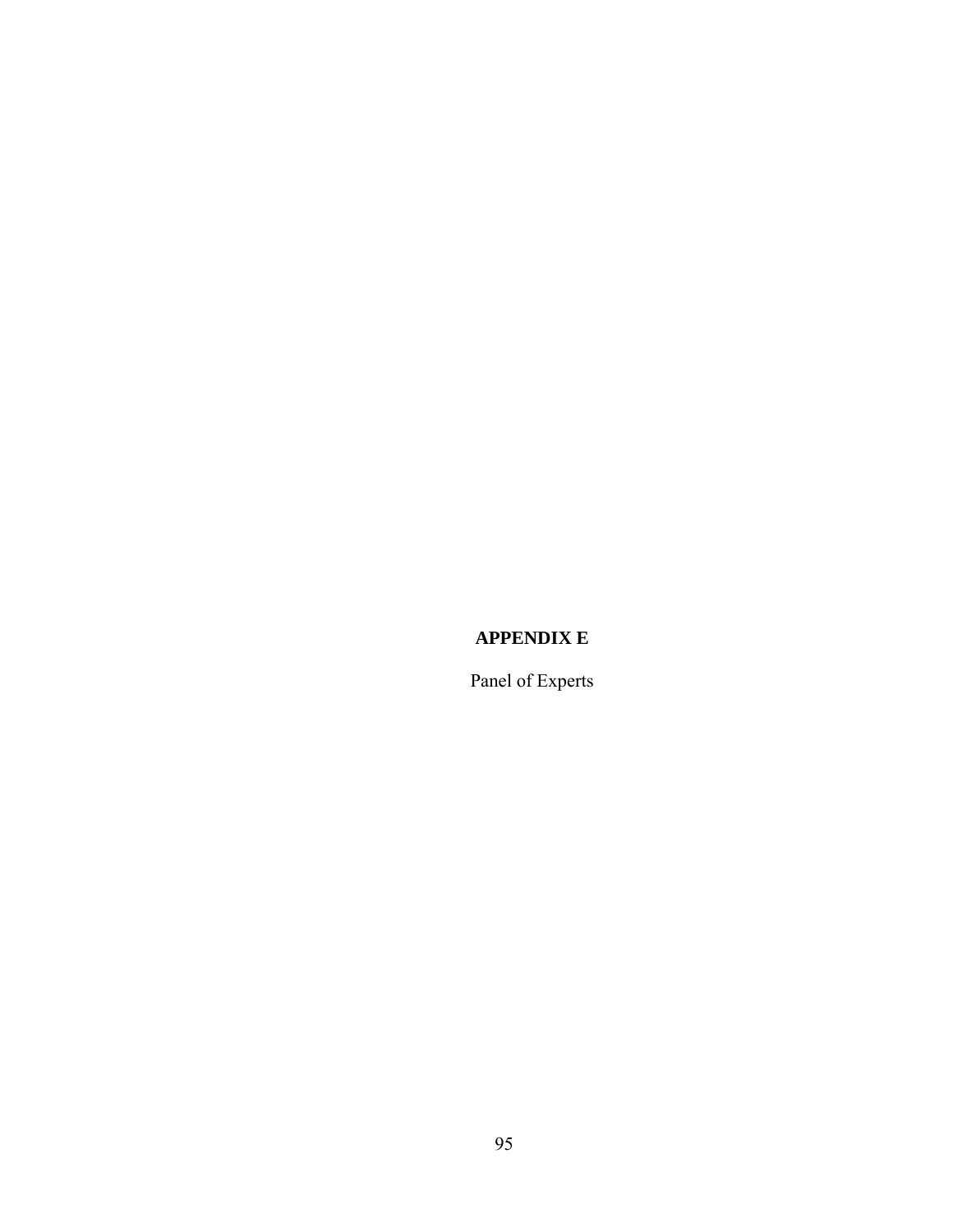#### Panel of Experts

Dr. Rob Terry, Jr. Agricultural Education University of Missouri – Columbia 127 Gentry Hall Columbia, Missouri 65211 robterry@missouri.edu

Dr. Brian Garton Agricultural Education University of Missouri – Columbia 2 - 64 Agriculture Building Columbia, Missouri 65211 gartonb@missouri.edu

 Dr. Robert Torres Agricultural Education University of Missouri – Columbia 126 Gentry Hall Columbia, Missouri 65211 torresr@missouri.edu

Dr. James Spain Dairy Nutrition University of Missouri – Columbia 116 Animal Science Research Center Columbia, Missouri 65211 spainj@missouri.edu

Dr. Paul Vaughn Associate Dean & Director Academic Programs University of Missouri – Columbia 2 – 64 Agriculture Building Columbia, Missouri 65211 vaughnpr@missouri.edu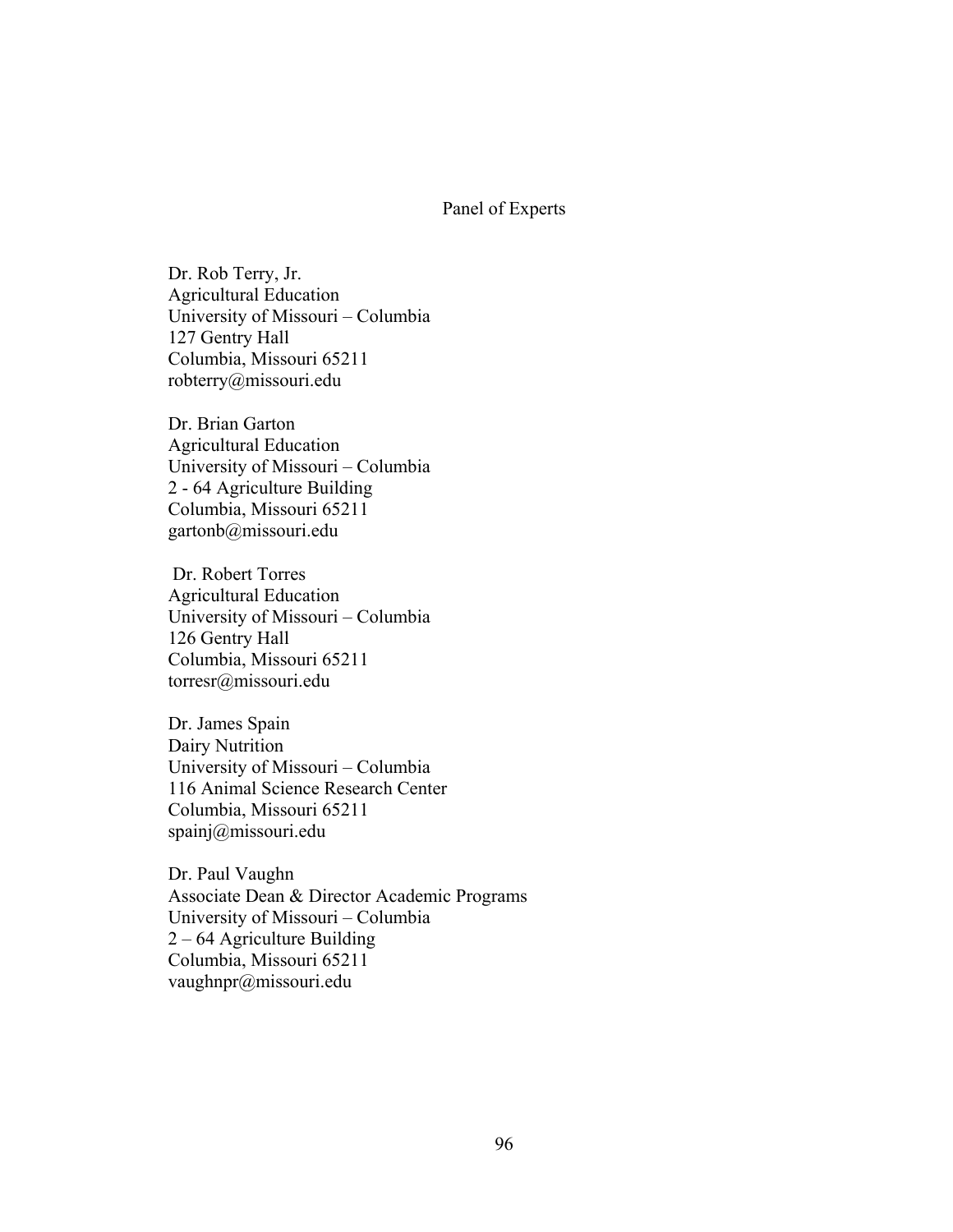## **APPENDIX F**

Follow-up Email to Study Participants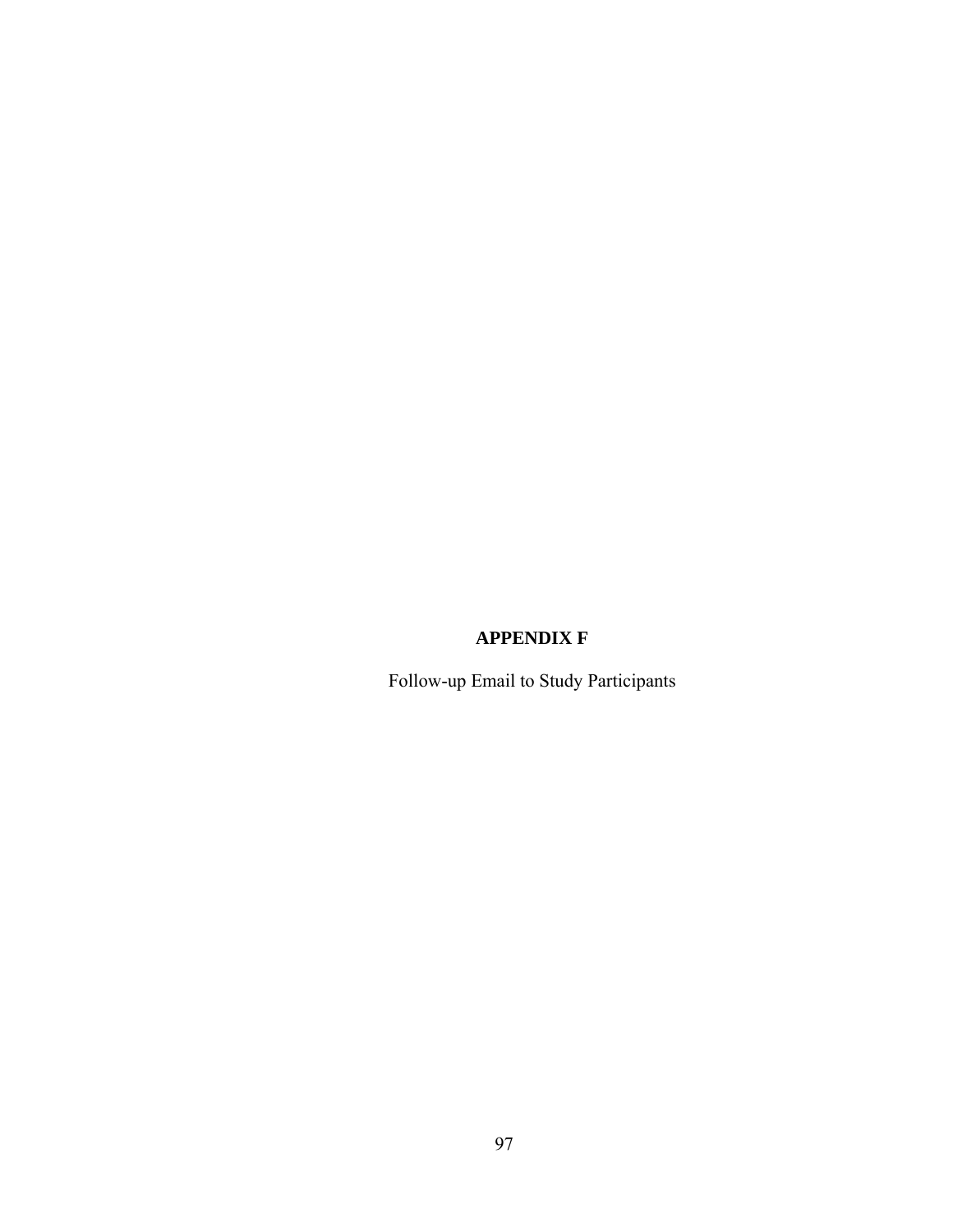A few weeks ago I sent you an email in regard to a study that I am completing for my dissertation. I would really like to have your input into the incorporation of science Grade Level Expectations within Ag Ed.

This is a very simple and interactive instrument that should only take about 15-20 minutes to complete. When the first instrument has been competed I have a second one that will take no longer then 10 minutes to complete.

To proceed, just go to the link listed below, read the instructions and respond to each item.

### **For the code, please insert the following number: 303**

The link to the study is: http://www.ucmo.edu/surveys/?formID=1611

If you have any questions or comments after completing the instrument, please send those to me by email as soon as possible.

Thanks Jason A. Scales Assistant Professor Agriculture Education & Mechanization University of Central Missouri Grinstead 126 Warrensburg, MO 64093 660-543-4519 jscales@ucmo.edu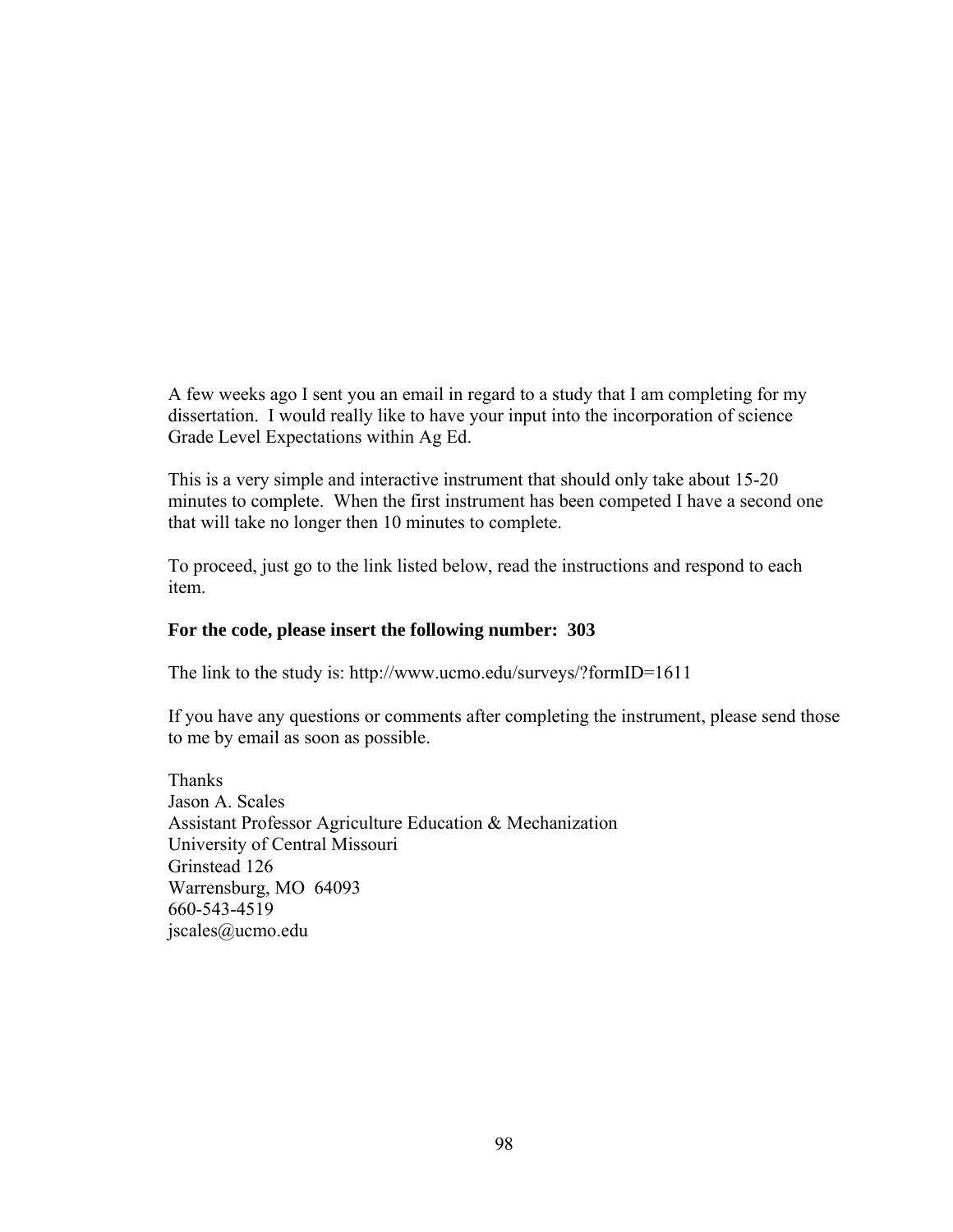### **APPENDIX G**

Instructional Letter for State Supervisors at the 2007 Summer Missouri Vocational Agriculture Teachers Association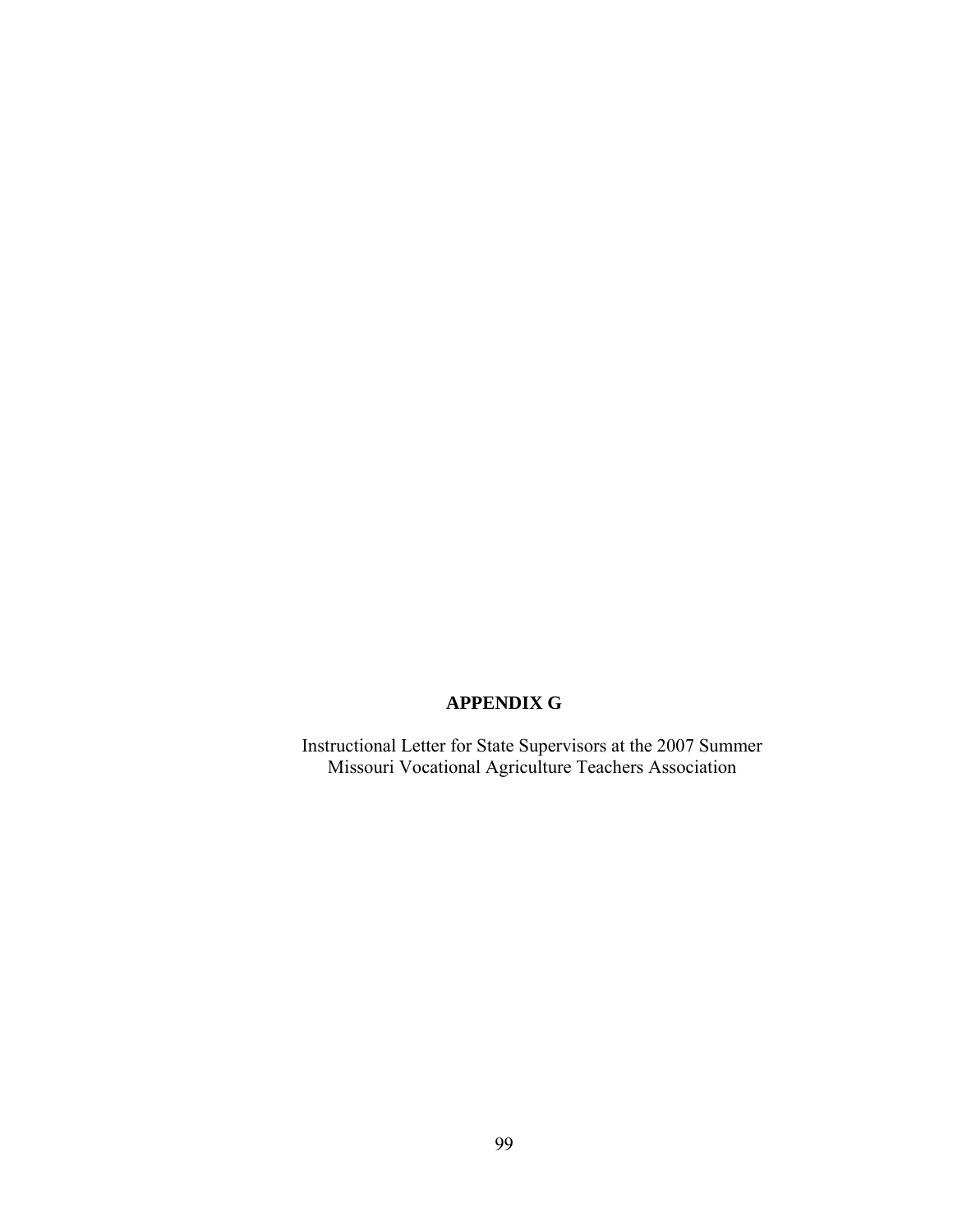Thanks for your willingness to help with my dissertation study. The purpose of this message is to provide you with directions for collecting the data at the end of the district instructors meeting Tuesday afternoon. Directions<sup>.</sup>

- Pass out the instrument and Scantron to all instructors. Each instrument is labeled with a name and codes for each participant.
- Read the following:
	- o Please do not talk while the instrument is being completed.
	- o You need only fill in answers to questions on the Scantron. Do not bubble in your name or any other information..
	- o PLEASE do not write on the instrument. All answers go on the Scantron form.
	- o When you complete the instrument, tear off the name tag and place it in the box. I will take the Scantron form.
	- o Please remain in the room for the drawing of the \$50 gift card.
- When all instruments are collected, draw a name from the container and award the \$50 to that person.

List of participants within your district: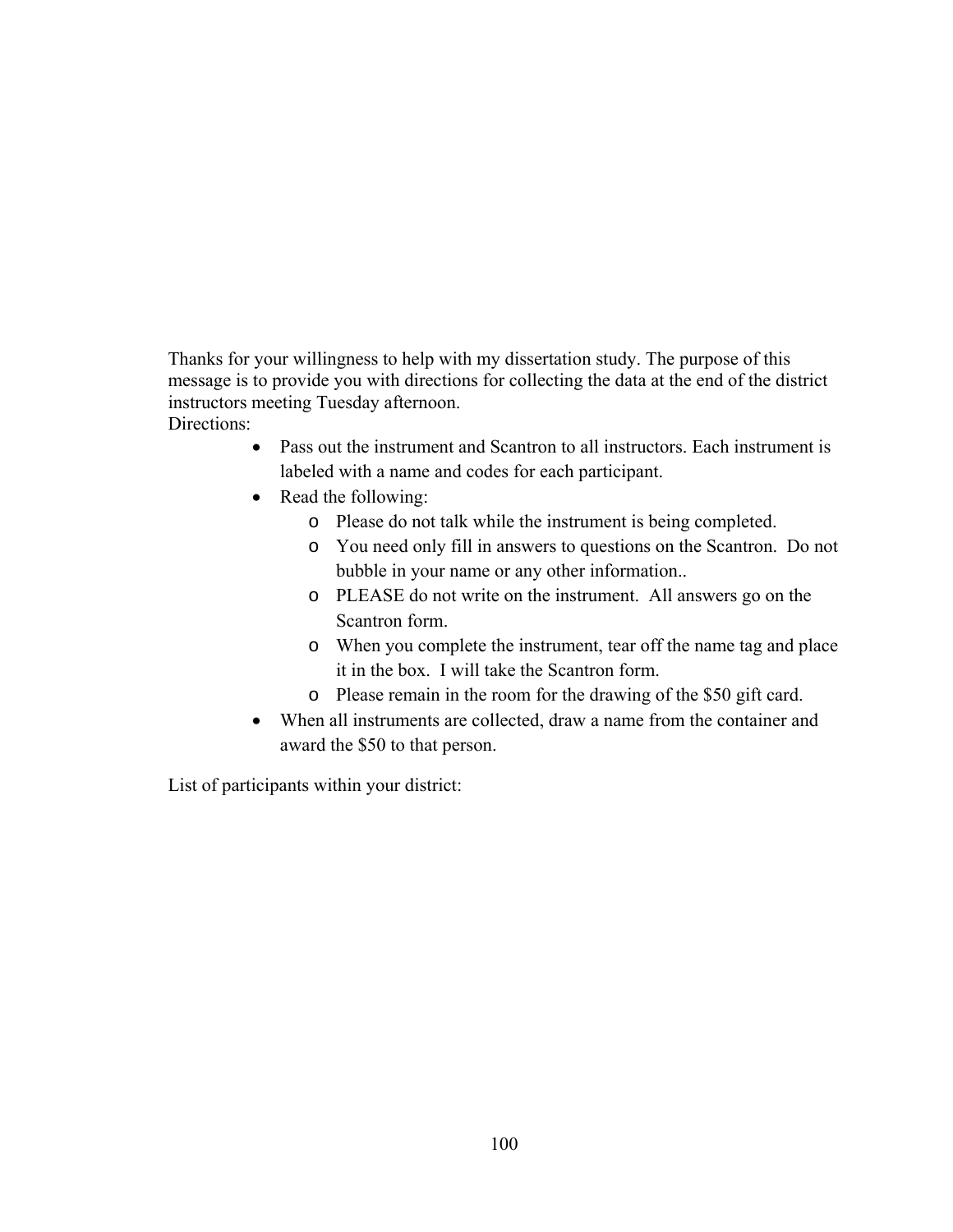## **APPENDIX H**

Frequency Distribution for Instructors' Perceived Level of Competence to Teach Science GLEs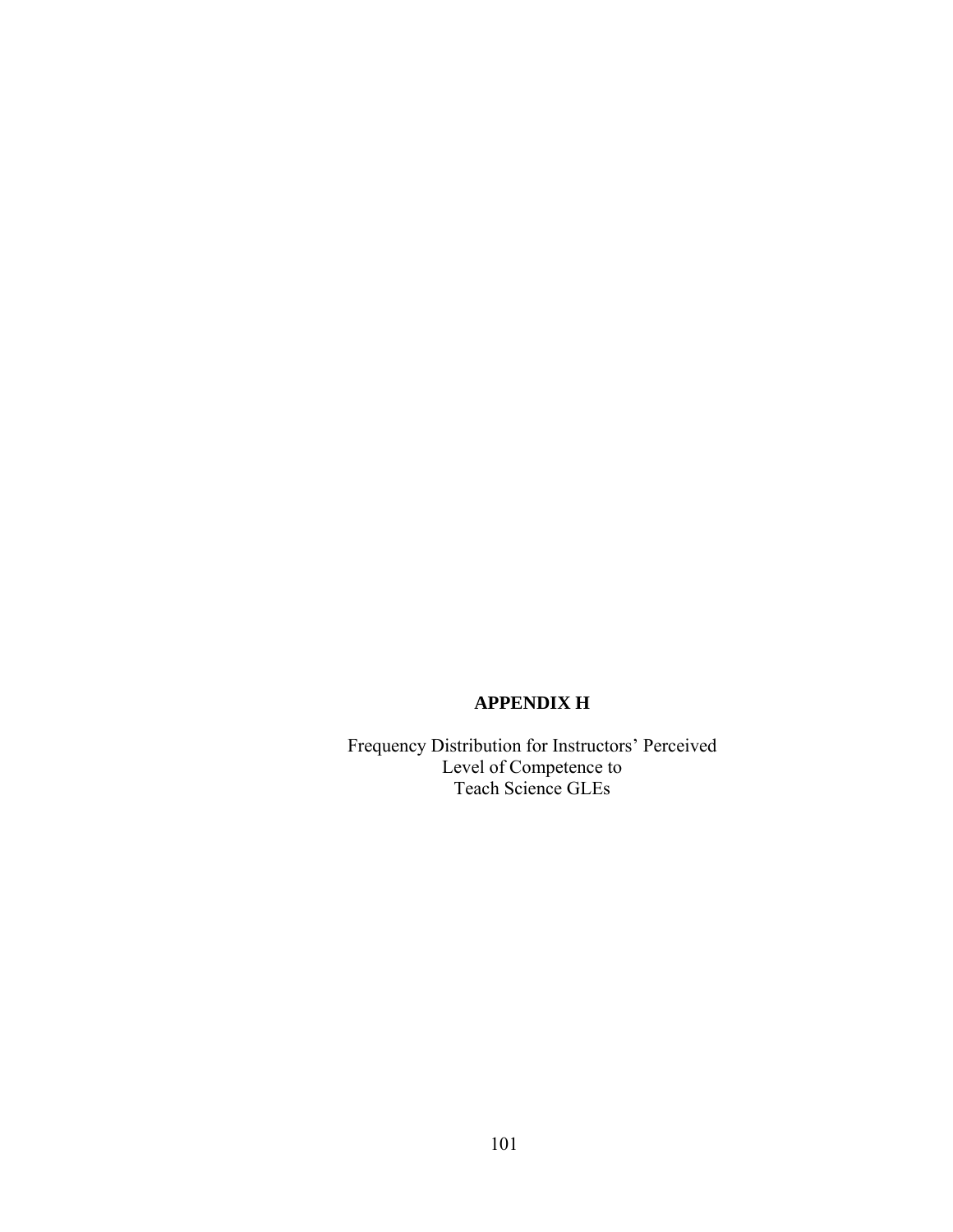Table 25

| Agriculture Instructors Perceived Level of Competence to Teach Science Grade Level Expectations Related to Strand 3 Living |  |  |  |
|----------------------------------------------------------------------------------------------------------------------------|--|--|--|
| <i>Organisms</i> ( $n = 141$ )                                                                                             |  |  |  |

|                                                                                                                                                                                  | Strongly     | Disagree        |                | Disagree       |               | Neutral       |               | Agree         |    | Strongly<br>Agree               |
|----------------------------------------------------------------------------------------------------------------------------------------------------------------------------------|--------------|-----------------|----------------|----------------|---------------|---------------|---------------|---------------|----|---------------------------------|
| Science Grade Level Expectation 3 Living Organisms                                                                                                                               |              | $\frac{0}{0}$   |                | $\frac{0}{0}$  | $\mathcal{f}$ | $\frac{0}{0}$ | $\mathcal{f}$ | $\frac{0}{0}$ |    | $\frac{0}{0}$                   |
| Reproduction can occur as exually or sexually.                                                                                                                                   |              |                 |                |                | 6             | 2.8           | 65            | 30.5          | 84 | 39.<br>4                        |
| Photosynthesis and cellular respirations are complementary<br>processes necessary to the survival of most organisms on Earth.                                                    |              |                 | 1              | $\overline{5}$ | 11            | 5.2           | 76            | 35.7          | 67 | 31.<br>5                        |
| All living organisms have genetic material (DNA) that carries<br>hereditary information.                                                                                         |              |                 | 5              | 2.3            | 6             | 2.8           | 77            | 36.2          | 67 | 31.<br>5                        |
| Chromosomes are components of cells that occur in pairs and<br>carry hereditary information from one cell to daughter cells and<br>from parent to offspring during reproduction. |              |                 | 7              | 3.3            | 17            | 8.0           | 77            | 36.2          | 54 | 25.<br>$\overline{\mathcal{A}}$ |
| There is heritable variation within every species of organism.                                                                                                                   | 1            | .5              | 6              | 2.8            | 23            | 10.8          | 85            | 39.9          | 40 | 18.<br>8                        |
| Cells are the fundamental units of structure and function of all<br>living things.                                                                                               | $\mathbf{1}$ | $\overline{.5}$ | $\overline{7}$ | 3.3            | 21            | 9.9           | 89            | 41.8          | 38 | 17.<br>8                        |
| The cell contains a set of structures called organelles that<br>interact to carry out life processes through physical and<br>chemical means.                                     |              | $.5\,$          | 12             | 5.6            | 42            | 19.7          | 75            | 35.2          | 26 | 12.<br>$\overline{2}$           |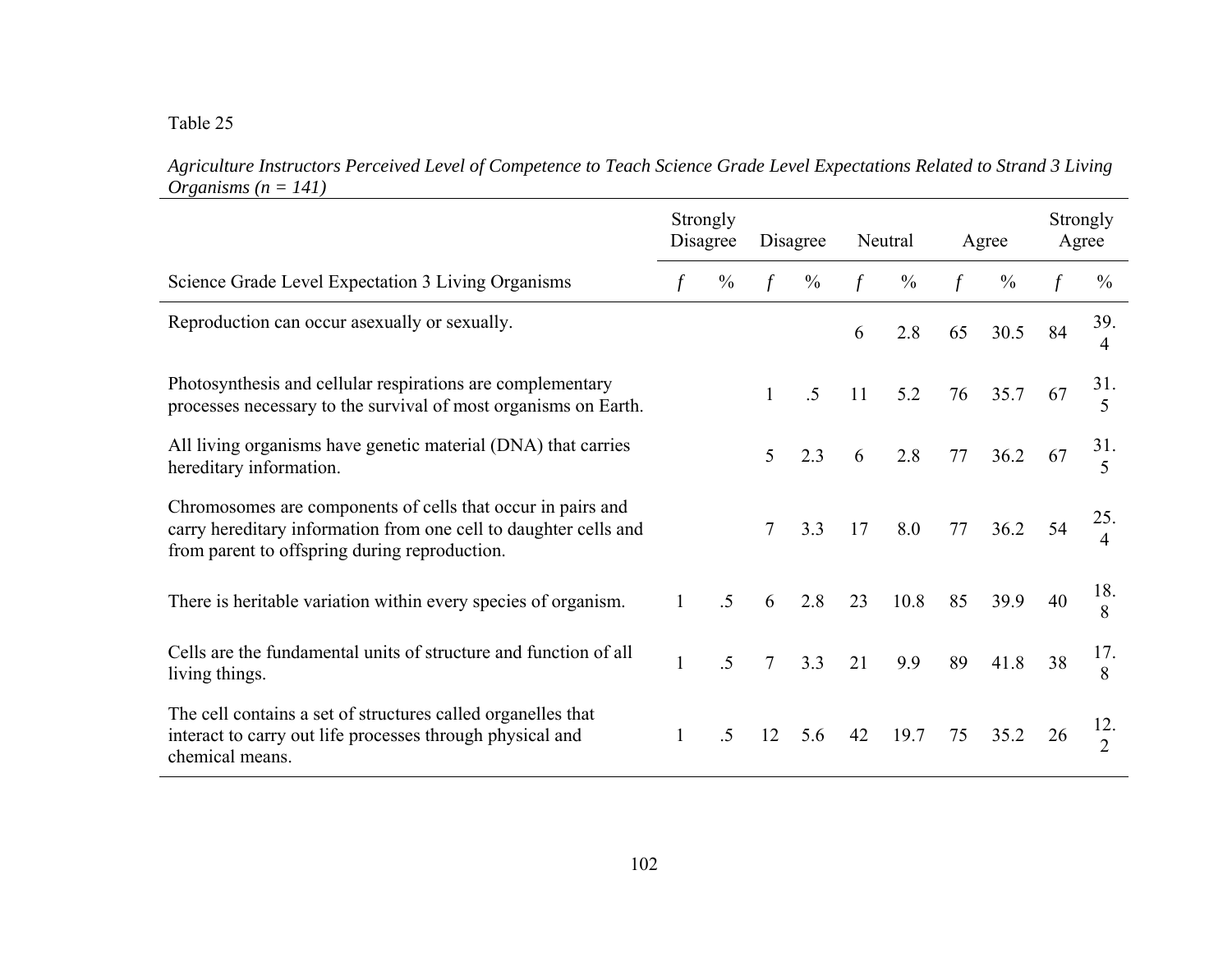Table 25 Cont.

*Agriculture Instructors Perceived Level of Competence to Teach Science Grade Level Expectations Related to Strand 3 Living Organisms (n = 141)*

|                                                                                                                              | Strongly     | Disagree |    | Disagree       |    | Neutral     |    | Agree   | Strongly<br>Agree |     |
|------------------------------------------------------------------------------------------------------------------------------|--------------|----------|----|----------------|----|-------------|----|---------|-------------------|-----|
| Cells carry out chemical transformations that use energy for the<br>synthesis or breakdown of organic compounds.             |              |          | 13 | 6.1            | 30 | 14.1        | 83 | 39      | 28                | 13. |
| Biological classifications are based on how organisms are<br>related.                                                        | $\mathbf{1}$ | $.5\,$   | 11 |                |    | 5.2 35 16.4 | 82 | 38.5    |                   |     |
| Organisms progress through life cycles unique to different types<br>of organisms.                                            | 1            |          | 14 | 6.6            | 28 | 13.1        | 90 | 42.3    |                   | 10. |
| The pattern of inheritance for many traits can be predicted by<br>using the principle of Mendelian genetics.                 | 5            | 2.3      |    | $15$ 7.0 32    |    | 15          |    | 68 31.9 | 36                | 16. |
| Protein structure and function are coded by the DNA<br>(Deoxyribonucleic acid) molecule.                                     | 3            | 1.4      | 15 | 7.0            | 41 | 19.2        | 74 | 34.7    |                   | 10. |
| Cellular activities and responses can maintain stability<br>internally while external conditions are changing (homeostasis). |              | .9       | 22 | $\frac{10}{2}$ | 49 | 23          | 64 | 30      | 18                | 8.5 |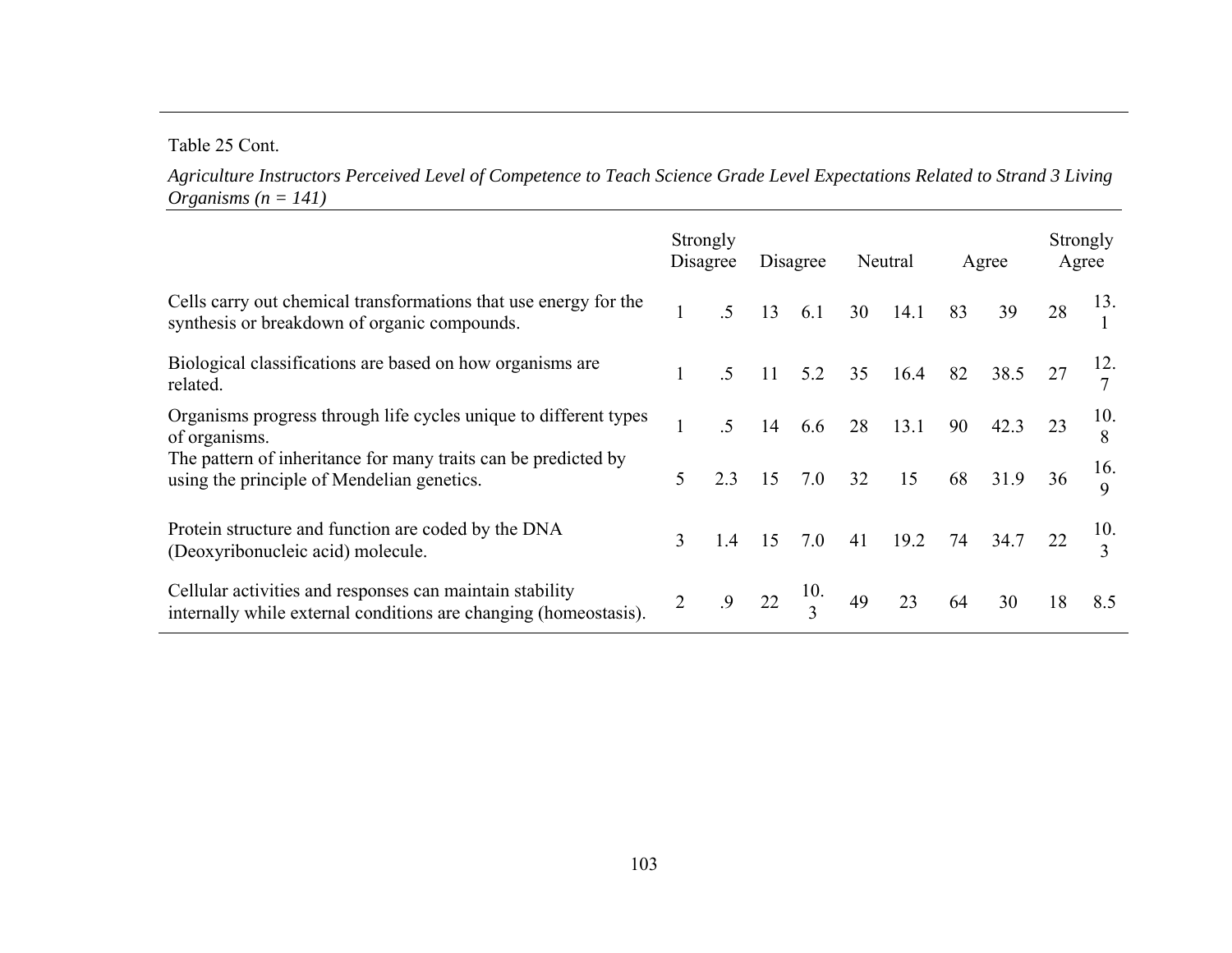Table 26

|                                                                                                                                                                      | Strongly<br>Disagree |               | Disagree       |               | Neutral       |               | Agree         |               |    | Strongly<br>Agree |
|----------------------------------------------------------------------------------------------------------------------------------------------------------------------|----------------------|---------------|----------------|---------------|---------------|---------------|---------------|---------------|----|-------------------|
| Science Grade Level Expectations Strand 4 Ecology                                                                                                                    |                      | $\frac{0}{0}$ | $\mathcal{f}$  | $\frac{0}{0}$ | $\mathcal{f}$ | $\frac{0}{0}$ | $\mathcal{f}$ | $\frac{0}{0}$ |    | $\frac{0}{0}$     |
| Reproduction is essential to the continuation of every species.                                                                                                      |                      |               |                | $.5\,$        | 18            | 8.5           | 76            | 35.7          | 60 | 28.2              |
| Natural selection is the process of sorting individuals based on<br>their ability to survive and reproduce within their ecosystem.                                   |                      |               | $\overline{2}$ | .9            | 24            | 11.3          | 85            | 39.9          | 43 | 20.2              |
| All populations living together within a community interact with<br>one another and with their environment in order to survive and<br>maintain a balanced ecosystem. |                      |               | 8              | 3.8           | 25            | 11.7          | 74            | 34.7          | 49 | 23                |
| All organisms, including humans, and their activities cause<br>changes in their environment that affect the ecosystem.                                               |                      |               | 8              | 3.8           | 27            | 12.7          | 71            | 33.3          | 50 | 23.5              |
| The diversity of species within an ecosystem is affected by<br>changes in the environment, which can be caused by other<br>organisms or outside processes.           |                      |               | 10             | 4.7           | 27            | 12.7          | 69            | 32.4          | 50 | 23.5              |
| Living organisms have the capacity to produce populations of<br>infinite size, but environments and resources are finite.                                            |                      |               | 15             | 7.0           | 27            | 12.7          | 66            | 31            | 47 | 22.1              |
| Matter is recycled through an ecosystem.                                                                                                                             |                      | $\sim$        | 17             | 8.0           | 32            | 15            | 72            | 33.8          | 34 | 16                |

*Agriculture Instructors Perceived Level of Competence to Teach Science Grade Level Expectations Related Strand 4 (n = 141)*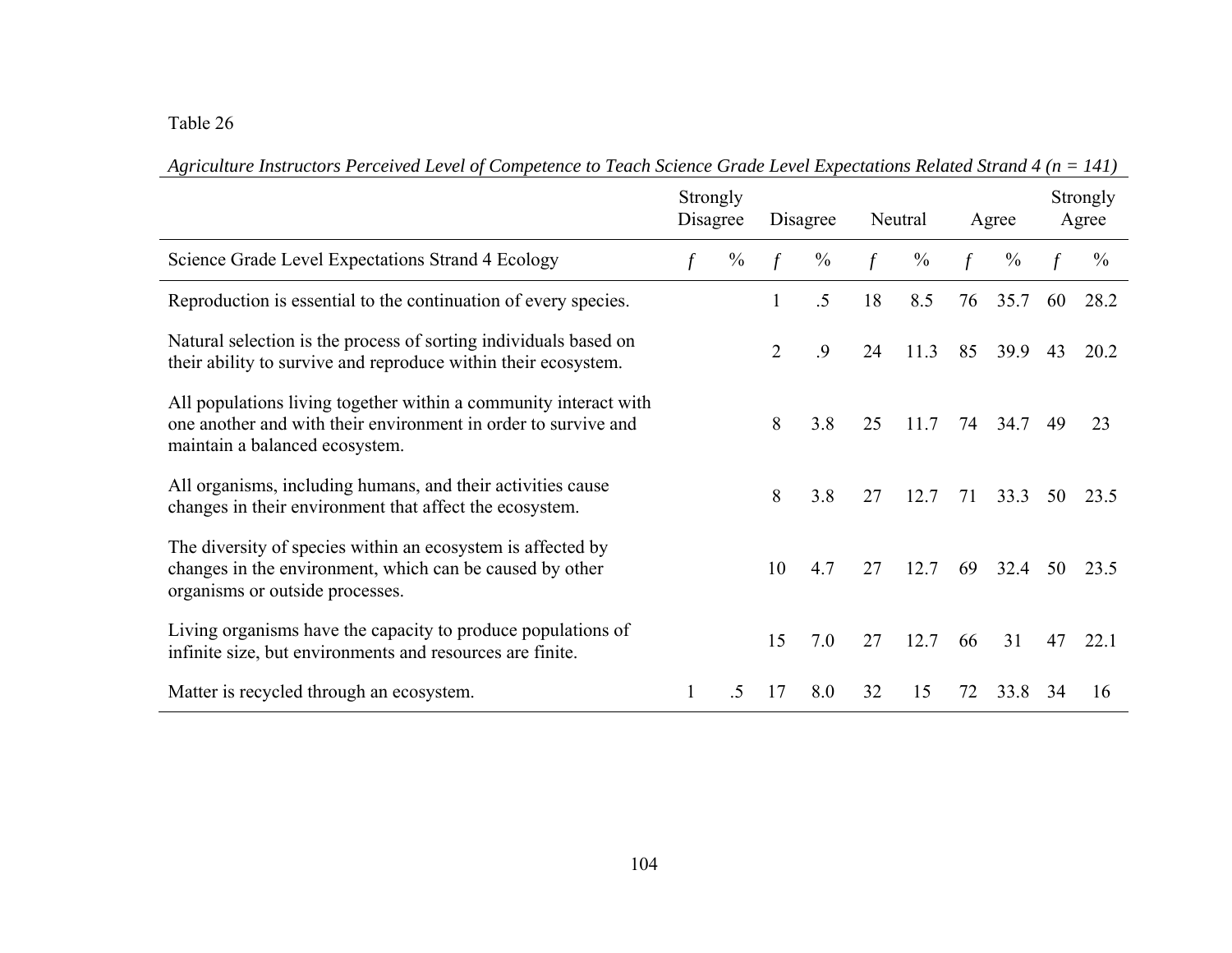Table 26 Cont.

*Agriculture Instructors Perceived Level of Competence to Teach Science Grade Level Expectations Related Strand 4 Ecology*   $(n = 141)$ 

|                                                                                                                                                      | Strongly<br>Disagree |    | Disagree | Neutral |         | Agree |        | Strongly<br>Agree |     |
|------------------------------------------------------------------------------------------------------------------------------------------------------|----------------------|----|----------|---------|---------|-------|--------|-------------------|-----|
| As energy flows through the ecosystem, all organisms capture a<br>portion of that energy and transform it to a form that they can<br>use.            |                      | 14 | 6.6      | 42      | 19.7 64 |       | 30     |                   | 164 |
| Evidence for the nature and rates of evolution can be found in<br>anatomical and molecular characteristics of organisms and in<br>the fossil record. | 28                   | 40 | 18.8     | - 61    | 286 37  |       | 174 11 |                   | 52  |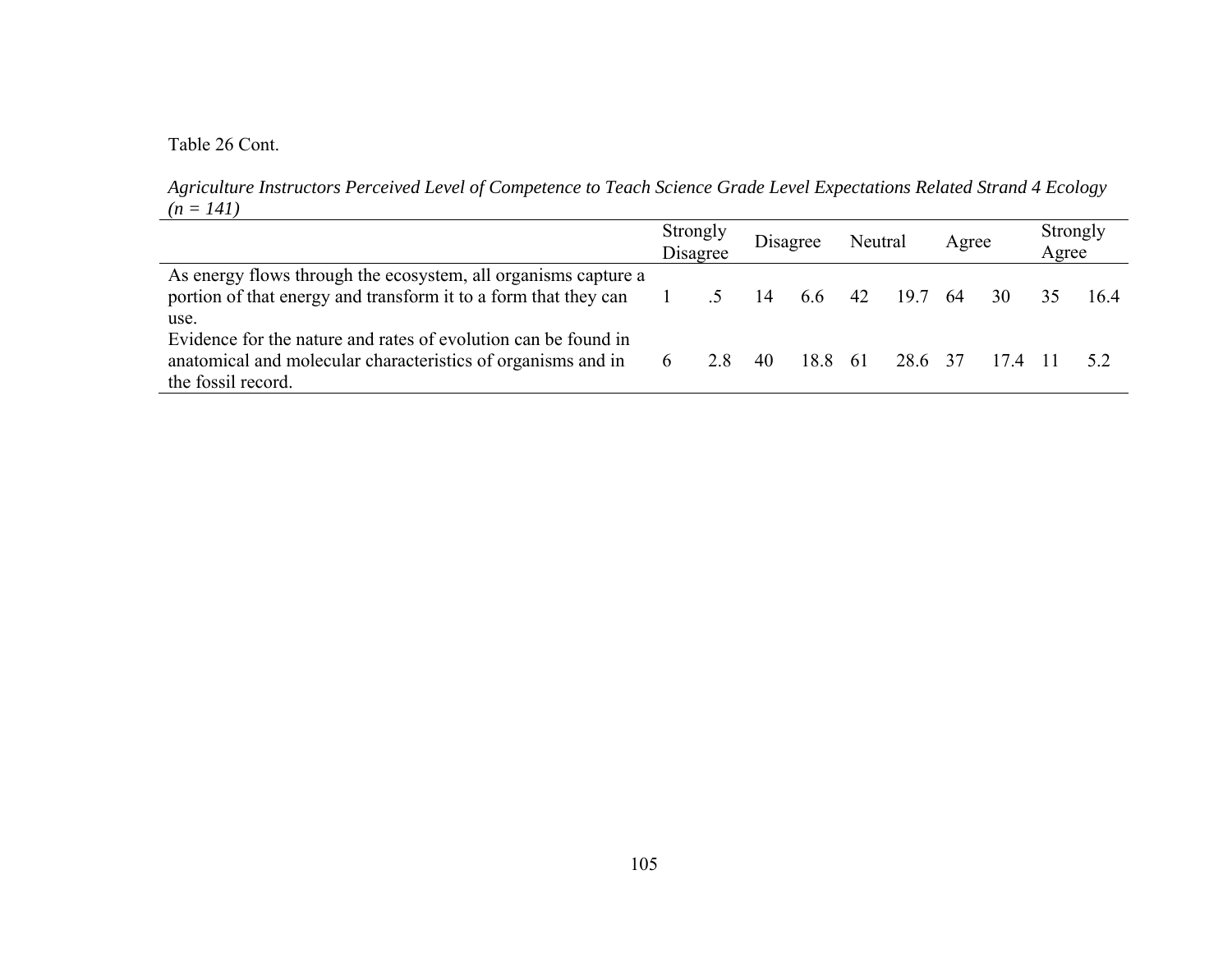Table 27

*Agriculture Instructors Perceived Level of Competence to Teach Science Grade Level Expectations Related to Strand 7 Scientific Inquiry (n = 141)*

|                                                                                                                                                                                                                         |  | Strongly<br>Disagree |    | Disagree      |    | Neutral       |        | Agree         |     | Strongly<br>Agree |
|-------------------------------------------------------------------------------------------------------------------------------------------------------------------------------------------------------------------------|--|----------------------|----|---------------|----|---------------|--------|---------------|-----|-------------------|
| Science Grade Level Expectations Strand 7 Scientific Inquiry                                                                                                                                                            |  | $\frac{0}{0}$        |    | $\frac{0}{0}$ |    | $\frac{0}{0}$ | $\int$ | $\frac{0}{0}$ |     | $\frac{0}{0}$     |
| Scientific inquiry includes evaluation of explanations<br>(hypotheses, laws, theories) in light of scientific principles<br>(understandings).                                                                           |  | .5                   | 16 | 7.5           | 42 | 19.7          | 82     | 38.5          | 14  | 6.6               |
| Evidence is used to formulate explanations                                                                                                                                                                              |  | $\overline{5}$       | 13 | 6.1           | 41 | 19.2          | 77     | 36.2          | 23  | 10.<br>8          |
| Scientific inquiry includes the ability of students to formulate a<br>testable question and explanation, and to select appropriate<br>investigative methods in order to obtain evidence relevant to<br>the explanation. |  |                      | 10 | 4.7           | 60 | 28.2          | 67     | 31.5          | 18  | 8.5               |
| Scientific inquiry relies upon gathering evidence from<br>qualitative and quantitative observations.                                                                                                                    |  |                      | 13 | 6.1           | 56 | 26.3          | 67     | 31.5          | 19  | 8.9               |
| The nature of science relies upon communication of results and<br>justification of explanations.                                                                                                                        |  | .5                   | 15 | $\tau$        | 53 | 24.9          | 67     | 31.5          | 19. | 8.9               |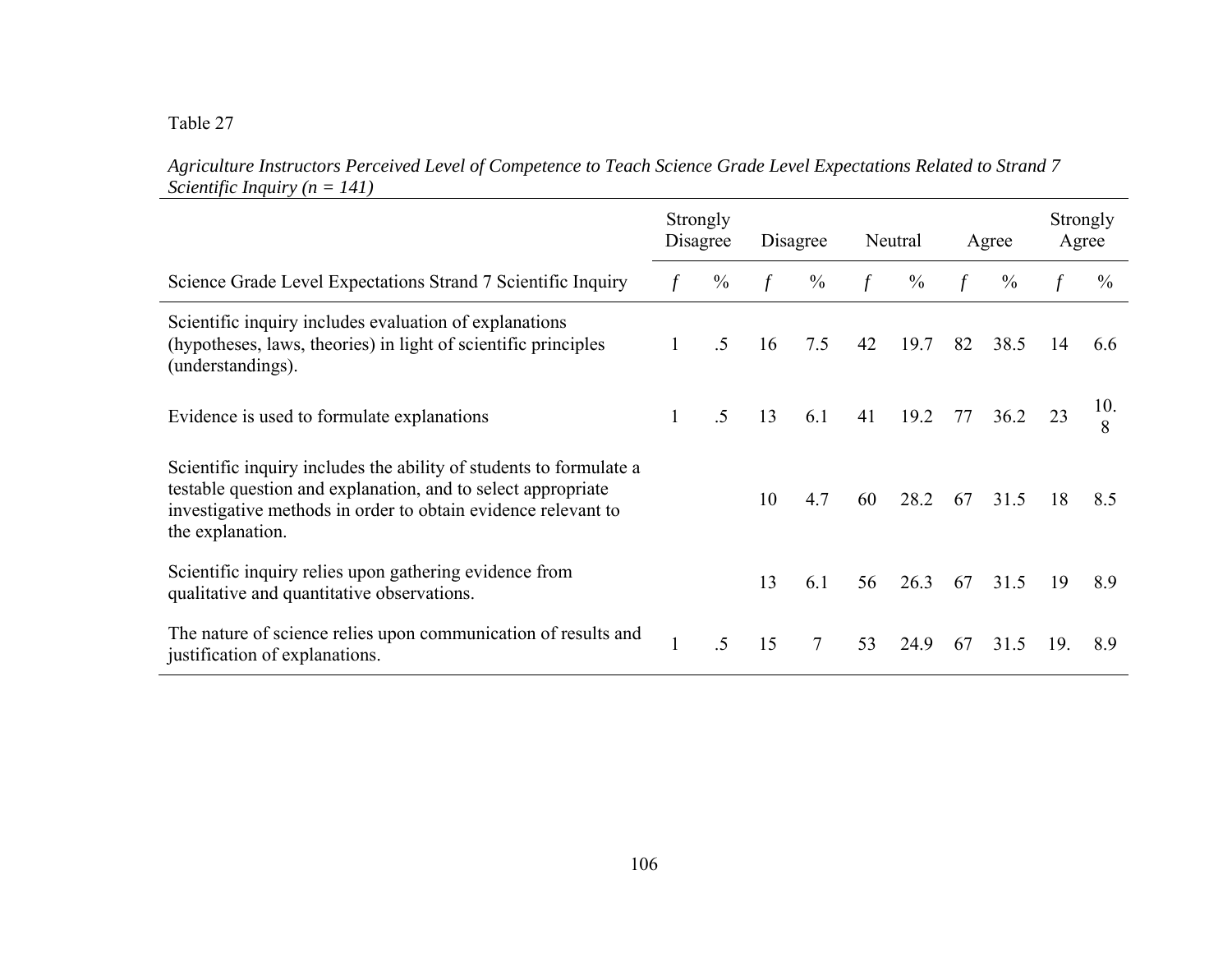### **APPENDIX J**

Selected Science Grade Level Expectations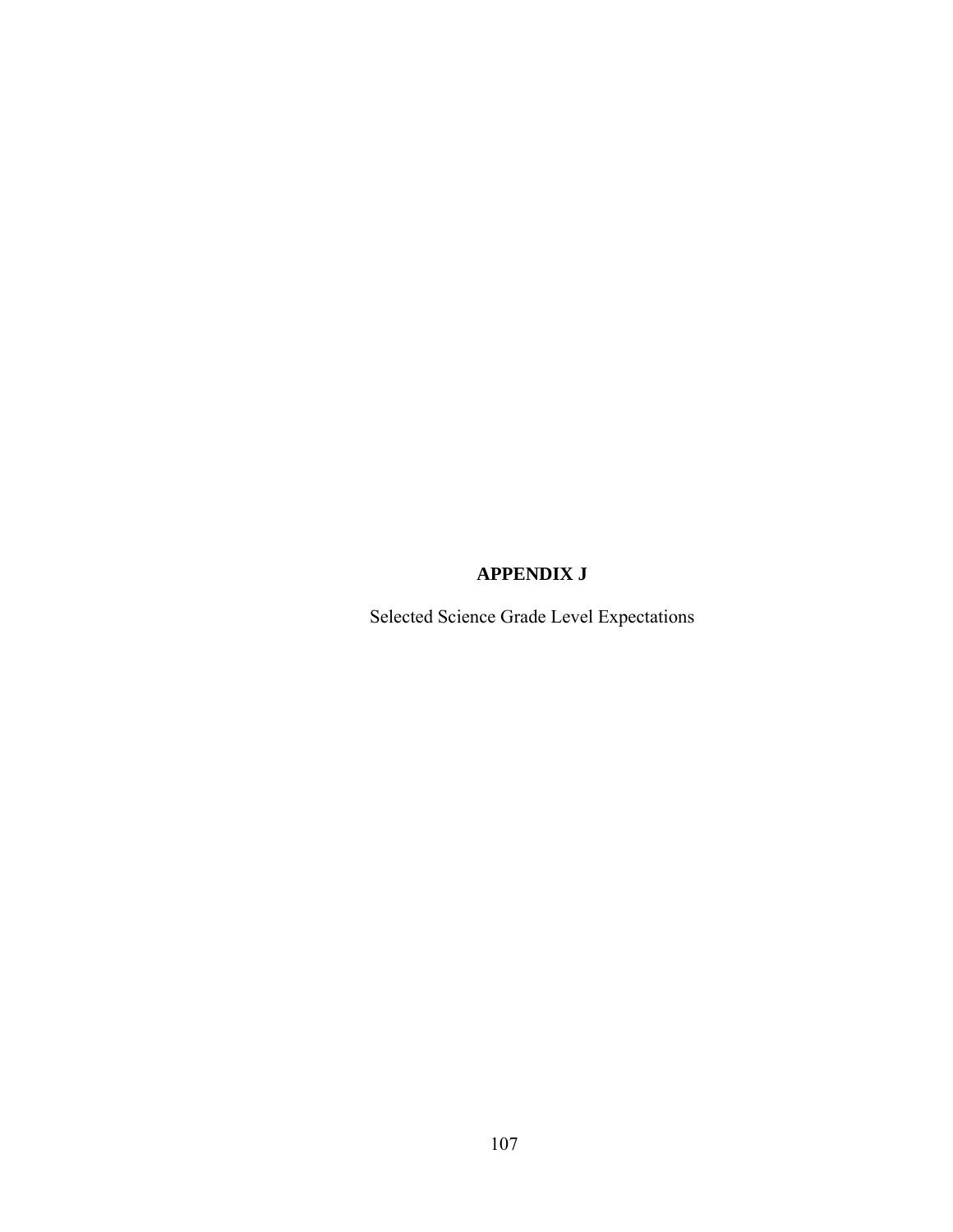### SCOPE AND SEQUENCE

This is one model of a curriculum scope and sequence. Grade level expectations are clustered into suggested units and arranged to support development of conceptual understanding. School district personnel are encouraged to adapt this model as necessary in order to better meet the needs of their students. The Expectations described in Strand 7: Inquiry and Strand 8: Science/Technology/Human Activity should be made a priority and integrated throughout every teaching unit in each of the other strands. Grade-span assessments will be administered in science at grades 5, 8, and 11 no later than the 2007- 2008 school year.

|                                                                    | 9, 10, 11                                                  |  |  |  |  |  |  |
|--------------------------------------------------------------------|------------------------------------------------------------|--|--|--|--|--|--|
| <b>Strand 1</b>                                                    | Atomic Theory and Changes in Matter                        |  |  |  |  |  |  |
| <b>Matter &amp; Energy</b>                                         | <b>Energy Forms and Transfer</b>                           |  |  |  |  |  |  |
| <b>Strand 2</b>                                                    | Interactions between Energy, Force, and Motion             |  |  |  |  |  |  |
| <b>Force &amp; Motion</b>                                          |                                                            |  |  |  |  |  |  |
|                                                                    | Diversity and Unity Among Organisms                        |  |  |  |  |  |  |
| <b>Strand 3</b><br><b>Living Organisms</b>                         | <b>Cellular Processes</b>                                  |  |  |  |  |  |  |
|                                                                    | Genetics and Heredity                                      |  |  |  |  |  |  |
|                                                                    | Interdependence of Organisms and their Environment         |  |  |  |  |  |  |
| <b>Strand 4</b><br><b>Ecology</b>                                  | Matter and Energy in the Ecosystem                         |  |  |  |  |  |  |
|                                                                    | <b>Biological Evolution</b>                                |  |  |  |  |  |  |
|                                                                    | Components and Structure of Earth's Systems                |  |  |  |  |  |  |
| <b>Strand 5</b><br><b>Earth Systems</b>                            | Interactions among Earth's Systems and Processes of Change |  |  |  |  |  |  |
|                                                                    | Effect of Human Activity on Earth's Resources              |  |  |  |  |  |  |
| <b>Strand 6</b><br><b>Universe</b>                                 | Objects in the Universe and Their Motion                   |  |  |  |  |  |  |
| <b>Strand 7</b><br><b>Scientific Inquiry</b>                       | Inquiry                                                    |  |  |  |  |  |  |
| <b>Strand 8</b><br>Science, Technology, &<br><b>Human Activity</b> | Science, Technology, and<br>Human Activity                 |  |  |  |  |  |  |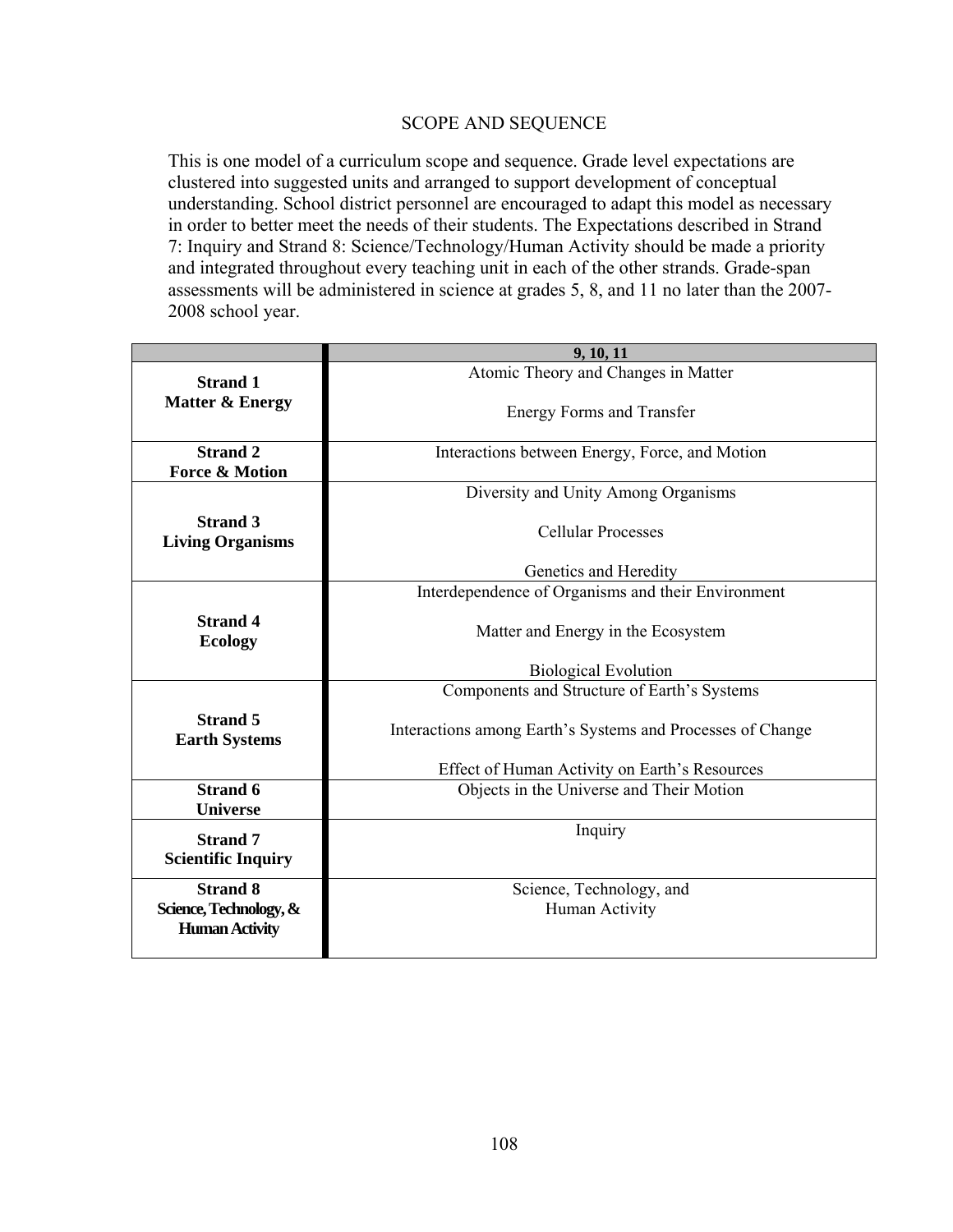|                                                                                                                                 | 1. There is a fundamental unity underlying the diversity of all living organisms                                                                                                                                                                                                                                                                                                                                                                                                                                                                                                                                                                                           |
|---------------------------------------------------------------------------------------------------------------------------------|----------------------------------------------------------------------------------------------------------------------------------------------------------------------------------------------------------------------------------------------------------------------------------------------------------------------------------------------------------------------------------------------------------------------------------------------------------------------------------------------------------------------------------------------------------------------------------------------------------------------------------------------------------------------------|
| Concept                                                                                                                         | Grades 9, 10, 11                                                                                                                                                                                                                                                                                                                                                                                                                                                                                                                                                                                                                                                           |
| Organisms have basic needs for survival                                                                                         | Not assessed at this level                                                                                                                                                                                                                                                                                                                                                                                                                                                                                                                                                                                                                                                 |
| B.<br>Organisms progress through life cycles<br>unique to different types of organisms                                          | Scope and Sequence - Diversity and Unity Among Organisms<br>Recognize cells both increase in number and differentiate, becoming specialized in structure and function, during and after embryonic development<br>a.<br>Identify factors (e.g., biochemical, temperature) that may affect the differentiation of cells and the development of an organism<br>b.                                                                                                                                                                                                                                                                                                             |
| C.<br>Cells are the fundamental units of<br>structure and function of all living things                                         | Scope and Sequence - Diversity and Unity Among Organisms<br>Recognize all organisms are composed of cells, the fundamental units of structure and function<br>a.<br>Describe the structure of cell parts (e.g., cell wall, cell membrane, cytoplasm, nucleus, chloroplast, mitochondrion, ribosomes, vacuole) found in different<br>b.<br>types of cells (e.g., bacterial, plant, skin, nerve, blood, muscle) and the functions they perform (e.g., structural support, transport of materials, storage of<br>genetic information, photosynthesis and respiration, synthesis of new molecules, waste disposal) that are necessary to the survival of the cell and organism |
| D<br>Plants and animals have different<br>structures that serve similar functions<br>necessary for the survival of the organism | Not assessed at this level                                                                                                                                                                                                                                                                                                                                                                                                                                                                                                                                                                                                                                                 |
| E.<br>Biological classifications are based on<br>how organisms are related                                                      | Scope and Sequence - Diversity and Unity Among Organisms<br>Explain how similarities used to group taxa might reflect evolutionary relationships (e.g., similarities in DNA and protein structures, internal anatomical<br>features, patterns of development)<br>Explain how and why the classification of any taxon might change as more is learned about the organisms assigned to that taxon<br>b.                                                                                                                                                                                                                                                                      |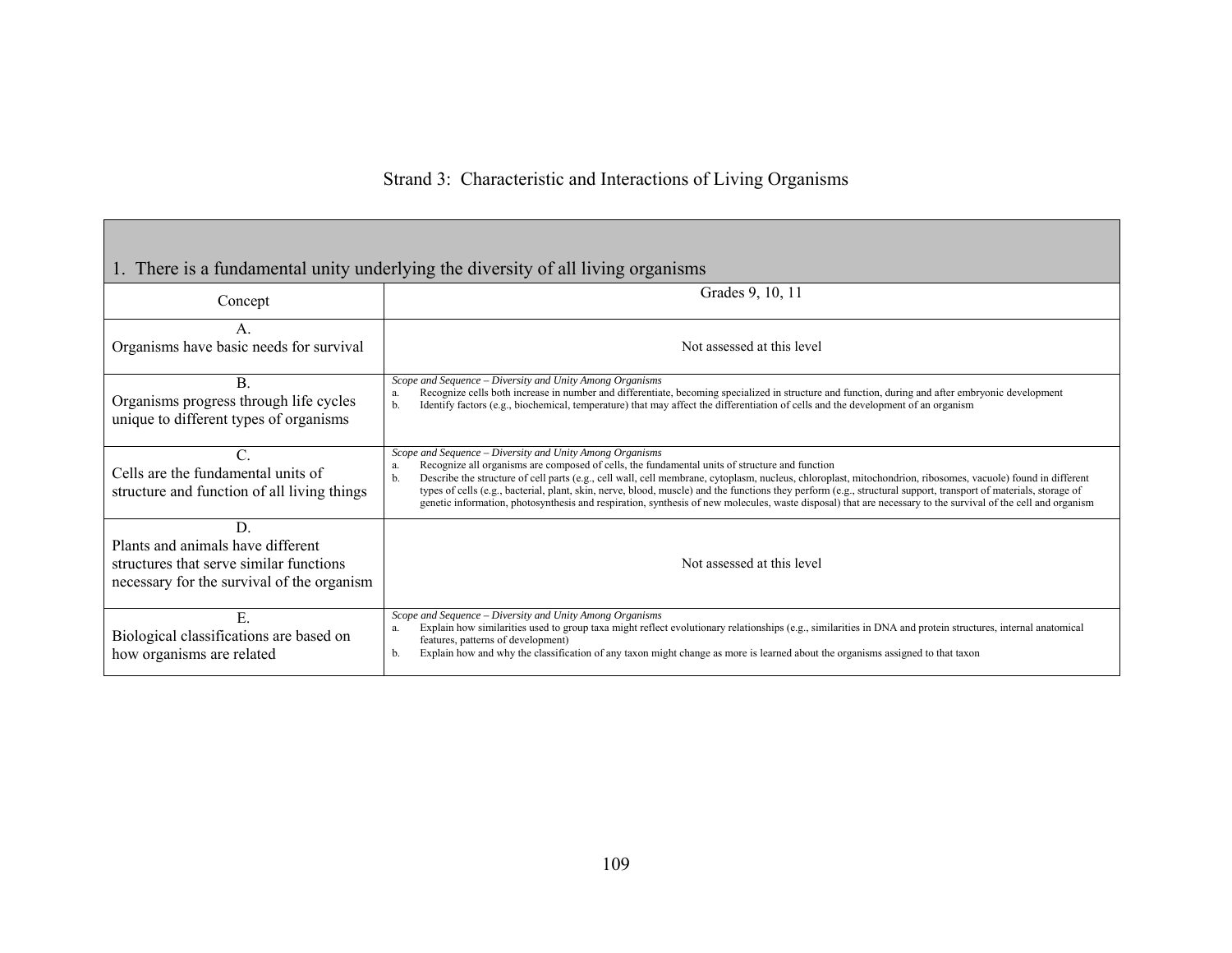## 2. Living organisms carry out life processes in order to survive

| Concept                                                                                                                                                | Grades 9, 10, 11                                                                                                                                                                                                                                                                                                                                                                                                                                                                                                                                                                                                                                                                |
|--------------------------------------------------------------------------------------------------------------------------------------------------------|---------------------------------------------------------------------------------------------------------------------------------------------------------------------------------------------------------------------------------------------------------------------------------------------------------------------------------------------------------------------------------------------------------------------------------------------------------------------------------------------------------------------------------------------------------------------------------------------------------------------------------------------------------------------------------|
| A.<br>The cell contains a set of structures called<br>organelles that interact to carry out life<br>processes through physical and chemical<br>means   | Scope and Sequence - Cellular Processes<br>Compare and contrast the structure and function of mitochondria and chloroplasts<br>a.<br>Compare and contrast the structure and function of cell wall and cell membranes<br>b.<br>Explain physical and chemical interactions that occur between organelles as they carry out life processes<br>c.                                                                                                                                                                                                                                                                                                                                   |
| <b>B.</b><br>Photosynthesis and cellular respiration<br>are complementary processes necessary<br>to the survival of most organisms on<br>Earth         | Scope and Sequence - Cellular Processes<br>Compare and contrast photosynthesis and cellular respiration reactions (Do NOT assess intermediate reactions)<br>a.<br>Explain the interrelationship between the processes of photosynthesis and cellular respiration<br>b.<br>Determine what factors affect the processes of photosynthesis and cellular respiration (i.e., light intensity, availability of reactants, temperature)<br>c.                                                                                                                                                                                                                                          |
| $\mathcal{C}$ .<br>Complex multicellular organisms have<br>systems that interact to carry out life<br>processes through physical and chemical<br>means | Not assessed at this level                                                                                                                                                                                                                                                                                                                                                                                                                                                                                                                                                                                                                                                      |
| D<br>Cells carry out chemical transformations<br>that use energy for the synthesis or<br>breakdown of organic compounds                                | Scope and Sequence - Cellular Processes<br>Summarize how energy transfer occurs during photosynthesis and cellular respiration (i.e., the storage and release of energy in the bonds of chemical<br>a.<br>compounds)<br>Distinguish among organic compounds (e.g., proteins, nucleic acids, lipids, carbohydrates) in relation to their role in living systems<br>b.<br>Recognize energy is absorbed or released in the breakdown and/or synthesis of organic compounds<br>c.<br>Explain how protein enzymes affect chemical reactions (e.g., the breakdown of food molecules)<br>d.<br>Interpret a data table showing the effects of an enzyme on a biochemical reaction<br>e. |
| Ε.<br>Protein structure and function are coded<br>by the DNA (Deoxyribonucleic acid)<br>molecule                                                       | Scope and Sequence - Cellular Processes<br>Explain how the DNA code determines the sequence of amino acids necessary for protein synthesis<br>a.<br>Recognize the function of protein in cell structure and function (i.e., enzyme action, growth and repair of body parts, regulation of cell division and<br>b.<br>differentiation)                                                                                                                                                                                                                                                                                                                                           |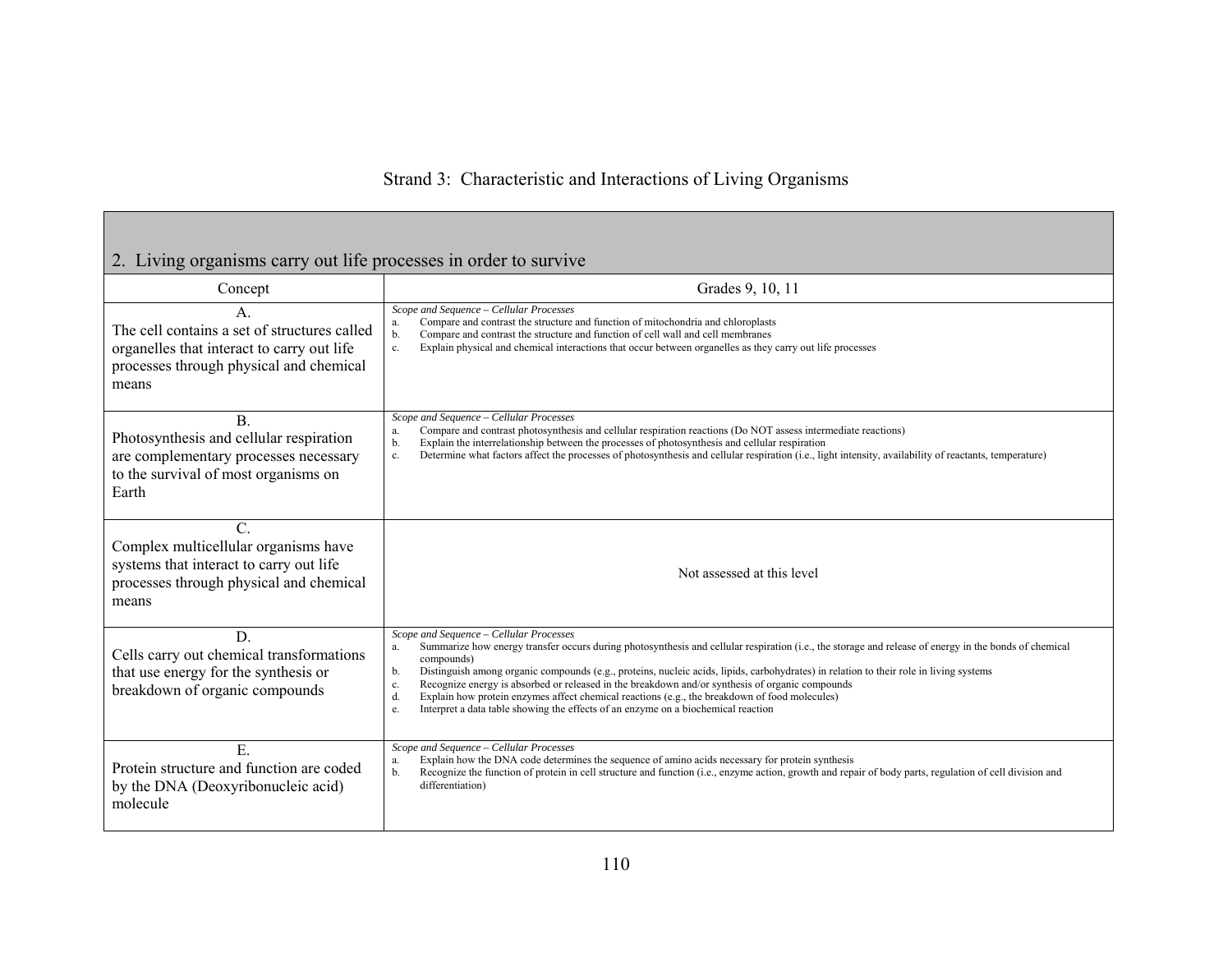# 2. Living organisms carry out life processes in order to survive.

| Concept                                                                                                                                     | Grades 9, 10, 11                                                                                                                                                                                                                                                                                                                                                                                                                                                                                                                                                                                                                                                                                          |
|---------------------------------------------------------------------------------------------------------------------------------------------|-----------------------------------------------------------------------------------------------------------------------------------------------------------------------------------------------------------------------------------------------------------------------------------------------------------------------------------------------------------------------------------------------------------------------------------------------------------------------------------------------------------------------------------------------------------------------------------------------------------------------------------------------------------------------------------------------------------|
| Cellular activities and responses can<br>maintain stability internally while<br>external conditions are changing<br>(homeostasis)           | Scope and Sequence - Cellular Processes<br>Explain the significance of semi-permeability to the transport of molecules across cellular membranes<br>Predict the movement of molecules needed for a cell to maintain homeostasis, given concentration gradients of different sizes of molecules<br>b.<br>Relate the role of diffusion, osmosis, and active transport to the movement of molecules across semi-permeable membranes<br>c.<br>Explain how water is important to cells (e.g., is a buffer for body temperature, provides soluble environment for chemical reactions, serves as a reactant in<br>chemical reactions, provides hydration that maintains cell turgidity, maintains protein shape) |
| СŤ.<br>Life processes can be disrupted by<br>disease (intrinsic failures of the organ<br>systems or by infection due to other<br>organisms) | Not assessed at this level                                                                                                                                                                                                                                                                                                                                                                                                                                                                                                                                                                                                                                                                                |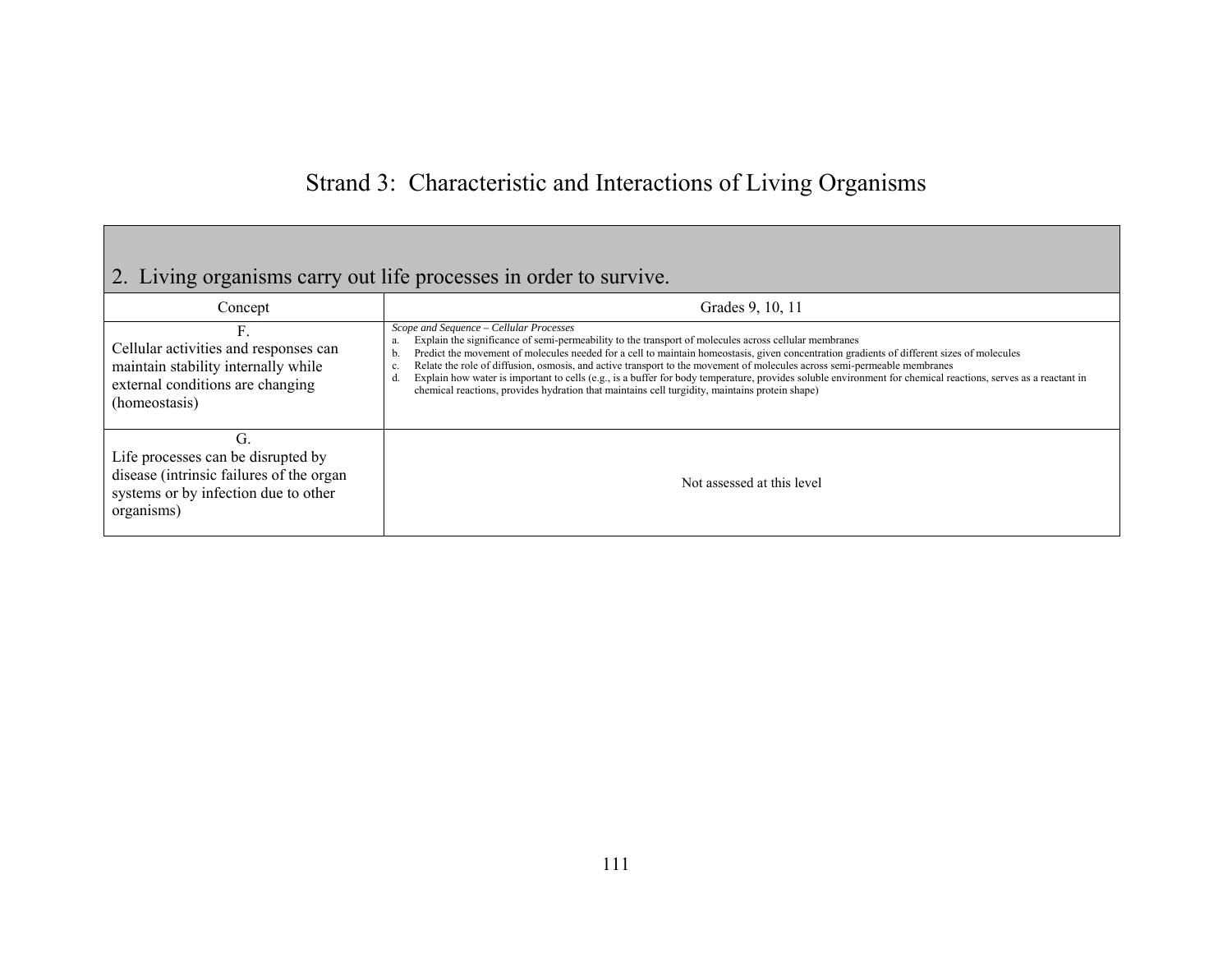## 3. There is a genetic basis for the transfer of biological characteristics from one generation to the next through reproductive processes

| Concept                                                                                                                                                                                        | Grades 9, 10, 11                                                                                                                                                                                                                                                                                                                                                                                                                                                                                                                                                                                                                                                                                                                                                                                                                                                                                                                      |
|------------------------------------------------------------------------------------------------------------------------------------------------------------------------------------------------|---------------------------------------------------------------------------------------------------------------------------------------------------------------------------------------------------------------------------------------------------------------------------------------------------------------------------------------------------------------------------------------------------------------------------------------------------------------------------------------------------------------------------------------------------------------------------------------------------------------------------------------------------------------------------------------------------------------------------------------------------------------------------------------------------------------------------------------------------------------------------------------------------------------------------------------|
| A.<br>Reproduction can occur as exually or<br>sexually                                                                                                                                         | Scope and Sequence - Genetics and Heredity<br>Distinguish between asexual (i.e., binary fission, budding, cloning) and sexual reproduction<br>a.                                                                                                                                                                                                                                                                                                                                                                                                                                                                                                                                                                                                                                                                                                                                                                                      |
| <b>B.</b><br>All living organisms have genetic<br>material (DNA) that carries hereditary<br>information                                                                                        | Scope and Sequence - Genetics and Heredity<br>Describe the chemical and structural properties of DNA (e.g., DNA is a large polymer formed from linked subunits of four kinds of nitrogen bases; genetic<br>a.<br>information is encoded in genes based on the sequence of subunits; each DNA molecule in a cell forms a single chromosome) (Assess the concepts – NOT<br>memorization of nitrogen base pairs)<br>Recognize that DNA codes for proteins, which are expressed as the heritable characteristics of an organism<br>b.<br>Recognize that degree of relatedness can be determined by comparing DNA sequences<br>c.<br>Explain how an error in the DNA molecule (mutation) can be transferred during replication<br>d.<br>Identify possible external causes (e.g., heat, radiation, certain chemicals) and effects of DNA mutations (e.g., protein defects which affect chemical reactions,<br>e.<br>structural deformities) |
| $C$ .<br>Chromosomes are components of cells<br>that occur in pairs and carry hereditary<br>information from one cell to daughter<br>cells and from parent to offspring during<br>reproduction | Scope and Sequence - Genetics and Heredity<br>Recognize the chromosomes of daughter cells, formed through the processes of asexual reproduction and mitosis, the formation of somatic (body) cells in<br>multicellular organisms, are identical to the chromosomes of the parent cell<br>Recognize that during meiosis, the formation of sex cells, chromosomes are reduced to half the number present in the parent cell<br>b.<br>Explain how fertilization restores the diploid number of chromosomes<br>c.<br>d.<br>Identify the implications of human sex chromosomes for sex determination                                                                                                                                                                                                                                                                                                                                       |
| D.<br>There is heritable variation within every<br>species of organism                                                                                                                         | Scope and Sequence – Diversity and Unity Among Organisms<br>Describe the advantages and disadvantages of asexual and sexual reproduction with regard to variation within a population<br>a.<br>Describe how genes can be altered and combined to create genetic variation within a species (e.g., mutation, recombination of genes)<br>b.<br>Recognize that new heritable characteristics can only result from new combinations of existing genes or from mutations of genes in an organism's sex cells<br>c.                                                                                                                                                                                                                                                                                                                                                                                                                         |
| E.<br>The pattern of inheritance for many traits<br>can be predicted by using the principles<br>of Mendelian genetics                                                                          | Scope and Sequence - Genetics and Heredity<br>Explain how genotypes (heterozygous and homozygous) contribute to phenotypic variation within a species<br>a.<br>Predict the probability of the occurrence of specific traits, including sex-linked traits, in an offspring by using a monohybrid cross<br>b.<br>Explain how sex-linked traits may or may not result in the expression of a genetic disorder (e.g., hemophilia, muscular dystrophy, color blindness) depending on<br>$c_{\cdot}$<br>gender                                                                                                                                                                                                                                                                                                                                                                                                                              |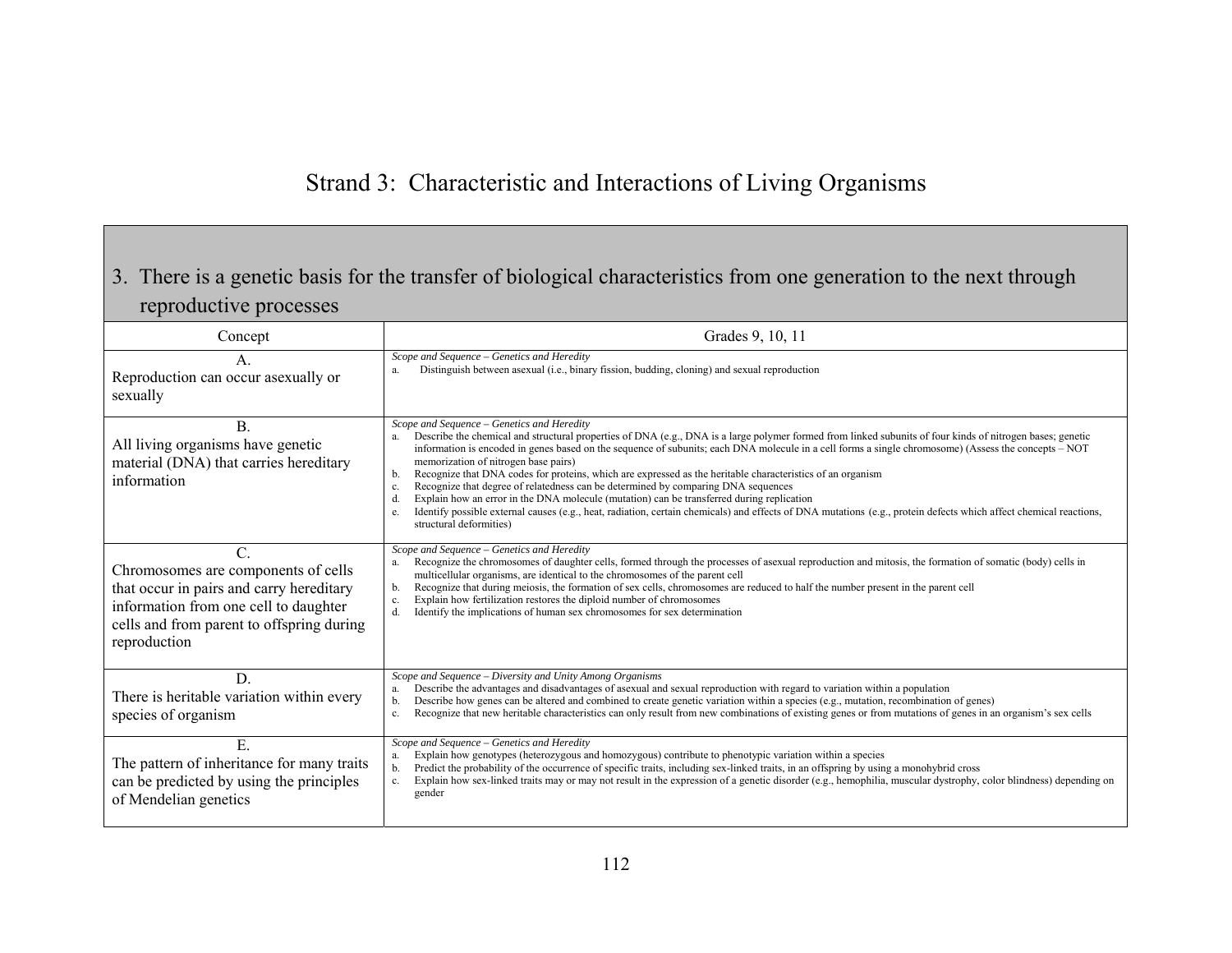# Strand 4: Changes in Ecosystems and Interactions of Organisms with their Environments

## 1. Organisms are interdependent with one another and their environment

| Concept                                                                                                                                                                | Grades 9, 10, 11                                                                                                                                                                                                                                                                                                                                                                                                                                                                                                                                                                                        |
|------------------------------------------------------------------------------------------------------------------------------------------------------------------------|---------------------------------------------------------------------------------------------------------------------------------------------------------------------------------------------------------------------------------------------------------------------------------------------------------------------------------------------------------------------------------------------------------------------------------------------------------------------------------------------------------------------------------------------------------------------------------------------------------|
| All populations living together within a<br>community interact with one another and<br>with their environment in order to survive<br>and maintain a balanced ecosystem | Scope and Sequence - Interdependence of Organisms and their Environment<br>Explain the nature of interactions between organisms in different symbiotic relationships (i.e., mutualism, commensalism, parasitism)<br>a.<br>Explain how cooperative (e.g., symbiosis) and competitive (e.g., predator/prey) relationships help maintain balance within an ecosystem<br>b.<br>Explain why no two species can occupy the same niche in a community<br>$c_{\cdot}$                                                                                                                                           |
| В.<br>Living organisms have the capacity to<br>produce populations of infinite size, but<br>environments and resources are finite                                      | Scope and Sequence - Interdependence of Organisms and their Environment<br>Identify and explain the limiting factors that may affect the carrying capacity of a population within an ecosystem<br>a.<br>Predict how populations within an ecosystem change in number and/or structure in response to hypothesized changes in biotic and/or abiotic factors<br>b.                                                                                                                                                                                                                                        |
| All organisms, including humans, and<br>their activities cause changes in their<br>environment that affect the ecosystem                                               | Scope and Sequence – Interdependence of Organisms and their Environment<br>Devise a multi-step plan to restore the stability and/or biodiversity of an ecosystem when given a scenario describing the possible adverse effects of human<br>interactions with that ecosystem (e.g., destruction caused by direct harvesting, pollution, atmospheric changes)<br>Predict and explain how natural or human caused changes (biological, chemical and/or physical) in one ecosystem may affect other ecosystems due to<br>b.<br>natural mechanisms (e.g., global wind patterns, water cycle, ocean currents) |
| D.<br>The diversity of species within an<br>ecosystem is affected by changes in the<br>environment, which can be caused by<br>other organisms or outside processes     | Scope and Sequence - Interdependence of Organisms and their Environment<br>Predict the impact (beneficial or harmful) a natural environmental event (e.g., forest fire, flood, volcanic eruption, avalanche) may have on the diversity of<br>a.<br>different species in an ecosystem<br>Describe possible causes of extinction of a population<br>b.                                                                                                                                                                                                                                                    |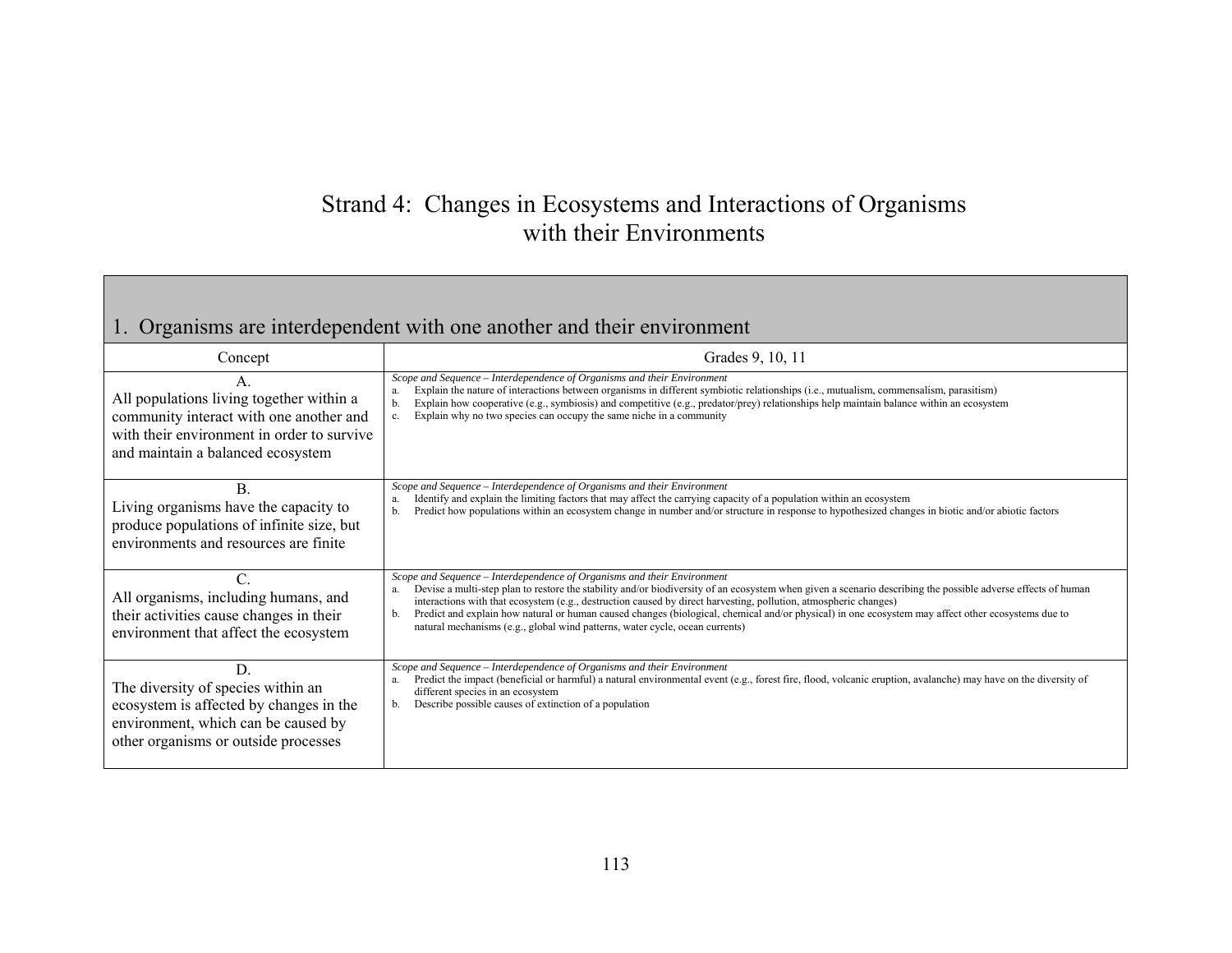#### Strand 4: Changes in Ecosystems and Interactions of Organisms with their Environments

| 2. Matter and energy flow through the ecosystem                                                                                              |                                                                                                                                                                                                                                                                                                                                |  |  |
|----------------------------------------------------------------------------------------------------------------------------------------------|--------------------------------------------------------------------------------------------------------------------------------------------------------------------------------------------------------------------------------------------------------------------------------------------------------------------------------|--|--|
| Concept                                                                                                                                      | Grades 9, 10, 11                                                                                                                                                                                                                                                                                                               |  |  |
| A.<br>As energy flows through the ecosystem,<br>all organisms capture a portion of that<br>energy and transform it to a form they can<br>use | Scope and Sequence - Matter and Energy in the Ecosystem<br>Illustrate and describe the flow of energy within a food web<br>a.<br>Explain why there are generally more producers than consumers in an energy pyramid<br>b.<br>Predict how energy distribution and energy use will be altered due to changes in a food web<br>c. |  |  |
| B.<br>Matter is recycled through an ecosystem                                                                                                | Scope and Sequence - Matter and Energy in the Ecosystem<br>Explain the processes involved in the recycling of nitrogen, oxygen, and carbon through an ecosystem<br>a.<br>Explain the importance of the recycling of nitrogen, oxygen, and carbon within an ecosystem<br>b.                                                     |  |  |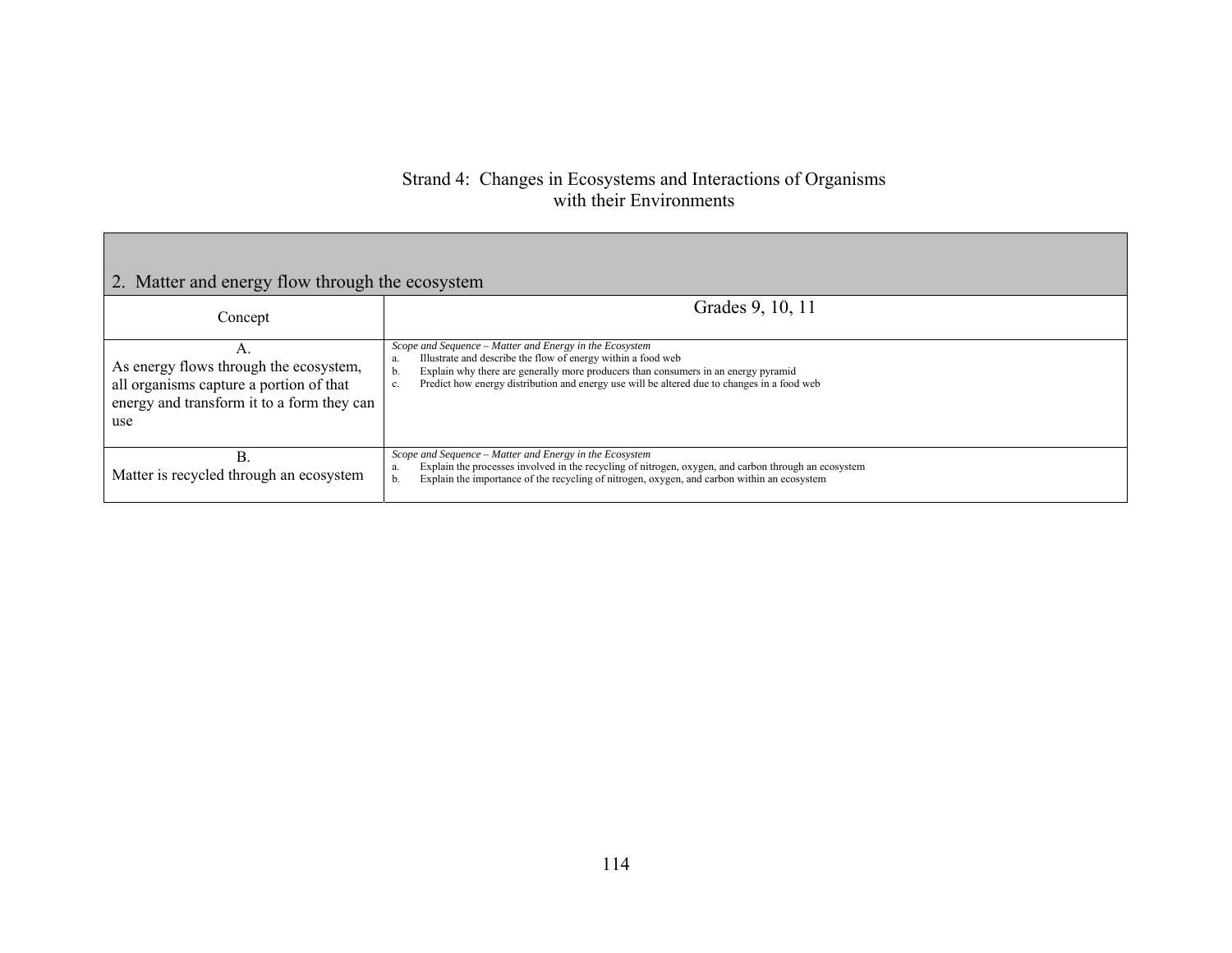### Strand 4: Changes in Ecosystems and Interactions of Organisms with their Environments

| 3. Genetic variation sorted by the natural selection process explains evidence of biological evolution                                                                   |                                                                                                                                                                                                                                                                                                                                                                                                                                                                                                                                                                                                                                                                                                                                                                      |  |
|--------------------------------------------------------------------------------------------------------------------------------------------------------------------------|----------------------------------------------------------------------------------------------------------------------------------------------------------------------------------------------------------------------------------------------------------------------------------------------------------------------------------------------------------------------------------------------------------------------------------------------------------------------------------------------------------------------------------------------------------------------------------------------------------------------------------------------------------------------------------------------------------------------------------------------------------------------|--|
| Concept                                                                                                                                                                  | Grade 9, 10, 11                                                                                                                                                                                                                                                                                                                                                                                                                                                                                                                                                                                                                                                                                                                                                      |  |
| $\mathsf{A}$ .<br>Evidence for the nature and rates of<br>evolution can be found in anatomical and<br>molecular characteristics of organisms<br>and in the fossil record | Scope and Sequence - Biological Evolution<br>Interpret fossil evidence to explain the relatedness of organisms using the principles of superposition and fossil correlation<br>a<br>Evaluate the evidence that supports the theory of biological evolution (e.g., fossil records, similarities between DNA and protein structures, similarities between<br>b.<br>developmental stages of organisms, homologous and vestigial structures)                                                                                                                                                                                                                                                                                                                             |  |
| B.<br>Reproduction is essential to the<br>continuation of every species                                                                                                  | Scope and Sequence - Biological Evolution<br>Define a species in terms of the ability to breed and produce fertile offspring<br>Explain the importance of reproduction to the survival of a species (i.e., the failure of a species to reproduce will lead to extinction of that species)<br>D.                                                                                                                                                                                                                                                                                                                                                                                                                                                                      |  |
| Natural selection is the process of sorting<br>individuals based on their ability to<br>survive and reproduce within their<br>ecosystem                                  | Scope and Sequence - Biological Evolution<br>Describe how variation in characteristics provides populations an advantage for survival<br>a.<br>Identify examples of adaptations that may have resulted from variations favored by natural selection (e.g., long-necked giraffes, long-eared jack rabbits)<br>Explain how genetic homogeneity may cause a population to be more susceptible to extinction (e.g., succumbing to a disease for which there is no natural<br>c.<br>resistance)<br>Explain how environmental factors (e.g., habitat loss, climate change, pollution, introduction of non-native species) can be agents of natural selection<br>Given a scenario describing an environmental change, hypothesize why a given species was unable to survive |  |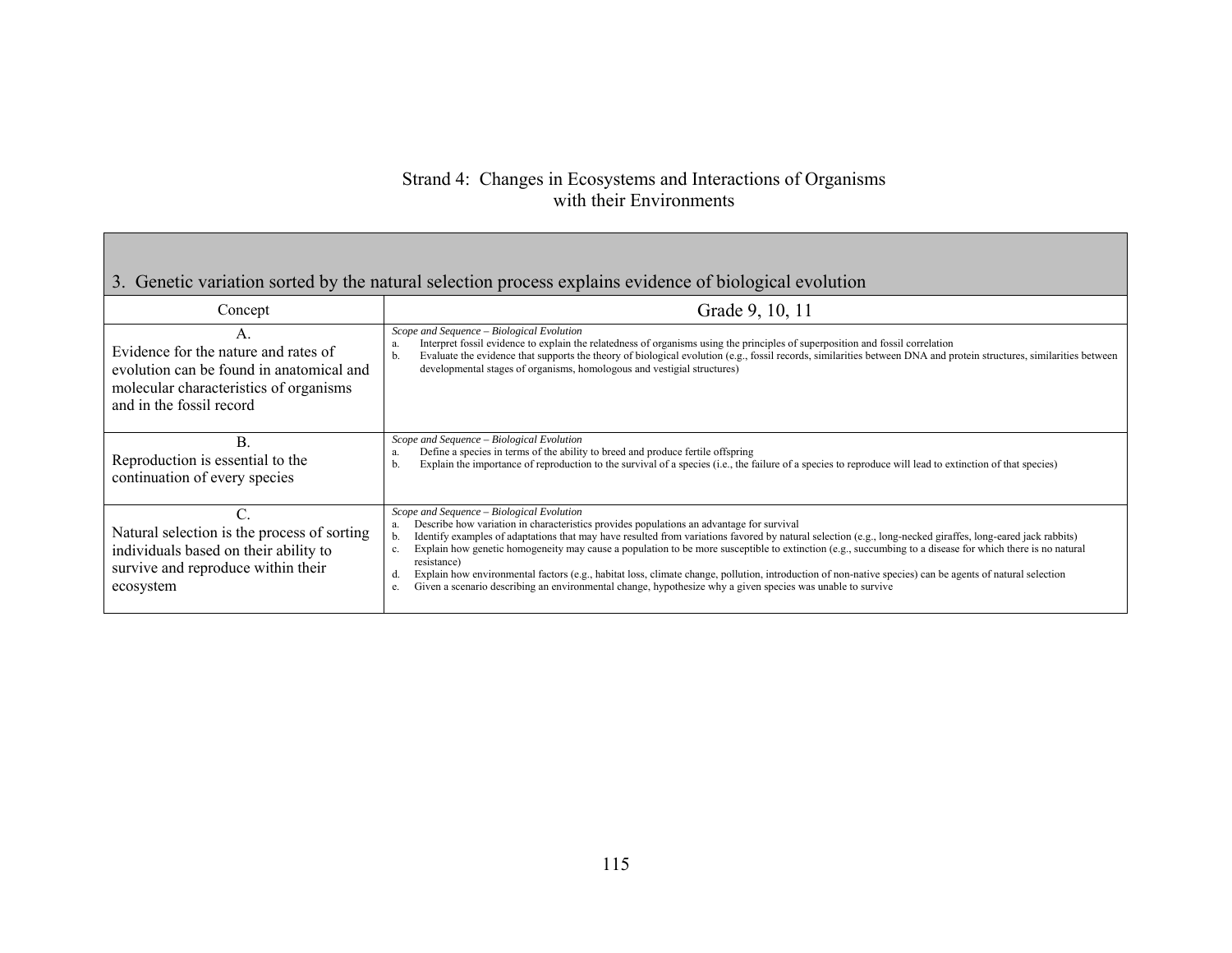### Strand 7: Scientific Inquiry

### 1. Science understanding is developed through the use of science process skills, scientific knowledge, scientific investigation, reasoning, and critical thinking

| Concept                                                                                                                                                                                                                                     | Grades 9, 10, 11                                                                                                                                                                                                                                                                                                                                                                                                                                                                                                                                                                                                                                                                                                                                                                                                                                                                                                                                                                                                                                                                                                                                                                      |
|---------------------------------------------------------------------------------------------------------------------------------------------------------------------------------------------------------------------------------------------|---------------------------------------------------------------------------------------------------------------------------------------------------------------------------------------------------------------------------------------------------------------------------------------------------------------------------------------------------------------------------------------------------------------------------------------------------------------------------------------------------------------------------------------------------------------------------------------------------------------------------------------------------------------------------------------------------------------------------------------------------------------------------------------------------------------------------------------------------------------------------------------------------------------------------------------------------------------------------------------------------------------------------------------------------------------------------------------------------------------------------------------------------------------------------------------|
| A <sub>1</sub><br>Scientific inquiry includes the ability of<br>students to formulate a testable question<br>and explanation, and to select appropriate<br>investigative methods in order to obtain<br>evidence relevant to the explanation | Scope and Sequence - All Units<br>Formulate testable questions and hypotheses<br>a.<br>Analyzing an experiment, identify the components (i.e., independent variable, dependent variables, control of constants, multiple trials) and explain their<br>importance to the design of a valid experiment<br>Design and conduct a valid experiment<br>Recognize it is not always possible, for practical or ethical reasons, to control some conditions (e.g., when sampling or testing humans, when observing animal<br>behaviors in nature)<br>Acknowledge some scientific explanations (e.g., explanations of astronomical or meteorological phenomena) cannot be tested using the standard experimental<br>"scientific method" due to the limits of the laboratory environment, resources, and/or technologies<br>Acknowledge there is no fixed procedure called "the scientific method", but that some investigations involve systematic observations, carefully collected and<br>relevant evidence, logical reasoning, and some imagination in developing hypotheses and other explanations<br>Evaluate the design of an experiment and make suggestions for reasonable improvements |
| <b>B</b> .<br>Scientific inquiry relies upon gathering<br>evidence from qualitative and quantitative<br>observations                                                                                                                        | Scope and Sequence - All Units<br>Make qualitative and quantitative observations using the appropriate senses, tools and equipment to gather data (e.g., microscopes, thermometers, analog and<br>digital meters, computers, spring scales, balances, metric rulers, graduated cylinders)<br>b.<br>Measure length to the nearest millimeter, mass to the nearest gram, volume to the nearest milliliter, force (weight) to the nearest Newton, temperature to the<br>nearest degree Celsius, time to the nearest second<br>Determine the appropriate tools and techniques to collect, analyze, and interpret data<br>c.<br>Judge whether measurements and computation of quantities are reasonable<br>d.<br>Calculate the range, average/mean, percent, and ratios for sets of data<br>е.<br>Recognize observation is biased by the experiences and knowledge of the observer (e.g., strong beliefs about what should happen in particular circumstances<br>can prevent the detection of other results)                                                                                                                                                                               |
| $\mathcal{C}$ .<br>Evidence is used to formulate explanations                                                                                                                                                                               | Scope and Sequence - All Units<br>Use quantitative and qualitative data as support for reasonable explanations (conclusions)<br>Analyze experimental data to determine patterns, relationship, perspectives, and credibility of explanations (e.g., predict/extrapolate data, explain the<br>relationship between the independent and dependent variable)<br>Identify the possible effects of errors in observations, measurements, and calculations, on the validity and reliability of data and resultant explanations<br>c.<br>(conclusions)                                                                                                                                                                                                                                                                                                                                                                                                                                                                                                                                                                                                                                       |
| D<br>Scientific inquiry includes evaluation of<br>explanations (hypotheses, laws, theories)<br>in light of scientific principles<br>(understandings)                                                                                        | Scope and Sequence - All Units<br>Analyze whether evidence (data) and scientific principles support proposed explanations (hypotheses, laws, theories)<br>a.<br>Evaluate the reasonableness of an explanation (conclusion)<br>b.                                                                                                                                                                                                                                                                                                                                                                                                                                                                                                                                                                                                                                                                                                                                                                                                                                                                                                                                                      |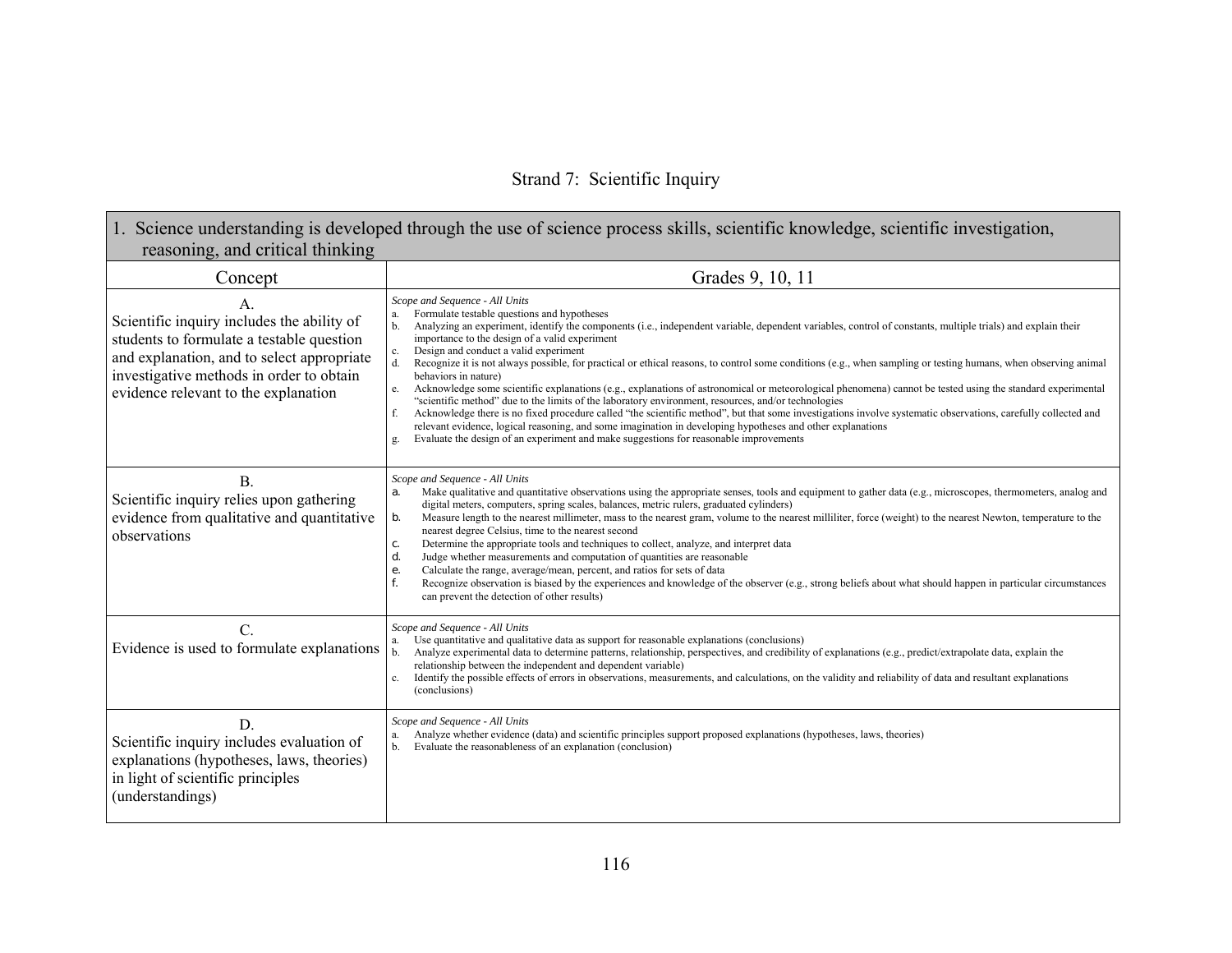# Strand 7: Scientific Inquiry

| 1. Science understanding is developed through the use of science process skills, scientific knowledge, scientific investigation,<br>reasoning, and critical thinking |                                                                                                                                                                                                                                                                                                                                                                                                                                                                                                                                                                                                                                                                                                                                                                                                                                                                                                                                      |  |
|----------------------------------------------------------------------------------------------------------------------------------------------------------------------|--------------------------------------------------------------------------------------------------------------------------------------------------------------------------------------------------------------------------------------------------------------------------------------------------------------------------------------------------------------------------------------------------------------------------------------------------------------------------------------------------------------------------------------------------------------------------------------------------------------------------------------------------------------------------------------------------------------------------------------------------------------------------------------------------------------------------------------------------------------------------------------------------------------------------------------|--|
| Concept                                                                                                                                                              | Grades 9, 10, 11                                                                                                                                                                                                                                                                                                                                                                                                                                                                                                                                                                                                                                                                                                                                                                                                                                                                                                                     |  |
| Е.<br>The nature of science relies upon<br>communication of results and justification<br>of explanations                                                             | Scope and Sequence - All Units<br>Communicate the procedures and results of investigations and explanations through:<br>a.<br>$\Rightarrow$ oral presentations<br>$\Rightarrow$ drawings and maps<br>⇒ data tables (allowing for the recording and analysis of data relevant to the experiment such as independent and dependent variables, multiple trials,<br>beginning and ending times or temperatures, derived quantities)<br>graphs (bar, single, and multiple line)<br>$\Rightarrow$<br>$\Rightarrow$ equations and writings<br>Communicate and defend a scientific argument<br>b.<br>Explain the importance of the public presentation of scientific work and supporting evidence to the scientific community (e.g., work and evidence must be<br>c.<br>critiqued,<br>reviewed, and validated by peers; needed for subsequent investigations by peers; results can influence the decisions regarding future scientific work) |  |

Refer to Missouri Department of Elementary and Secondary Education for materials that articulate standards for data recording and template for experimental design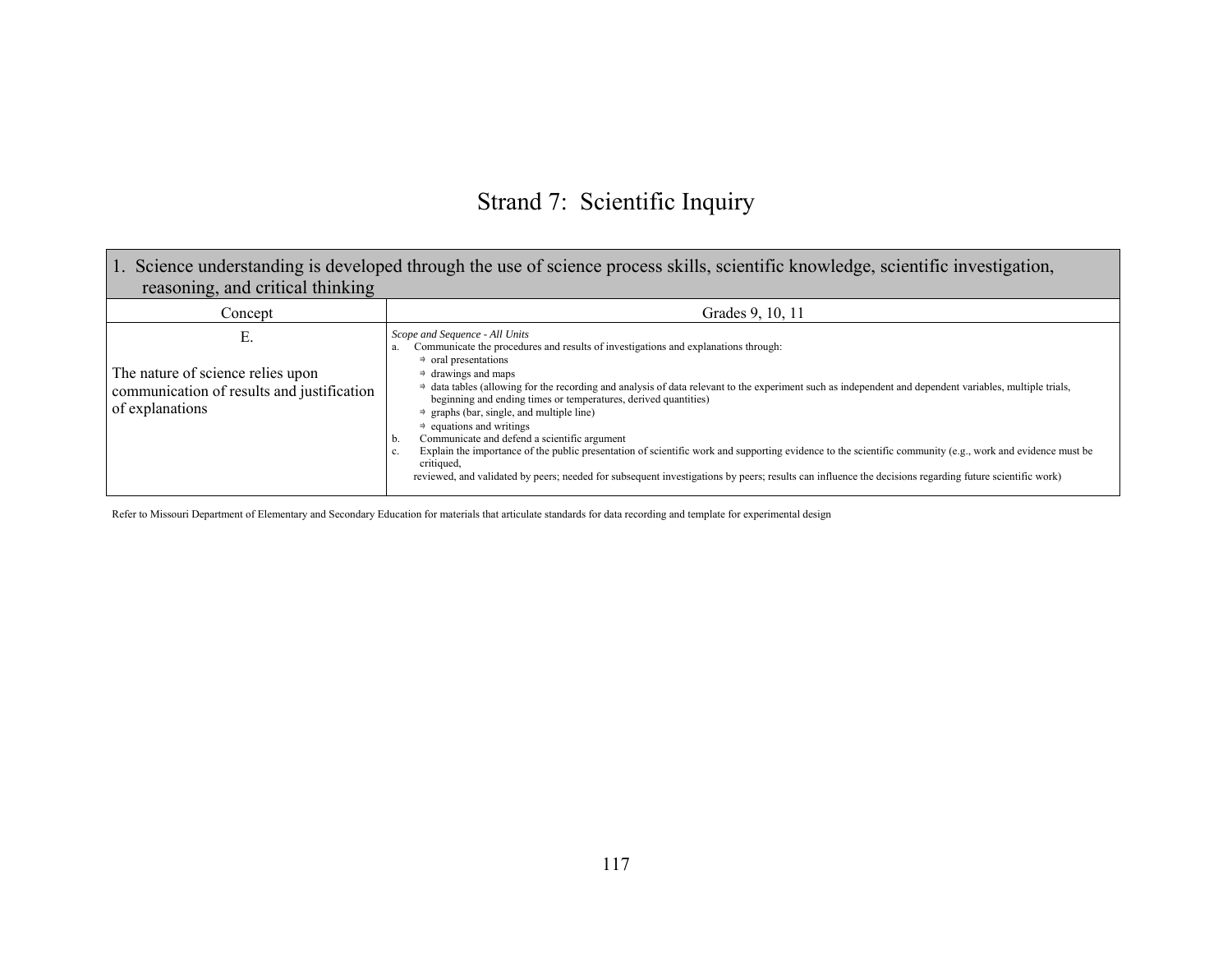#### **REFERENCES**

- American Board for Teacher Certification in Excellence, A Higher Standard (2007). Retrieved August, 6, 2007, from http://www.abcte.org/research.
- American Association for Agricultural Education (2001), *National standards for teacher education in agriculture.* Retrieved September 14, 2007, from www.aaaeonline.com.
- Ary, D., Jacobs, L. C., & Razavieh, A. (2002). *Introduction to research in*   $e$ *education* ( $6<sup>th</sup>$  *ed.*). Belmont: Wadsworth Group.
- Bailey, L. H. (1908). On the training of what it once was, an academic based content persons to teach agriculture in the public schools. U. S. Bureau of Education Bulletin No. 1, Washington, DC: Government Printing Office.
- Balschweid, M. A. (2002). Teaching biology using agriculture as the context: Perceptions of high school students. *Journal of Agricultural Education, 43*(2), 56-67.
- Balschweid, M. A. & Thompson, (2002). Integrating science in agricultural education: Attitudes of Indiana agricultural science and business teachers. *Journal of Agricultural Education, 43*(2), 1-10.
- Belcher, G., McCaslin, N. L., & Headley, W. S. (1996). Implications of performance measures and standards for evaluation and assessment in agricultural education. *Journal of Agricultural Education, 37*(4), 1-7.
- Bellah, K. A., Dyer, J. E. & Casey, G. R. (2004) Agricultural education = agricultural literacy. *The Agricultural Education Magazine*, *77(1).*
- Brister, M. H., & Swortzel, K. A. (2007) Science integration in secondary agriculture: A review of research. *Proceedings of the 2007AAAE Research Conference, USA, 34,*  229-238.
- Boone, H. N. (2002) The current status of preservice agricultural education programs in the United States. *Proceedings of the 2002 AAAE Research Conference, USA, 29.*
- Boots, J. (personal communication, November 29, 2007)
- Broudy, H. S. (1972). *The Real World of the Public School.* New York: Harcourt Brace Jovanovich..
- Carl D. Perkins Act (1998). P. L 109-270, 109<sup>th</sup> Congress.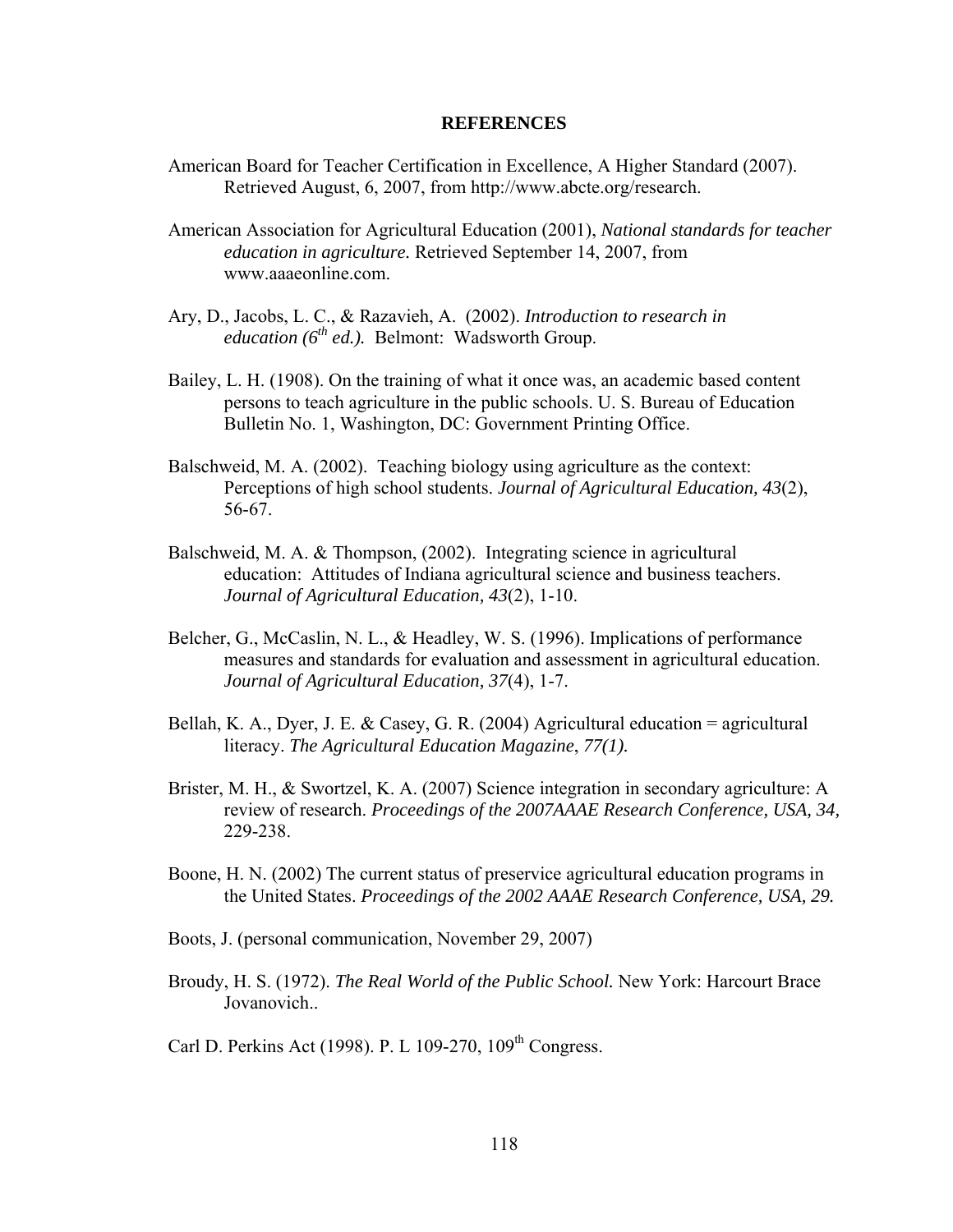- Chaisson, T. C. & Burnett, M. F. (2001). The influence of enrollment in agriscience courses on the science achievement of high school students. *Journal of Agricultural Education, 42*(1), 61-71.
- Cruickshank, D. R. (1996). *Preparing America's teachers.* Bloomington, IN: Phi Delta Kappa Educational Foundation.
- Davis, J. A. (1971). *Elementary survey analysis.* Englewood, NJ: Prentice-Hall.
- Dillman, D. A. (2000), *Mail & Internet surveys: The tailored design method* (2<sup>nd</sup> ed.). John Wiley & Sons, Inc.
- Dyer, J. E. & Osborne, E. W. (1999). The influence of science applications in agriculture courses on attitudes of Illinois guidance counselors at model studentteaching centers. *Journal of Agricultural Education, 40*(4), 57-66.
- Dormandy, T. J. (1993). Science credentialing and science credit in secondary school agricultural education. *Journal of Agricultural Education, 34*(2), 63-70.
- Goecker, A. D. (1992). Priorities for college and university agricultural education faculty. *Journal of Agricultural Education, 33*(3), 2-7.
- Harlen, W. & Holroyd, C. (1997). Primary teachers' understanding of concepts of science: Impact on confidence and teaching. *International Journal of Science Education, 19* (1), 93-105
- Hillison, J. (1996). The origins of agriscience: Or where did all that scientific agriculture come from? *Journal of Agricultural Education, 37*(4), 8-13.
- Johnson, D. & Newman, M. E. (1993). Perceptions of administrators, guidance counselors, and science teachers concerning pilot agriscience courses. *Journal of Agricultural Education, 34*(2), 46-54.
- Missouri Department of Elementary and Secondary Education (1998): *Reinventing agricultural education for the year 2020.* Jefferson City: Missouri Department of Elementary and Secondary Education.
- Moore, G. E. (2004). The blind man, the elephant, and agricultural education. *The Agricultural Education Magazine,* 77(1), 4-5.
- Moore, G. E. (1987): The status of agriculture prior to the Smith-Hughes Act. *The Agricultural Education Magazine*, *59(8)*
- National Council for Agricultural Education. (2000). *The national strategic plan and action agenda for agricultural education: Reinventing agricultural education for the year 2020.* Alexandria, VA.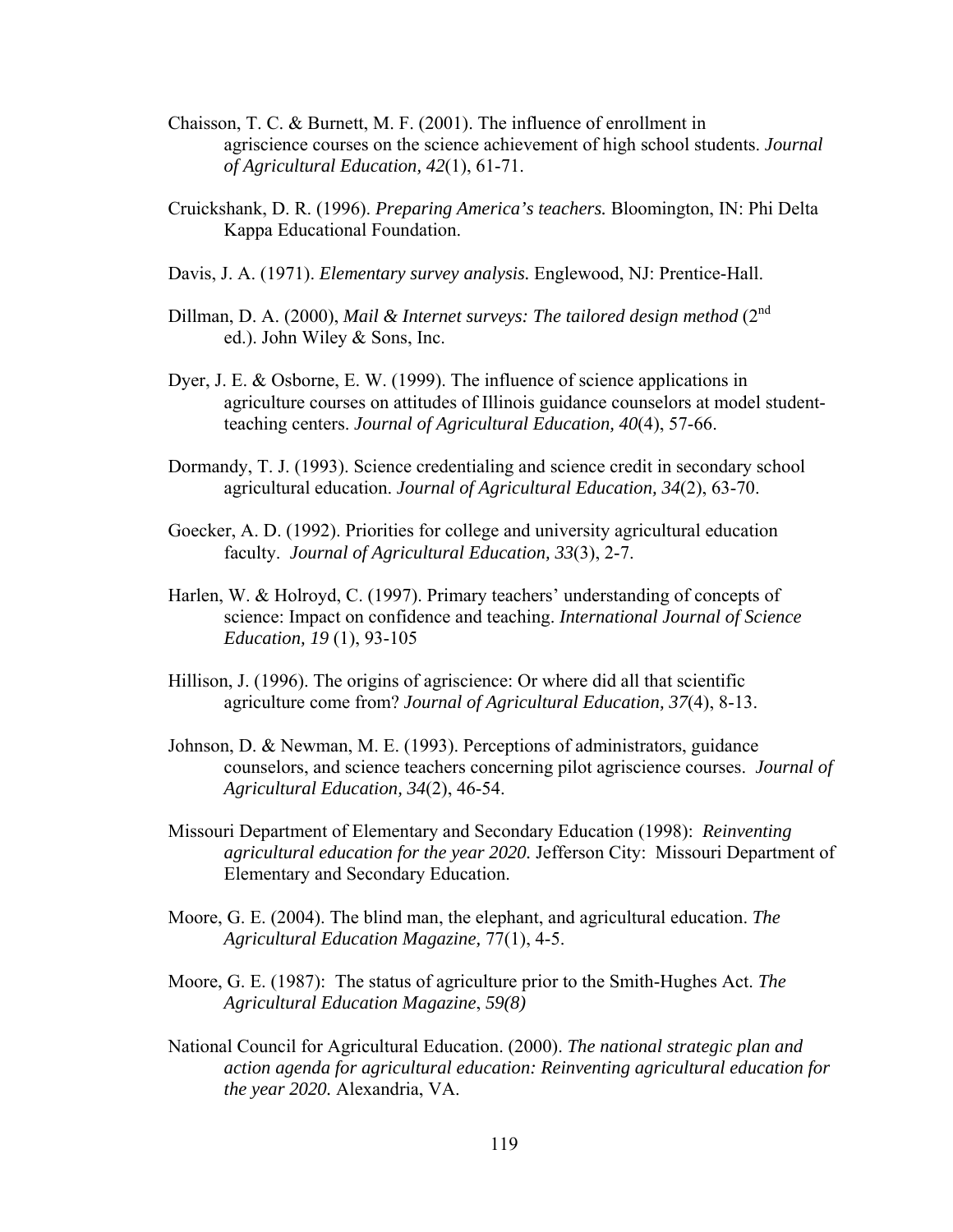- National FFA Organization. (2005). *2006 2010 Agriscience Handbook.* Indianapolis, IN, National FFA Organization
- National Research Council. (1988). *Understanding agriculture new directions for education.* Washington DC: National Academy Press.
- Newman, M. E. & Johnson, D. (1993). Perceptions of Mississippi secondary agriculture teachers concerning pilot agriscience courses. *Journal of Agricultural Education, 34*(3), 49-58.
- Norris, R. J. & Briers, G. E. (1989). Perceptions of secondary agriculture science teachers towards proposed changes in agriculture curricula for Texas. *Journal of Agricultural Education, 39*(2), 8-16.
- Osborne, E. W. & Dyer, J. E. (1998). Attitudes of Illinois high school science teachers toward educational programs in agriculture. *Journal of Agricultural Education, 39*(1), 8-16.
- Osborne, E. W. & Dyer, J. E. (2000). Attitudes of Illinois students and their parents toward agriculture and agricultural education programs. *Journal of Agricultural Education, 41*(3), 50-59
- Phipps, L. J., Osborn, E. W., Dyer, J. E., & Ball, A. (2008). Handbook on agricultural education in public schools  $(6<sup>th</sup>$  ed.). Clifton Park, NY: Thomson Delmar Learning
- Rickets, J. C., Duncan, D. W., & Peake, J. B. (2006). Science achievement of high school students in complete programs of agriscience education. *Journal of Agriculture Education, 47*(2), 48-55.
- Roberts, T. G. & Dyer, J. E. (2004). Characteristics of effective agriculture teachers. *Journal of Agricultural Education, 45*(4), 82-95.
- Small Sample Techniques. *The NEA Research Bulletin*, Vol. 38 (December, 1960), p. 99.
- Smith-Hughes Act (1917). P. L. 347, 64<sup>th</sup> Congress, Section 18, 39 Stat. 936.
- Stephenson, L. G., Wrnick, B. K., & Tarpley, R. S. (2007). Collaboration between science and agriculture teachers. *Proceedings of the 34th Annual National Agricultural Education Research Meeting.* Minneapolis, MN. 247-263.
- Team AgEd. (2007). Unmistakable potential: 2005 2006 Annual report on agricultural education. Retrieved November 15, 2006 from the World Wide Web: http://www.teamaged.org/webAR.pdf.

Terry,Jr., R. (2004). Questioning our purpose. *The Agricultural Education Magazine*,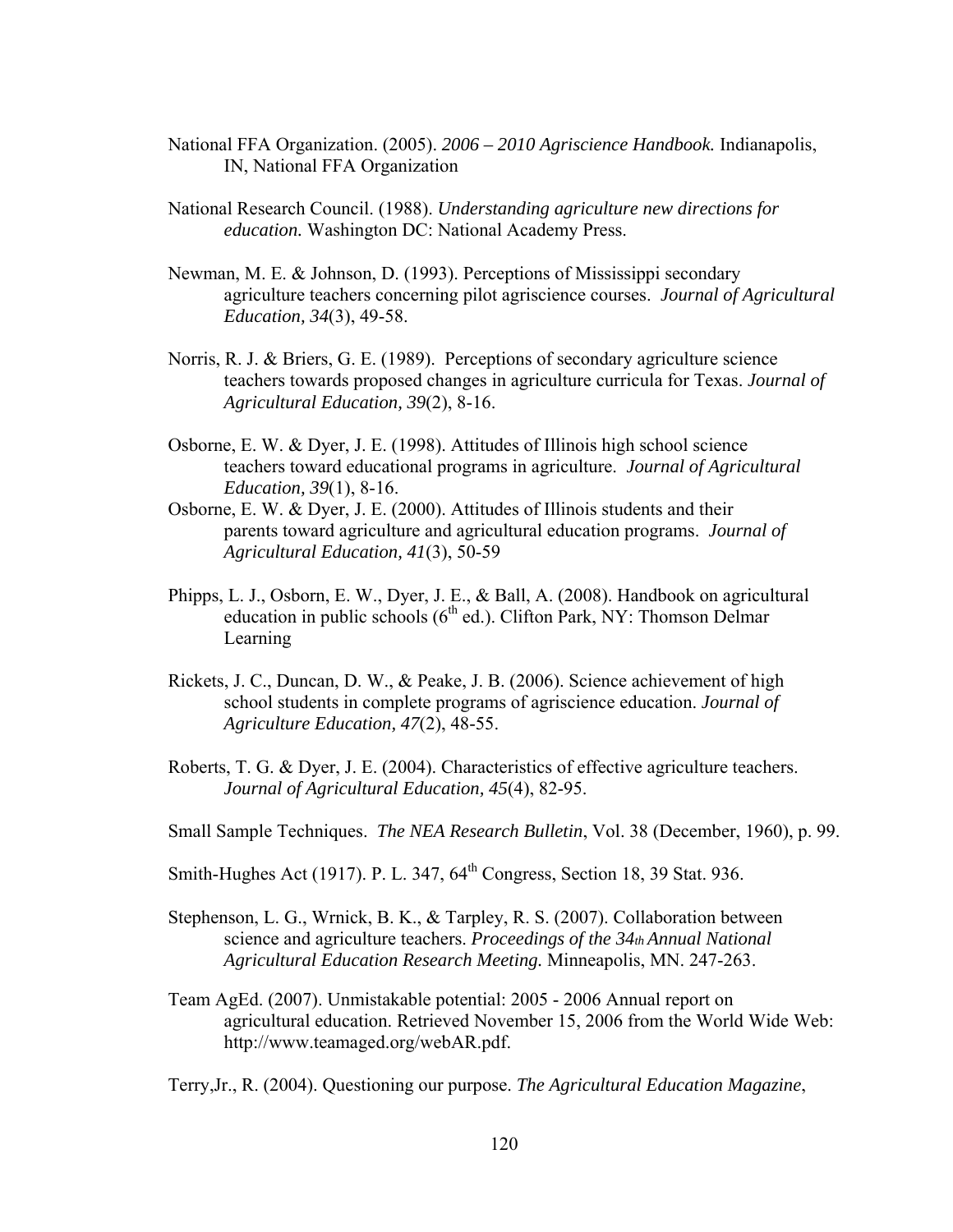*77(1).* 

- Thompson, G. W. (2001). Perceptions of Oregon secondary principals regarding integrating science into agricultural science and technology programs. *Journal of Agricultural Education, 42*(1), 49-59.
- Thompson, G. W. & Balschweid, M. A. (1999). Attitudes of Oregon agricultural science and technology teachers towards integrating science. *Journal of Agricultural Education, 40*(3), 21-29.
- Torres, R. M. (2004). *Agricultural education 410 handouts: Data collection and analysis*: Columbia, MO: University of Missouri.
- True, A. C., (1969). *American education its men, ideas, and institutions.* New York, NY: Arno Press & New York Times.
- Warrick, B. & Straquadine, G. S. (1998). Measuring the impact of agricultural applications in the teaching of biology on student achievement as measured by a state biological science competency test. *Proceedings of the 25th Annual National Agricultural Education Research Meeting.* New Orleans, LA. 208-220.
- Warnick, B. K., Thompson, G. W. (2002). Perceptions of Oregon science teachers regarding the integration of science into the agricultural education curriculum. *Proceedings of the 29<sub>th</sub> Annual National Agricultural Education Research Meeting.* Las Vegas, NV.
- Warnick, B. K., Thompson, G. W. & Gummer, E. S. (2004). Perceptions of science teachers regarding the integration of science into the agricultural education curriculum. *Journal of Agricultural Education, 45*(1), 62-72
- Whent, L. S., & Leising, J. (1998). *A descriptive study of the basic core curriculum for agriculture students in California.* Paper presented at the 66<sup>th</sup> Annual Western Region Agriculture Education Research Seminar, Fort Collins, CO.